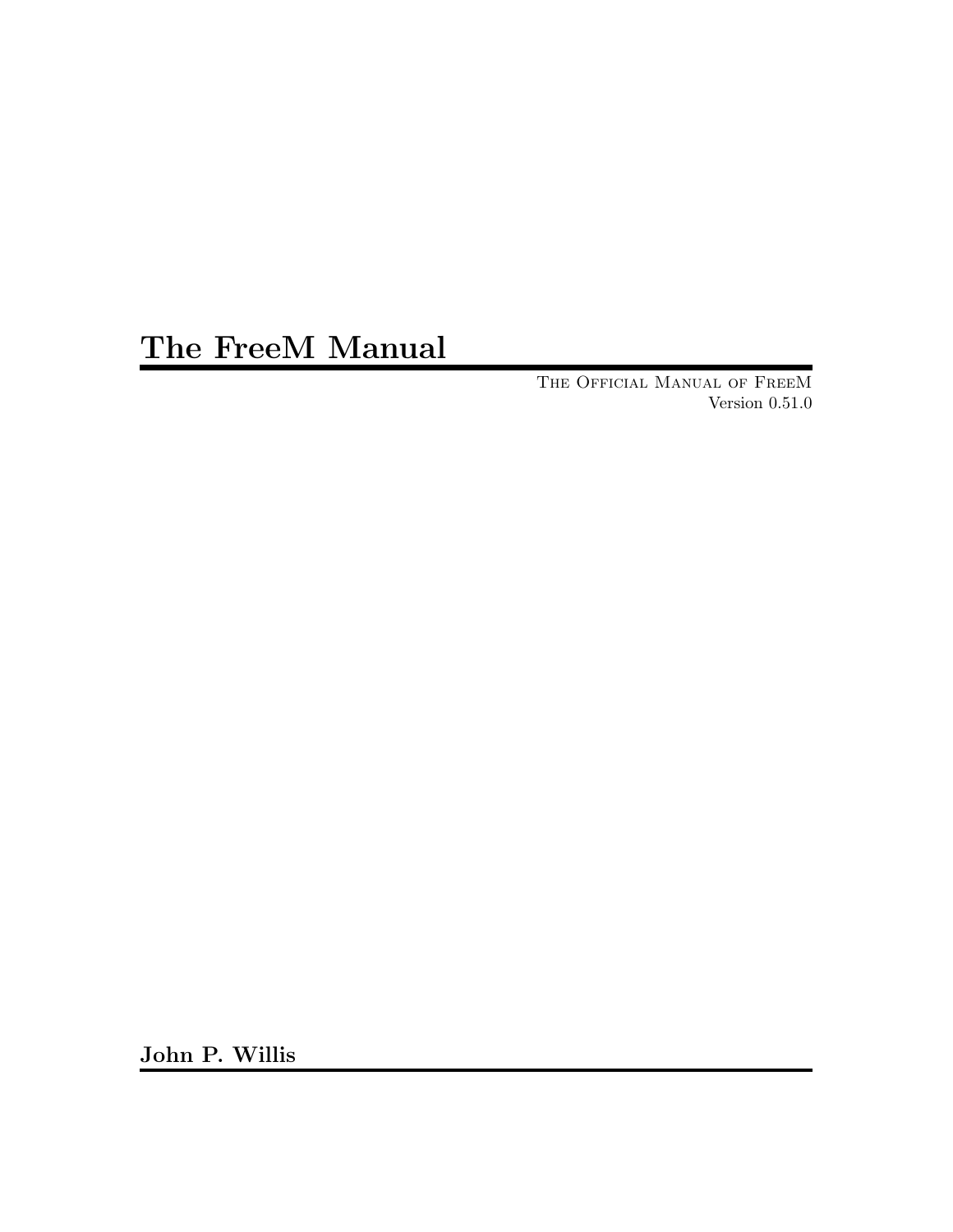This manual is for FreeM, (version 0.51.0), which is a free and open-source implementation of the M programming language and database system.

Copyright © 2014-2021 Coherent Logic Development LLC

Permission is granted to copy, distribute and/or modify this document under the terms of the GNU Free Documentation License, Version 1.3 or any later version published by the Free Software Foundation; with no Invariant Sections, with no Front-Cover texts, and with no Back-Cover Texts.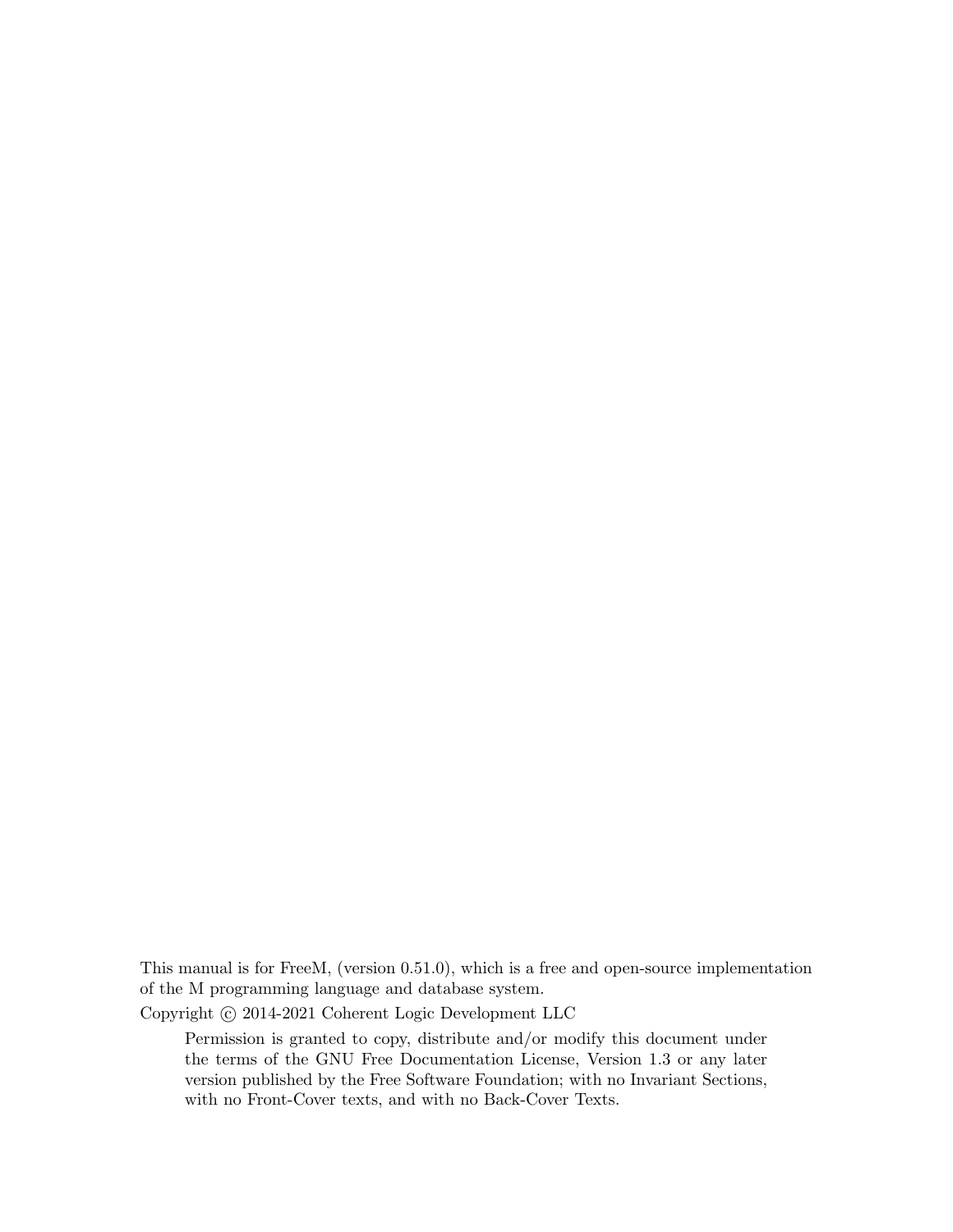# Table of Contents

|          | 1            |                                                              |
|----------|--------------|--------------------------------------------------------------|
|          |              | $\overline{1}$<br>$\overline{1}$                             |
| 1        |              | FreeM Invocation<br>3                                        |
|          | 1.1          |                                                              |
|          | 1.2          |                                                              |
|          | 1.3          |                                                              |
| $\bf{2}$ |              | The FreeM Direct-Mode Environment<br>$\overline{\mathbf{5}}$ |
|          | 2.1          |                                                              |
|          | 2.2          |                                                              |
|          |              |                                                              |
| 3        |              | Intrinsic Special Variables<br>8                             |
|          | 3.1          |                                                              |
|          | 3.2          |                                                              |
|          | 3.3          | 8                                                            |
|          | 3.4          |                                                              |
|          | 3.5          |                                                              |
|          | 3.6          | - 8                                                          |
|          | 3.7          |                                                              |
|          | 3.8          |                                                              |
|          | 3.9          | 9                                                            |
|          | 3.10         |                                                              |
|          | 3.11         | 9                                                            |
|          | 3.12         |                                                              |
|          | 3.13         | -9                                                           |
|          | 3.14         | 9                                                            |
|          | 3.15         | \$TEST                                                       |
|          | 3.16<br>3.17 | 9<br>STLEVEL<br>9                                            |
|          | 3.18         |                                                              |
|          | 3.19         |                                                              |
|          | 3.20         |                                                              |
|          | 3.21         |                                                              |
|          | 3.22         | <sup>10</sup>                                                |
|          | 3.23         | <b>10</b>                                                    |
|          | 3.24         |                                                              |
|          | 3.25         |                                                              |
|          | 3.26         |                                                              |
|          | 3.27         |                                                              |
|          | 3.28         |                                                              |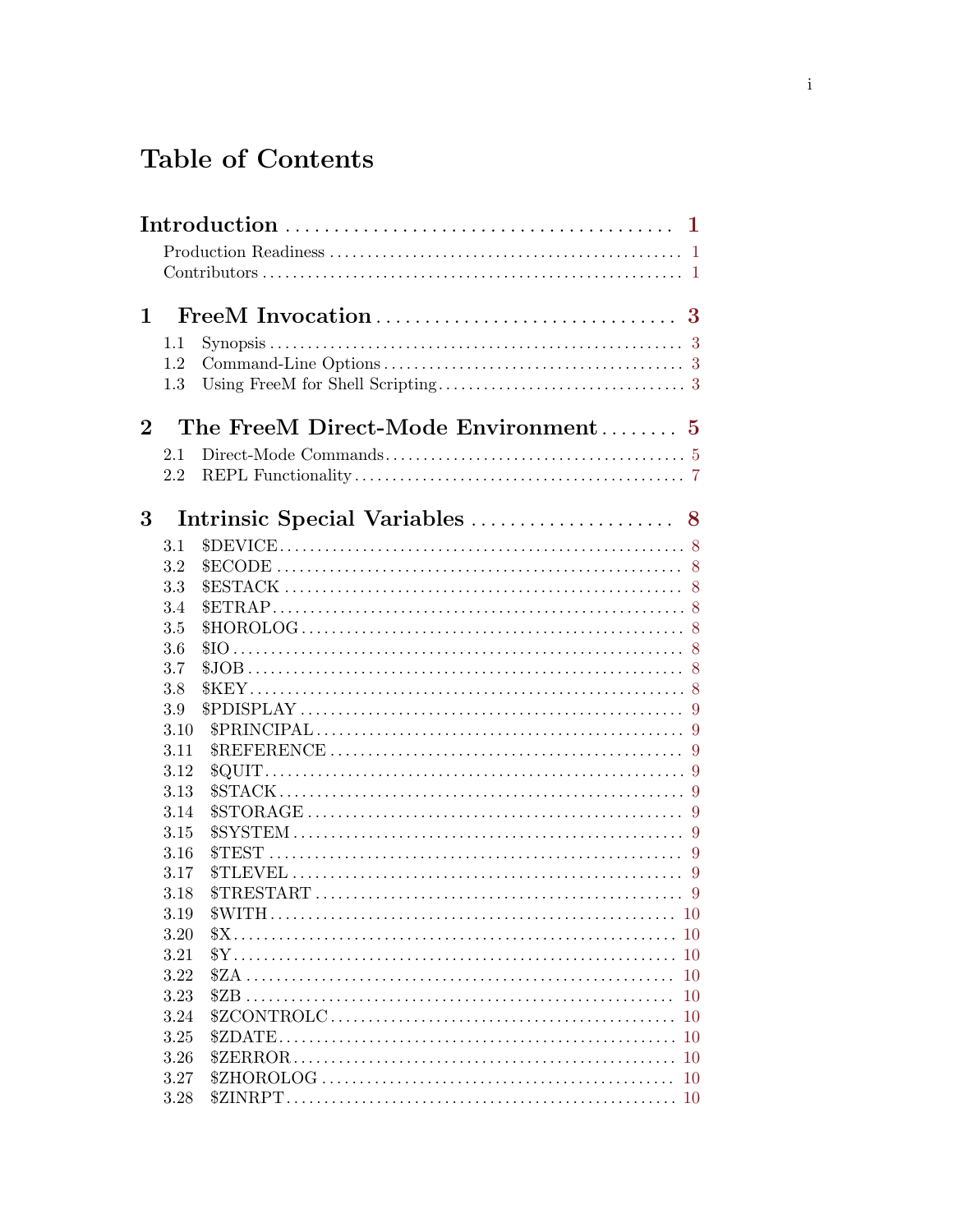|                | 3.29 |    |
|----------------|------|----|
|                | 3.30 |    |
|                | 3.31 |    |
|                | 3.32 |    |
|                | 3.33 |    |
|                | 3.34 |    |
|                | 3.35 |    |
|                | 3.36 |    |
|                |      |    |
| $\overline{4}$ |      |    |
|                | 4.1  |    |
|                | 4.2  |    |
|                | 4.3  |    |
|                | 4.4  |    |
|                | 4.5  |    |
|                | 4.6  |    |
|                | 4.7  |    |
|                | 4.8  |    |
|                | 4.9  |    |
|                | 4.10 |    |
|                | 4.11 |    |
|                | 4.12 |    |
|                | 4.13 |    |
|                | 4.14 |    |
|                | 4.15 |    |
|                | 4.16 |    |
|                | 4.17 |    |
|                | 4.18 |    |
|                | 4.19 |    |
|                | 4.20 |    |
|                | 4.21 |    |
|                | 4.22 |    |
|                | 4.23 |    |
|                | 4.24 |    |
|                | 4.25 |    |
|                | 4.26 |    |
|                | 4.27 |    |
|                | 4.28 |    |
|                | 4.29 |    |
|                | 4.30 |    |
|                | 4.31 |    |
|                | 4.32 | 17 |
|                | 4.33 | 17 |
|                | 4.34 |    |
|                | 4.35 |    |
|                | 4.36 |    |
|                | 4.37 |    |
|                | 4.38 |    |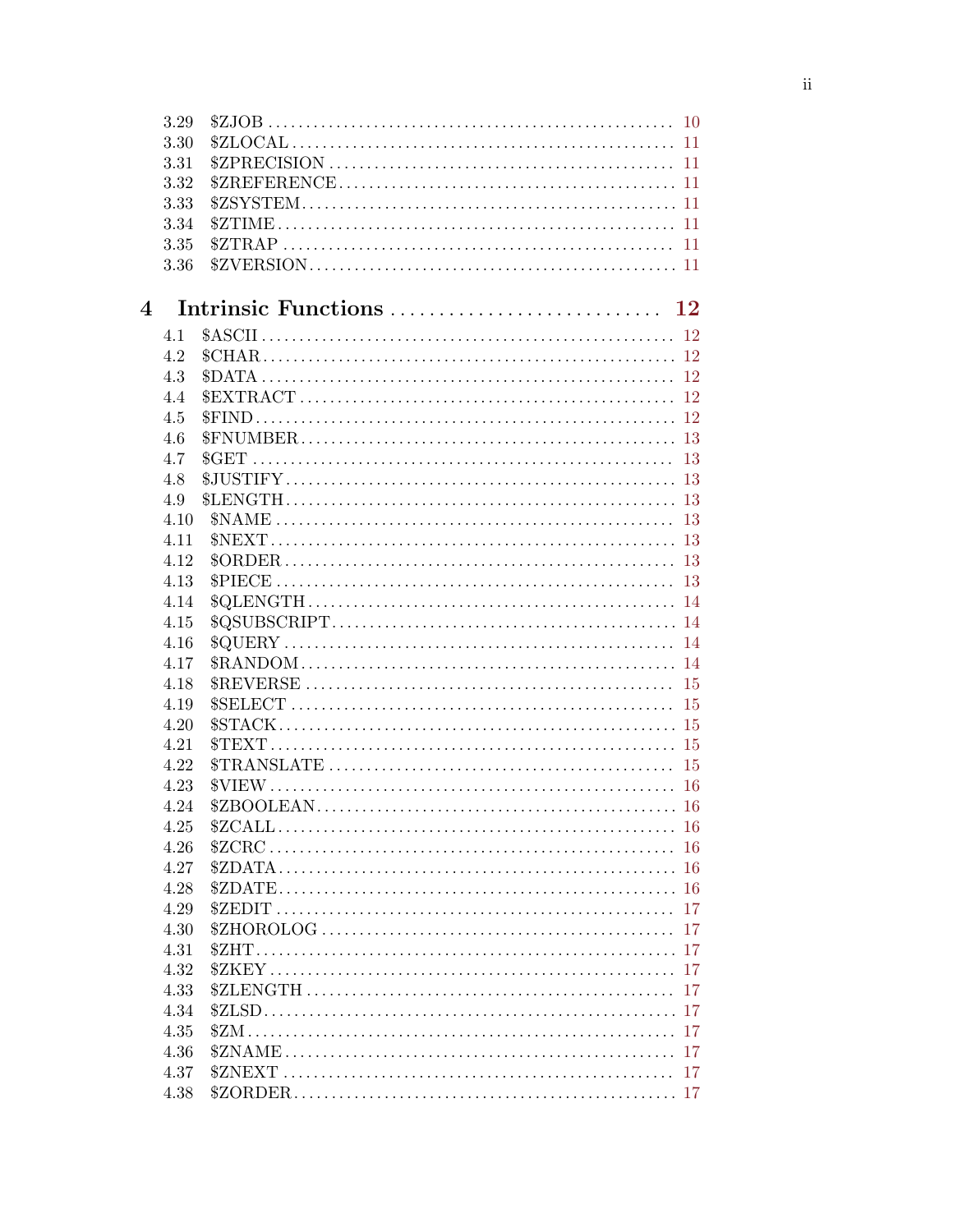|                | 4.39 |  |
|----------------|------|--|
|                | 4.40 |  |
|                | 4.41 |  |
|                | 4.42 |  |
|                | 4.43 |  |
|                |      |  |
| $\overline{5}$ |      |  |
|                | 5.1  |  |
|                | 5.2  |  |
|                | 5.3  |  |
|                | 5.4  |  |
|                | 5.5  |  |
|                | 5.6  |  |
|                | 5.7  |  |
|                | 5.8  |  |
|                | 5.9  |  |
|                | 5.10 |  |
|                | 5.11 |  |
|                | 5.12 |  |
|                | 5.13 |  |
|                | 5.14 |  |
|                | 5.15 |  |
|                | 5.16 |  |
|                | 5.17 |  |
|                | 5.18 |  |
|                | 5.19 |  |
|                | 5.20 |  |
|                | 5.21 |  |
|                | 5.22 |  |
|                | 5.23 |  |
|                | 5.24 |  |
|                | 5.25 |  |
|                | 5.26 |  |
|                | 5.27 |  |
|                | 5.28 |  |
|                | 5.29 |  |
|                | 5.30 |  |
|                | 5.31 |  |
|                | 5.32 |  |
|                | 5.33 |  |
|                | 5.34 |  |
|                | 5.35 |  |
|                | 5.36 |  |
|                | 5.37 |  |
|                | 5.38 |  |
|                | 5.39 |  |
|                |      |  |
|                | 5.40 |  |
|                |      |  |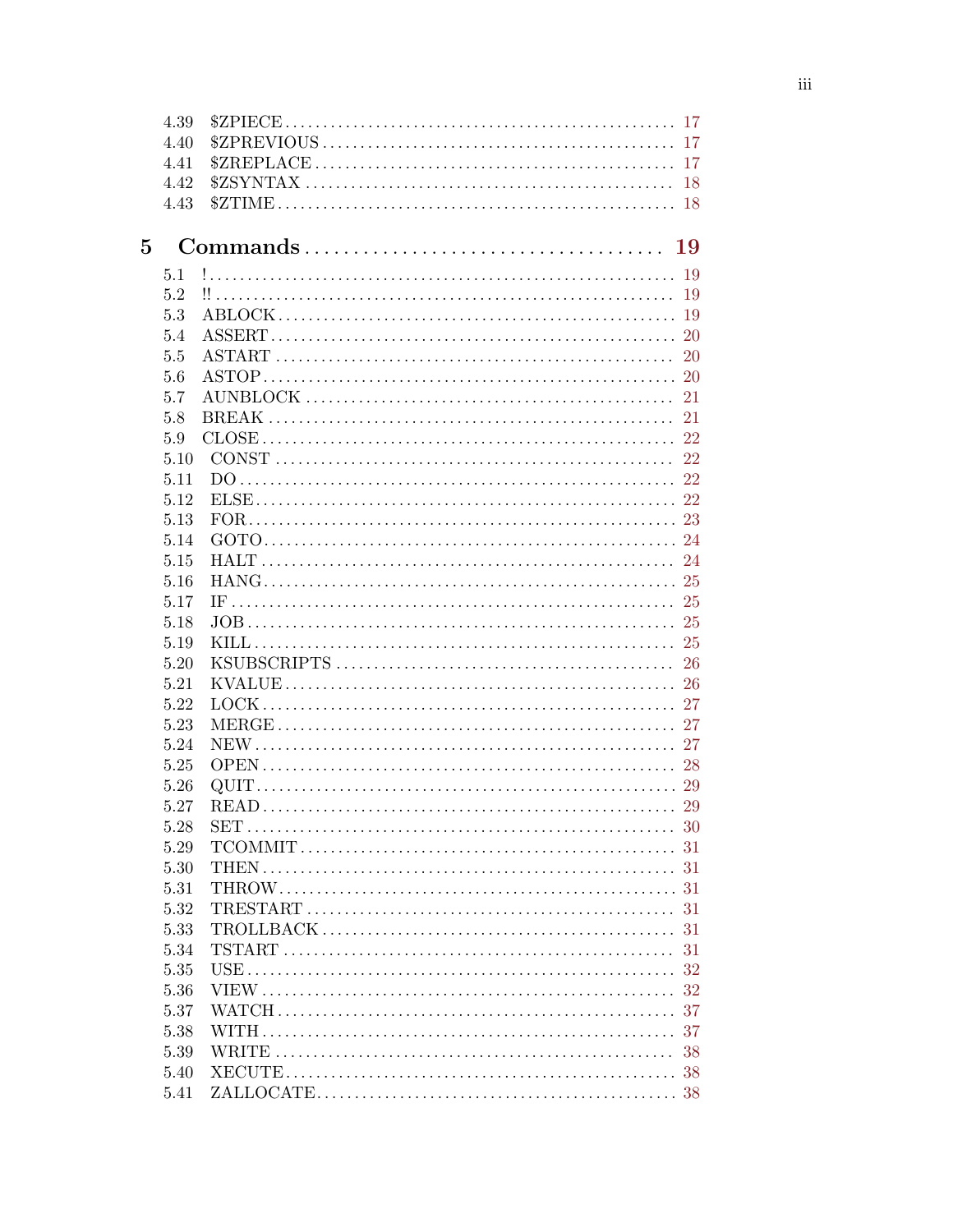|                | 5.42 |                                                                                                                                    |     |
|----------------|------|------------------------------------------------------------------------------------------------------------------------------------|-----|
|                | 5.43 |                                                                                                                                    |     |
|                | 5.44 |                                                                                                                                    |     |
|                | 5.45 |                                                                                                                                    |     |
|                | 5.46 |                                                                                                                                    |     |
|                | 5.47 |                                                                                                                                    |     |
|                | 5.48 |                                                                                                                                    |     |
|                | 5.49 |                                                                                                                                    |     |
|                | 5.50 |                                                                                                                                    |     |
|                | 5.51 |                                                                                                                                    |     |
|                | 5.52 |                                                                                                                                    |     |
|                | 5.53 |                                                                                                                                    |     |
|                | 5.54 |                                                                                                                                    |     |
|                | 5.55 |                                                                                                                                    |     |
| 6              |      | Structured System Variables  40                                                                                                    |     |
|                | 6.1  |                                                                                                                                    |     |
|                | 6.2  |                                                                                                                                    |     |
|                | 6.3  |                                                                                                                                    |     |
|                | 6.4  |                                                                                                                                    |     |
|                | 6.5  |                                                                                                                                    |     |
|                | 6.6  |                                                                                                                                    |     |
|                | 6.7  |                                                                                                                                    |     |
|                | 6.8  |                                                                                                                                    |     |
|                | 6.9  |                                                                                                                                    |     |
|                | 6.10 |                                                                                                                                    |     |
|                | 6.11 |                                                                                                                                    |     |
|                | 6.12 |                                                                                                                                    |     |
| $\overline{7}$ |      |                                                                                                                                    |     |
|                |      |                                                                                                                                    |     |
|                | 7.1  |                                                                                                                                    |     |
|                | 7.2  |                                                                                                                                    |     |
|                | 7.3  | $+ (Add) \dots 52$                                                                                                                 |     |
|                |      |                                                                                                                                    |     |
|                | 7.5  |                                                                                                                                    |     |
|                | 7.6  |                                                                                                                                    |     |
|                | 7.7  |                                                                                                                                    |     |
|                | 7.8  |                                                                                                                                    |     |
|                | 7.9  | $*(\text{Multiply}) \dots \dots \dots \dots \dots \dots \dots \dots \dots \dots \dots \dots \dots$                                 | -52 |
|                | 7.10 |                                                                                                                                    |     |
|                | 7.11 |                                                                                                                                    | 52  |
|                | 7.12 | $\mathcal{L} = \left( \text{Divide}/\text{Assign} \right) \dots \dots \dots \dots \dots \dots \dots \dots \dots \dots \dots \dots$ | 52  |
|                | 7.13 |                                                                                                                                    |     |
|                | 7.14 |                                                                                                                                    |     |
|                | 7.15 |                                                                                                                                    |     |
|                | 7.16 |                                                                                                                                    |     |
|                | 7.17 |                                                                                                                                    |     |
|                | 7.18 |                                                                                                                                    |     |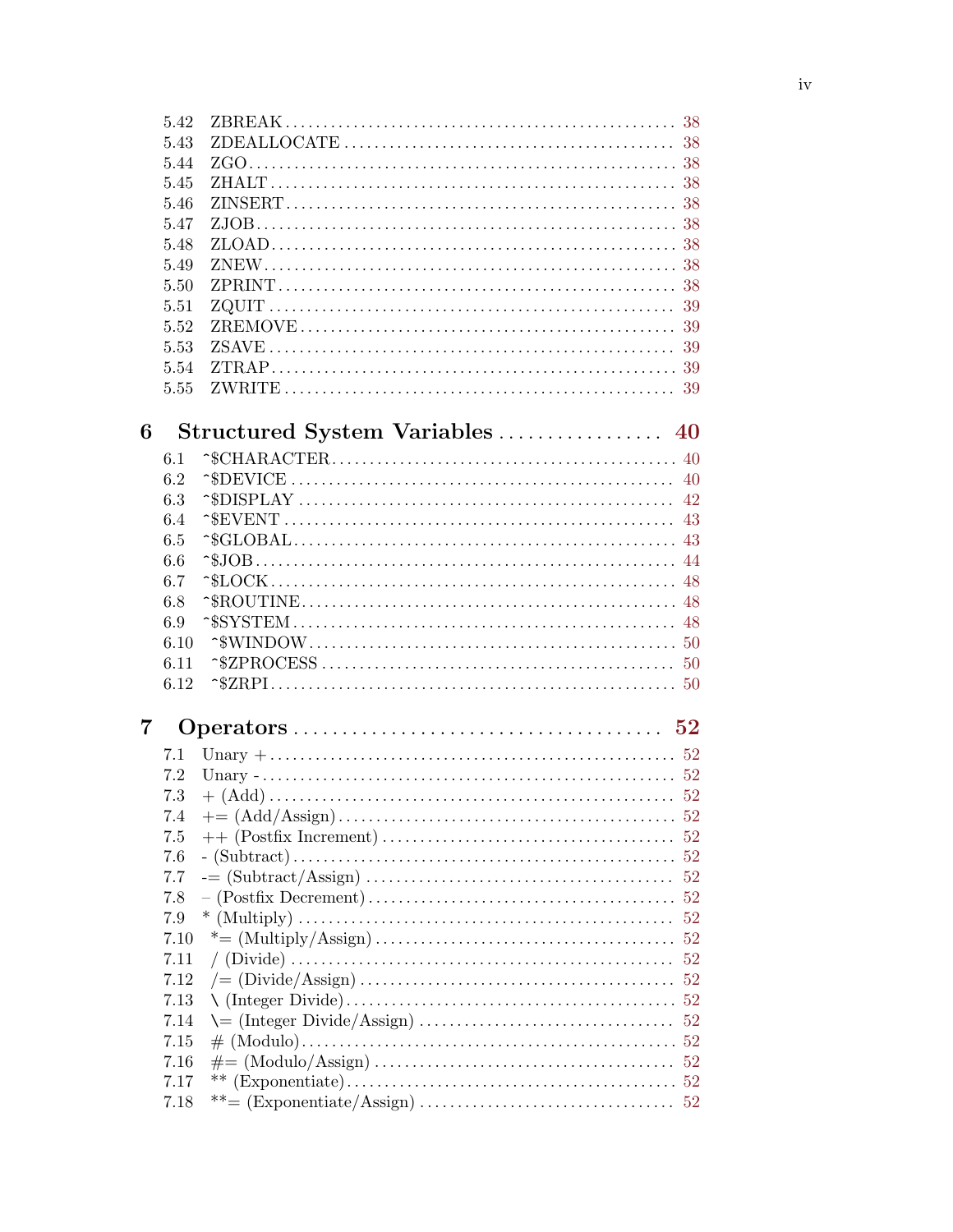| 7.19 |                                                      |
|------|------------------------------------------------------|
| 7.20 |                                                      |
| 7.21 |                                                      |
| 7.22 |                                                      |
| 7.23 |                                                      |
| 7.24 |                                                      |
| 7.25 |                                                      |
|      |                                                      |
| 7.26 |                                                      |
| 7.27 |                                                      |
| 7.28 |                                                      |
| 7.29 |                                                      |
| 7.30 |                                                      |
| 7.31 |                                                      |
| 7.32 |                                                      |
| 7.33 |                                                      |
|      |                                                      |
| 8    |                                                      |
|      |                                                      |
|      |                                                      |
| 9    |                                                      |
| 9.1  |                                                      |
|      |                                                      |
| 10   |                                                      |
|      |                                                      |
| 10.1 |                                                      |
| 10.2 |                                                      |
|      |                                                      |
| 11   |                                                      |
|      |                                                      |
|      |                                                      |
| 12   |                                                      |
| 12.1 |                                                      |
| 12.2 |                                                      |
| 12.3 |                                                      |
| 12.4 |                                                      |
| 12.5 | Temporarily Blocking Asynchronous Event Handling  59 |
|      |                                                      |
|      |                                                      |
| 13   |                                                      |
|      |                                                      |
| 14   |                                                      |
|      |                                                      |
|      |                                                      |
| 15   | GUI Programming with MWAPI 64                        |
|      |                                                      |
| 16   | User-Defined Z Commands<br>65                        |
|      |                                                      |
|      |                                                      |
| 17   | User-Defined Z Functions<br>66                       |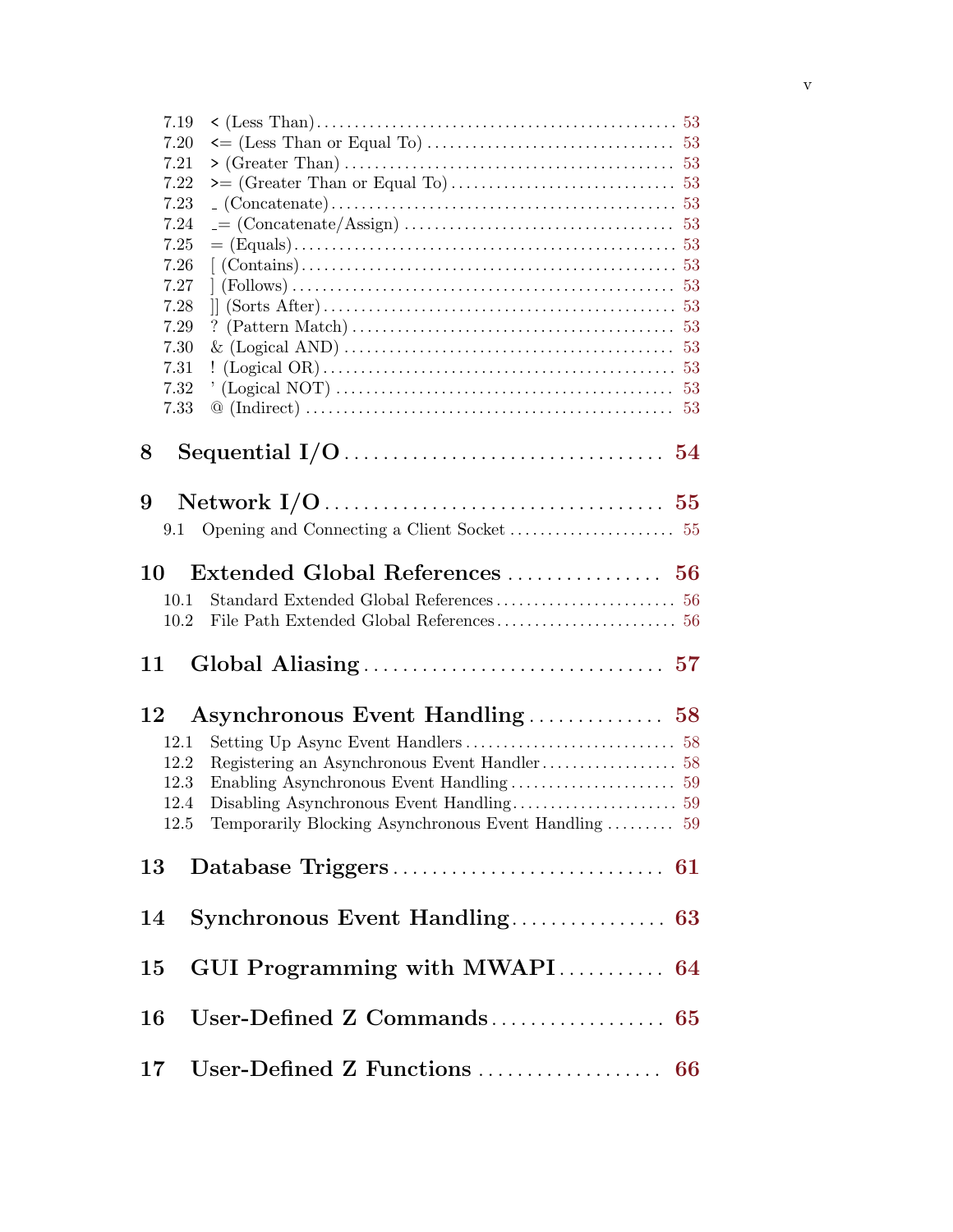| 18                                 |                                         |  |
|------------------------------------|-----------------------------------------|--|
| 19<br>19.1<br>19.2<br>19.3<br>19.4 |                                         |  |
| 20                                 |                                         |  |
| 21                                 |                                         |  |
| 22                                 |                                         |  |
| $23\,$                             |                                         |  |
| 23.1<br>23.2                       |                                         |  |
| 24                                 | Accessing FreeM from C Programs 78      |  |
| 24.1                               |                                         |  |
| 24.2                               |                                         |  |
| 24.3                               |                                         |  |
| 24.4                               |                                         |  |
| 24.5                               |                                         |  |
| 24.6                               |                                         |  |
| 24.7                               |                                         |  |
| 24.8                               |                                         |  |
| 24.9                               |                                         |  |
| 24.10                              |                                         |  |
| 24.11                              |                                         |  |
| 24.12                              |                                         |  |
| 24.13<br>24.14                     |                                         |  |
| 24.15                              |                                         |  |
| 24.16                              |                                         |  |
| 24.17                              |                                         |  |
| 24.18                              |                                         |  |
| 24.19                              |                                         |  |
|                                    | Appendix A                              |  |
|                                    | FreeM Legacy Utilities 88<br>Appendix B |  |
| B.1                                |                                         |  |
| B.2                                |                                         |  |
| B.3                                |                                         |  |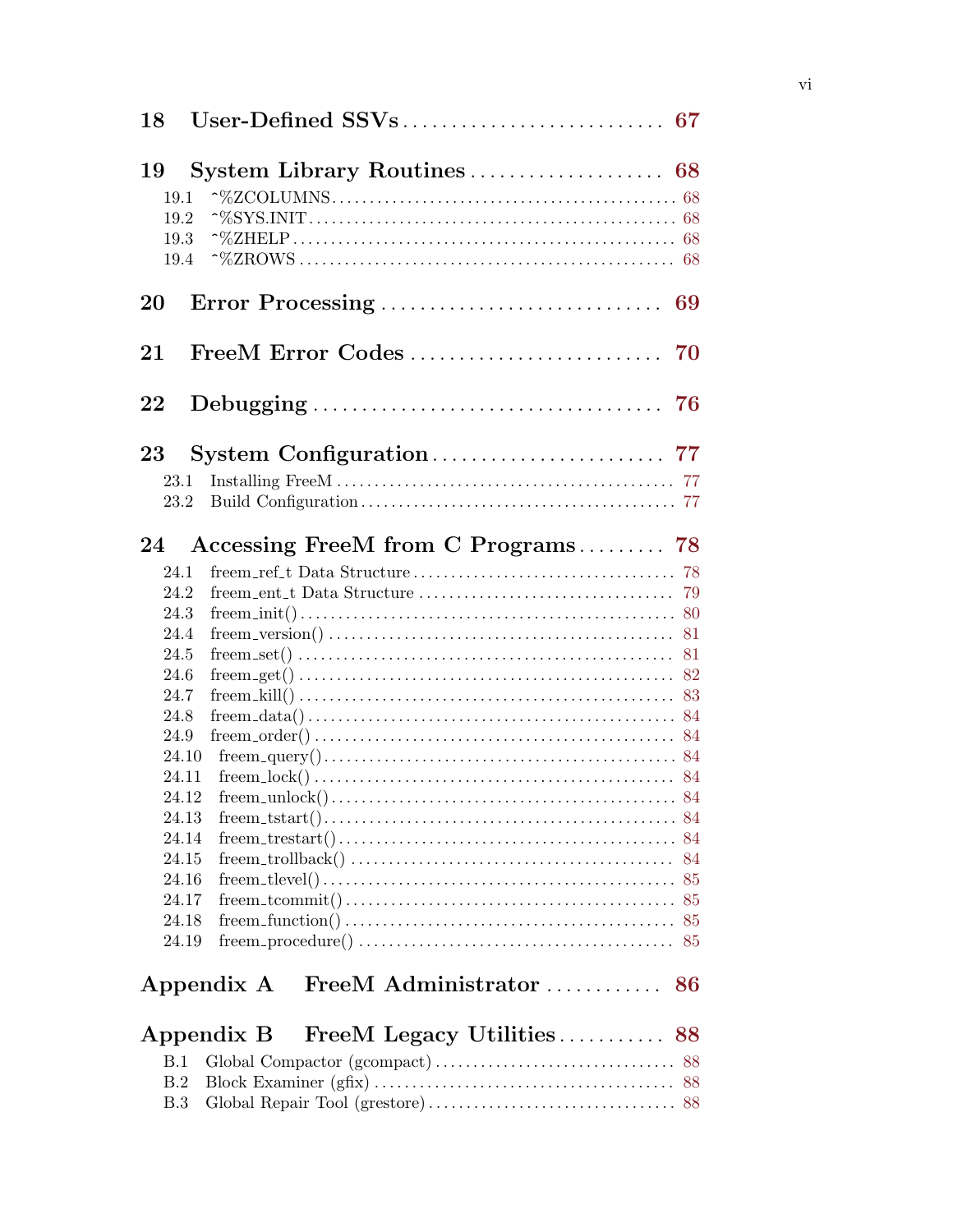|      | Appendix C FreeM VIEW Commands and                                                       |    |
|------|------------------------------------------------------------------------------------------|----|
|      |                                                                                          |    |
|      | C.1 VIEW 16: Total Count of Error Messages/View Single Error                             |    |
|      |                                                                                          | 89 |
| C.2  |                                                                                          |    |
| C.3  |                                                                                          |    |
| C.4  |                                                                                          |    |
| C.5  |                                                                                          |    |
| C.6  |                                                                                          |    |
| C.7  |                                                                                          |    |
| C.8  |                                                                                          |    |
| C.9  |                                                                                          |    |
| C.10 |                                                                                          |    |
| C.11 |                                                                                          |    |
| C.12 | VIEW 27: DO/FOR/XECUTE Stack Pointer (On Error)  90                                      |    |
| C.13 |                                                                                          |    |
| C.14 |                                                                                          |    |
| C.15 |                                                                                          |    |
|      | US-ASCII Character Set 92<br>Appendix E                                                  |    |
|      | Appendix F FreeM Project Coding Standards                                                |    |
|      |                                                                                          |    |
| F.1  |                                                                                          |    |
| F.2  |                                                                                          |    |
| F.3  |                                                                                          |    |
| F.4  |                                                                                          |    |
| F.5  |                                                                                          |    |
| F.6  | Labels and goto $\dots\dots\dots\dots\dots\dots\dots\dots\dots\dots\dots\dots\dots\dots$ |    |
| F.7  |                                                                                          |    |
| F.8  |                                                                                          | 95 |
| F.9  |                                                                                          | 95 |
| F.10 |                                                                                          |    |
| F.11 |                                                                                          |    |
|      |                                                                                          | 97 |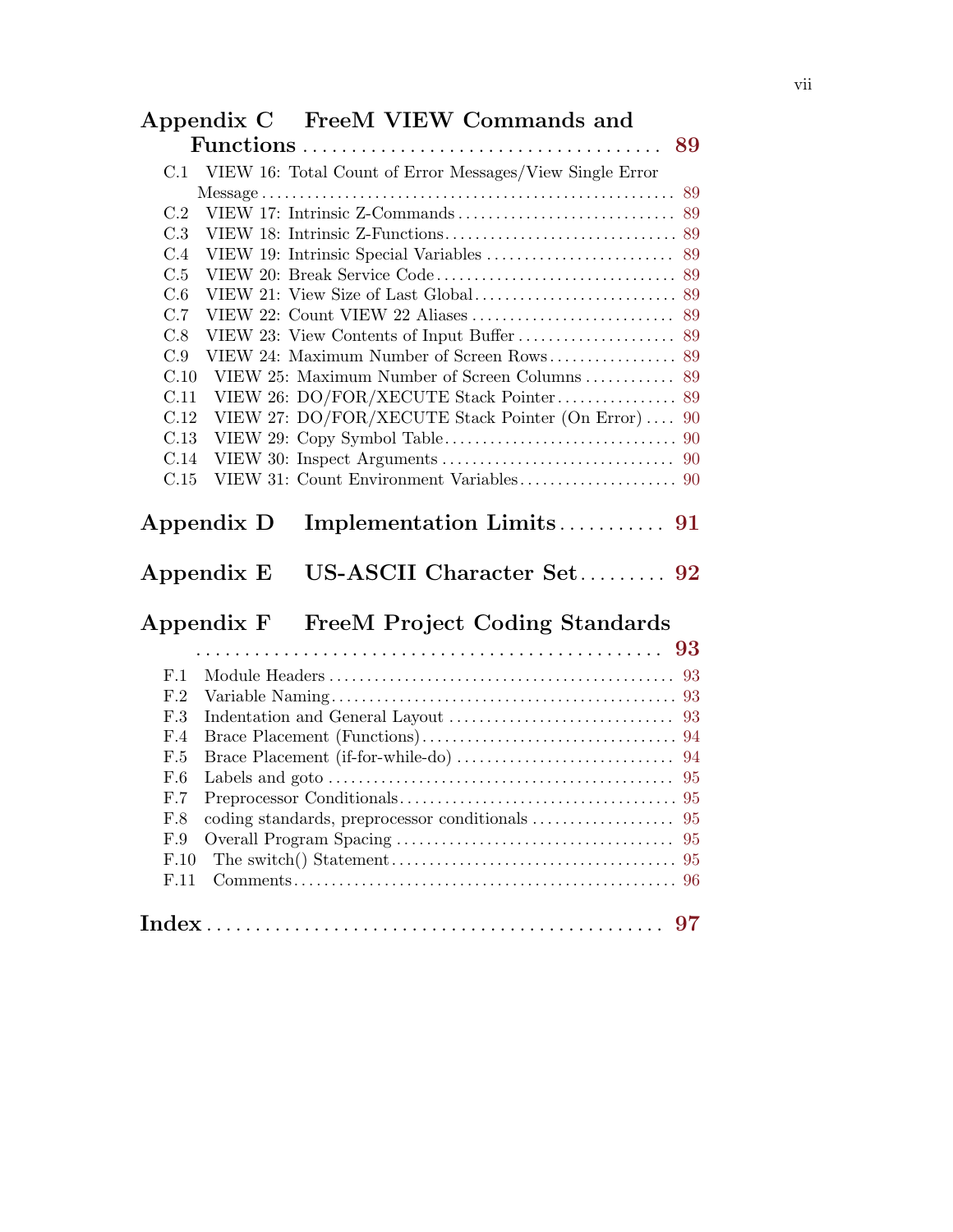# <span id="page-9-0"></span>Introduction

FreeM started its life as *FreeMUMPS*, written for MS-DOS and ported to SCO UNIX by a mysterious individual going by the name of "Shalom ha-Ashkenaz". It was released to MUG Deutschland in 1998. In 1999, Ronald L. Fox ported FreeM to the Red Hat Linux 5 of the GNU/Linux operating system. Thereafter, maintenance was taken over by the Generic Universal M Project, which changed its name first to Public Standard MUMPS and then by popular request to FreeM.

When GT.M was open-sourced in late 1999, FreeM and GUMP were essentially abandoned. L.D. Landis, the owner of the original GUMP SourceForge project, and one of FreeM's significant contributors, passed maintenance of FreeM and ownership of its SourceForge project to John Willis in 2014. At this point, FreeM would not compile or run on modern Linux systems, so steps were taken to remedy the most pressing issues in the codebase. Limitations on the terminal size (previously hard-coded to  $80x25$ ) were lifted, and new \$VIEW functions were added to retrieve the terminal size information. \$X and \$Y intrinsic special variables were updated to support arbitrary terminal sizes, and FreeM was once again able to build and run.

In February of 2020, work began in earnest to build a development and support infrastructure for FreeM and begin the careful process of refining it into a more stable and robust product.

### Production Readiness

FreeM is not yet production-ready. There are several show-stopping bugs that preclude a general release for public use:

- VIEW commands and \$VIEW functions are used extensively to configure and inspect the run-time behavior of FreeM, rather than the "canonical" SSV-based approach.
- Server sockets are not yet implemented.
- There are some situations that can result in segmentation faults and/or lock-ups.

### Contributors

Current contributors denoted with a + following their name and role.

- Shalom ha-Ashkenaz (Original Implementer)
- John Best (IBM i and OS/400)
- Jon Diamond (Library, Utilities, Conformance)
- Ronald L. Fox (Initial port to Red Hat  $5/libe-6$ )
- Winfried Gerum (Code, Advice, MTA coordination)
- Greg Kreis (Hardhats coordination, Dependencies)
- Larry Landis (Coordination, Code, Documentation)
- Frederick D.S. Marshall (MDC Standards Conformance) +
- Lloyd Milligan (Code, Testing, Documentation)
- Steve Morris (Code, Microsoft)
- John Murray (Code, Conformance)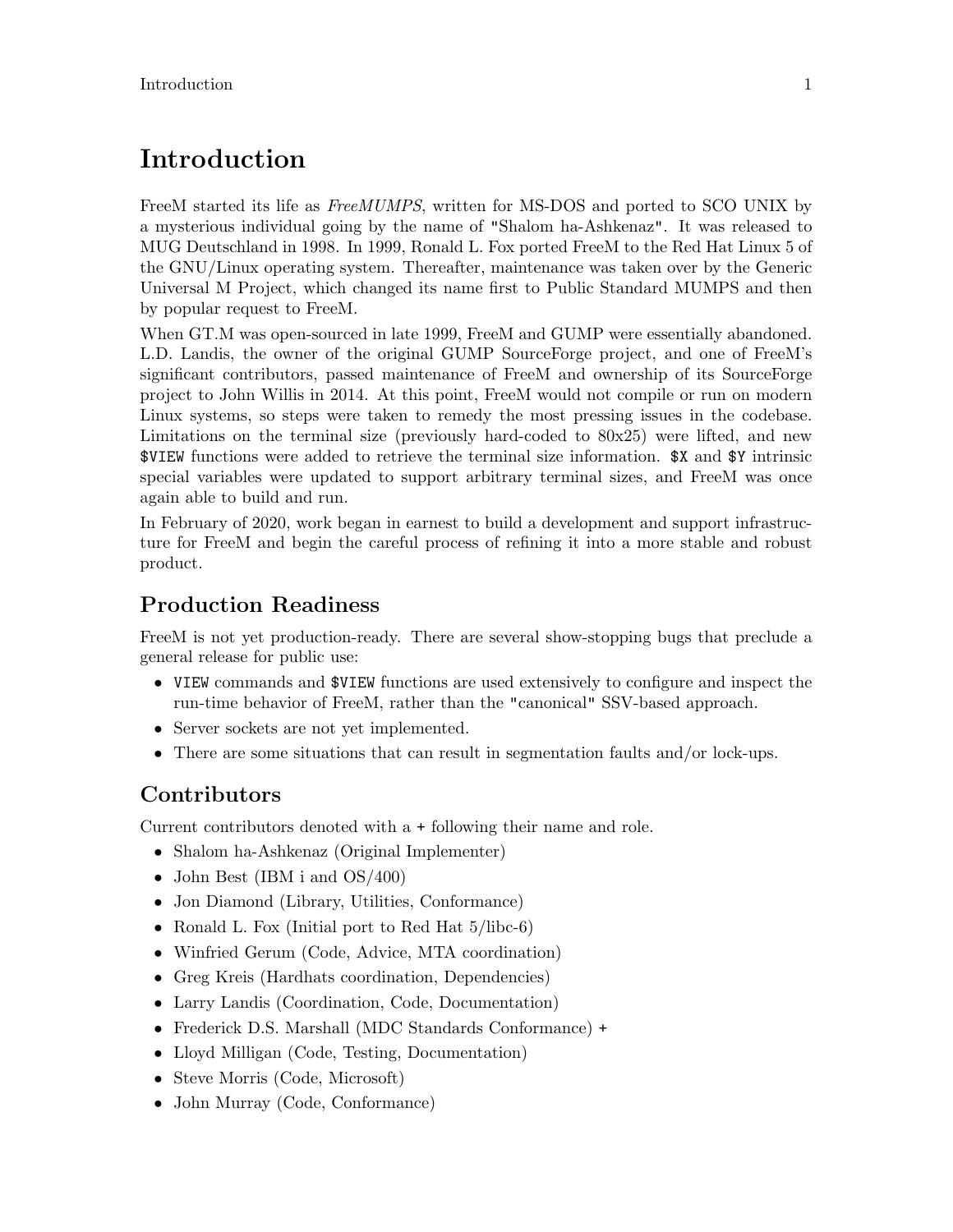- Wilhelm Pastoors (Testing, Documentation)
- Kate Schell (Coordination, Conformance, MTA, MDC, Advice)
- Lyle Schofield (Advice, Prioritization, Tracking, Project Management)
- Jim Stefanik (GNU/Linux on s390x, IBM AIX, IBM z/OS)
- Axel Trocha (Code, Utilities)
- Dick Walters (Project Lead, Chief Coordinator, MTA)
- David Whitten (QA Test Suite, MDC, Advice) +
- David Wicksell (Debugging, Code, Testing) +
- John Willis (Current Maintainer and Project Lead) +
- Steve Zeck (Code)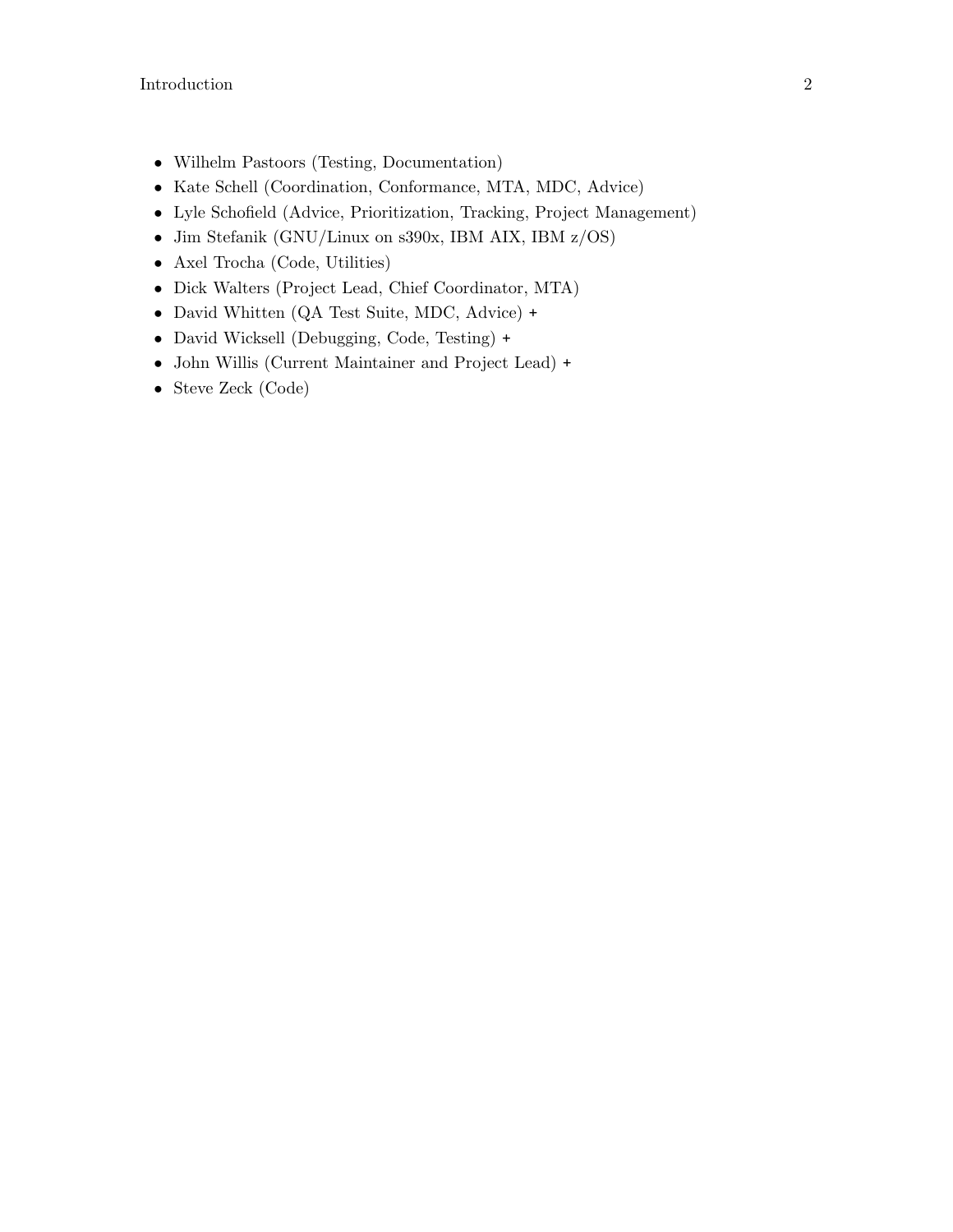# <span id="page-11-0"></span>1 FreeM Invocation

#### 1.1 Synopsis

```
$ ./freem [OPTIONS...] [[-r <entryref>] | [--routine=<entryref>]]
```
When FreeM loads, it searches the SYSTEM namespace for the  $\gamma$ %SYS.INIT routine, and begins executing it.

When  $-r$  or  $-r$  outine are passed on the command line, FreeM will load and run the specified routine instead of  $\gamma$ SYS.INIT. Beginning with FreeM 0.1.7, routines invoked in this manner are no longer required to perform their own namespace setup with VIEW commands.

#### 1.2 Command-Line Options

```
'-c', '-\text{config}'
```
Specify a configuration file other than \$PREFIX/etc/freem.conf.

 $'-h'$ ,  $'--help'$ 

Display a help message showing valid FreeM options.

 $'-i'$ ,  $'--import'$ 

Causes your UNIX environment variables to be imported into FreeM's local symbol table.

 $'-f'$ ,  $'--f\text{-filter}'$ 

Allows your M routines to be used as UNIX filters.

```
'-n <namespace-name>', '--namespace=<namespace-name>'
```
Selects the FreeM namespace to be entered on startup. Must be defined in '/etc/freem.conf'.

```
'-r <entryref>', '--routine=<entryref>'
```
Causes <entryref> to be executed at load, instead of ^%ZFREEM.

 $'-v'$ ,  $'--version'$ 

Displays FreeM version information.

```
'-x <mcode>', '--execute=<mcode>'
```
Executes M code <mcode> at startup instead of the startup routine.

#### 1.3 Using FreeM for Shell Scripting

FreeM M routines can be used as shell scripts by providing a *shebang* line beginning with #!/path/to/freem as the first line of the routine. The following example presumes that FreeM is installed at '/usr/local/bin/freem' and uses the USER namespace:

```
#!/usr/local/bin/freem
MYSCRIPT ;
SET ^$JOB($JOB,"NAMESPACE")="USER"
WRITE "This is output from an M routine used as a shell script.",!
 Q
```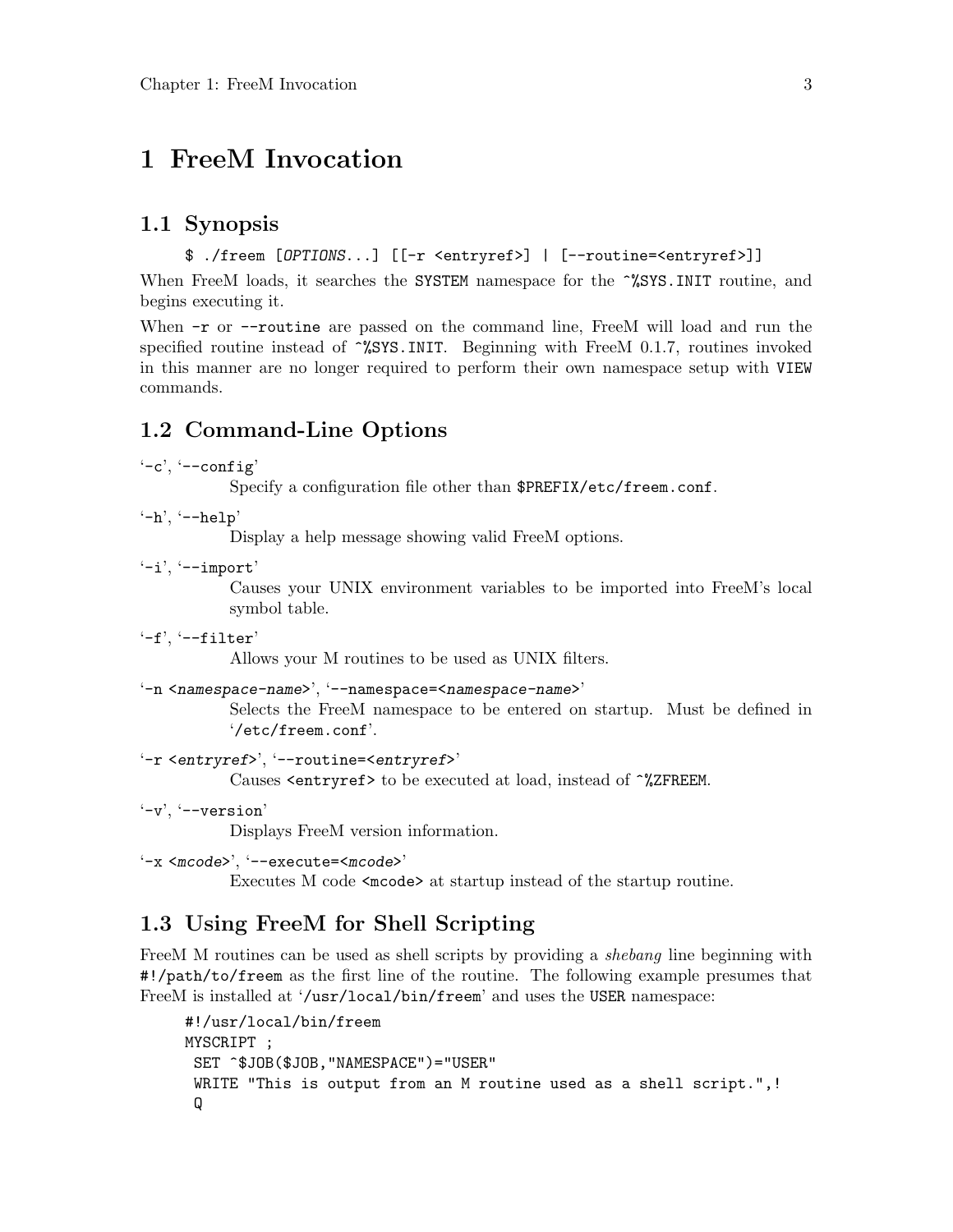Currently, the script needs to have a '.m' file extension. You will also need to select an appropriate namespace in your script using the SET ^\$JOB(\$JOB,"NAMESPACE")="<namespace>" command before attempting to call other routines or access globals.

You will also need to set the script's permissions to *executable* in order for this to work:

\$ chmod +x myscript.m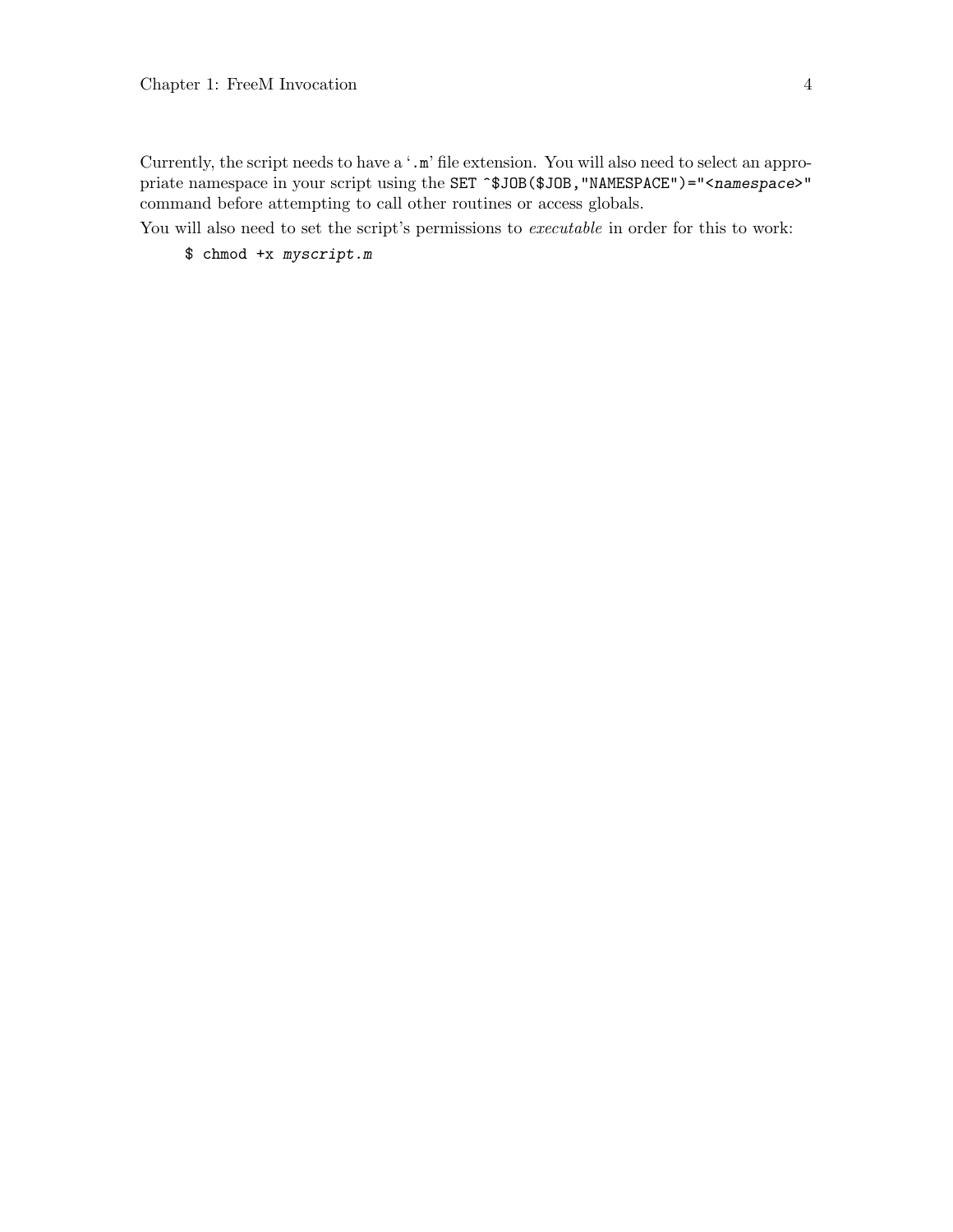### <span id="page-13-0"></span>2 The FreeM Direct-Mode Environment

The FreeM direct-mode environment is the mode entered when FreeM is invoked without the use of  $\text{-r}$  <entryref>' or  $\text{-r}$  -routine=<entryref>':

Coherent Logic Development FreeM version 0.51.0 (x86\_64-pc-linux-gnu) Copyright (C) 2014, 2020, 2021 Coherent Logic Development LLC

USER>

The prompt (USER>) indicates the currently-active namespace. If any uncommitted directmode transactions have been started, the prompt will change to reflect the current value of \$TLEVEL:

TL1:USER>

In the above example, TL1 indicates that \$TLEVEL is currently 1.

#### 2.1 Direct-Mode Commands

When you are in direct mode, in addition to M commands, a number of internal commands are available to help developers be more productive:

? Accesses FreeM online help. Requires GNU info(1) to be installed on your local system.

events Writes a list of *event classes* and their ABLOCK counts:

USER> events

| Event Class  | Processing Mode ABLOCK Count |   |
|--------------|------------------------------|---|
|              |                              |   |
| COMM         | Disabled                     | Ω |
| HALT         | Disabled                     | Ω |
| <b>IPC</b>   | Disabled                     | Ω |
| INTERRUPT    | Disabled                     | Ω |
| <b>POWER</b> | Disabled                     | Ω |
| TIMER        | Disabled                     | Ω |
| <b>USER</b>  | Disabled                     | Ω |
| WAPI         | Disabled                     | Ω |
| TRIGGER      | Disabled                     |   |

- tdump Displays information about any uncommitted transactions currently in-flight for this process.
- shmstat Displays the configuration of FreeM shared memory. Intended only for advanced debugging of the FreeM environment.
- shmpages Lists the status of each FreeM shared memory page. Intended only for advanced debugging of the FreeM environment.
- history Prints a list of all the direct-mode commands you have entered across all sessions.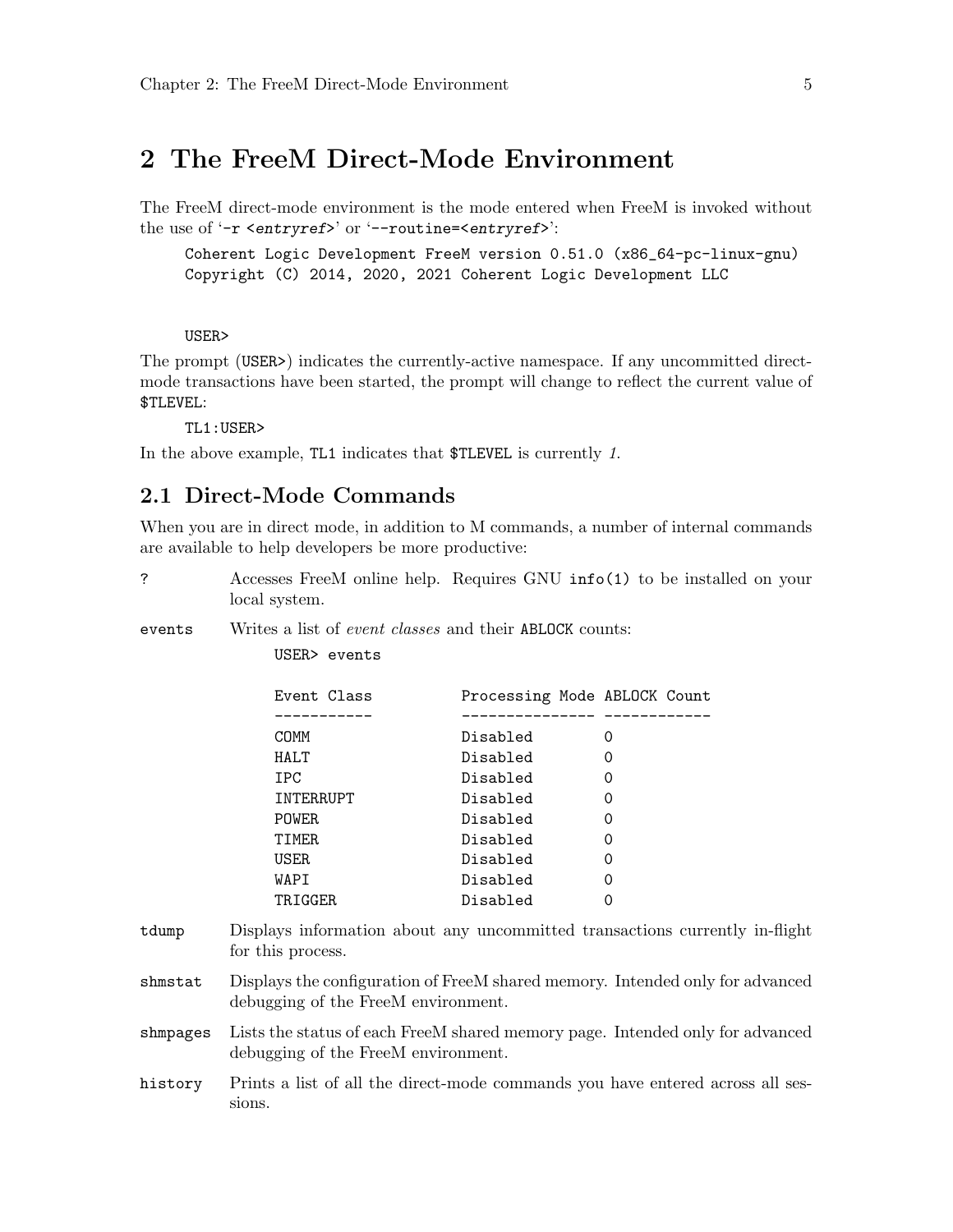#### rcl <history-index>

Allows you to recall command number <history-index> and run it again. Obtain the value for <history-index> from the output of the history command.

!! Launches a subshell within the FreeM direct mode, allowing the user to run operating system commands.

USER> !!

Type Ctrl-D to exit from the shell \$ uname -a Linux hesperos 4.19.0-17-amd64 #1 SMP Debian 4.19.194-3 (2021-07-18) x86\_64 \$ exit

USER>

#### !<external-command>

Invokes a shell to run  $\leq$  external-command> from within FreeM. This temporarily disables SIGALRM handling in FreeM, which may interrupt the use of eventdriven M programming commands including ESTART and ESTOP.

If the  $\leq$  character is supplied immediately preceding  $\leq$  external-command>, FreeM will append the contents of M local variable  $\%$  to  $\leq$  *external-command>* as standard input.

If the  $>$  character is supplied immediately preceding  $\leq$  external-command $\geq$ , FreeM will take the standard output stream of  $\leq$  external-command and store it in M local variable %.

% contains the number of lines in the input or output.  $\mathcal{N}(1) \dots \mathcal{N}(n)$  contains the data for lines  $1-n$ .

If you issue a HALT command at the direct-mode prompt, you will exit out of FreeM. However, if you issue a HALT command when \$TLEVEL is greater than zero, you will be given the opportunity to commit or rollback any pending transactions:

USER> TSTART

TL1:USER> SET ^MYGLOBAL=1

TL1:USER> HALT

UNCOMMITTED TRANSACTIONS EXIST:

\$TLEVEL 1\* Operations for Transaction ID: k8xj1de 1: action = 0 key = ^MYGLOBAL data = 1

Would you like to c)ommit or r)ollback the above transactions and their operations? (\$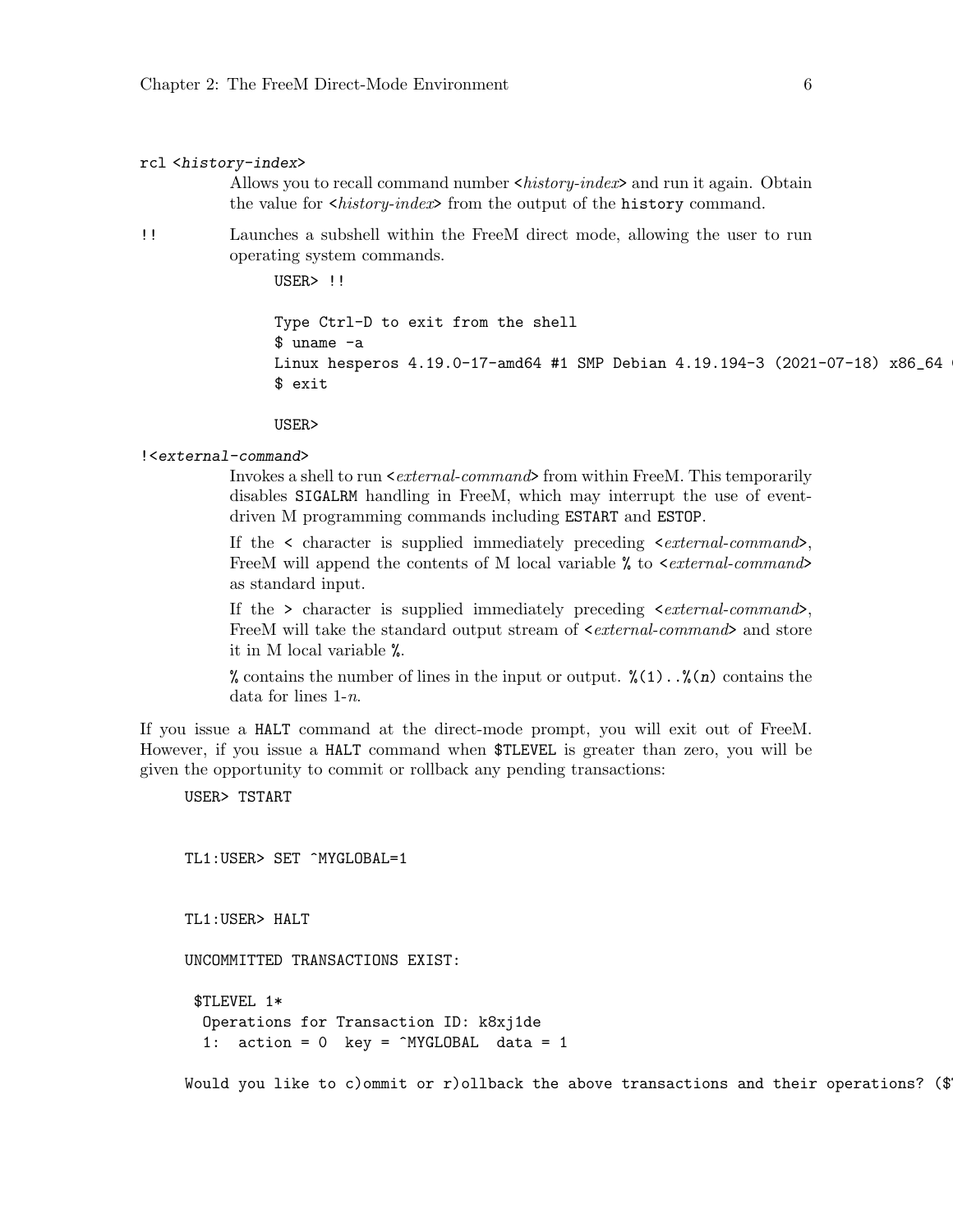<span id="page-15-0"></span>Transactions have been rolled back.

In the above example, the user selected  $r$  to rollback the single pending transaction.

### 2.2 REPL Functionality

FreeM direct mode allows you to enter M expressions directly from the direct-mode prompt, as long as they begin with a number:

USER> S DENOM=10

USER> 100/DENOM

10

USER>

Such expressions will be immediately evaluated, and the result printed on \$IO.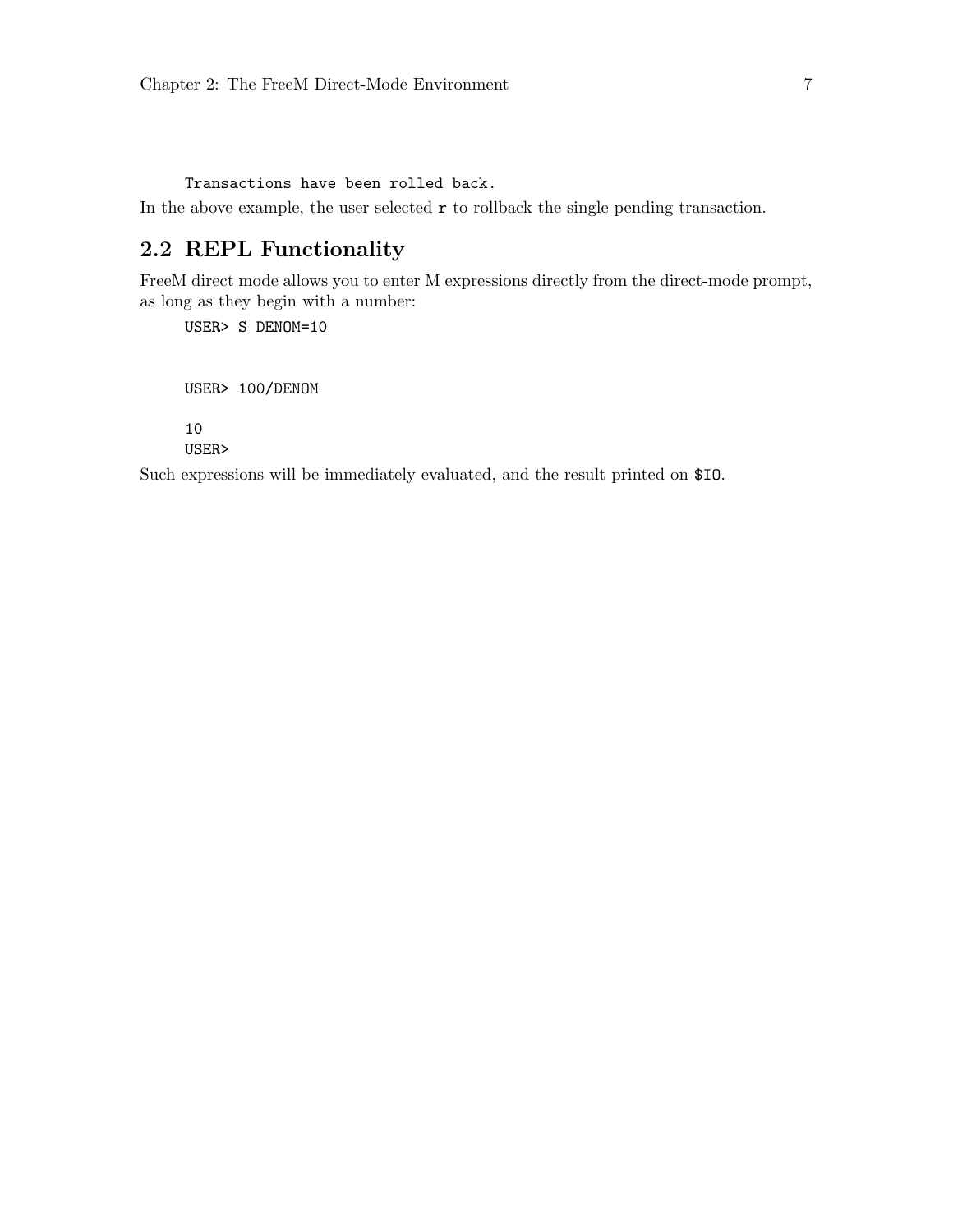# <span id="page-16-0"></span>3 Intrinsic Special Variables

#### 3.1 \$DEVICE

Returns the status of the device currently in use, and is writable.

If \$DEVICE returns 1, an error condition exists on the current device.

#### 3.2 \$ECODE

Returns a comma-delimited list of error conditions currently present, and is writable. An empty \$ECODE indicates no errors.

#### 3.3 \$ESTACK

Returns the depth of the program execution stack since the last time \$ESTACK was NEWed. NEW-able, but not SET-able. Differs from the \$STACK ISV in that it is NEW-able, and resets to a value of 0 when NEWed.

### 3.4 \$ETRAP

Sets or retrieves the M code that is run when an error is encountered or \$ECODE is set to a non-blank value. \$ETRAP code executes when \$ECODE becomes non-blank.

### 3.5 \$HOROLOG

Returns a string containing the current date and time as  $\langle \text{days} \rangle$ ,  $\langle \text{seconds} \rangle$ , where  $\langle \text{days} \rangle$ represents the number of days since the M epoch (midnight on 31 December 1840), and <seconds> represents the number of seconds since the most recent midnight.

 $\sqrt{2\pi}$ 

#### FreeM Extension

In FreeM, \$HOROLOG is SETtable. Setting \$HOROLOG will set the system clock if your user account has the appropriate permissions. If your user account does not have permissions to modify the system clock, FreeM will raise a ZPROTECT error.

✡ ✠

### 3.6 \$IO

Represents the current input/output device. Read-only.

#### 3.7 \$JOB

Represents the process ID of the FreeM instance currently in use.

#### 3.8 \$KEY

Represents the sequence of control characters that terminated the last READ command on \$IO.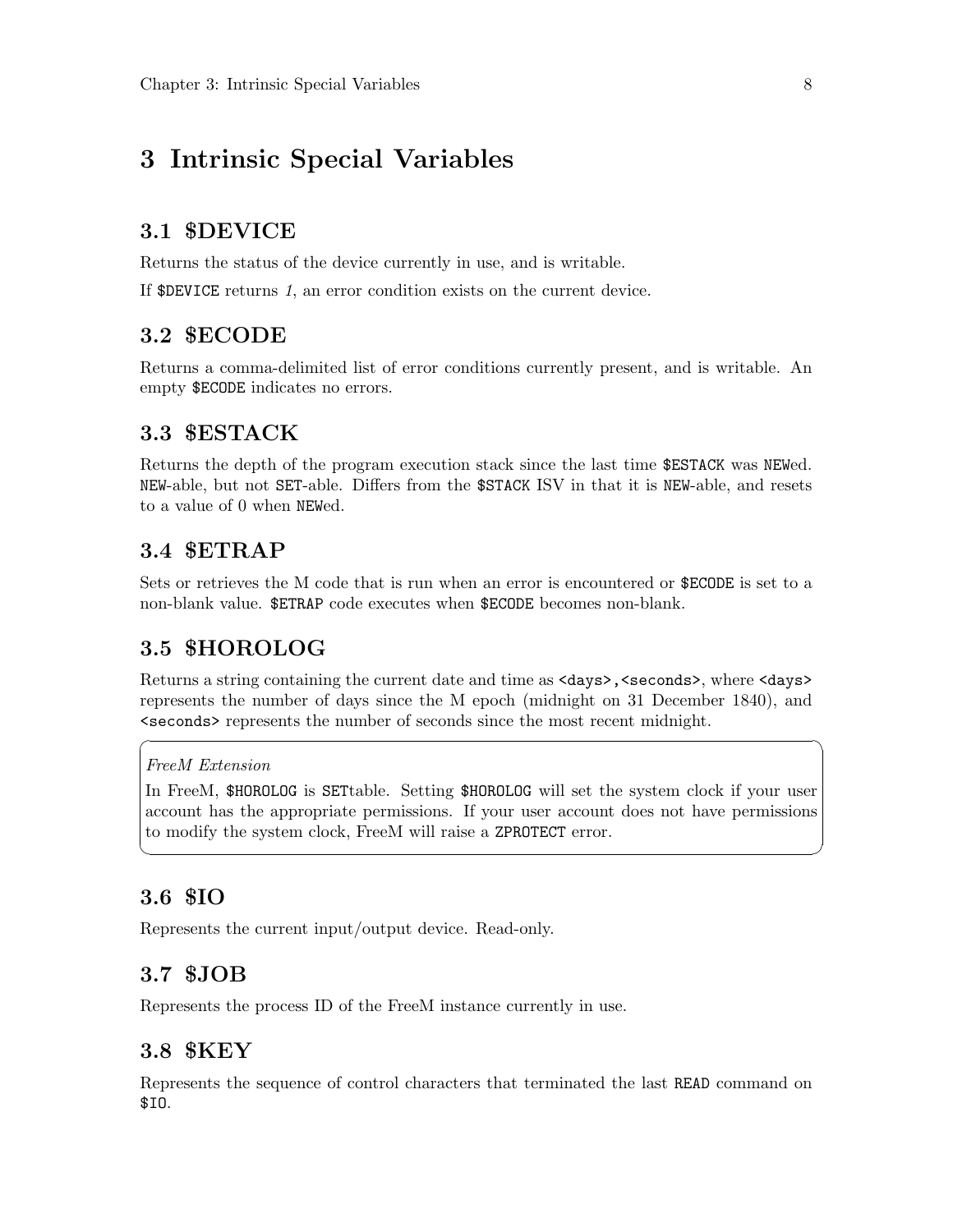### <span id="page-17-0"></span>3.9 \$PDISPLAY

Represents the current principal display for M Windowing API operations. Commonly used as an index into the ^\$DISPLAY structured system variable.

### 3.10 \$PRINCIPAL

Represents the primary input/output device. Usually a terminal or virtual terminal.

#### 3.11 \$REFERENCE

Returns the last glvn referenced. Can be SET, and also stacked with NEW.

#### 3.12 \$QUIT

If the current execution context was invoked as an extrinsic function, \$QUIT returns 1. Otherwise, returns  $\theta$ .

When  $\text{\$QUIT returns } 1$ , a subsequent QUIT command must have an argument.

### 3.13 \$STACK

Represents the current stack level.

#### 3.14 \$STORAGE

Represents the number of bytes of free space available in FreeM's heap.

### 3.15 \$SYSTEM

Returns the MDC system ID of FreeM.

#### 3.16 \$TEST

\$TEST is a writable, NEW-able ISV that is 1 if the most recently evaluated expression was true. Otherwise, returns  $\theta$ .

\$TEST is implicitly NEWed when entering a new stack frame for extrinsic functions and argumentless DO. \$TEST is not implicitly NEWed when a new stack frame is entered with an argumented DO.

For single-line IF or ELSE expressions, you may use THEN to stack \$TEST until the end of the line. All new code should employ THEN in this manner, as stacking \$TEST prevents a wide range of coding errors that can be very challenging to detect and eliminate.

#### 3.17 \$TLEVEL

Returns a numeric value indicating the current level of transaction nesting in the process. When  $TLEVEL$  is greater than  $\theta$ , uncommitted transactions exist.

#### 3.18 \$TRESTART

Returns an empty string, as FreeM transaction processing does not yet support restartable transactions.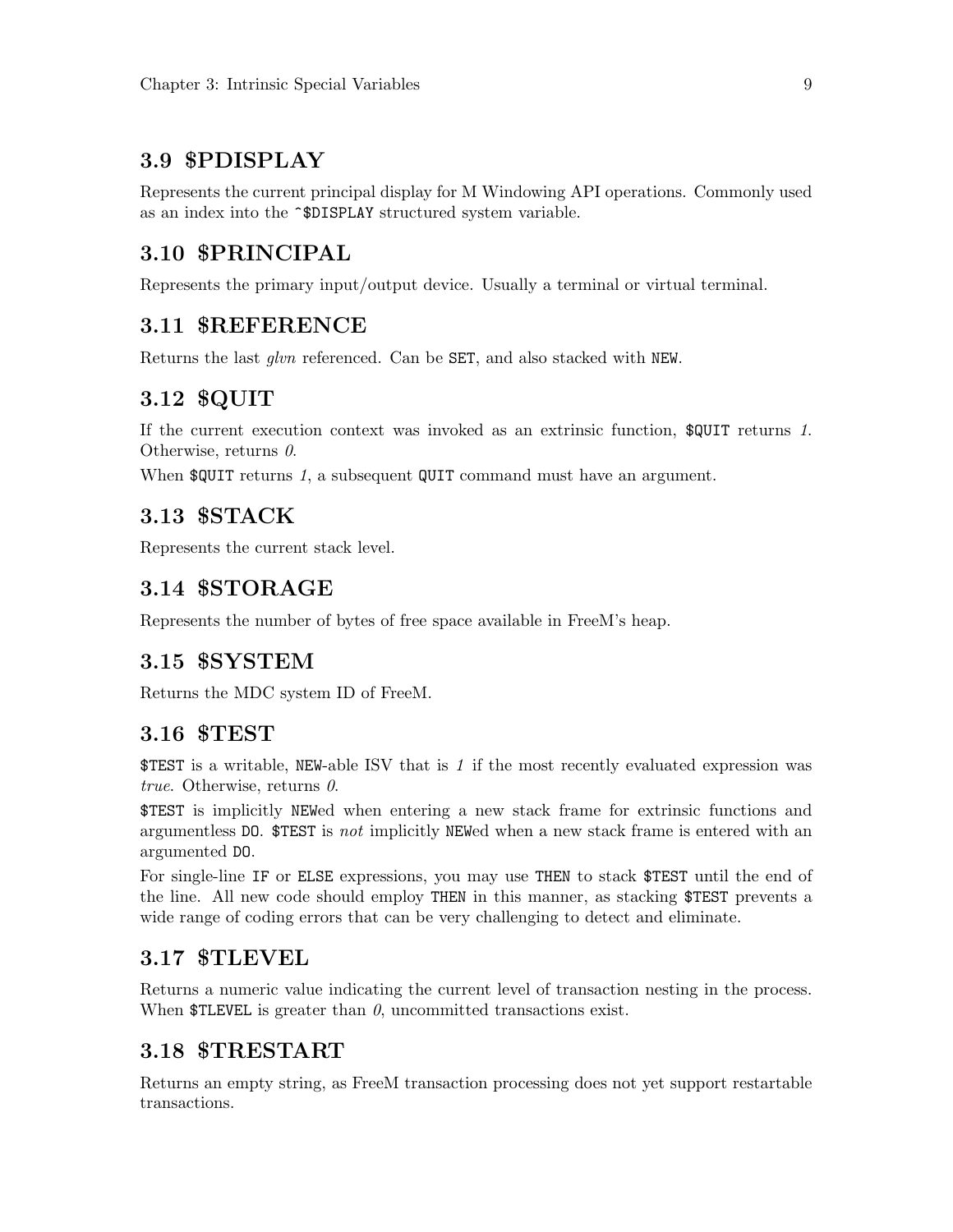### <span id="page-18-0"></span>3.19 \$WITH

Returns the variable prefix set by the WITH command.

# 3.20 \$X

Represents the current column position of the FreeM cursor.

In FreeM, setting \$X will move the FreeM cursor.

### 3.21 \$Y

Represents the current row position of the FreeM cursor.

In FreeM, setting \$Y will move the FreeM cursor.

#### 3.22 \$ZA

On the HOME device, always 0. On other devices, represents the byte offset to the beginning of the file.

 $\sqrt{2\pi}$ 

✡ ✠

 $\sqrt{2\pi}$ 

✡ ✠

#### 3.23 \$ZB

Represents the last keystroke.

### 3.24 \$ZCONTROLC

#### 3.25 \$ZDATE

Returns the current date, in YYYY/MM/DD format.

#### 3.26 \$ZERROR

Returns the last error message.

#### 3.27 \$ZHOROLOG

Output \$HOROLOG-style time, with the addition of milliseconds.

#### 3.28 \$ZINRPT

Gets or sets the interrupt enable/disable flag.

#### 3.29 \$ZJOB

Returns the \$JOB value of the parent process if the current process was started by a JOB command. Otherwise, returns an empty string.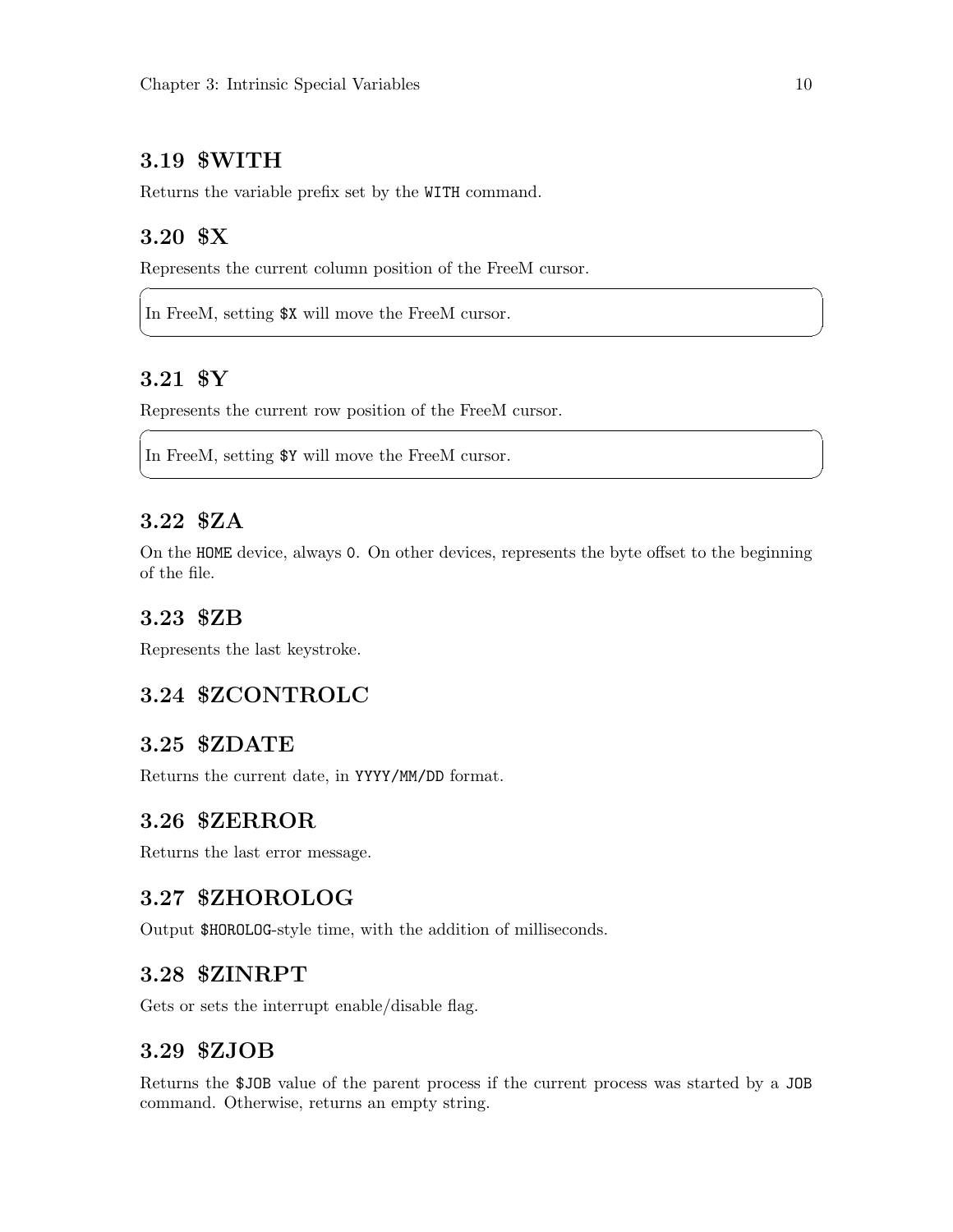### <span id="page-19-0"></span>3.30 \$ZLOCAL

Returns the last local variable referenced.

### 3.31 \$ZPRECISION

Gets or sets the number of digits of numeric precision used for fixed-point decimal arithmetic. If  $\hat{}$ \$JOB(\$JOB, "MATH") is IEEE754, \$ZPRECISION defaults to 16 digits, with a maximum of 16 digits. If  $\hat{}$ \$JOB(\$JOB, "MATH") is FIXED, \$ZPRECISION defaults to 100 digits, with a maximum of 20,000 digits.

### 3.32 \$ZREFERENCE

Returns the last gvn referenced.

### 3.33 \$ZSYSTEM

Represents the return value of the last external command run with !.

### 3.34 \$ZTIME

Returns the system time in HH:MM:SS (24-hour) format.

### 3.35 \$ZTRAP

Sets or retrieves the entryref to be executed when an M program execution error occurs under FreeM-style or DSM 2.0-style error processing.

In FreeM-style error processing, \$ZTRAP is specific to each program execution stack level.

In DSM 2.0-style error processing, \$ZTRAP is the same for all program execution stack levels.

When FreeM encounters an error, if  $ZTRAP$  is nonempty and  $ETRAP$  is empty, FreeM will perform an implicit GOTO to the entryref indicated in \$ZTRAP.

If \$ETRAP is nonempty when FreeM encounters an error, the value of \$ZTRAP is ignored, whether FreeM-style or DSM 2.0-style error processing is enabled.

### 3.36 \$ZVERSION

Returns the version of FreeM in use, as well as the GNU host triplet for the current FreeM build.

See  $https://wiki.osdev.org/Target\_Triplet$ .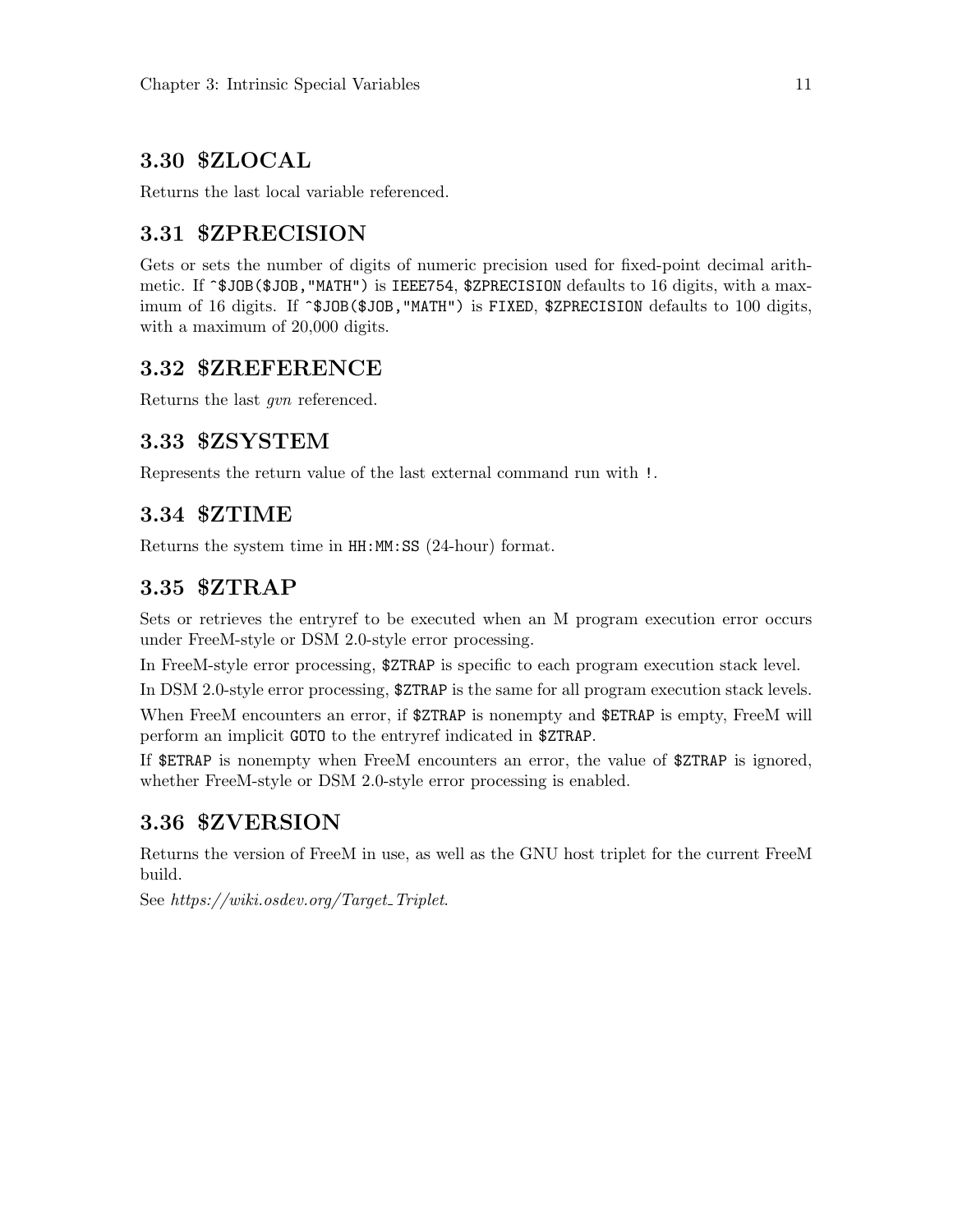# <span id="page-20-0"></span>4 Intrinsic Functions

### 4.1 \$ASCII

Returns the ASCII code (in decimal) for one character in a string.

```
SET RESULT=$ASCII(<string>[,<index>])
```
If  $\langle index \rangle$  is not supplied, \$ASCII will return the ASCII code of the first character. Otherwise, returns the ASCII code of the character at position  $\langle index \rangle$ .

### 4.2 \$CHAR

Returns a string of characters corresponding to a list of ASCII codes.

```
SET RESULT=$CHAR(<ascii-code>[,<ascii-code>,...])
```
### 4.3 \$DATA

Returns a numeric value 0, 1, 10, or 11, depending on whether a referenced node is defined, has data, or has children:

SET RESULT=\$DATA(<node>)

The return values are as follows:

0: <node> is undefined 1: <node> has data but no children 10: < node> has children but no data 11: <node> has children and data

### 4.4 \$EXTRACT

Extracts a substring of a string.

The first argument is the source string.

The optional second argument specifies the starting position of the substring to extract, and defaults to 1.

The optional third argument specifies the ending position of the substring to extract, and defaults to the value of the second argument, or 1.

This example will extract the string FreeM into the local variable M.

```
SET NAME="FreeM is the best!"
SET M=$EXTRACT(NAME,1,5)
```
### 4.5 \$FIND

Finds the character immediately following the first occurence of a substring within a string.

The first argument is the source string.

The second argument is the substring to be located.

The optional third argument indicates the position within the source string at which to begin searching.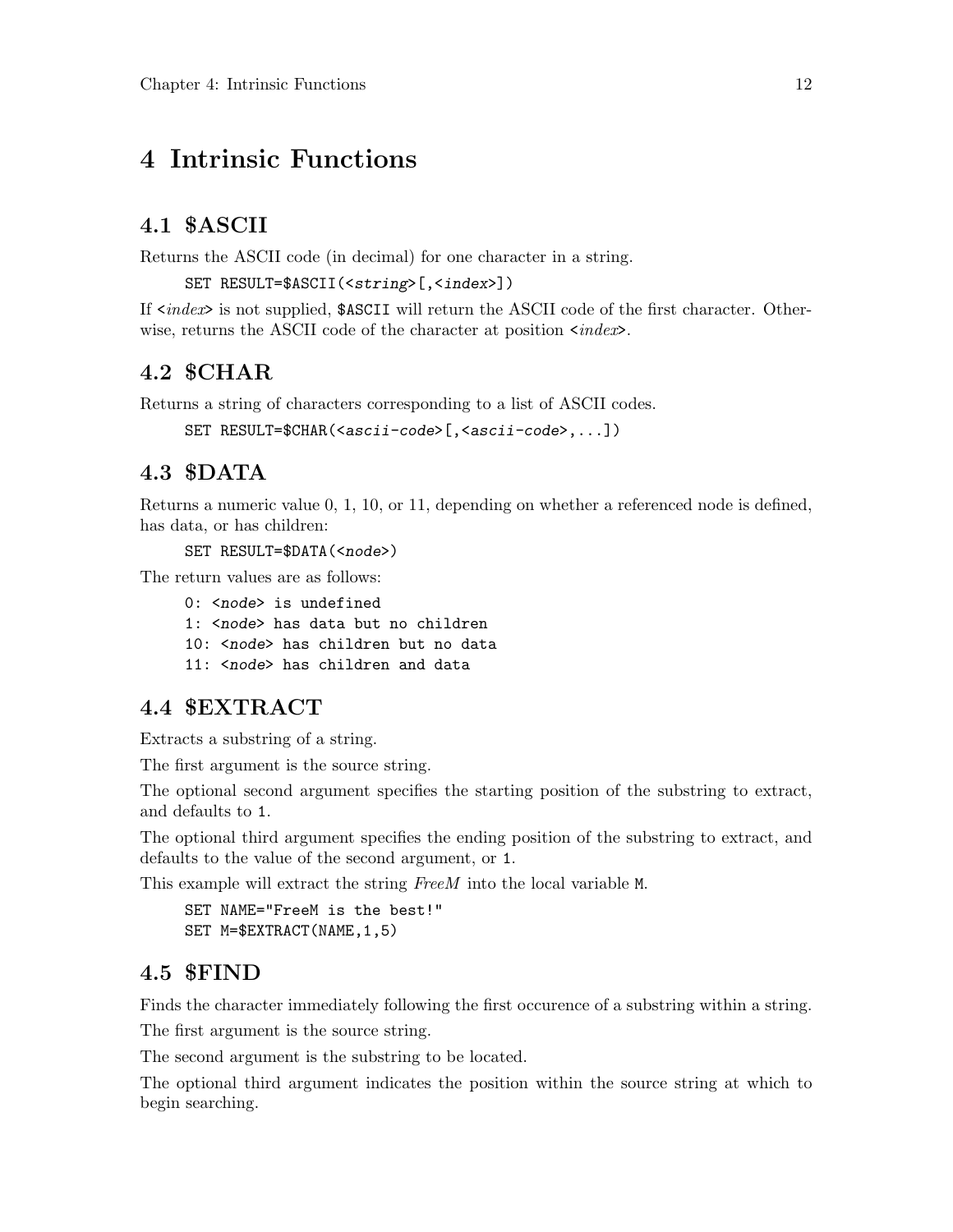### <span id="page-21-0"></span>4.6 \$FNUMBER

Formats a number according to a particular set of formatting codes.

The first argument is the number to format.

The second argument is the series of formatting codes.

### 4.7 \$GET

Returns the value of a local, global, or SSVN if the specified item is defined, or a default value otherwise.

The first argument is the local, global, or SSVN to be examined.

The optional second argument is the default value to be returned if the referenced item is undefined, and defaults to the empty string.

# 4.8 \$JUSTIFY

Right-justifies a string based on a specified fixed length.

The first argument is the source string.

The second argument is the character length of the output.

The optional third argument controls the number of fractional digits to be included in the output, and defaults to the number of digits specified in the first argument.

### 4.9 \$LENGTH

Returns the length of a string, or the number of items in a list delimited by a specified character (as used by \$PIECE).

The first argument is the source string.

The optional second argument is the list delimiter to be used. When this argument is omitted, the length of the string in characters is returned.

### 4.10 \$NAME

Returns the canonical name reference along with some or all of its subscripts.

The first argument is the source name.

The optional second argument indicates the maximum subscript count to be returned, and defaults to the subscript count of the source name.

### 4.11 \$NEXT

### 4.12 \$ORDER

### 4.13 \$PIECE

SYNTAX:

 $$PIECE(s,d[,n[,end]]$ 

Accesses the nth through end d-delimited pieces of string s.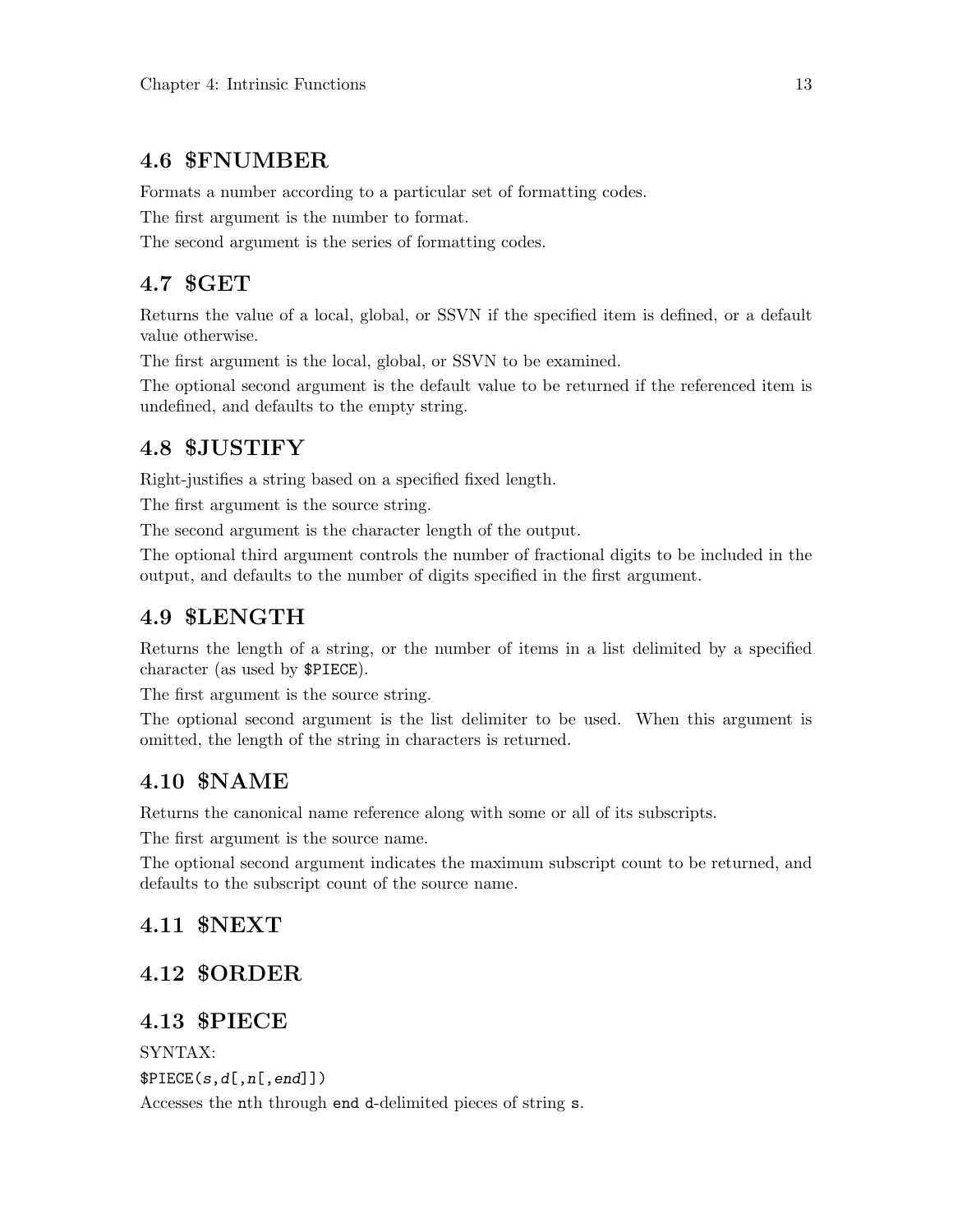<span id="page-22-0"></span>The first argument is the string to be evaluated.

The second argument is the delimiter to be used.

The optional third argument is the first d-delimited piece to access, and defaults to 1.

The optional fourth argument is the final d-delimited piece to access, and defaults to the value of the third argument (n).

Can be used on the left-hand side of an expression in order to SET a value into a d-delimited piece of s, as in:

```
; ^jpw="this^is^a^piece"
SET $PIECE(^jpw,"^",2)="isn't" ; => "this^isn't^a^piece"
```
#### 4.14 \$QLENGTH

Syntax

\$QLENGTH(expr V glvn)

Returns the number of subscripts in glvn.

Example

SET SUBCT= $\text{\$QLENGTH("GBL(1,2,3)") }$  ; => 3

### 4.15 \$QSUBSCRIPT

Syntax

\$QSUBSCRIPT(expr V glvn,expr V n)

Returns the nth subscript of glvn.

Example

```
SET SUB=$QSUBSCRIPT("^GBL(1,2,3)",2) ; => 2
```
#### 4.16 \$QUERY

Returns the next subscripted reference in a global.

Syntax

\$QUERY(glvn)

Example

We will assume the following data structure exists:

```
\hat{\gamma}jpw(1)=1\hat{y}jpw(1,2)="foo"
\hat{\gamma}jpw(2)=3\hat{p} ipw(3)=""
```
The following code will retrieve the next subscripted name after  $\hat{\mathsf{row}}(1)$ :

SET NEXTNAM= $\text{\textsterling}(\hat{\gamma})$ yw(1)) ; =>  $\hat{\gamma}$ jpw(1,2)

#### 4.17 \$RANDOM

#### Syntax

\$RANDOM(max)

Returns a pseudo-random integer in the range of  $0 \dots$  max  $-1$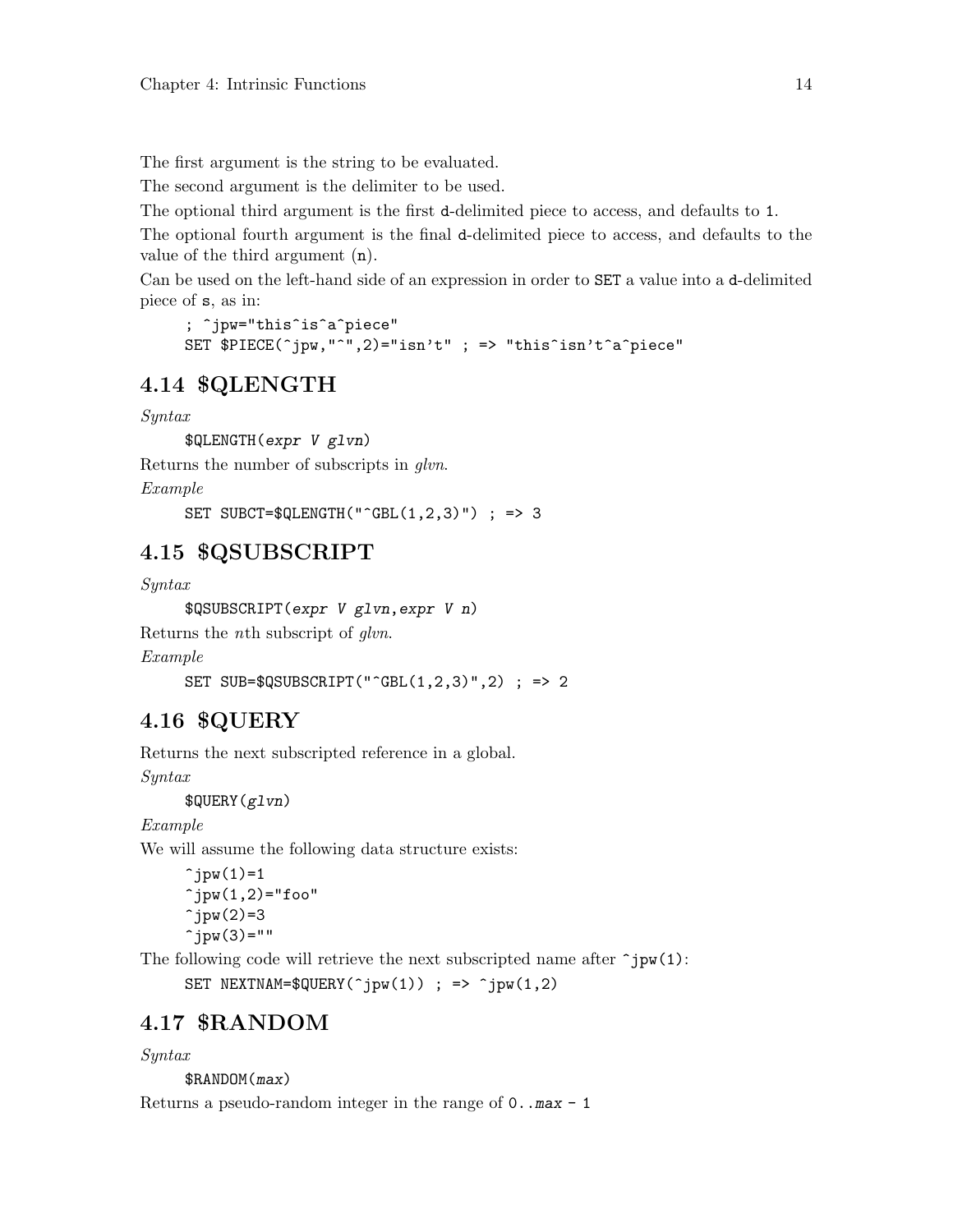### <span id="page-23-0"></span>4.18 \$REVERSE

Syntax

 $$REVERSE(s)$ Returns the reverse of string s.

Example

```
SET FOO=$REVERSE("ABC") ; => CBA
```
### 4.19 \$SELECT

Returns a value corresponding to the first true condition in a list of conditional expressions. Each argument is an expression, followed by a colon, followed by an expression whose value will be returned if the first expression is true. If no expressions are true, error condition  $M4$ is raised.

Example

```
SET FOO=\SSELECT(1=2:"math is broken",1=1:"the world makes sense") ; => "the world make
```
### 4.20 \$STACK

Returns information about the program execution stack. The \$STACK intrinsic function has both a one-argument form and a two-argument form.

Syntax (One-Argument)

\$STACK(<num>)

If num is 0, returns the command with which this FreeM instance was invoked.

If num is -1, returns the current program execution stack level.

If num represents a valid program execution stack depth above 0, returns one of the following values indicating the reason for which the referenced program execution stack level was created:

\$\$ If \$STACK(<num>)="\$\$", program execution stack level num was created as the result of an extrinsic function call

 $\langle m\text{-}command\rangle$ 

If  $\frac{S}{R}$  (<num>) returns a valid M command, the referenced program execution stack level was created as a result of the m-command command.

Syntax (Two-Argument)

\$STACK(<num>,"[ECODE|MCODE|PLACE]")

Returns the error codes, M program code, or entryref applicable to the action that created program execution stack level num.

### 4.21 \$TEXT

Returns a line of code from a routine.

### 4.22 \$TRANSLATE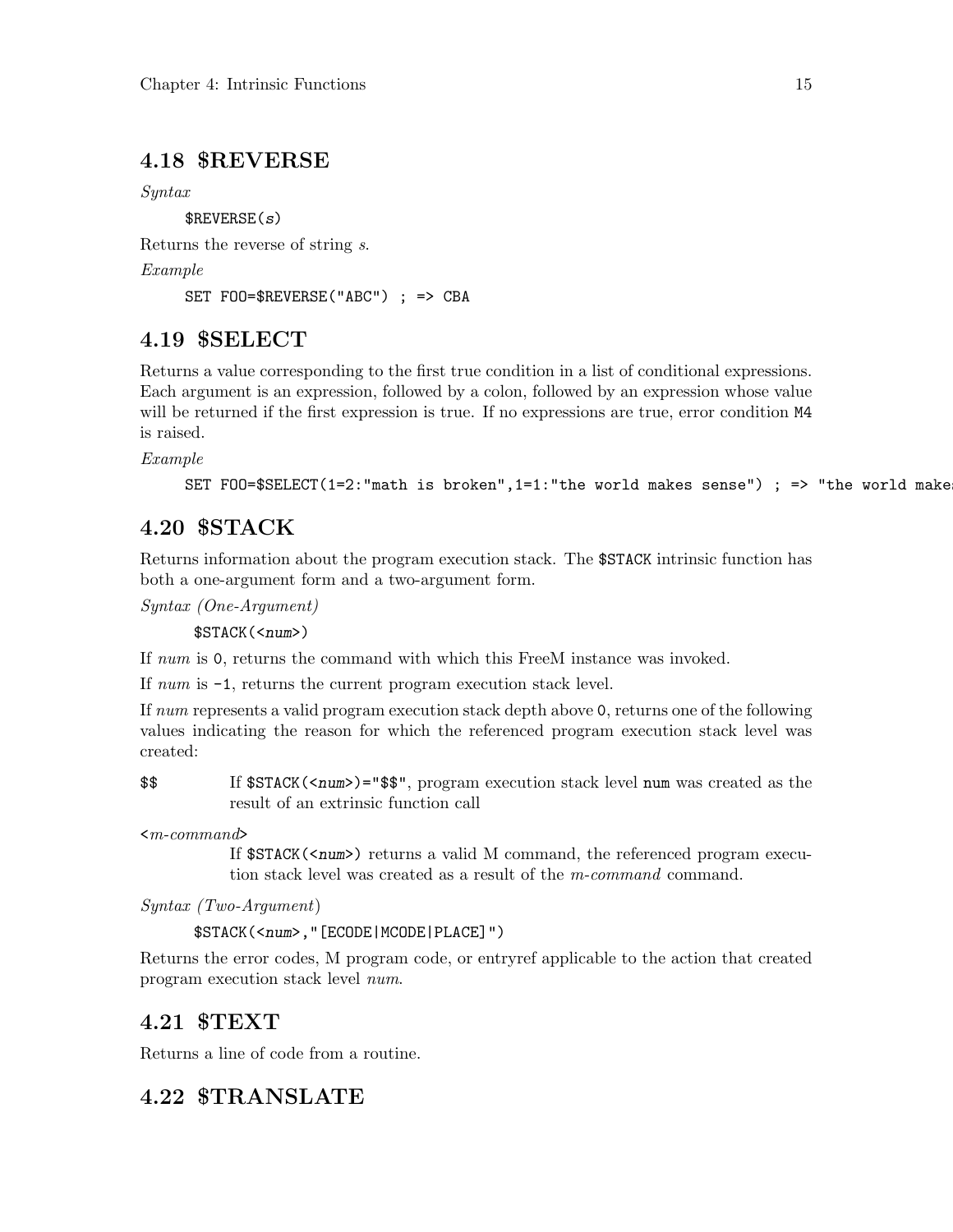# <span id="page-24-0"></span>4.23 \$VIEW

### 4.24 \$ZBOOLEAN

Performs boolean-operation on numeric arguments A and B. Syntax

SET RESULT=\$ZBOOLEAN(A,B,boolean-operation)

\$ZBOOLEAN Operations (boolean-operation values)

| 0              | Always false |
|----------------|--------------|
| $\mathbf{1}$   | A AND B      |
| $\overline{2}$ | A AND NOT B  |
| 3              | A            |
| 4              | NOT A AND B  |
| 5              | B            |
| 6              | A XOR B      |
| $\overline{7}$ | A OR B       |
| 8              | A NOR B      |
| 9              | A EQUALS B   |
| 10             | NOT B        |
| 11             | A OR NOT B   |
| 12             | NOT A        |
| 13             | NOT A OR B   |
| 14             | A NAND B     |
| 15             | Always true  |
|                |              |

### 4.25 \$ZCALL

### 4.26 \$ZCRC

Returns a checksum of arg1. Syntax \$ZCRC(arg1) SET VAR=\$ZCRC("MUMPS") ; => 86

# 4.27 \$ZDATA

4.28 \$ZDATE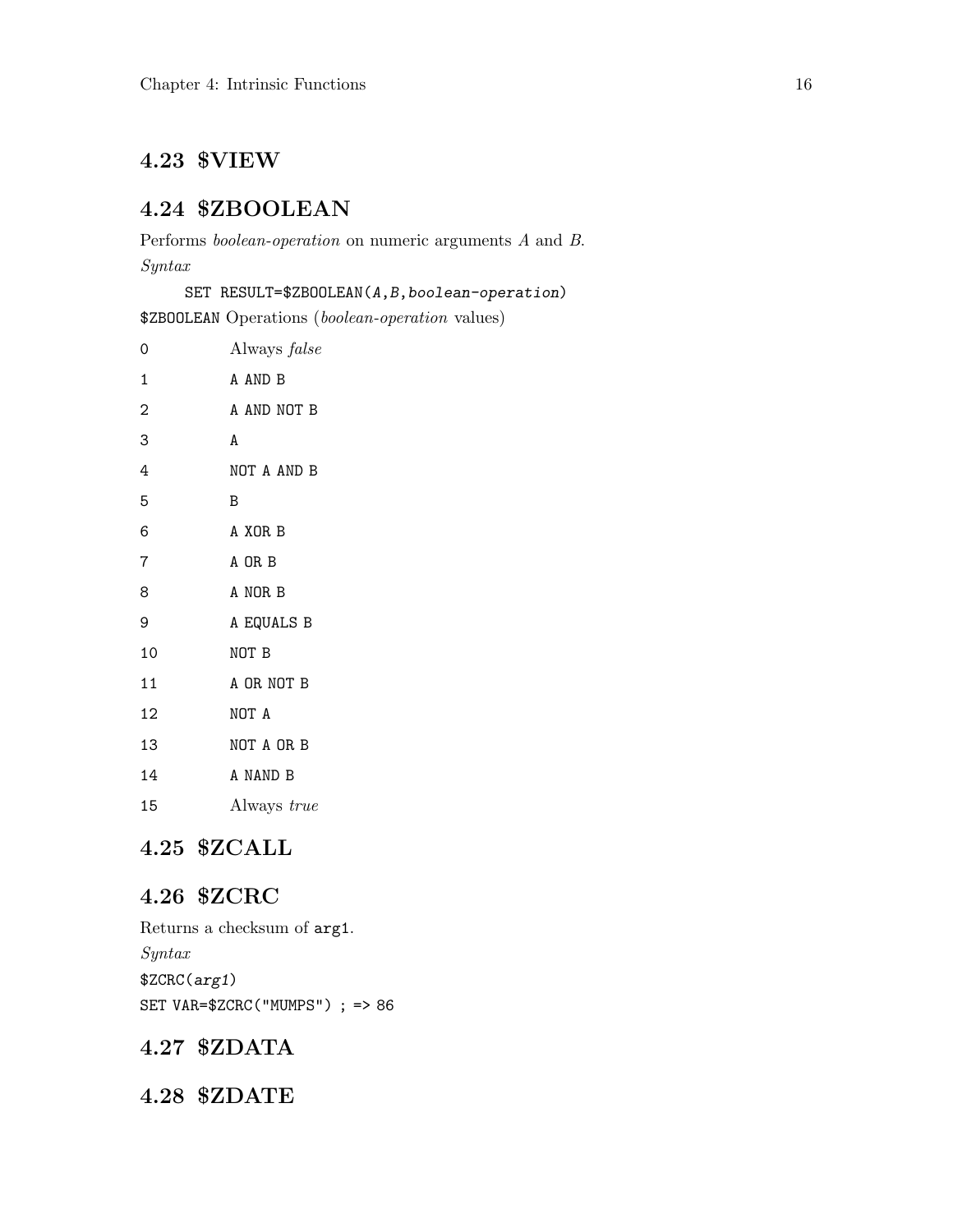- <span id="page-25-0"></span>4.29 \$ZEDIT
- 4.30 \$ZHOROLOG
- 4.31 \$ZHT
- 4.32 \$ZKEY
- 4.33 \$ZLENGTH

#### 4.34 \$ZLSD

Returns the Levenshtein distance between two arguments. The Levenshtein distance represents the minimum number of edits needed to change the first argument into the second argument.

Syntax

SET VAR=\$ZLSD(arg1,arg2)

Example

SET VAR=\$ZLSD("KITTENS","MITTENS") ; => 1

4.35 \$ZM

4.36 \$ZNAME

4.37 \$ZNEXT

- 4.38 \$ZORDER
- 4.39 \$ZPIECE

#### 4.40 \$ZPREVIOUS

#### 4.41 \$ZREPLACE

Replaces all instances of arg2 with arg3 in string arg1.

Syntax \$ZREPLACE(arg1,arg2,arg3)

Example

SET VAR=\$ZREPLACE("CAT","C","B") ; => BAT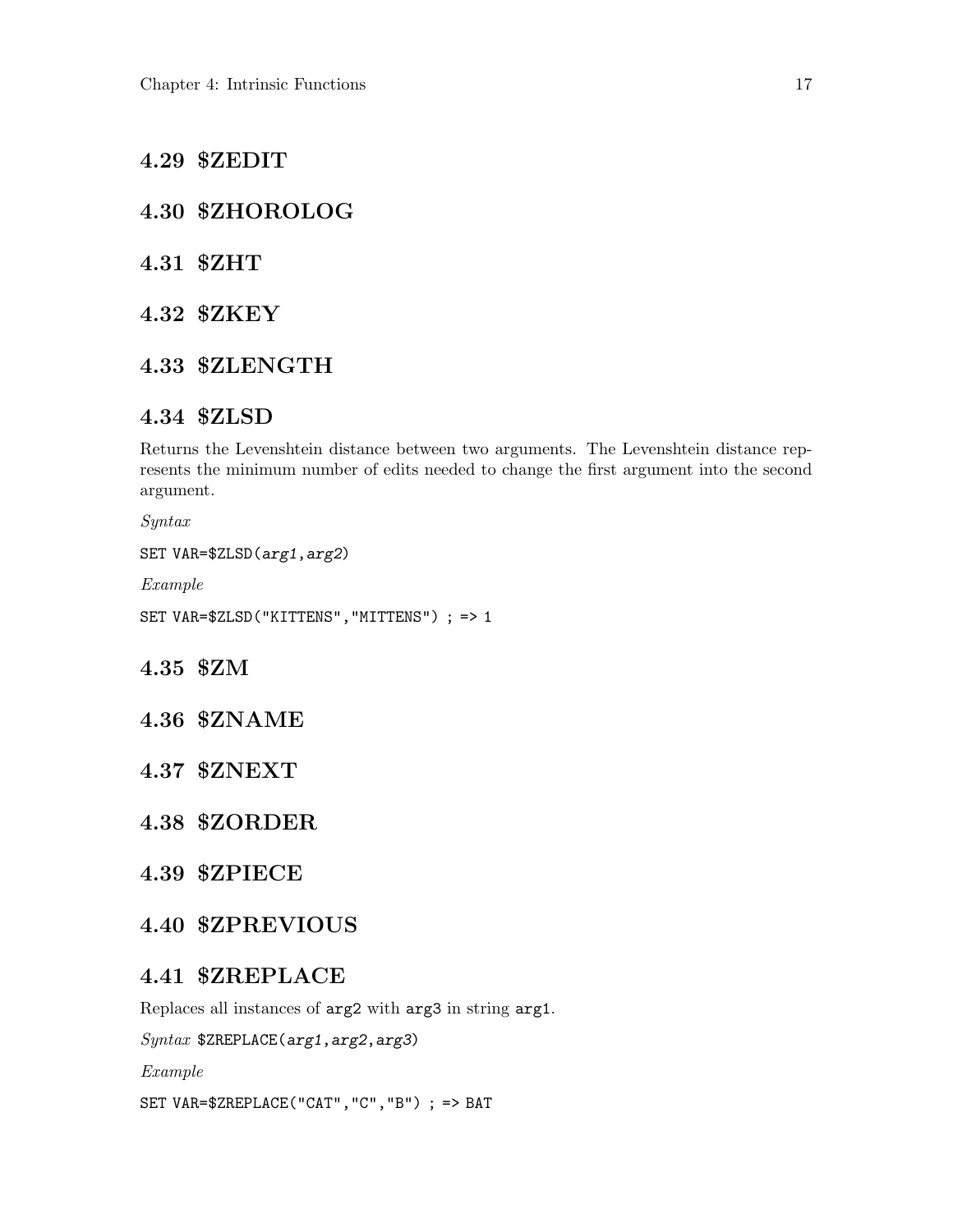### <span id="page-26-0"></span>4.42 \$ZSYNTAX

 $$ZSYNTAX performs a very basic syntax check on *expr* V mode. Check only for illegal$ commands, mismatched brackets, mismatched quotes, missing or surplus arguments, or surplus commas.

Syntax

\$ZSYNTAX(expr V mcode)

If no syntax error is found, returns the empty string.

If a syntax error is found, returns a number indicating the position in  $\exp r V$  mcode at which the error was found, followed by a comma, and the FreeM error code that was found.

### 4.43 \$ZTIME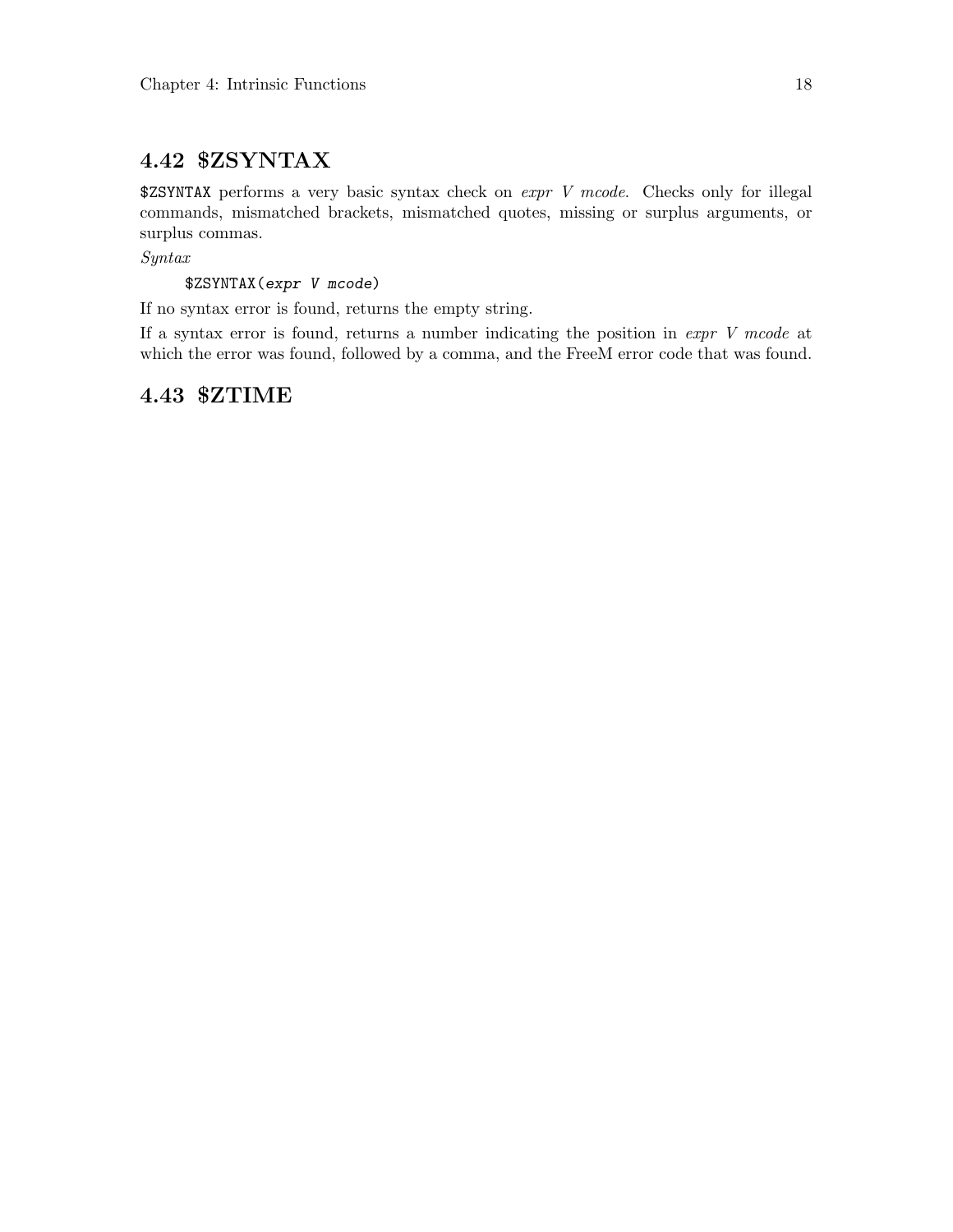# <span id="page-27-0"></span>5 Commands

### 5.1 !

FreeM Extension

Invokes a shell to run  $\leq$  external-command> from within FreeM. This temporarily disables SIGALRM handling in FreeM, which may interrupt the use of event-driven M programming commands including ESTART and ESTOP.

If the  $\leq$  character is supplied immediately preceding  $\leq$  external-command>, FreeM will append the contents of M local variable  $\frac{\pi}{6}$  to  $\leq$  *external-command* as standard input.

If the > character is supplied immediately preceding  $\le$  external-command>, FreeM will take the standard output stream of  $\leq$  external-command and store it in M local variable  $\%$ .

% contains the number of lines in the input or output.  $\mathcal{L}(1) \ldots \mathcal{L}(n)$  contains the data for lines  $1-n$ .

### 5.2 !!

#### FreeM Extension

Launches a subshell within the FreeM direct mode, allowing the user to run operating system commands.

```
USER> !!
```

```
Type Ctrl-D to exit from the shell
$ uname -a
Linux hesperos 4.19.0-17-amd64 #1 SMP Debian 4.19.194-3 (2021-07-18) x86_64 GNU/Linux
$ exit
```
USER>

# 5.3 ABLOCK

Increments the event block counter for one or more event classes. While the block counter for an event class is greater than zero, registered event handlers for that event class will not execute, and will instead be queued for later execution once the block counter reaches zero (all blocks removed).

An implicit ABLOCK on all event classes occurs when an event handler subroutine is executing. As soon as a QUIT is reached within an event handler, an implicit ABLOCK will occur.

Syntax

#### ABLOCK:postcondition

In its argumentless form, ABLOCK increments the block counter for all event classes, provided the optional *postcondition* is either *true* or omitted.

ABLOCK:postcondition evclass1...,evclassN

In its inclusive form, ABLOCK increments the block counters for all event classes named in the list, provided the optional *postcondition* is either *true* or omitted.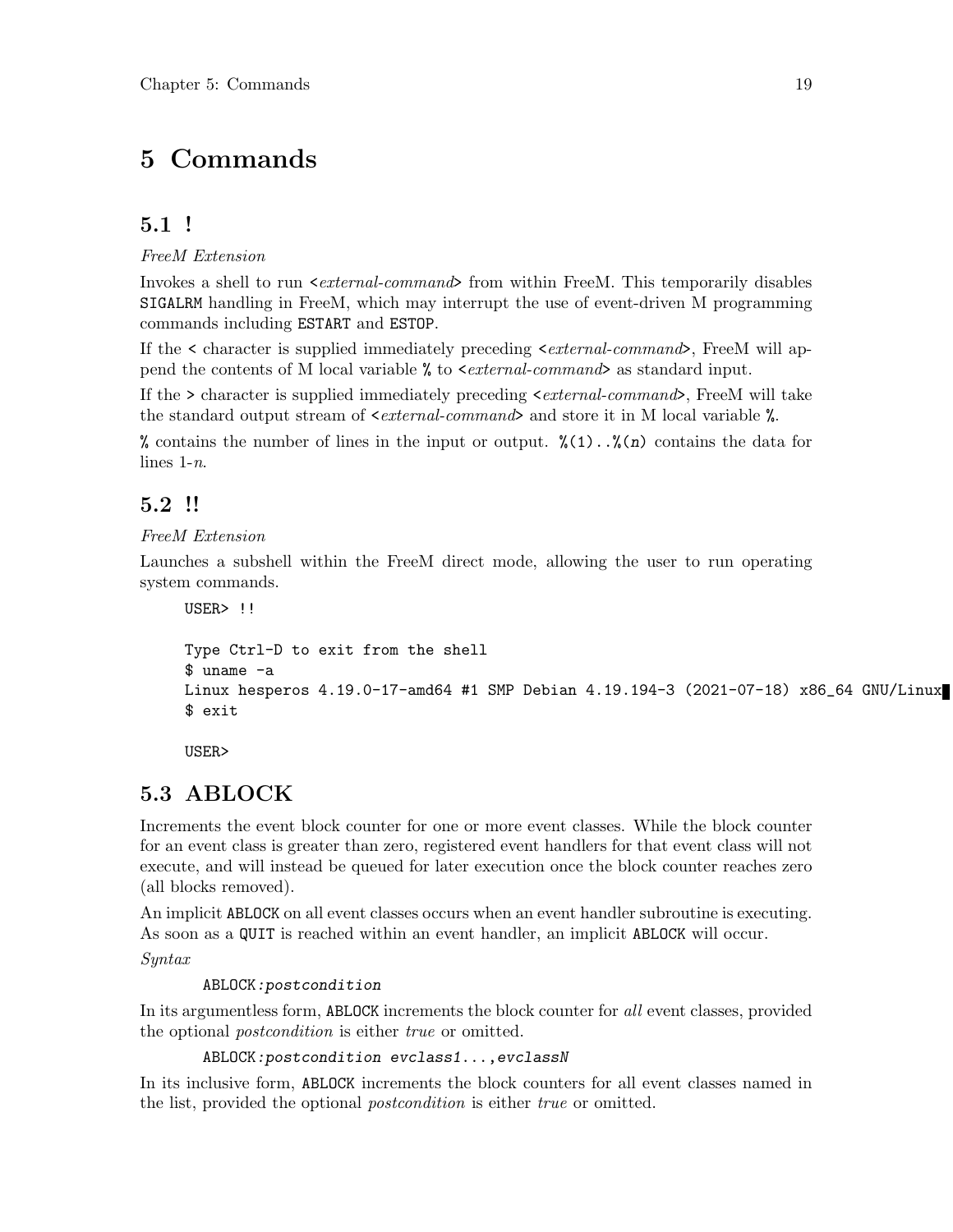ABLOCK:postcondition (evclass1...,evclassN

<span id="page-28-0"></span>In its exclusive form, ABLOCK increments the block counters for all event classes except for those named in the list, provided the optional *postcondition* is either *true* or omitted.

### 5.4 ASSERT

FreeM Extension

Triggers error ASSERT if the supplied truth-valued expression tvexpr is false (1 is true, and  $\theta$  is false).

The ASSERT error is catchable whether using standard-style, FreeM-style, or DSM 2.0-style error processing.

Syntax

ASSERT <tvexpr>

Example

USER> ASSERT 1=1

```
USER> ASSERT 1=0
```

```
>> Error ASSERT: programmer assertion failed in SYSTEM::^%ZFREEM [$STACK = 0]
>> ASSERT 1=0
```
### 5.5 ASTART

Enables asynchronous event handling for one or more event classes.

Syntax

ASTART:postcondition

 $\hat{ }$ 

In its argumentless form, ASTART enables asynchronous event handling for all event classes, provided the optional postcondition is either true or omitted.

ASTART:postcondition evclass1...,evclassN

In its inclusive form, ASTART enables asynchronous event handling for all event classes named in the list, provided the optional postcondition is either true or omitted.

```
ASTART:postcondition (evclass1...,evclassN)
```
In its exclusive form, ASTART enables asynchronous event handling for all event classes except for those named in the list, provided the optional *postcondition* is either true or omitted.

# 5.6 ASTOP

Disables asynchronous event handling for one or more event classes.

Syntax

#### ASTOP:postcondition

In its argumentless form, ASTOP disables asynchronous event handling for all event classes, provided the optional postcondition is either true or omitted.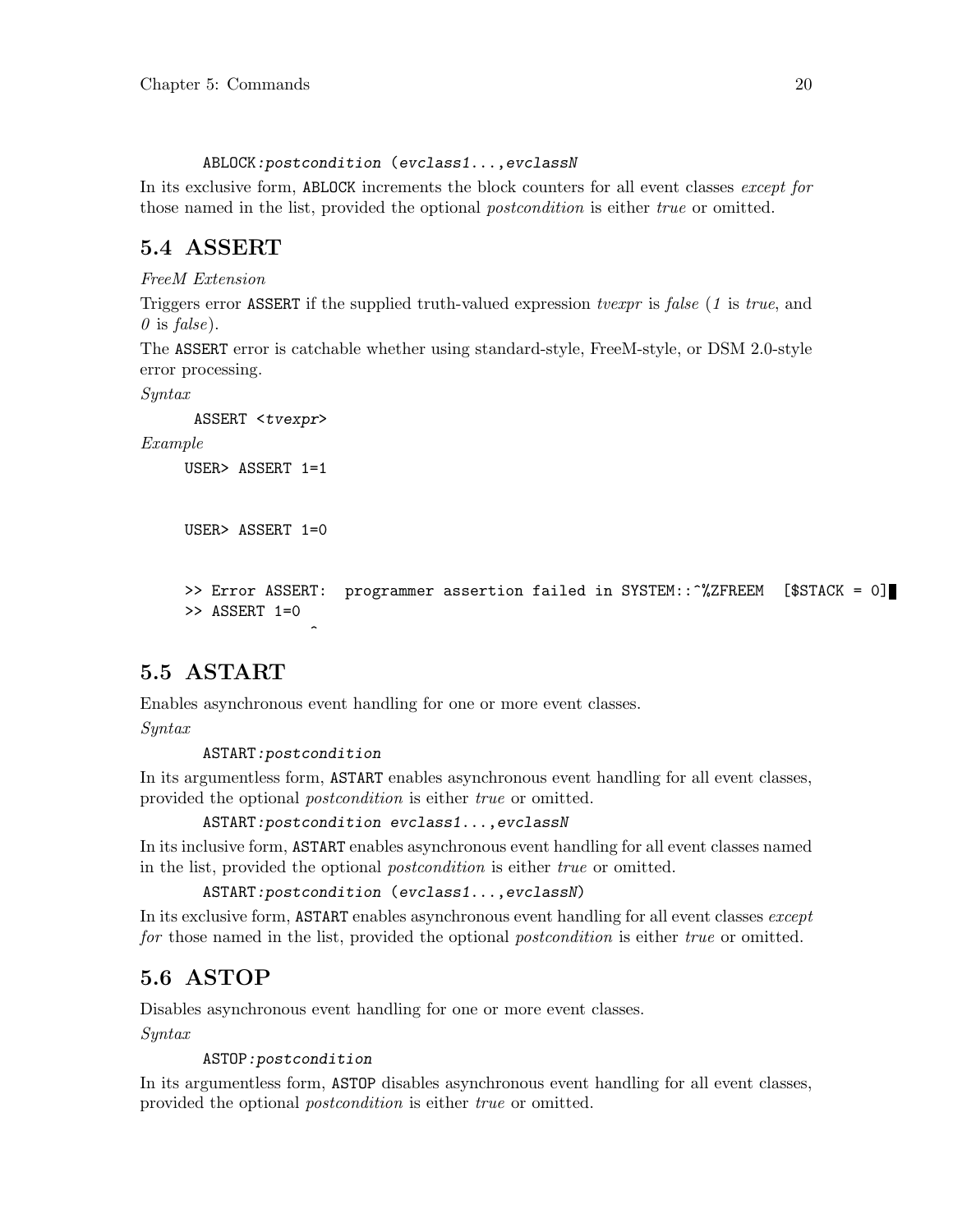#### ASTOP:postcondition evclass1...,evclassN

<span id="page-29-0"></span>In its inclusive form, ASTOP disables asynchronous event handling for all event classes named in the list, provided the optional postcondition is either true or omitted.

```
ASTOP:postcondition (evclass1...,evclassN)
```
In its exclusive form, ASTOP disables asynchronous event handling for all event classes except for those named in the list, provided the optional *postcondition* is either true or omitted.

### 5.7 AUNBLOCK

Decrements the event block counter for one or more event classes.

Syntax

AUNBLOCK:postcondition

In its argumentless form, AUNBLOCK decrements the block counter for all event classes, provided the optional postcondition is either true or omitted.

#### AUNBLOCK:postcondition evclass1...,evclassN

In its inclusive form, AUNBLOCK decrements the block counters for all event classes named in the list, provided the optional postcondition is either true or omitted.

```
AUNBLOCK:postcondition (evclass1...,evclassN
```
In its exclusive form, AUNBLOCK decrements the block counters for all event classes except for those named in the list, provided the optional *postcondition* is either true or omitted.

### 5.8 BREAK

Interrupts running routine to allow interactive debugging.

Syntax

#### BREAK:postcondition

In its argumentless form, BREAK suspends execution of running code, provided the optional postcondition is true or omitted.

#### BREAK:postcondition breakflag

FreeM Extension

In its single-argument form, BREAK sets  $Ctrl$ -C handling and error handling characteristics, provided the optional postcondition is true or omitted. The following table enumerates the possible values of breakflag

| $\Omega$  | Disables $Ctrl$ -C handling                             |
|-----------|---------------------------------------------------------|
| $-2$      | Enables normal FreeM error handling                     |
| 2         | Enables <i>Digital Standard MUMPS</i> v2 error handling |
| "default" |                                                         |

Enables Ctrl-C handling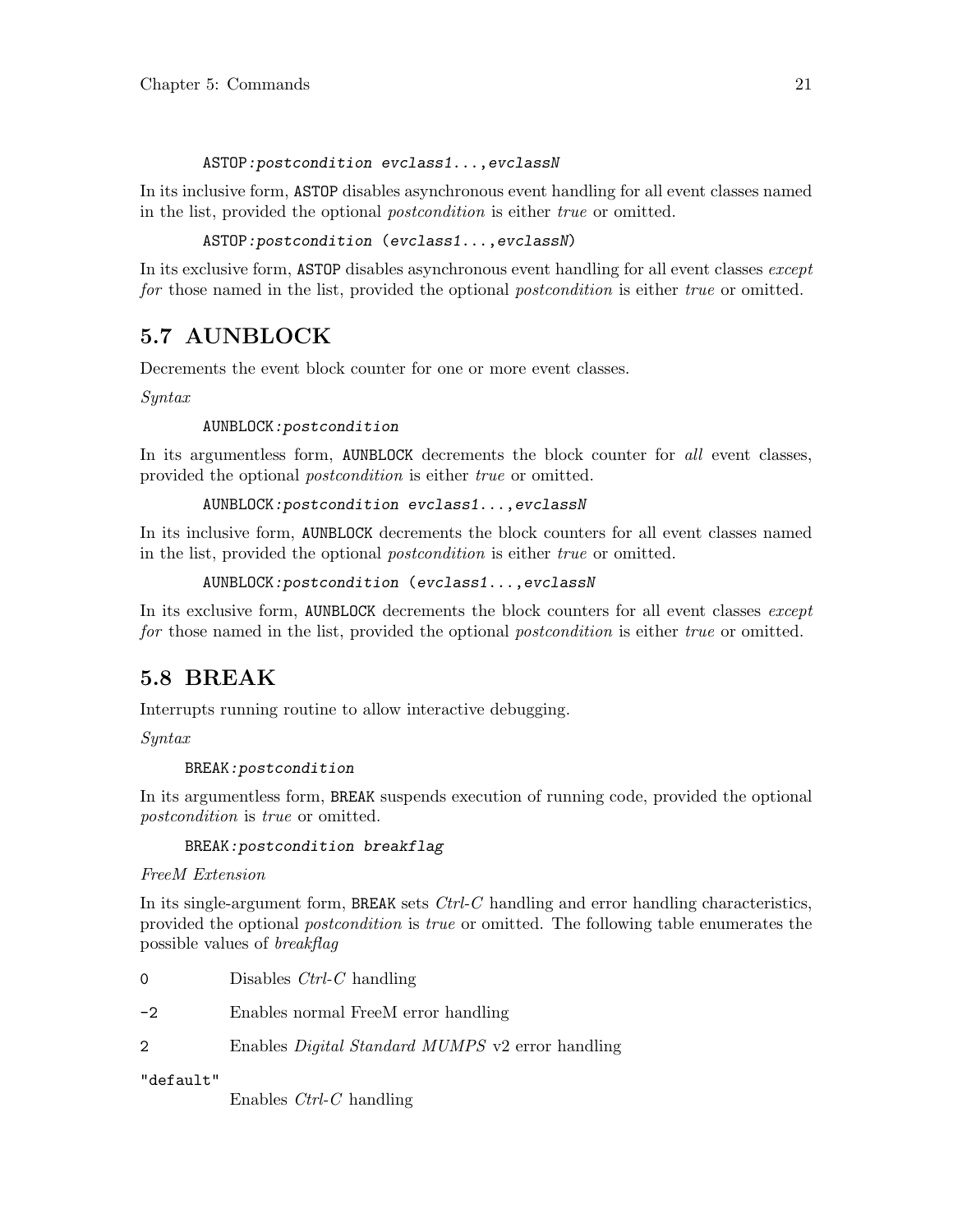### <span id="page-30-0"></span>5.9 CLOSE

Closes an input/output device.

Syntax

CLOSE:postcondition

In its argumentless form, CLOSE closes all I/O devices except for device 0 (the HOME device), provided the optional postcondition is true or omitted.

CLOSE:postcondition channel

In its single-argument form, CLOSE closes the I/O device associated with channel *channel*, provided that channel represents a currently-open device, and the optional postcondition is true or omitted.

### 5.10 CONST

#### FreeM Extension

Defines a local constant, or variable that cannot be altered after its initial definition, provided the optional postcondition is true or omitted.

Constants must only be locals, and globals are not supported.

Syntax

```
CONST:postcondition mref1=initial-value1,...,mrefN=initial-valueN
```
### 5.11 DO

In its inclusive form, transfers program control to one or more specified subroutines, provided the optional postcondition evaluates to true or is omitted. Line levels of entryrefs specified in the argument list must be one, or error M14 is raised.

Syntax

DO[:postcondition] entryref[:postcondition[,...]]

In its argumentless form, transfers control to the following block of code where the line level is one greater than the level at which DO was encountered, provided the optional postcondition evaluates to true or is omitted.

Syntax

```
DO[:postcondition]
```
### 5.12 ELSE

Executes the remainder of the line of code on which ELSE is encountered only if \$TEST evaluates to *false*, provided the optional *postcondition* evaluates to *true* or is omitted.

Syntax

ELSE[:postcondition]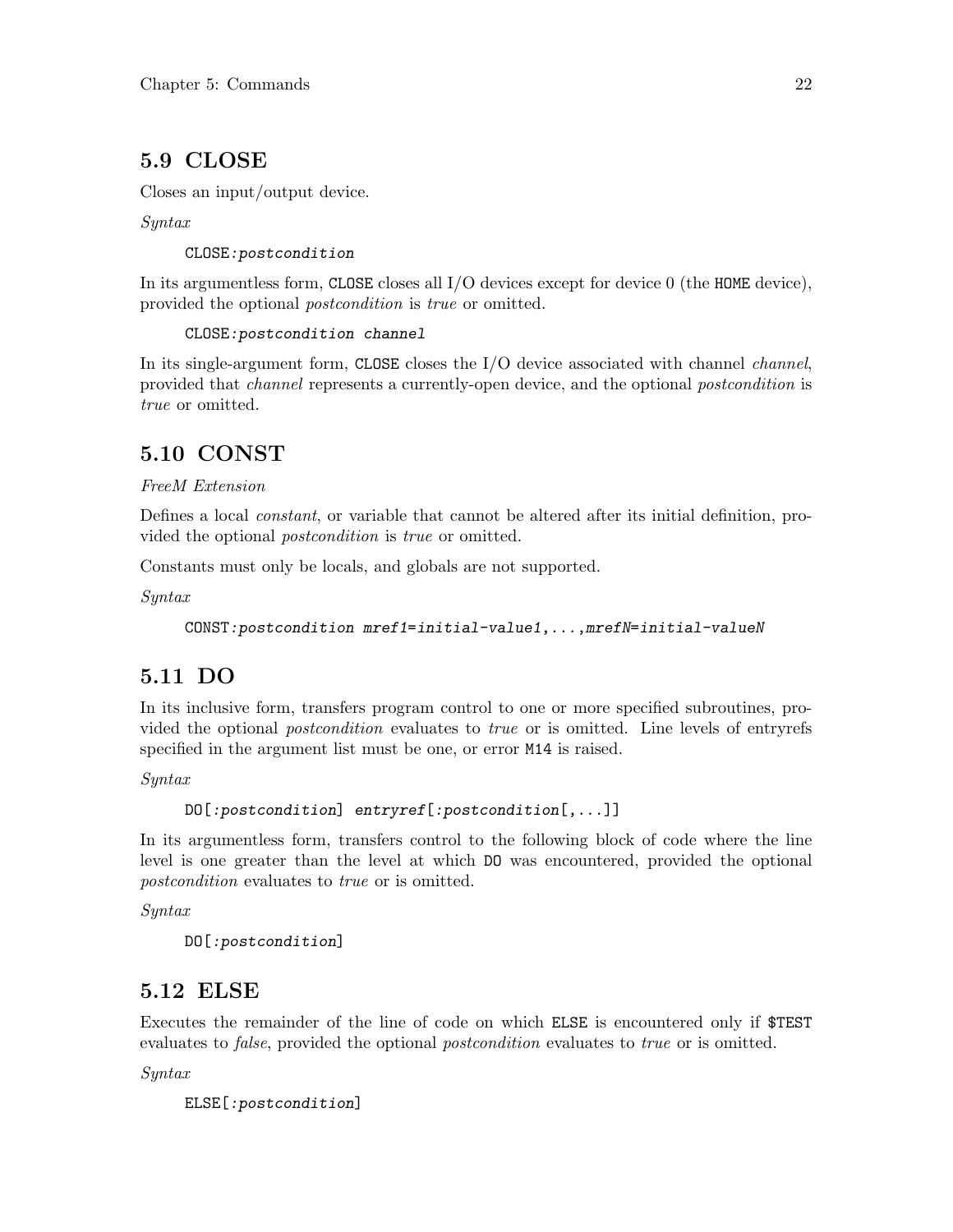#### Non-Standard Behavior

FreeM allows a *postcondition* on **ELSE**. While explicitly forbidden in the *standard*–and for good reason–it was decided that FreeM should allow postconditions everywhere, both for the sake of foolish consistency (the likes of which Emerson warned against), and for the benefit of entrants to a hypothetical future obfuscated M contest, and those with a Machiavellian predisposition to wicked perversions and undue cleverness.

<span id="page-31-0"></span> $\sqrt{2\pi}$ 

Using postconditions on ELSE should be strictly avoided in production code, as they have no practical use, and may contribute to technical debt, hardening of the arteries, hobgoblins, a small mind, a surfeit of logic, climate change, Daily WTF rants, or meltdown of global financial markets.

✡ ✠

# 5.13 FOR

In its argumentless form, repeatedly executes the remainder of the line on which FOR was encountered until a QUIT, GOTO, or end-of-line is encountered, provided the optional postcondition evaluates to true or is omitted.

Syntax

FOR[:postcondition]

#### Non-Standard Behavior

FreeM allows a *postcondition* on FOR. Much like postconditions on ELSE and IF, this is explicitly forbidden in the *standard*. Although there is an argument to be made that this feature of FreeM might be confusing, in the author's opinion, this use of postconditions is a much cleaner and more precise construct than using IF followed by FOR.

 $\sqrt{2\pi}$ 

If you wish to ensure portability of your FreeM code to other, more rigid M implementations, this use of postconditions should quite obviously be avoided. However, you earn FreeM coolness points for using this feature, which have no value and may not be redeemed for anything at all.

In its sentinel form, repeatedly executes the remainder of the line and sets a sentinel variable on each iteration, provided the optional *postcondition* evaluates to *true* or is omitted.

 $\overline{\phantom{a}}$   $\overline{\phantom{a}}$   $\overline{\phantom{a}}$   $\overline{\phantom{a}}$   $\overline{\phantom{a}}$   $\overline{\phantom{a}}$   $\overline{\phantom{a}}$   $\overline{\phantom{a}}$   $\overline{\phantom{a}}$   $\overline{\phantom{a}}$   $\overline{\phantom{a}}$   $\overline{\phantom{a}}$   $\overline{\phantom{a}}$   $\overline{\phantom{a}}$   $\overline{\phantom{a}}$   $\overline{\phantom{a}}$   $\overline{\phantom{a}}$   $\overline{\phantom{a}}$   $\overline{\$ 

On the first iteration of the loop, *glvn* will be set to *initalizer-expression*. On each subsequent iteration, glvn will be incremented by *increment-expression*, and the loop will terminate when *glvn* meets or exceeds the value of *max-expression*.

Syntax

```
FOR[:postcondition] glvn=initializer-expression:increment-expression:max-
expression
```
Example

USER> FOR I=1:1:10 WRITE I,!

1 2

3

4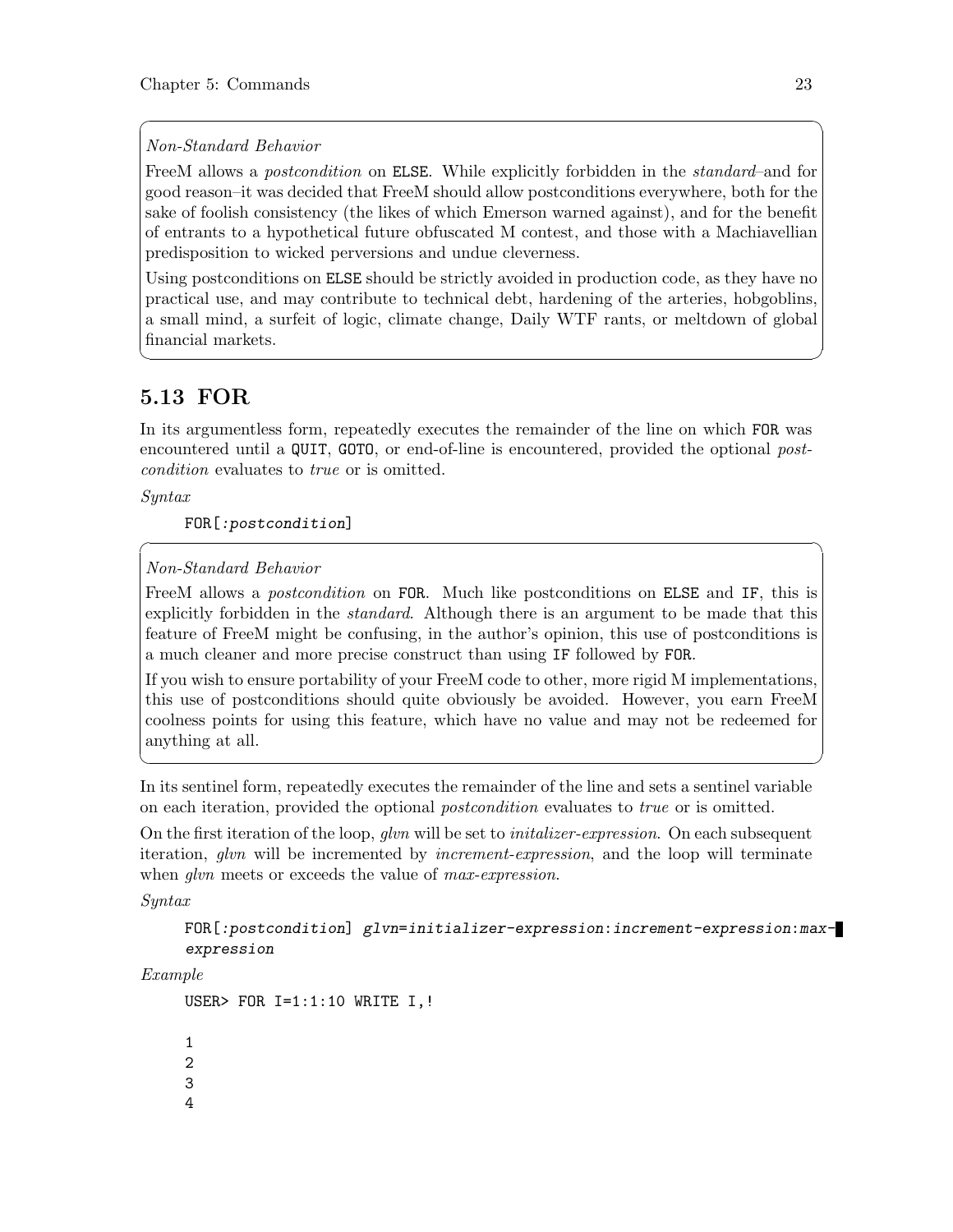```
5
6
7
8
9
10
USER> FOR I=2:2:10 WRITE I,!
2
4
6
8
10
```
In its explicit parameter form, a variable is set to each of a series of explicit values, once per iteration, provided the optional postcondition evaluates to true or is omitted. The loop terminates when no more values are available.

Syntax

```
FOR[:postcondition] glvn=expr1[,..exprN]
```
Example

```
USER> FOR I=60,"FOO",-3,"George",1450,$HOROLOG WRITE I,!
60
FOO
-3
George
1450
66106,52388
```
### 5.14 GOTO

Transfers program execution to another line of code, provided the optional postcondition evaluates to *true* or is omitted. Attempting to GOTO a different line level or a different block when the line level of GOTO is greater than one will raise error M45.

Syntax

```
GOTO[:postcondition] entryref
```
### 5.15 HALT

Halts program execution and frees resources allocated during execution, provided the optional postcondition evaluates to true or is omitted.

Syntax

HALT[:postcondition]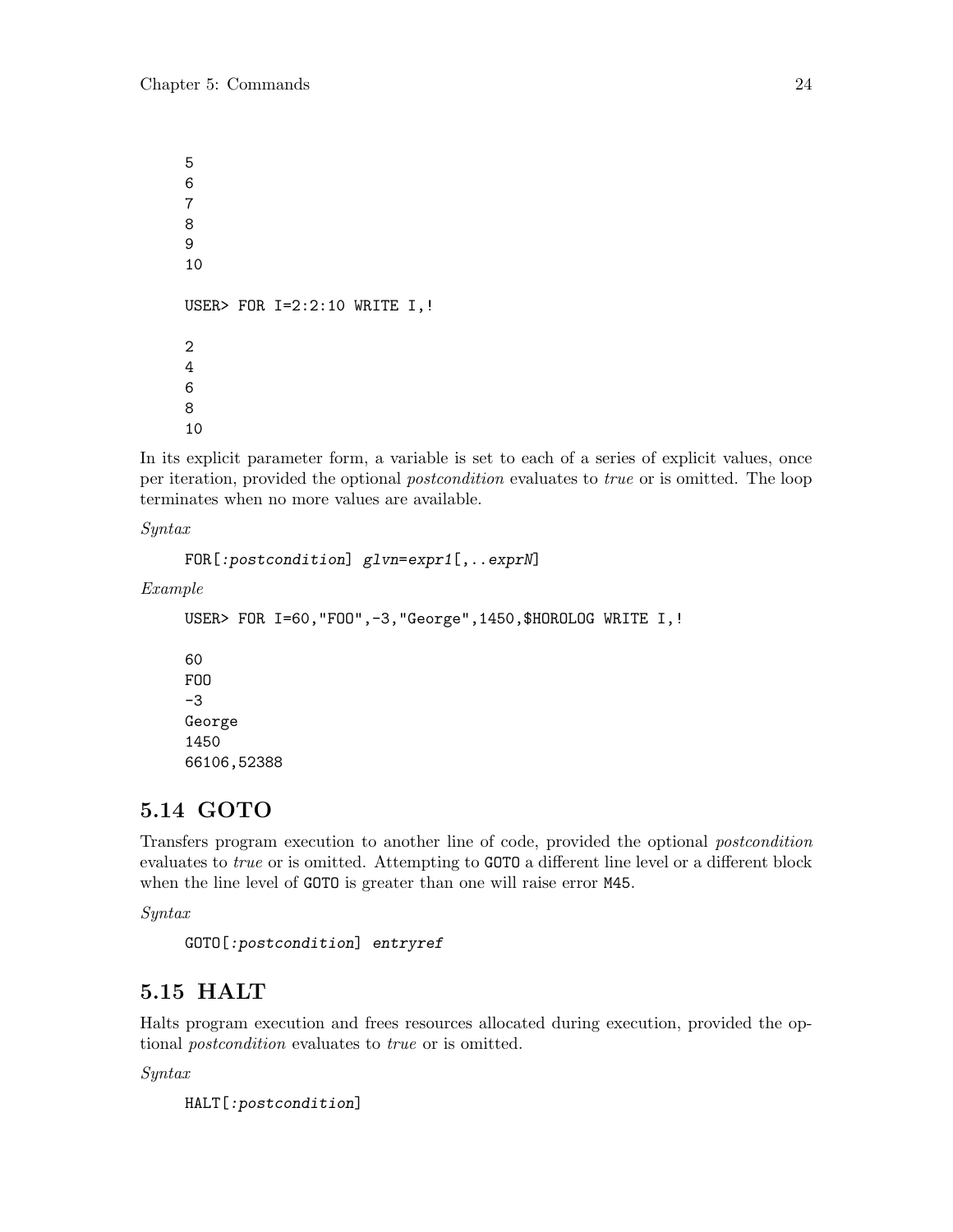# <span id="page-33-0"></span>5.16 HANG

Temporarily suspends the program for expr seconds, provided the optional postcondition evaluates to *true* or is omitted. Values of *expr* that are zero or less than zero are ignored. Syntax

 $\sqrt{2\pi}$ 

✡ ✠

HANG[:postcondition] expr

Non-Standard Behavior

FreeM supports sub-second values for *expr*.

### 5.17 IF

In its argumented form, allows the remainder of the line of code following IF to execute only if all *tvexprs* evaluate to *true*, provided the optional *postcondition* evaluates to *true* or is omitted.

Syntax

IF[:postcondition] tvexpr[,...tvexpr]

In its argumentless form, allows the remainder of the line of code following IF to execute only if \$TEST evaluates to 1, provided the optional *postcondition* evaluates to true or is omitted.

Syntax

IF[:postcondition]

### 5.18 JOB

Executes entryref in a separate process, provided the optional postcondition evaluates to true or is omitted.

Syntax

```
JOB[:postcondition] entryref[:job-parameters[:timeout]]
```
If timeout is supplied, FreeM will set  $TEST$  to 1 if the child process completes within timeout seconds.

### 5.19 KILL

In its inclusive form, KILL deletes the specified *alvns* and their descendant subscripts, provided the optional postcondition evaluates to true or is omitted.

Syntax

KILL[:postcondition] glvn[,...glvn]

In its exclusive form, KILL deletes all local variables *except* for those specified by lvn, provided the optional *postcondition* evaluates to *true* or is omitted.

Syntax

KILL[:postcondition] (lvn[,...lvn])

In its argumentless form, KILL deletes all local variables, provided the optional postcondition evaluates to *true* or is omitted.

Syntax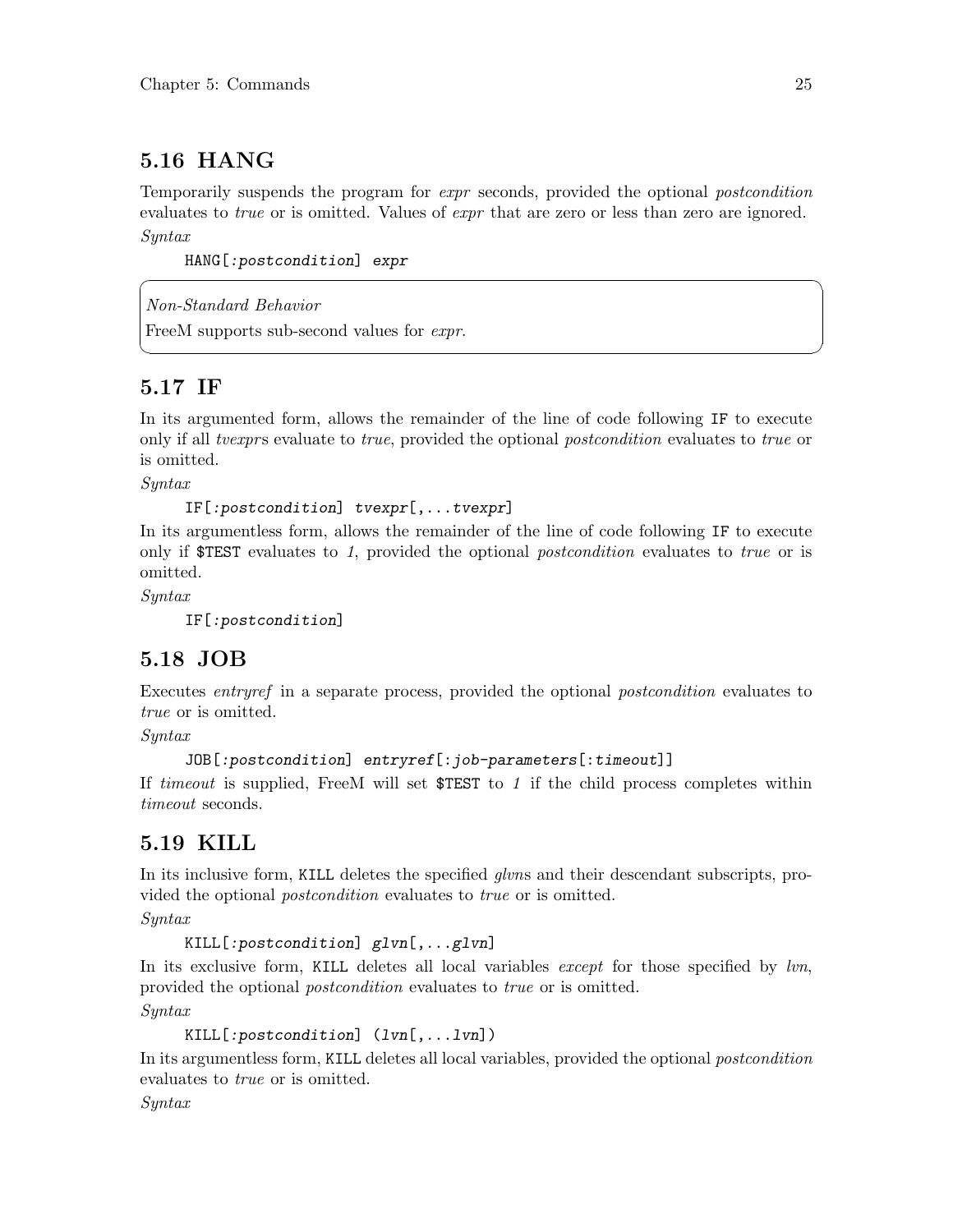<span id="page-34-0"></span>KILL[:postcondition]

### 5.20 KSUBSCRIPTS

Kills only the descendant subscripts (but not the data value) of a referenced global, local, or SSV (where allowed).

Syntax

KSUBSCRIPTS:postcondition var1,...

In the above *inclusive* form, KVALUE will kill the descendant subscripts at each local, global, or SSV node specified in the list (provided that the optional postcondition is true or omitted), but will leave the data value intact.

Note The below *argumentless* and exclusive forms of KSUBSCRIPTS are not implemented in FreeM, as of version 0.3.3, but are planned for a future release.

 $\sqrt{2\pi}$ 

✡ ✠

#### KSUBSCRIPTS:postcondition

In the above *argumentless* form, KSUBSCRIPTS will kill the descendant subscripts at the root of each local variable (provided that the optional postcondition is true or omitted), but will leave data values intact.

```
KSUBSCRIPTS:postcondition (var1,...)
```
In the above *exclusive* form, KSUBSCRIPTS will kill the descendant subscripts of all local variables, with the exception of those named in the list, provided that the optional postcondition is true or omitted, while leaving their data values intact.

### 5.21 KVALUE

Kills only the data value (but not descendant subscripts) of a referenced global, local, or SSV (where allowed).

Syntax

```
KVALUE:postcondition var1,...
```
In the above *inclusive* form, KVALUE will kill the data values at each local, global, or SSV node specified in the list (provided that the optional *postcondition* is *true* or omitted), but will leave descendant subscripts intact.

Note The below argumentless and exclusive forms of KVALUE are not implemented in FreeM, as of version 0.51.0, but are planned for a future release.

 $\sqrt{2\pi}$ 

✡ ✠

#### KVALUE:postcondition

In the above *argumentless* form, KVALUE will kill the data values at the root of each local variable (provided that the optional postcondition is true or omitted), but will leave descendant subscripts intact.

```
KVALUE:postcondition (var1,...)
```
In the above exclusive form, KVALUE will kill the data values of all local variables, with the exception of those named in the list, provided that the optional postcondition is true or omitted, while leaving their descendant subscripts intact.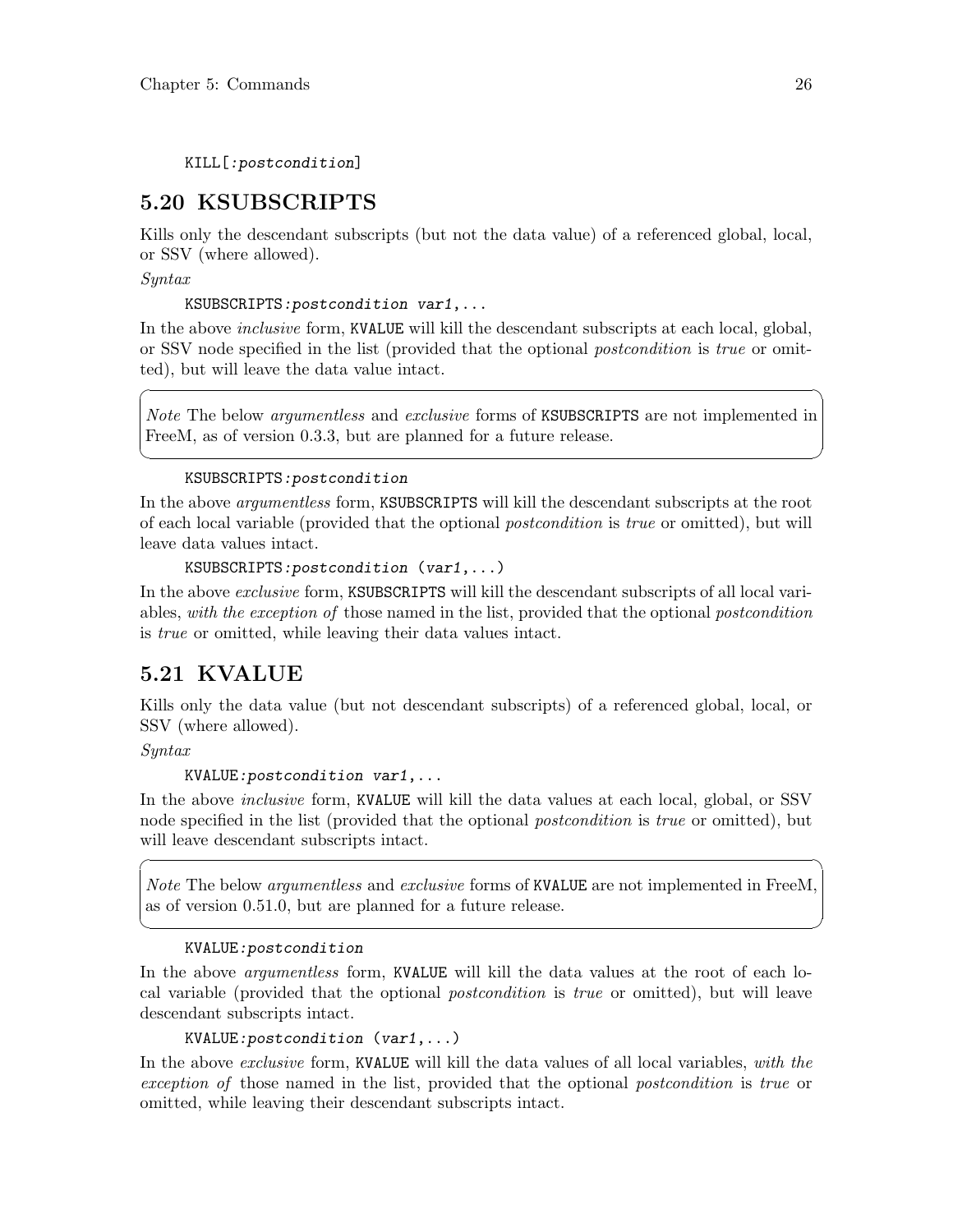# <span id="page-35-0"></span>5.22 LOCK

Acquires or releases ownership of names.

In its argumentless form, LOCK releases ownership of all names previously locked by the current process, provided the optional *postcondition* evaluates to *true* or is omitted.

Syntax

LOCK[:postcondition]

In its incremental form, increments or decrements the lock counter for each specified *name*, provided the optional *postcondition* evaluates to *true* or is omitted. Ownership of each *name* is considered to be the current process as long as the lock counter for name is greater than zero. If timeout is specified, FreeM will wait no more than timeout seconds in attempting to acquire ownership of name.

If LOCK succeeds within timeout,  $T \text{EST}$  is set to 1. Otherwise,  $T \text{EST}$  is set to 0.

Syntax

```
LOCK[:postcondition] [+|-]name[:timeout][,...[+|-]name[:timeout]]
```
Example

This example will increment the lock counter for ^JPW and decrement the lock counter for ^MJR.

LOCK +^JPW,-^MJR

In its non-incremental form, LOCK releases all LOCKs held by the current process, and then attempts to acquire a lock on each name, provided the optional postcondition evaluates to true or is omitted. If timeout is supplied, FreeM will attempt to lock name for no more than timeout seconds.

If LOCK succeeds within timeout,  $T^*$  is set to 1. Otherwise,  $T^*$  is set to 0.

Syntax

```
LOCK[:postcondition] name[:timeout][,...name[:timeout]]
```
### 5.23 MERGE

Merges the contents of one global, local, or SSV subtree to another global, local, or SSV.

Syntax

MERGE A=^\$JOB

The above example will merge the ^\$JOB SSV into the A local. Note that the FreeM implementation of MERGE does not yet support multiple merge arguments. Returns error M19 if either the source or the target variable are descendants of each other.

# 5.24 NEW

In all forms of NEW, name must be a local variable name or NEW-able structured or intrinsic system variable.

In its inclusive form, NEW saves each specified *name* on the process stack and removes it, provided the optional postcondition evaluates to true or is omitted. When the current code block ends, the previous values are restored.

Syntax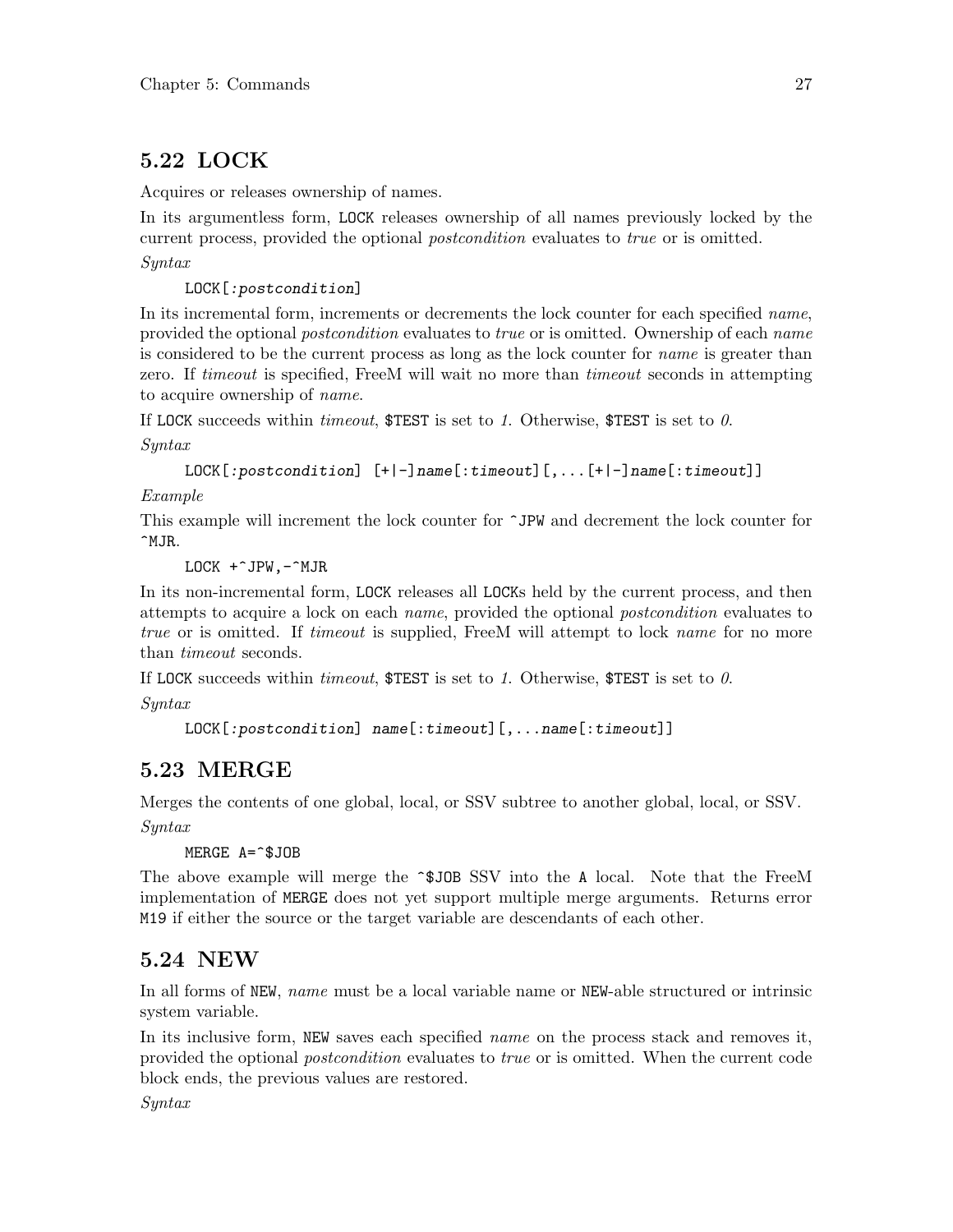#### NEW[:postcondition] name[,...name]

In its exclusive form, NEW saves all local variables *except* those named (each *name*) and removes them, provided the optional *postcondition* evaluates to *true* or is omitted. When the current code block ends, the previous values are restored.

#### Syntax

NEW[:postcondition] (name[,...name])

In its argumentless form, NEW saves all local variables and removes them, provided the optional postcondition evaluates to true or is omitted. When the current code block ends, the previous values are restored.

## 5.25 OPEN

Opens sequential or socket I/O devices and files and associates them with a numeric FreeM input/output channel.

Syntax (Sequential Files)

#### OPEN:postcondition channel:"filename/access-mode"

Opens filename for reading and/or writing, and associates the file with FreeM I/O channel channel, provided that the optional postcondition is true or omitted. The below table lists the valid options for access-mode:

- r Read-only access
- w Create a new file for write access
- a Write access; append to existing file
- r+ Read/write access

#### I/O Path

You cannot specify a fully-qualified filesystem path in the FreeM OPEN command. By default, FreeM will assume that filename exists in the directory indicated in ^\$JOB(\$JOB,"CWD"). If you wish to access files in other directories, you must first set the  $I/O$  Path in  $\hat{\sigma}$ \$JOB(\$JOB, "IOPATH").

 $\sqrt{2\pi}$ 

The following example will set the I/O path to /etc:

SET ^\$JOB(\$JOB,"IOPATH")="/etc"

If channel was already OPENed in the current process, calling OPEN on the same channel again implicitly closes the file or device currently associated with channel.

✡ ✠

#### Syntax (Network Sockets)

Network sockets use a dedicated range of FreeM I/O channels ranging from 100-255. OPENing a socket I/O channel does not implicitly connect the socket. Connecting the socket to the specified remote host is accomplished by the /CONNECT control mnemonic supplied to the USE command.

OPEN:postcondition socket-channel:"hostname-or-address:port:address-family:connectiontype"

Socket Parameters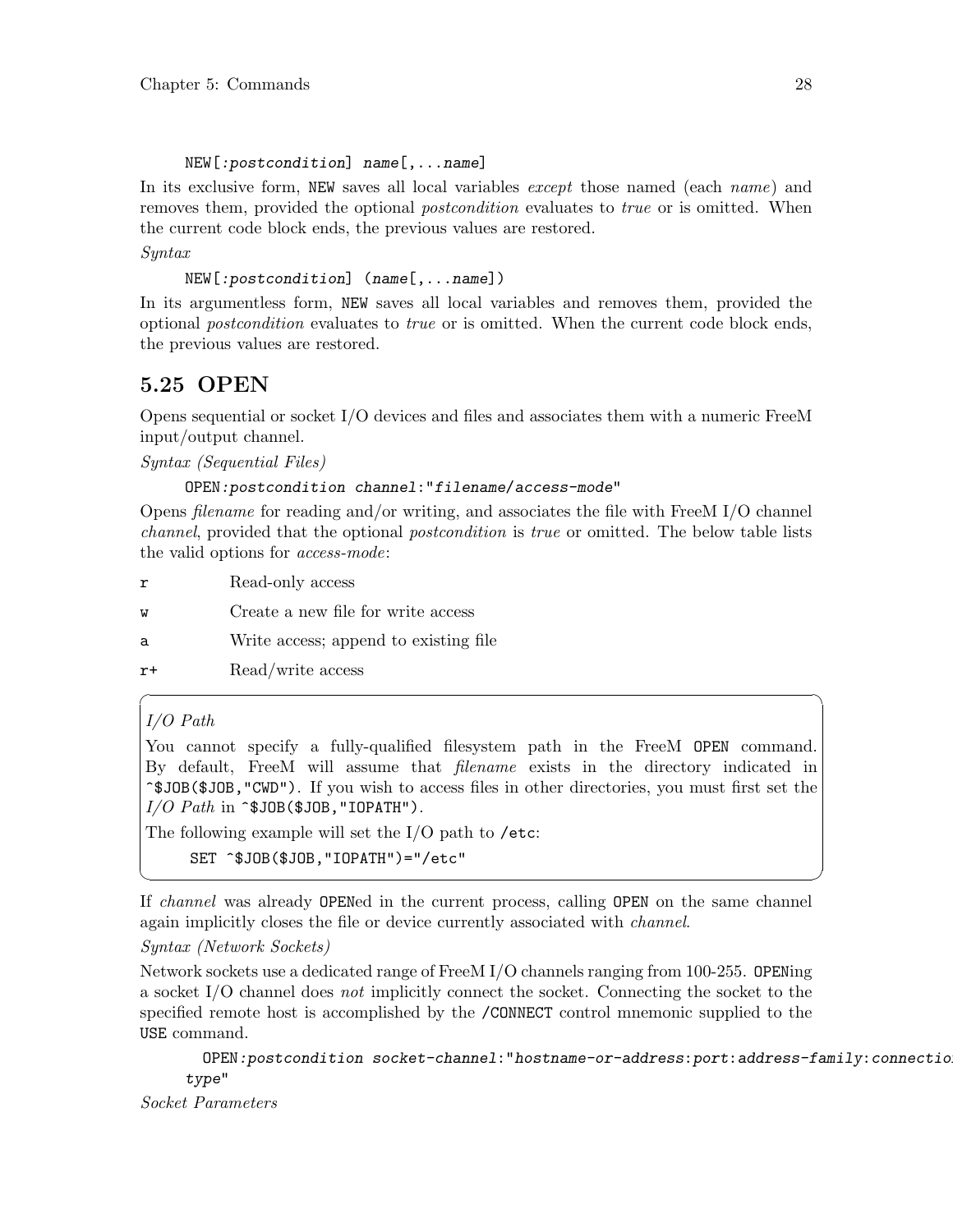socket-channel

The socket I/O channel to use. This must be in the range of 100-255.

hostname-or-address

The hostname or IP address to connect to. If a hostname is supplied, OPEN will implictly do a name lookup, the mechanism of which is typically determined by the configuration of /etc/nsswitch.conf on most UNIX and UNIX-like platforms.

port The TCP or UDP port to which the socket will connect on the remote host.

address-family

The address family to use. Either  $IPV<sub>4</sub>$  or  $IPV6$ .

connection-type

Which connection type to use. Either *TCP* or *UDP*.

If you do not specify the address family and connection type, they will default to  $IPV<sub>4</sub>$  and TCP, respectively.

## 5.26 QUIT

**QUIT** will end execution of the current process level, optionally returning *expr*, provided the optional postcondition evaluates to true or is omitted.

QUIT with *expr* when an argument is not expected will raise error M16; QUIT without *expr* when an argument is expected will raise error M17.

Argumentless QUIT may also be used to exit a FOR loop occurring on the same line.

Syntax

```
QUIT[:postcondition] [expr]
```
### 5.27 READ

The READ command takes input from I/O channel \$IO and stores it into specified variables, provided the optional *postcondition* evaluates to *true* or is omitted.

Syntax

```
READ[:postcondition] read-argument[,...read-argument]
```
Each read-argument may be one of the following:

String Literal

String literal *read-arguments* will be output to \$10 unmodified.

Format Specifier

One or more of the following:

! (newline)

Advances the cursor down by one line and returns it to the first column.

# (form-feed)

Advances the screen down by \$ZROWS and moves the cursor to the upper-left corner of the screen.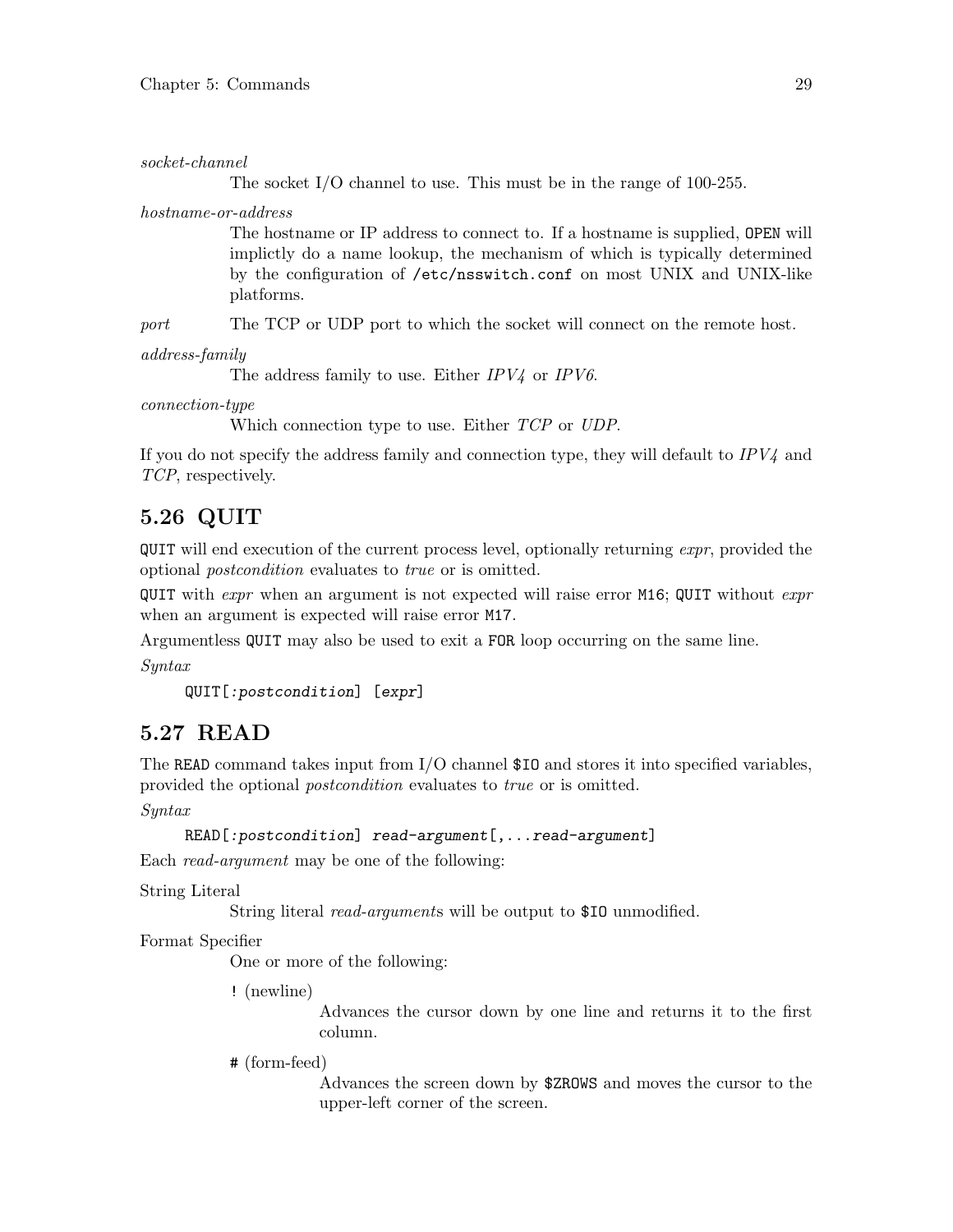?n (position)

Advances the cursor and \$X forward to position n.

Single-Character Read (\*variable-name[:timeout])

Reads one character into variable variable-name. If the optional timeout is specified, will wait *timeout* seconds to retrieve one character. If a character is read within *timeout* seconds, \$TEST will be set to 1. If no character is read within *timeout* seconds,  $TEST$  will be set to  $\theta$ .

Variable-Length Character Read (variable-name[:timeout])

Reads characters into variable-name until the character or character pair in ^\$DEVICE(io-channel,"OPTIONS","TERMINATOR") is encountered. If the optional *timeout* is specified, will wait *timeout* seconds to retrieve characters. If characters are read within timeout seconds, \$TEST will be set to 1. If no character is read within *timeout* seconds,  $$TEST$  will be set to  $0$ .

Fixed-Length Character Read (variable-name#count[:timeout])

Reads count characters into variable-name. If the optional timeout is specified, will wait *timeout* seconds to retrieve characters. If characters are read within timeout seconds, \$TEST will be set to 1. If no character is read within timeout seconds,  $TEST$  will be set to  $\theta$ .

Control Mnemonic (/control-mnemonic[(arg1[,...argN])])

Outputs X3.64 control mnemonic control-mnemonic to \$IO. Please see the appendix on X3.64 Control Mnemonics for more information.

### 5.28 SET

The SET command places values into one or more variables, provided the optional *postcon*dition evaluates to *true* or is omitted.

Syntax

```
SET[:postcondition] set-argument[=expression | postfix-operator][,...set-
argument[=expression | postfix-operator]]
```
Each set-argument can be:

variable-name

A local variable, global variable, writable intrinsic special variable, or writable structured system variable.

lhs-function

\$EXTRACT or \$PIECE.

If any grouping of set-arguments is surrounded by parentheses, all set-arguments in the parenthesized group will be set to the result of expression.

If postfix-operator is used instead of  $=$ expression, the results of applying postfix-operator to the set-argument will be stored in set-argument. postfix-operator may not be used following a parenthesized group of set-arguments.

Example (postfix-operator)

SET A++,B-- ; increments A, decrements B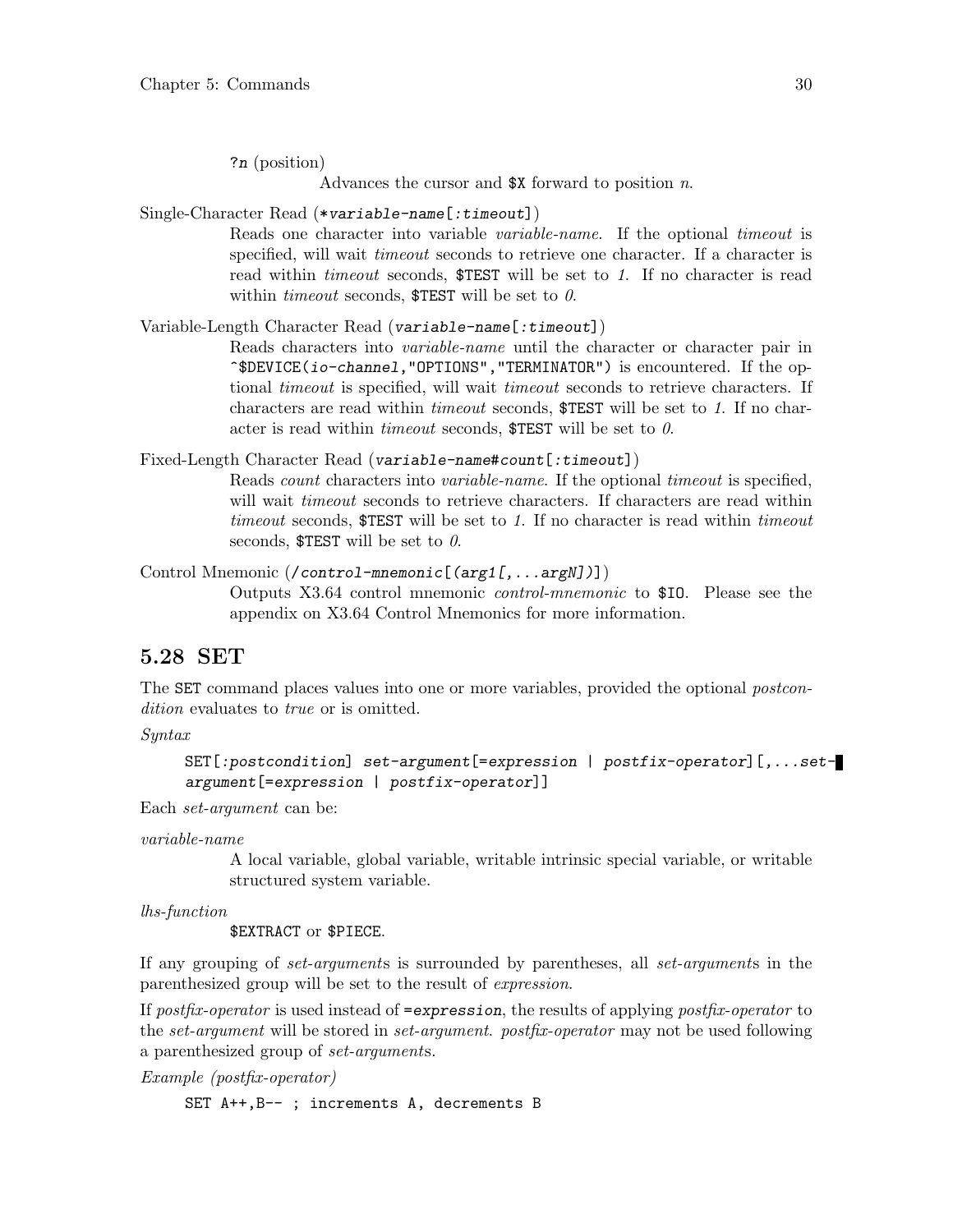## 5.29 TCOMMIT

Commits all pending transactions to the database, provided the optional postcondition evaluates to *true* or is omitted.

Syntax

TCOMMIT[:postcondition]

## 5.30 THEN

Saves the value of \$TEST until the end of the current line, restoring it at the end of the current line or when a QUIT is encountered. THEN should be used in all new code in conjunction with IF.

Example

IF 1 THEN WRITE "HELLO!",!

## 5.31 THROW

FreeM Extension

Raises an error condition as long as the optional *postcondition* is *true* or omitted.

Syntax

THROW:postcondition expr V error-code

Example

THROW "M102"

## 5.32 TRESTART

FreeM does not yet support restartable transactions.

## 5.33 TROLLBACK

Rolls back all pending transactions for the current process, provided the optional *postcon*dition evaluates to *true* or is omitted.

Syntax

TROLLBACK[:postcondition]

## 5.34 TSTART

Introduces a new transaction level, incrementing \$TLEVEL, provided the optional postcondition evaluates to true or is omitted. Any database operations encountered when \$TLEVEL is greater than zero will not be committed to the database until TCOMMIT is encountered.

 $\sqrt{2\pi}$ 

✡ ✠

Syntax

TSTART[:postcondition]

Non-Standard Syntax

FreeM's current TSTART does not accept any arguments.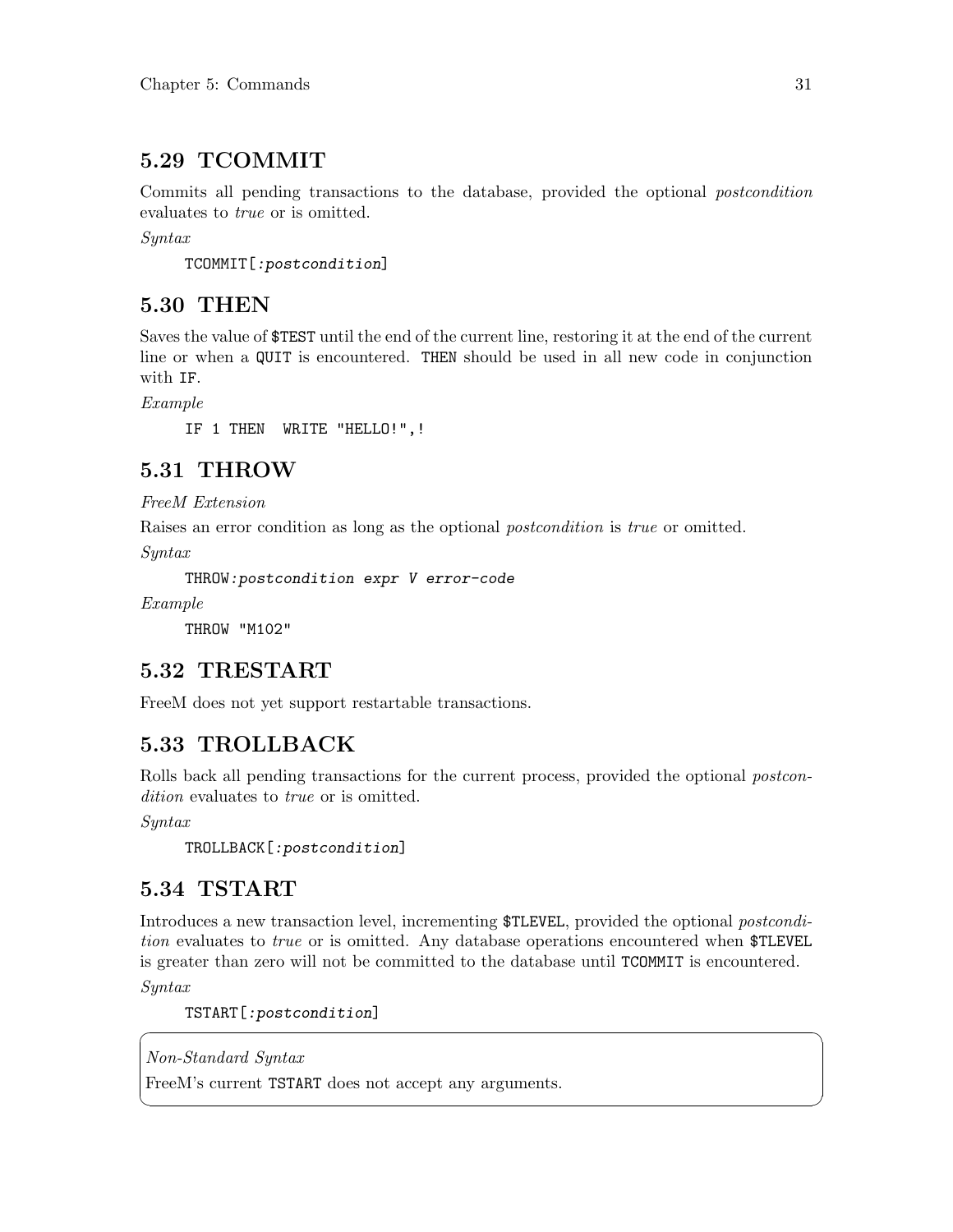## 5.35 USE

Sets \$IO to a particular FreeM I/O channel, allowing READs from and WRITEs to the associated terminal, sequential file, or network socket. Also sets various device parameters. Syntax (Terminal)

USE:postcondition io-channel[:(right-margin:input-field-length:devicestatus-word:position:line-terminator:break-key)]

For terminals, io-channel must be 0.

Semantic and functional description of each device parameter TBA.

Syntax (Sequential Files)

USE:postcondition io-channel[:seek-position:terminator:nodelay)] For sequential files, *io-channel* must be in the range 1-99.

Semantic and functional description of each device parameter TBA.

Syntax (Network Sockets)

USE:postcondition io-channel

The above syntax will set \$IO to io-channel, directing successive READs and WRITEs to io-channel, provided the optional postcondition is true or omitted.

```
USE:postcondition io-channel:/CONNECT
```
The above syntax will set \$10 to *io-channel*, as in the prior example, but will also attempt to connect to the host and port specified for *io-channel* when it was OPENed. The /CONNECT control mnemonic is only valid for socket channels whose connection type is TCP. Using /CONNECT on a UDP socket channel will throw SCKAERR (error code 55).

For network sockets, *io-channel* must be in the range 100-255.

## 5.36 VIEW

Provides write access to various FreeM internal parameters, provided the optional postcondition evaluates to *true* or is omitted.

Syntax

```
VIEW[:postcondition] view-number[:view-argument[:view-argument...]]
```
The *view-number* argument can be one of the following:

21 - Close All Globals

Closes all global database files open in the current process. Takes no arguments. Syntax

VIEW 21

```
29 - Symbol Table Copy
```
Copies the primary symbol table's contents to the alternate symbol table. Takes no arguments.

Syntax

VIEW 29

52 - Set G0 Input Translation Table for \$IO Syntax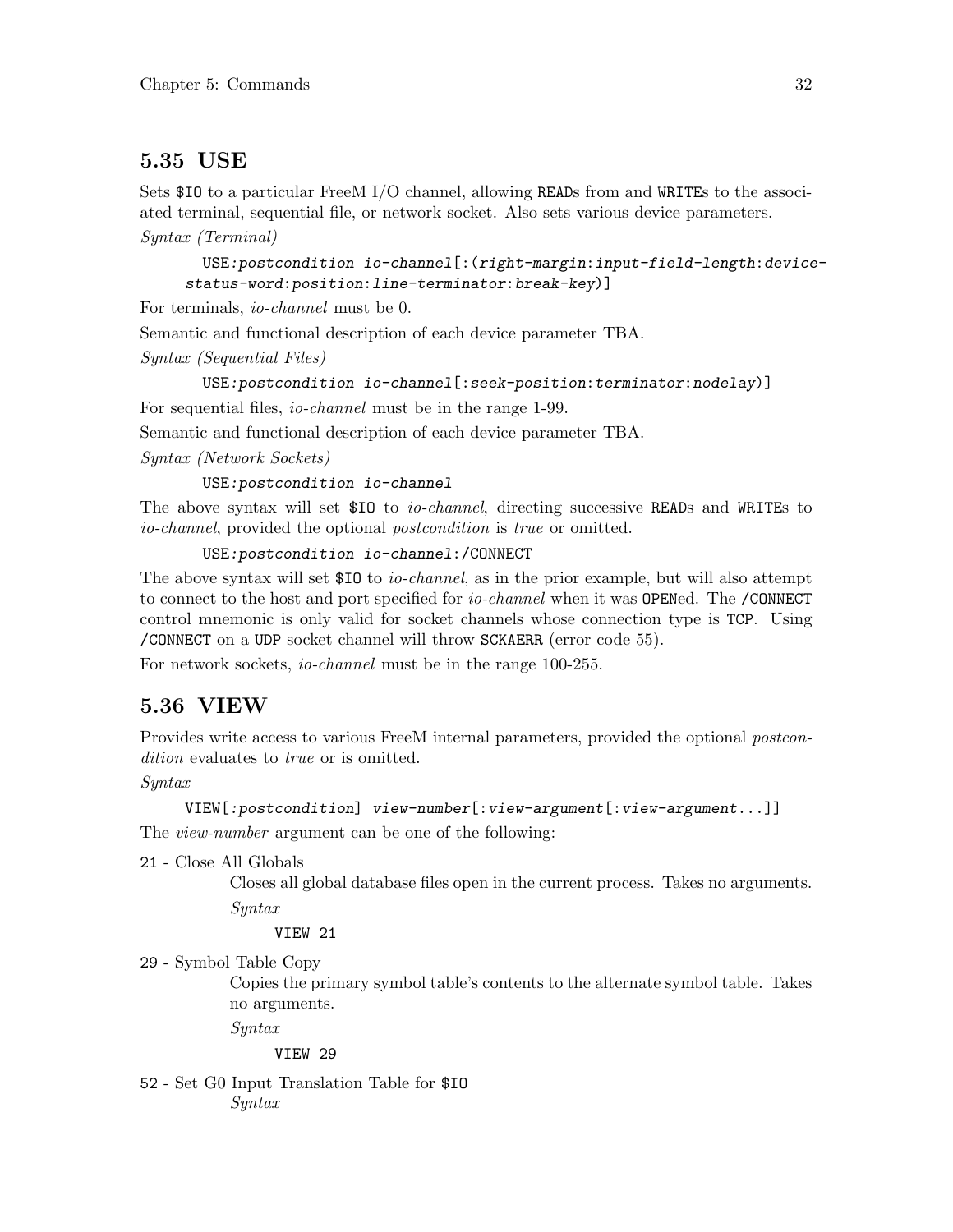#### VIEW 52:expr V trantab

53 - Set G0 Output Translation Table for \$IO Syntax

#### VIEW 53:expr V trantab

54 - Set G1 Input Translation Table for \$IO Syntax

VIEW 54:expr V trantab

55 - Set G1 Output Translation Table for \$IO Syntax

VIEW 55:expr V trantab

62 - Set \$RANDOM Seed Number Sets the seed number used by \$RANDOM to numexpr.

Syntax

VIEW 62:numexpr

63 - Set \$RANDOM Parameter A

Sets the number used for \$RANDOM Parameter A to numexpr.

Syntax

VIEW 63:numexpr

64 - Set \$RANDOM Parameter B

Sets the number used for \$RANDOM Parameter B to numexpr.

Syntax

VIEW 64:numexpr

65 - Set \$RANDOM Parameter C

Sets the number used for \$RANDOM Parameter C to numexpr.

Syntax

#### VIEW 65:numexpr

#### 66 - Set or Clear SIGTERM Handling Flag

Enables or disables handling of SIGTERM UNIX signals. If tvexpr evaluates to 1 (true), SIGTERM handling will be enabled. Otherwise, SIGTERM handling will be disabled.

Syntax

#### VIEW 66:tvexpr

67 - Set or Clear SIGHUP Handling Flag

Enables or disables handling of SIGHUP UNIX signals. If  $tvezpr$  evaluates to 1 (true), SIGHUP handling will be enabled. Otherwise, SIGHUP handling will be disabled.

Syntax

VIEW 67:tvexpr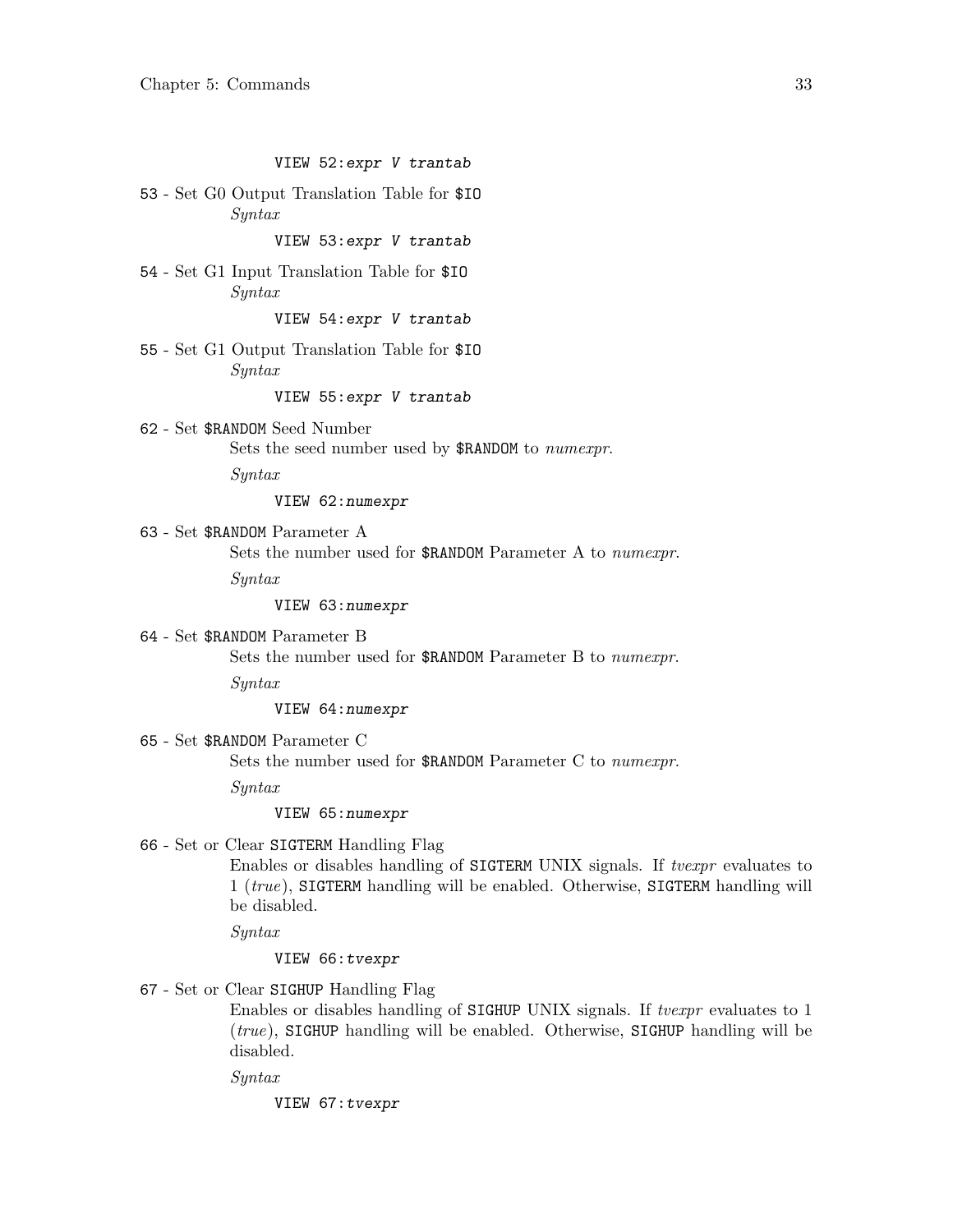#### 70 - Set \$ZSORT/\$ZSYNTAX Flag

Selects whether \$ZS resolves to \$ZSORT or \$ZSYNTAX.

If tvexpr evaluates to true, selects \$ZSYNTAX. Otherwise, selects \$ZSORT.

Syntax

VIEW 70:tvexpr

#### 71 - Set \$ZNEXT/\$ZNAME Flag

Selects whether \$ZN resolves to \$ZNEXT or \$ZNAME.

If tvexpr evaluates to true, selects \$ZNAME. Otherwise, selects \$ZNEXT.

Syntax

VIEW 71:tvexpr

#### 72 - Set \$ZPREVIOUS/\$ZPIECE Flag

Selects whether \$ZP resolves to \$ZPREVIOUS or \$ZPIECE.

If tvexpr evaluates to true, selects \$ZPIECE. Otherwise, selects \$ZPREVIOUS. Syntax

VIEW 72:tvexpr

#### 73 - Set \$ZDATA/\$ZDATE Flag

Selects whether \$ZD resolves to \$ZDATA or \$ZDATE.

If tvexpr evaluates to true, selects \$ZDATE. Otherwise, selects \$ZDATA.

Syntax

VIEW 73:tvexpr

#### 79 - Set Old ZJOB vs. New ZJOB Flag

If tvexpr evaluates to true, sets the ZJOB mode to new, otherwise, sets it to old. Syntax

#### VIEW 79:tvexpr

80 - Set or Clear 8-Bit Flag

If tvexpr evaluates to true, sets FreeM to 8-bit mode. Otherwise, sets FreeM to 7-bit mode.

Syntax

#### VIEW 80:tvexpr

81 - Set or Clear PF1 Flag

If tvexpr evaluates to true, sets the PF1 flag. We do not yet know what this does.

Syntax

#### VIEW 81:tvexpr

#### 83 - Set or Clear Text in \$ZERROR Flag

If tvexpr evaluates to true, descriptive error messages will be included in \$ZERROR. Otherwise, only the short error code (i.e. ZILLFUN) will be included in \$ZERROR.

Syntax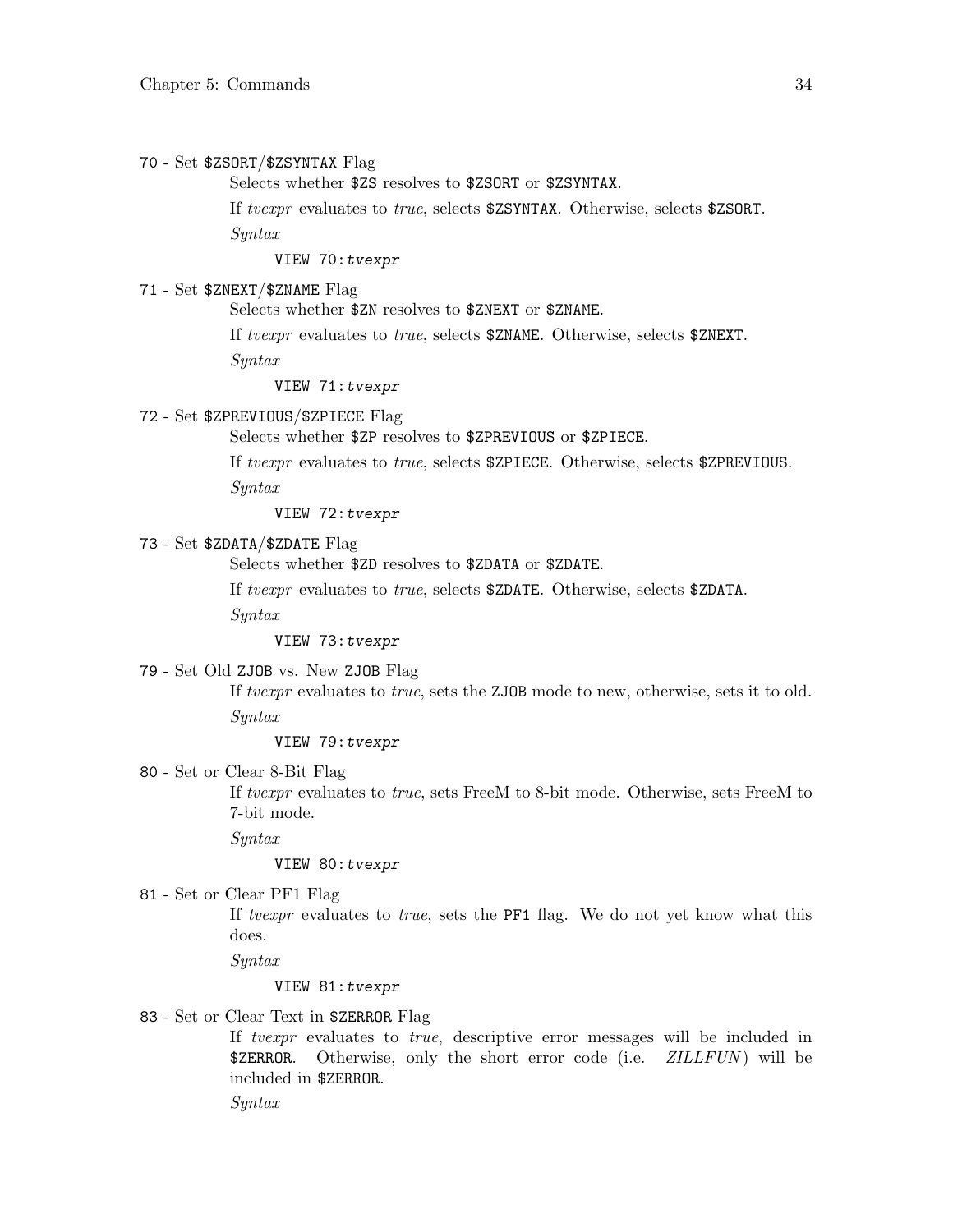#### VIEW 83:tvexpr

87 - Date Type Definition

We believe this defines date formats for \$ZDATE, but we have not yet figured out how it works.

Syntax

#### ; Syntax unknown

88 - Time Type Definition

We believe this defines time formats for \$2TIME, but we have not yet figured out how it works.

Syntax

#### ; Syntax unknown

89 - Set Default Expression for Undefined Local Variable

Sets the default expression to be printed when an undefined local variable is encountered. We're not entirely sure what this does.

Syntax

- ; Syntax unknown
- 90 Set Default Expression for Undefined Global Variable

Sets the default expression to be printed when an undefined global variable is encountered. We're not entirely sure what this does.

Syntax

; Syntax unknown

91 - Set Default Expression for Missing QUIT Expression

Sets the default expression to be printed when a QUIT is encountered where a QUIT argument would be expected, but was not provided. We're not entirely sure what this does.

Syntax

#### ; Syntax unknown

92 - Set Type Mismatch Error Flag on EUR2DEM

If tvexpr evaluates to true, a type mismatch error will be thrown in EUR2DEM currency conversions in certain situations that we do not yet understand.

Syntax

#### VIEW 92:tvexpr

93 - Define ZKEY Production Rule We do not know what this does.

#### 96 - Set Global Prefix

Forces global database filenames to be prefixed with the result of expr.

Syntax

#### VIEW 96:expr V string

97 - Set Global Postfix

Forces global database filenames to be postfixed with the result of expr. Syntax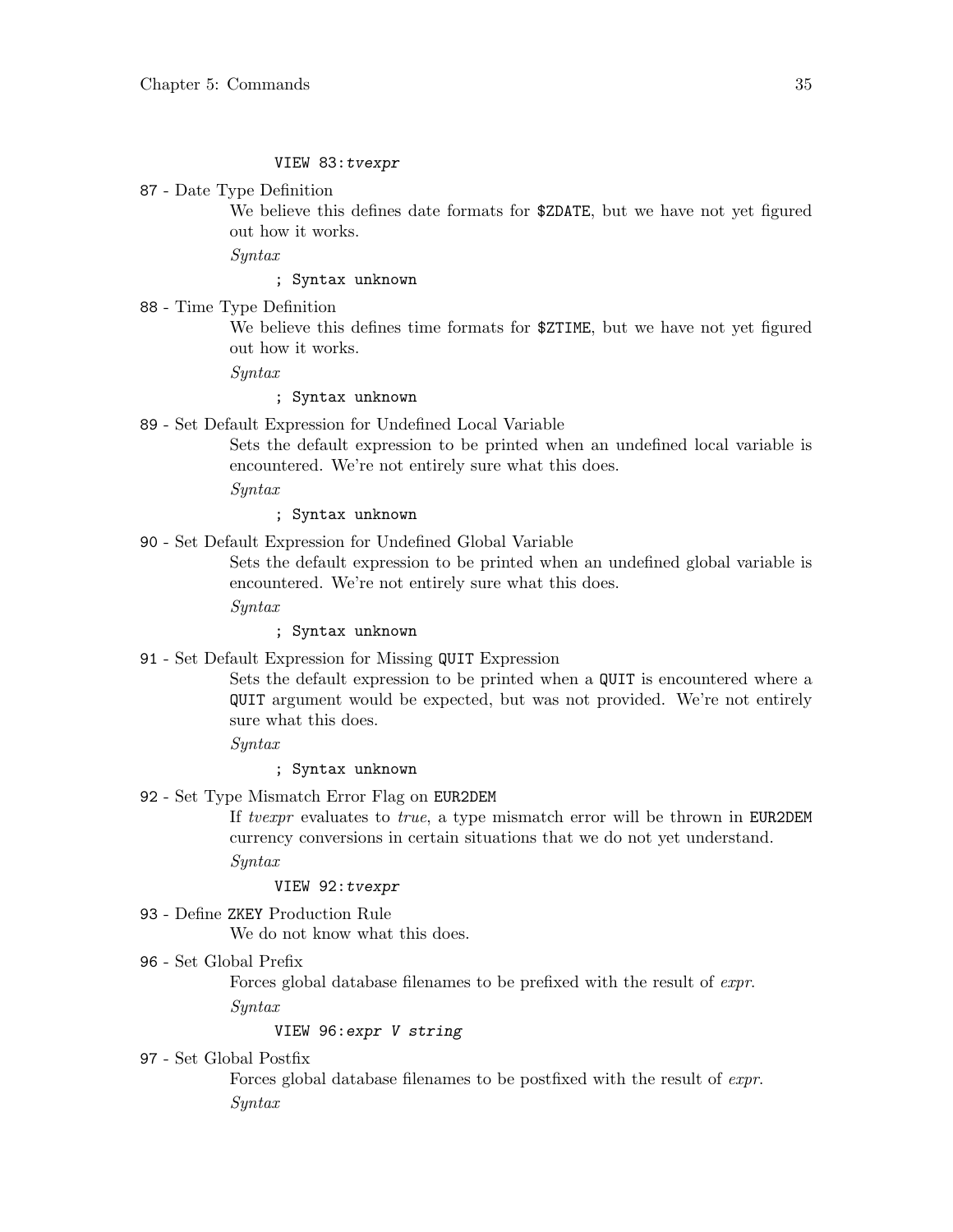#### VIEW 97:expr V string

98 - Set Routine Extension

Sets the default extension for M routine filenames to the result of expr.

Syntax

VIEW 98:expr V string

101 - Set ierr

Sets the FreeM internal ierr value to intexpr. Used by some FreeM polyfills (commands or functions implemented in M code).

Syntax

VIEW 101:intexpr

#### 102 - Set ierr (Deferred)

Sets the FreeM internal ierr value to *intexpr*, but only after the current process stack level is exited. Used by FreeM polyfills to throw an error that will appear to come from the user's own code rather than the polyfill implementation M code.

Syntax

VIEW 102:intexpr

#### 103 - Signal MERGE to ^\$WINDOW Complete

Signals FreeM's MWAPI implementation that a MERGE to ~\$WINDOW or descendant subscripts thereof has completed.

Syntax

#### VIEW 103[:subscript]

110 - Set Local \$ORDER/\$QUERY Data Value

Sets the local variable  $DRER/\Lap{L}QUERN$  data value to the result of *expr*. We're not entirely sure what this is.

Syntax

VIEW 110:expr

111 - Set Global \$ORDER/\$QUERY Data Value

Sets the global variable \$0RDER/\$QUERY data value to the result of *expr*. We're not entirely sure what this is.

Syntax

#### VIEW 111:expr

- 113 Set termio Information We don't know what this does.
- 133 Remember ZLOAD Directory on ZSAVE

We don't know what this does, but it takes a *tvexpr*.

Syntax

VIEW 133:tvexpr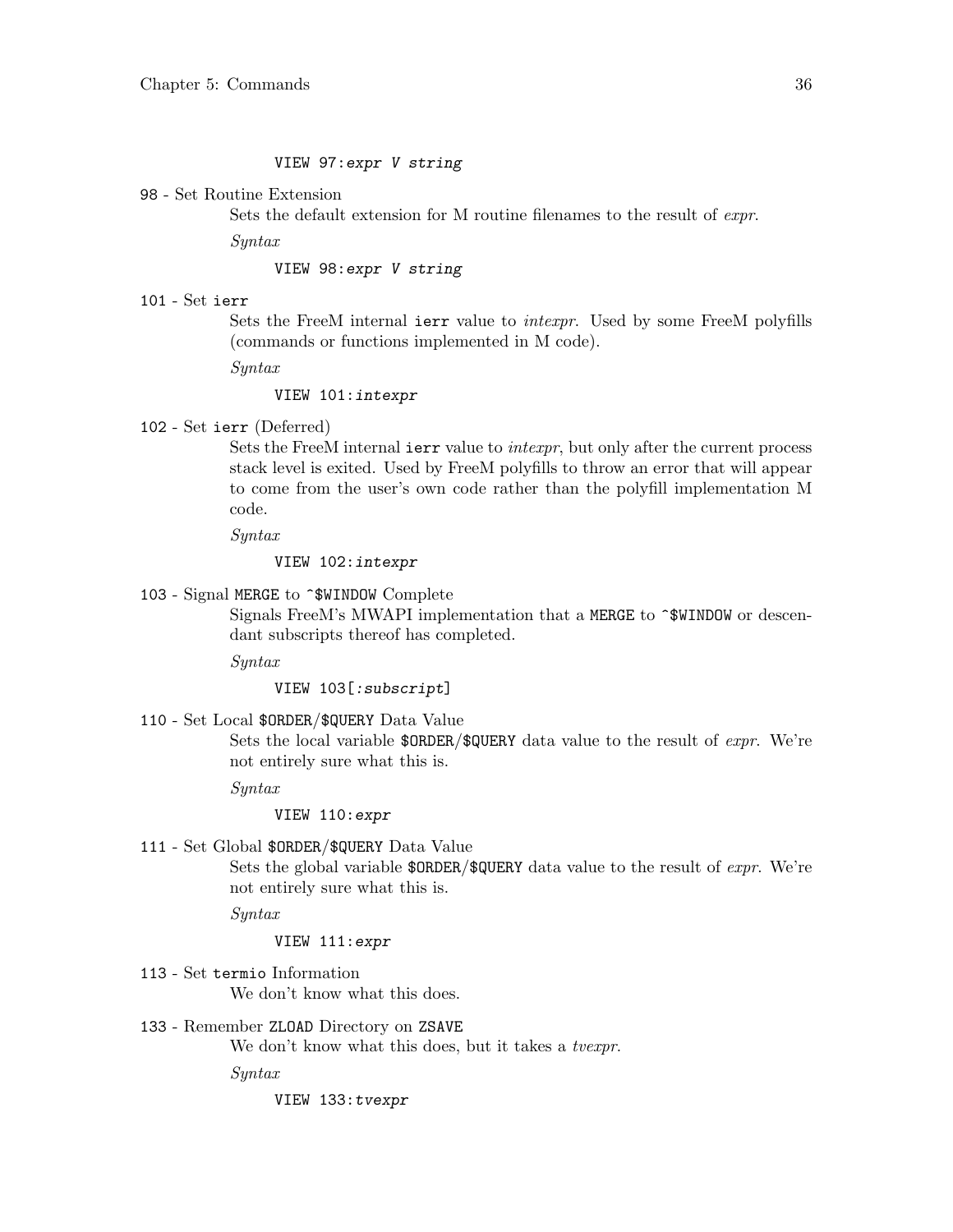### 5.37 WATCH

FreeM Extension

Sets a watchpoint on a global, local, or SSV node.

Syntax

In its *argumentless* form, WATCH toggles watchpoints on and off, provided the optional postcondition is true or omitted.

```
WATCH[:postcondition]
```
In its *inclusive* form, WATCH adds, removes, or examines watchpoints, provided the optional postcondition is true or omitted.

A + adds a new watchpoint to the following variable.

A - removes an existing watchpoint for the following variable.

A ? examines the status of a watchpoint for the following variable.

 $WATCH$ [:postcondition]  $[+|-|?]var1...$ ,  $[+|-|?]varN$ 

The following example demonstrates turning watchpoint processing on and adding a watchpoint for global variable  $\hat{\mathsf{p}}(1)$ . It then changes the value of  $\hat{\mathsf{p}}(1)$ .

USER> WATCH Watchpoints enabled. USER> WATCH +^JPW(1) Added '<sup>o</sup>JPW("1")' to the watchlist. USER> SET ^JPW(1)="new value" >> WATCHPOINT: ^JPW("1") => 'new value' (changed 1 times)

The following example will remove that watchpoint:

```
USER> WATCH -\hat{J}PW(1)Removed '<sup>^</sup>JPW("1")' from the watchlist.
USER> WATCH ?^JPW(1)
```
'"JPW("1")' is not being watched.

## 5.38 WITH

FreeM Extension

Sets a prefix to be applied to all subsequent local variable or constant references.

Syntax

WITH:postcondition var-prefix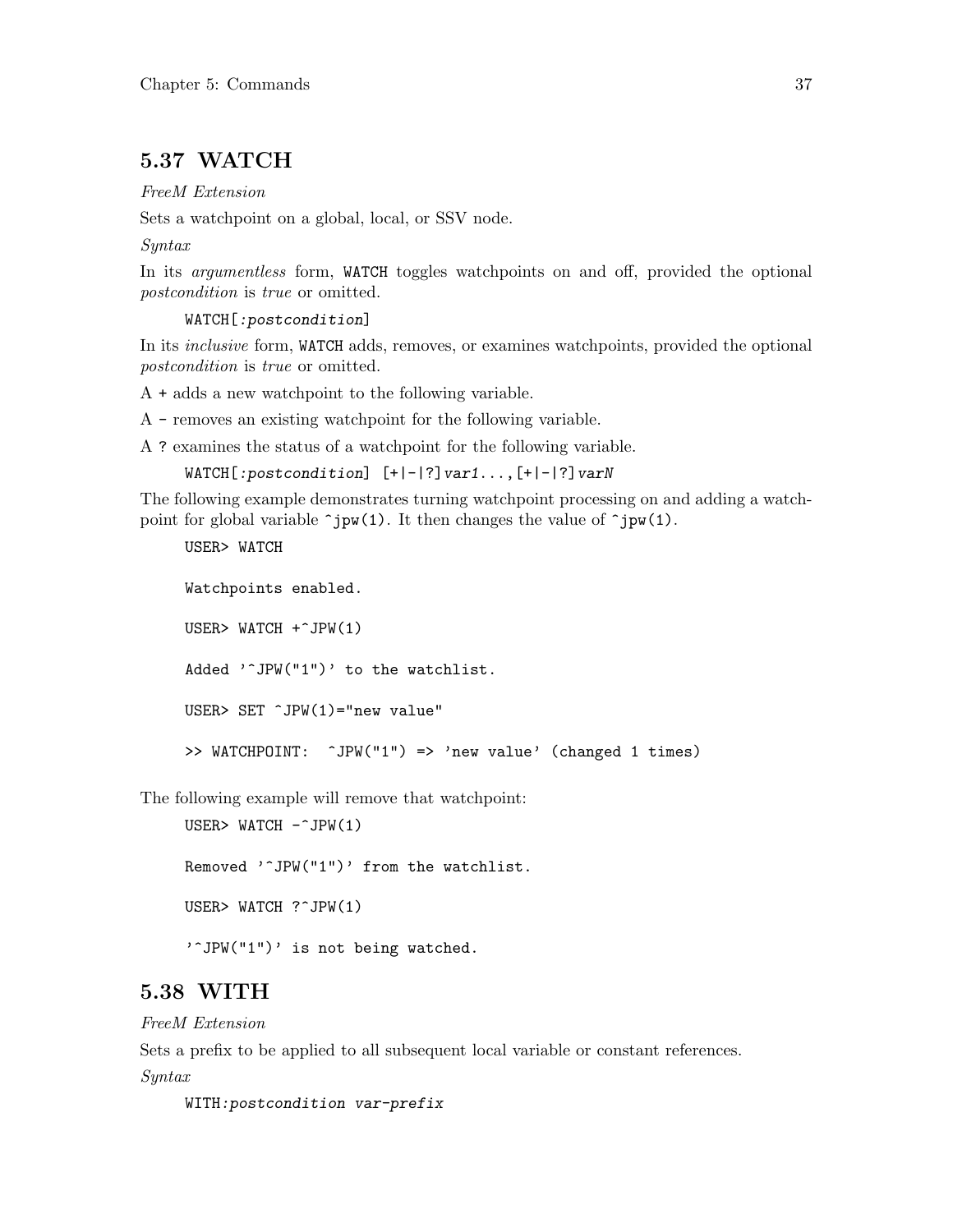In the above single-argument form, sets the \$WITH prefix to var-prefix, provided that the optional postcondition is either true or omitted.

The var-prefix argument may be a string literal or any valid FreeM expression.

#### WITH:postcondition

In the above argumentless form, clears the \$WITH prefix, provided the optional postcondition is either true or omitted. Equivalent to WITH "".

## 5.39 WRITE

## 5.40 XECUTE

## 5.41 ZALLOCATE

FreeM Extension

## 5.42 ZBREAK

FreeM Extension

## 5.43 ZDEALLOCATE

FreeM Extension

## 5.44 ZGO

FreeM Extension

## 5.45 ZHALT

FreeM Extension

## 5.46 ZINSERT

FreeM Extension

## 5.47 ZJOB

FreeM Extension

## 5.48 ZLOAD

FreeM Extension

## 5.49 ZNEW

FreeM Extension

## 5.50 ZPRINT

FreeM Extension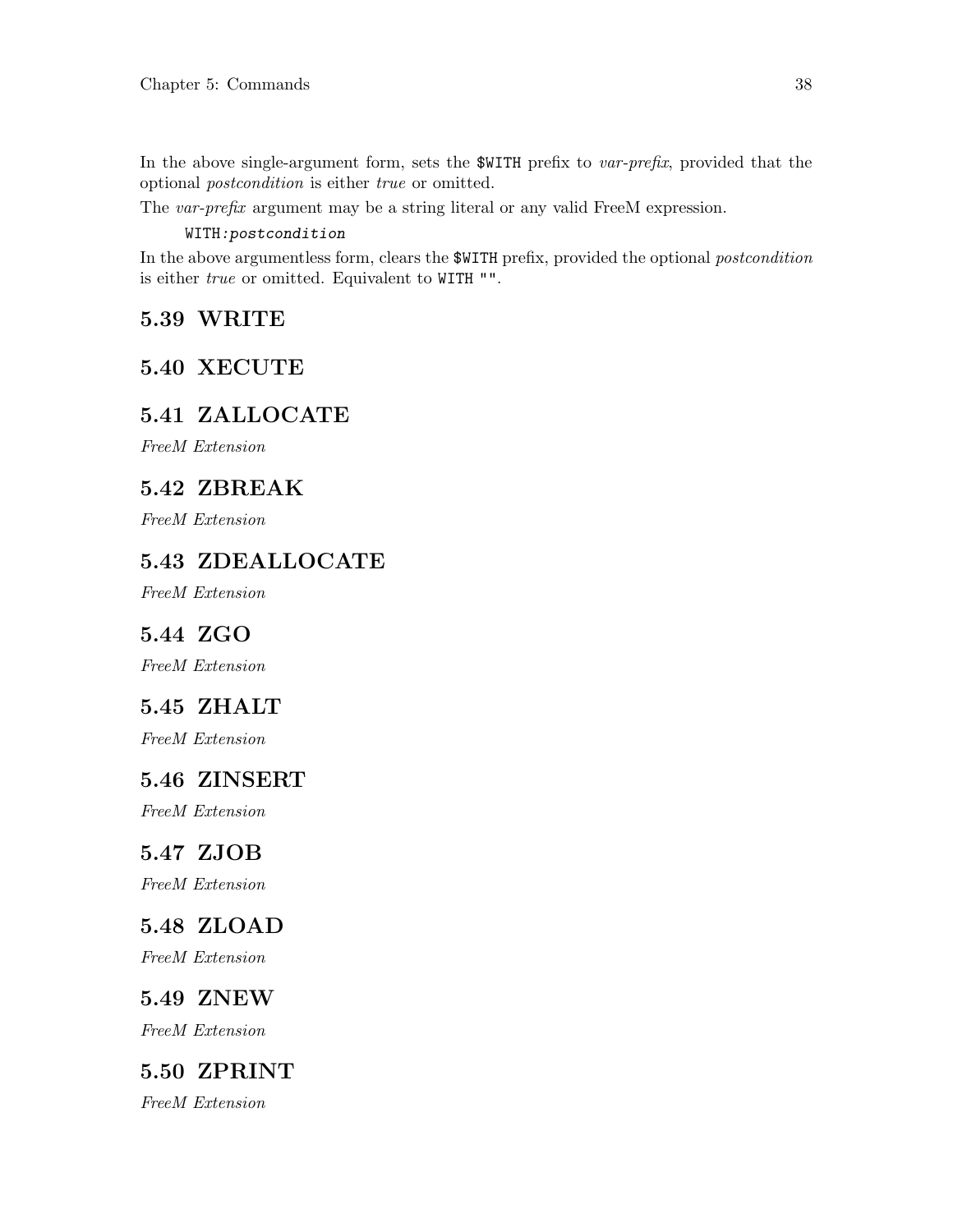## 5.51 ZQUIT

#### FreeM Extension

In its single-argument form, quits from *levels* levels of the stack, provided the optional postcondition is true or omitted.

In its argumentless form, quits from \$STACK levels of the stack, provided the optional postcondition is true or omitted.

Syntax

ZQUIT:postcondition [levels]

## 5.52 ZREMOVE

FreeM Extension

## 5.53 ZSAVE

FreeM Extension

## 5.54 ZTRAP

FreeM Extension

## 5.55 ZWRITE

FreeM Extension

Writes the names and values of M variables to \$IO.

Syntax

#### ZWRITE:postcondition

In the argumentless form, writes the names and values of all local variables to \$IO if the optional postcondition is true or omitted.

```
ZWRITE:postcondition ArrayName,...
```
In the inclusive form, writes the names and values of all local, global, or structured system variables specified in the list of ArrayNames to \$IO if the optional postcondition is true or omitted.

ZWRITE:postcondition (ArrayName,...)

In the exclusive form, writes all local variables *except* those specified in the list of Array-Names to \$10 if the optional *postcondition* is *true* or omitted.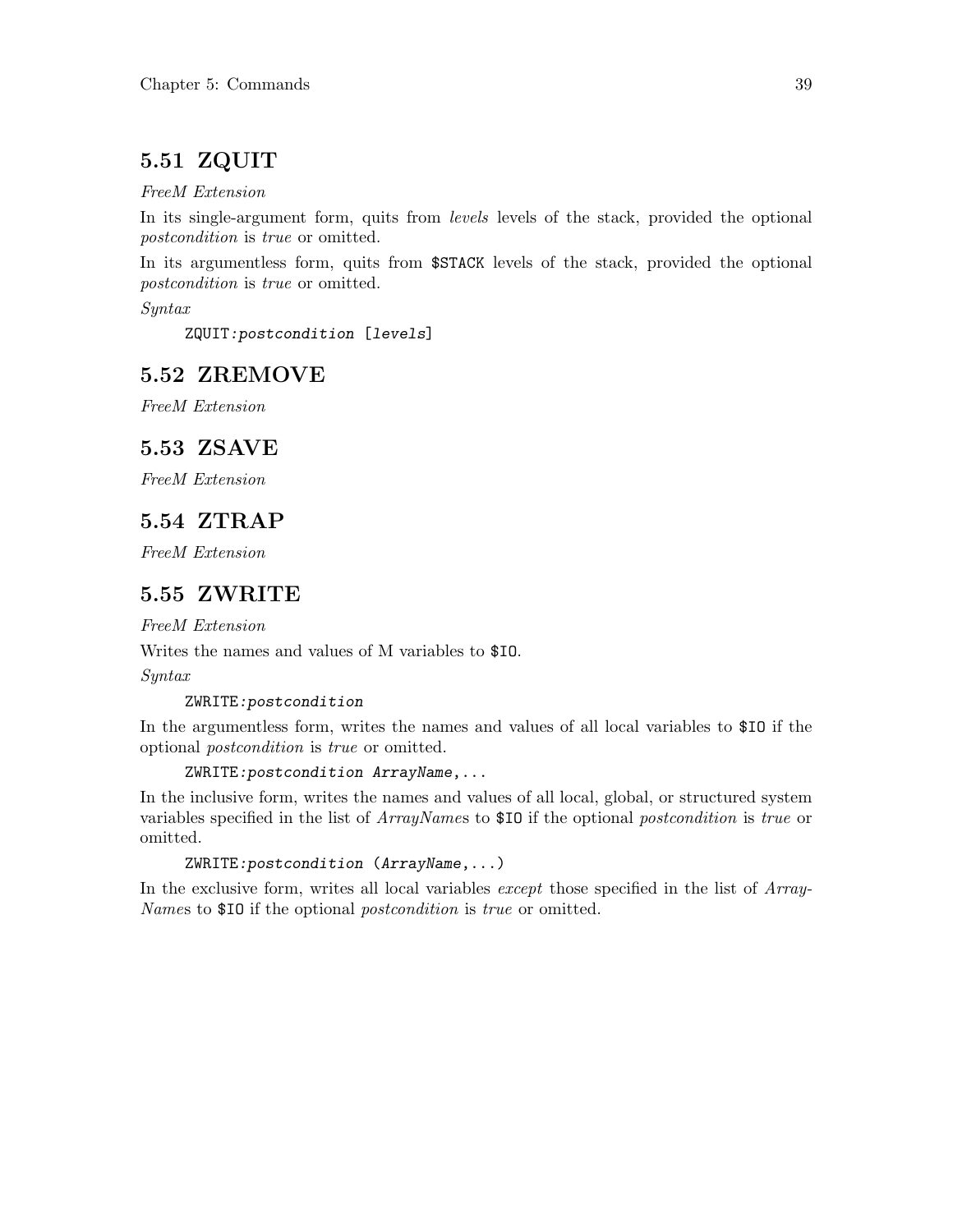## 6 Structured System Variables

SSV subscripts are each described in the following format:

 $\langle$ ssvn-subscript-name> +/-R +/-U +/-D

The R, U, and D flags represent Read, Update, and Delete. A minus sign indicates that the given operation is not allowed, and a plus sign indicates that the given operation is allowed.

### 6.1 ^\$CHARACTER

Exposes character set information. As FreeM currently only supports the M character set, the first subscript of  $\hat{\cdot}$  SCHARACTER must always be "M".

The following values for the second subscript are supported:

 $IDENT + R - U - D$ 

Returns the empty string.

COLLATE +R -U -D

Returns the empty string.

 $INPUT + R - U - D$ 

Returns the empty string if the third subscript is M, otherwise, raises error M38.

OUTPUT  $+R$  -U -D

Returns the empty string if the third subscript is M, otherwise, raises error M38.

### 6.2 ^\$DEVICE

```
FreeM implements several important pieces of functionality in the \textdegreeSDEVICE SSV.
```
The first subscript of  $\hat{\sigma}$ DEVICE represents the I/O channel of an OPENed device.

The following values for the second subscript are supported:

 $X + R - U - D$ 

Returns the horizontal cursor position of a terminal device. Only valid if the I/O channel is 0.

 $Y + R - U - D$ 

Returns the vertical cursor position of a terminal device. Only valid if the I/O channel is 0.

CHARACTER +R -U -D

Returns the character set of the specified I/O channel; always M in the current implementation.

#### INPUT\_BUFFER +R +U -D

Returns or sets the contents of the input buffer for the specified I/O channel. Data populated in this node will remain in the buffer until subsequent READ command(s) remove it. This can be used to perform input buffer stuffing, i.e., to fill out an interactive form programmatically.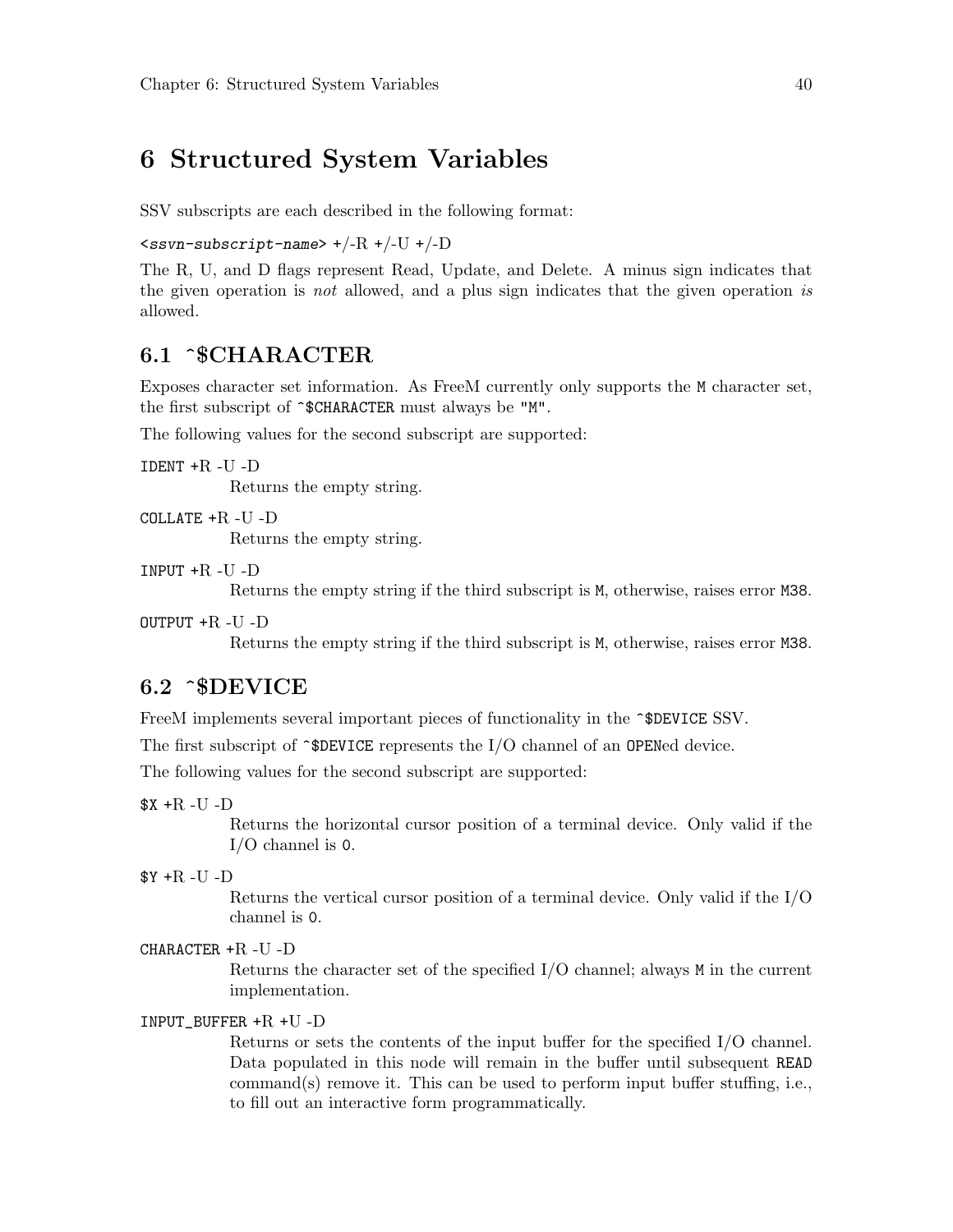#### NAME +R -U -D

Returns the operating system's name for the file, device, or socket attached to the specified I/O channel.

#### $FD + R - U - D$

Returns the UNIX file descriptor of the specified I/O channel.

#### MODE +R -U -D

Returns one of READ, WRITE, READWRITE, or APPEND, depending on the mode in which the specified I/O channel was opened.

#### $EOF + R - U - D$

Returns 1 if the I/O channel has encountered an end-of-file condition; 0 otherwise. Only valid if the I/O channel is connected to a sequential file.

#### LENGTH +R -U -D

Returns the length of the file connected to the I/O channel. Only valid if the I/O channel is connected to a sequential file.

#### NAMESPACE +R -U -D

Returns the current mnemonic-space in use for the referenced I/O channel. Always X364 for terminals and blank for sequential files.

#### TYPE  $+R$  -U -D

Returns either 1, FILE, 2, SOCKET, or 4, TERMINAL, depending on the device type associated with the specified I/O channel.

#### OPTIONS -R -U -D

The following subscripts reside beneath  $\text{SDEVICE}(\text{Sio-channel}\text{, "OPTIONS"}$ , and this subscript may not be accessed without one of the following third-level subscripts being specified:

#### $DSW + R + U - D$

Sets or returns the current Device Status Word controlling terminal characteristics. Only valid for I/O channel 0.

#### TERMINATOR +R +U -D

Sets or returns the READ terminator for the specified I/O channel. Must be either  $C(13,10)$  or  $C(10)$ . Currently only supported for socket devices (those having an I/O channel of 100-255).

#### TERMID +R -U -D

Returns the type of terminal connected to channel 0. Only valid for I/O channel 0.

#### $ECHO + R + U - D$

Enables or disables local echo of characters typed in a READ command. Only valid for I/O channel 0. Corresponds to bit 0 of the Device Status Word.

#### DELMODE +R +U -D

Enables or disables visual backspace during a READ command. Only valid for I/O channel 0. Corresponds to bit 2 of the Device Status Word.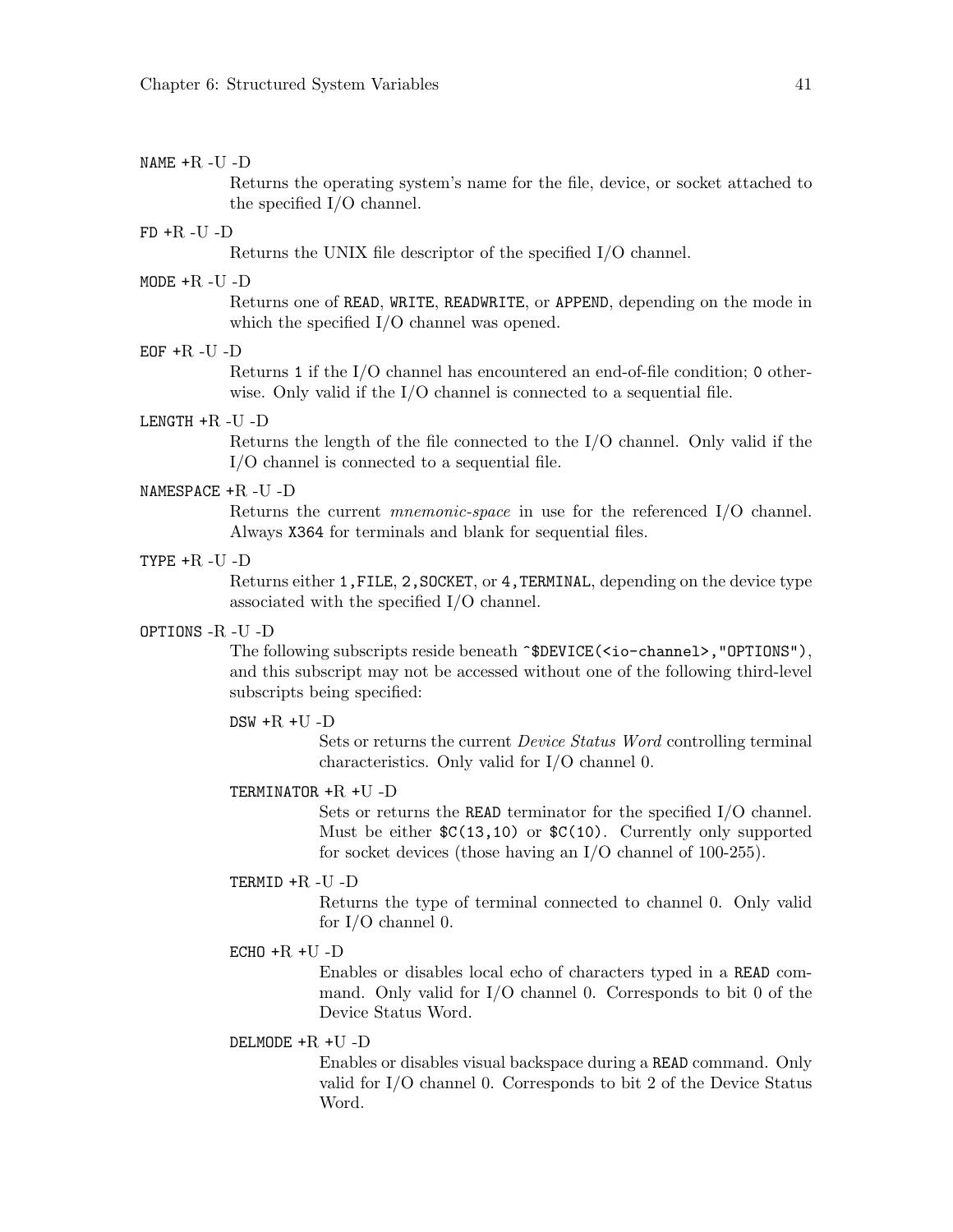#### ESCAPE +R +U -D

Enables or disables escape sequence processing during a READ command. Only valid for I/O channel 0. Corresponds to bit 6 of the Device Status Word.

#### CONVUPPER +R +U -D

Enables or disables automatic conversion to uppercase of alphabetical characters during a READ command. Only valid for I/O channel 0. Corresponds to bit 14 of the Device Status Word.

#### DELEMPTY +R +U -D

Enables or disables the automatic deletion of empty strings supplied to a READ command. Only valid for I/O channel 0. Corresponds to bit 19 of the Device Status Word.

#### NOCTRLS +R +U -D

TBD. Only valid for I/O channel 0. Corresponds to bit 20 of the Device Status Word.

#### CTRLOPROC +R +U -D

Enables or disables Ctrl-O processing during READ commands. Only valid for I/O channel 0. Corresponds to bit 21 of the Device Status Word.

#### NOTYPEAHEAD +R +U -D

Enables or disables typeahead buffering during READ commands. Only valid for I/O channel 0. Corresponds to bit 25 of the Device Status Word.

#### Example

The following example M code opens /etc/freem.conf and reads its contents line-by-line until the end of the file is reached.

```
SET ^$JOB($JOB,"IOPATH")="/etc" ; set I/O path to /etc
OPEN 1:"freem.conf/r" ; open freem.conf for reading
;
; read until we run out of lines
;
FOR USE 1 READ LINE USE 0 QUIT: ^$DEVICE(1, "EOF") D
. WRITE LINE,!
;
CLOSE 1
QUIT
```
### 6.3 ^\$DISPLAY

Provides information about the specified graphical display. The first subscript corresponds to a display number, which is an integer value, often corresponding to the current value of the \$PDISPLAY ISV.

The following second-level subscripts and specified descendant subscripts are supported: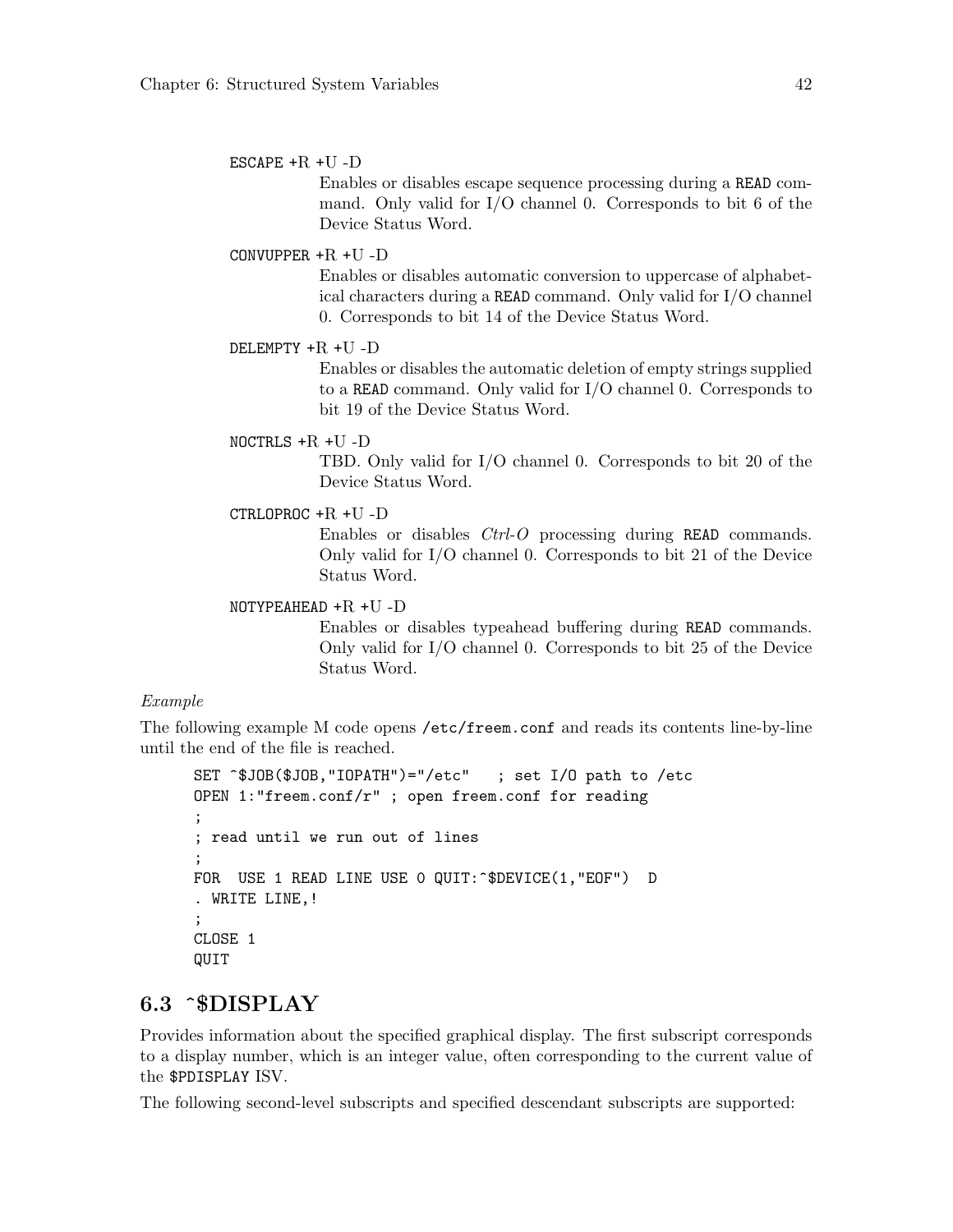#### CLIPBOARD +R +U +D

Retrieves, sets, or erases the contents of the system clipboard.

#### PLATFORM +R -U -D

Retrieves the name and version of the underlying window system platform.

#### SIZE +R -U -D

Retrieves the display resolution of the specified graphical display. For instance, a 1080p display would have a SIZE value of 1920,1080.

#### SPECTRUM +R -U -D

Retrieves the color depth (number of colors supported) of the specified graphical display.

#### COLORTYPE +R -U -D

Always returns COLOR, as monochrome and grayscale displays are not yet supported in FreeM.

#### UNITS +R -U -D

Returns the measurement unit of the specified display, i.e., PIXEL.

#### TYPEFACE +R -U -D

The third-level subscripts beneath this subscript represent a list of font families available on this display. The fourth level subscript is a list of sizes supported for the specified typeface, or 0 for vector typefaces, such as TrueType, OpenType, and Adobe Type 1 fonts.

### 6.4 ^\$EVENT

The  $\hat{\mathcal{F}}$ EVENT SSV is not yet implemented.

### 6.5 ^\$GLOBAL

The  $\hat{\sigma}$ GLOBAL structured system variable provides information about M globals. The firstlevel subscript is a global name, sans the leading caret symbol.

The following second-level subscripts are supported:

#### BYTES +R -U -D

Returns the number of bytes this global occupies in fixed storage.

BLOCKS +R -U -D

Returns the number of database blocks contained in this global.

#### BLOCKSIZE +R -U -D

Returns the size of database blocks for this global. Currently, FreeM only supports 1024-byte database blocks.

FILE +R -U -D

Returns the full filesystem path to the database file where this global resides in fixed storage.

#### NAMESPACE +R -U -D

Returns the name of the FreeM namespace to which this global belongs.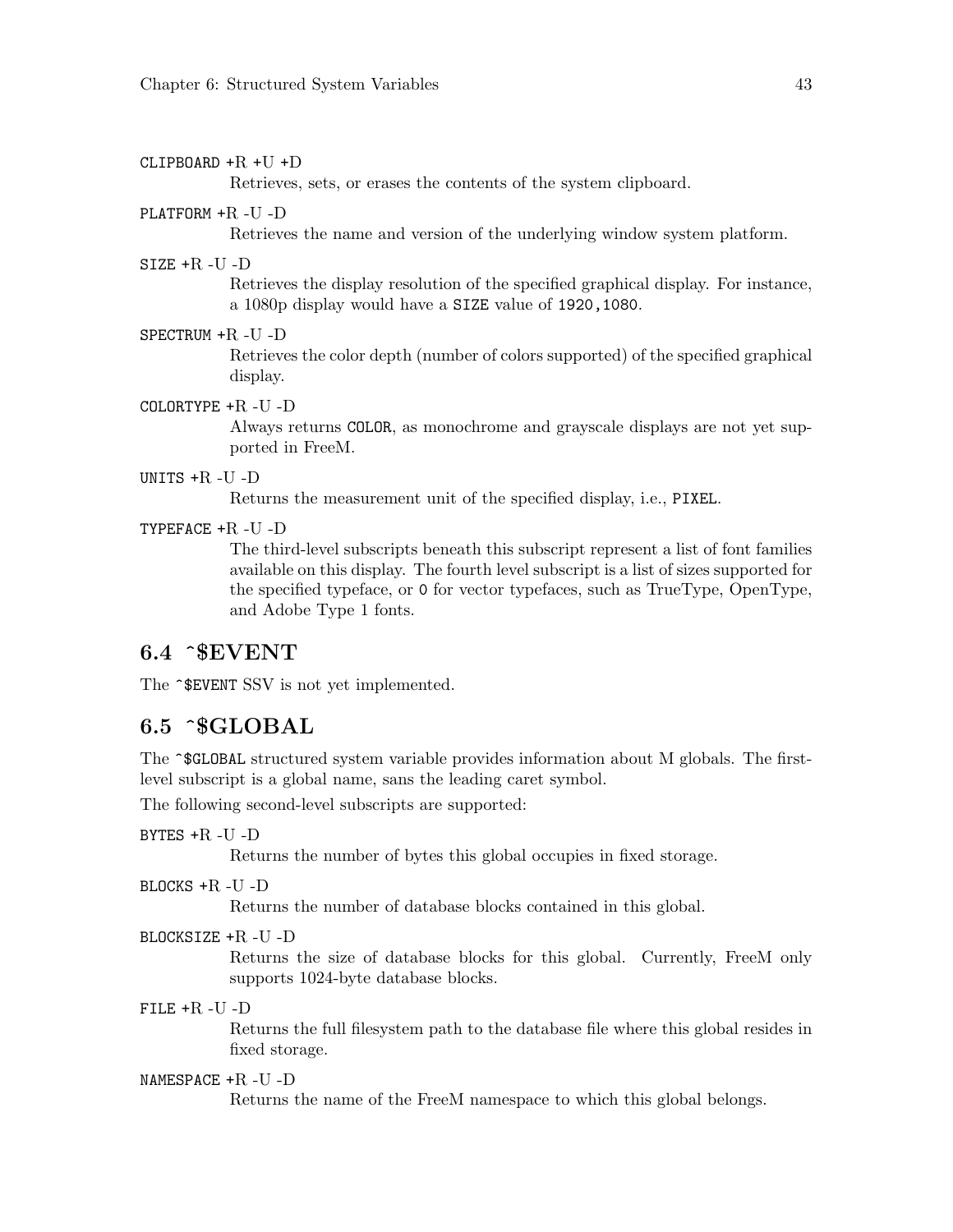## 6.6 ^\$JOB

FreeM fully implements  $\hat{\sigma}$  JOB per ANSI X11.1-1995, as well as several extensions proposed in the M Millennium Draft Standard.

The first subscript of  $\hat{}$  \$JOB represents the \$JOB of the process.

If you KILL a first-level subscript of  $\hat{}$ \$JOB, the SIGTERM signal will be sent to the corresponding UNIX process, causing pending transactions to be rolled back and the process to be terminated. If the targeted process is in direct mode, the user will be prompted with options of either rolling back or committing any pending transactions.

The following subscripts are supported:

#### ZCOMMANDS +R +U -D

Contains a space-delimited list of Z-commands to be treated as intrinsic. Any Z-command not appearing in this list will be treated as a user-defined command.

For instance, if command ZFOO does not appear in this list, FreeM will attempt to run ^%ZFOO as a subroutine when the ZFOO command is encountered in program code.

If you remove a command from this list, you may provide your own private M implementation of the command in the manner described above.

If an argument is passed to a Z-command you implement in M, it is made available to your M code in a variable whose name is specified in ^\$JOB(\$JOB,"ZCOMMAND\_ARGUMENT\_NAME"), which defaults to %.

#### ZCOMMAND\_ARGUMENT\_NAME +R +U -D

Returns or sets the variable name in which arguments to user-defined Z-commands are passed. Defaults to %.

#### ZFUNCTIONS  $+R +U -D$

Contains a space-delimited list of Z functions to be treated as intrinsic. Any Z function not appearing in this list will be treated as a user-defined extrinsic function.

For instance, if function \$ZFOO does not appear in this list, FreeM will attempt to return the value of \$\$^%ZFOO called as an extrinsic function.

If you remove a function from this list, you may provide your own private M implementation of the function in the manner described above.

#### ZSVS +R +U -D

Contains a space-delimited list of Z special variables to be treated as intrinsic. Any Z special variable not appearing in this list will be treated as a user-defined extrinsic function taking no arguments.

For instance, if the special variable \$ZFOO does not appear in this list, FreeM will attempt to return the value of  $\frac{25}{8}$ %ZFOO called as an extrinsic function.

If you remove a built-in special variable from this list, you may provide your own private M implementation of the special variable in the manner described above.

#### BREAK\_HANDLER  $+R +U -D$

Contains M code to be executed when the BREAK command is run.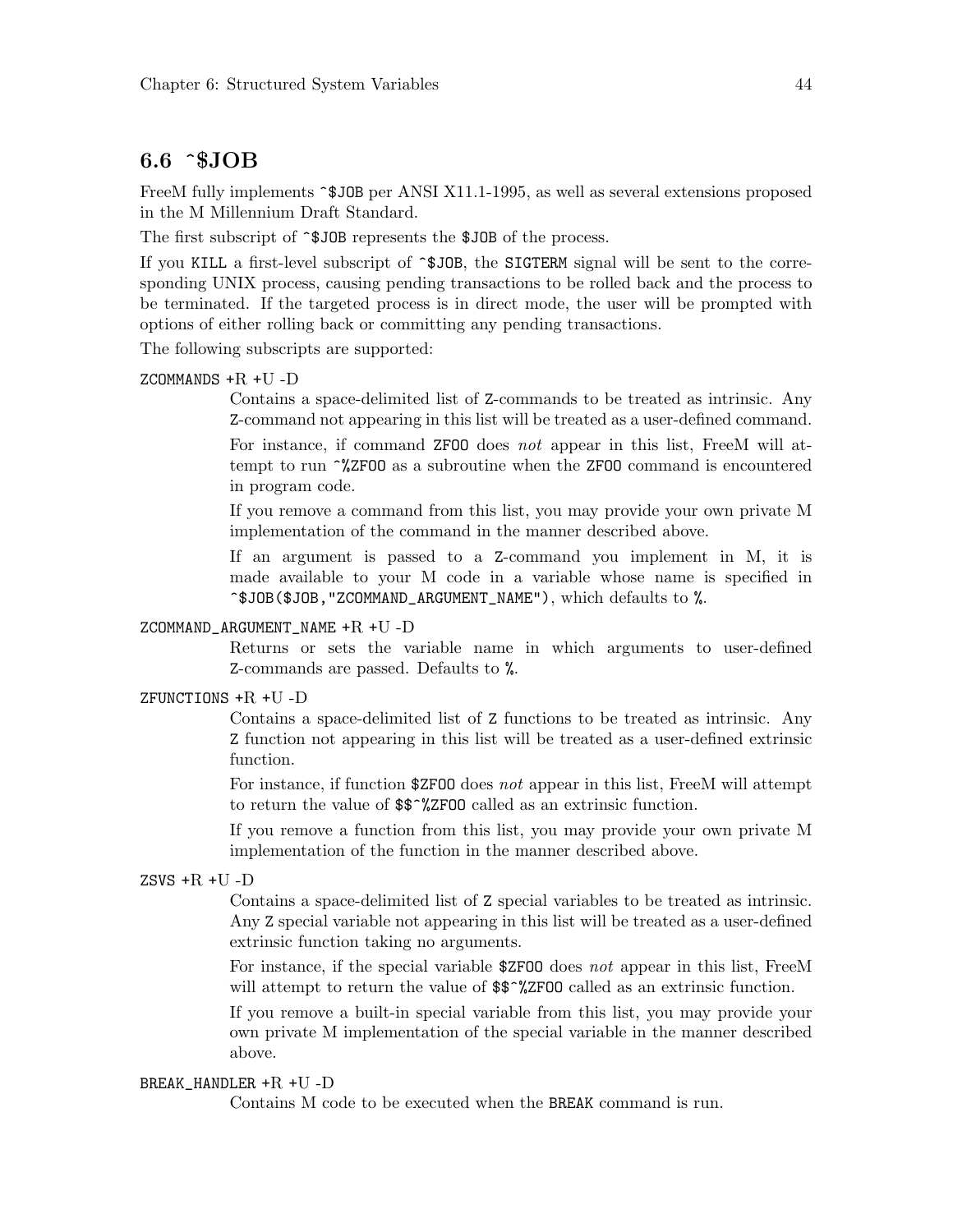#### ROUTINE\_BUFFER\_SIZE +R +U -D

Returns or sets the number of bytes allocated to each routine buffer. If ROUTINE\_BUFFER\_AUTO\_ADJUST is set to 0, this determines the maximum size of routines that FreeM will execute.

#### ROUTINE\_BUFFER\_COUNT +R +U -D

Returns or sets the number of routine buffers that FreeM will store in memory concurrently. Raising this value will increase memory usage, but will also increase performance if your applications call many different routines repeatedly.

#### ROUTINE\_BUFFER\_AUTO\_ADJUST +R +U -D

Determines whether or not the size of routine buffers will be automatically adjusted at runtime. If set to 0, routine buffers will be fixed to the byte size specified in ROUTINE\_BUFFER\_SIZE and may be manually resized using ROUTINE\_ BUFFER\_SIZE. If set to 1, routine buffers will grow automatically as necessary.

#### SYMBOL\_TABLE\_SIZE +R +U -D

Returns or sets the number of bytes allocated to each of the two FreeM symbol tables. If SYMBOL\_TABLE\_AUTO\_ADJUST is 1, this value is treated as a default, initial size. If SYMBOL\_TABLE\_AUTO\_ADJUST is 0, this value controls the fixed size of the two symbol tables.

#### SYMBOL\_TABLE\_AUTO\_ADJUST +R +U -D

Determines whether or not the size of the two FreeM symbol tables will be automatically adjusted at runtime. If set to 0, the symbol table will be fixed to the byte size specified in SYMBOL\_TABLE\_SIZE and may be manually resized by modifying SYMBOL\_TABLE\_SIZE. If set to 1, the two symbol tables will grow automatically as necessary.

#### USER\_DEFINED\_ISV\_TABLE\_SIZE +R +U -D

Returns or sets the number of bytes allocated to the FreeM user-defined intrinsic special variable table. If USER\_DEFINED\_ISV\_TABLE\_AUTO\_ADJUST is 1, this value is treated as a default, initial size. If USER\_DEFINED\_ISV\_TABLE\_AUTO\_ ADJUST is 0, this value controls the fixed byte size of the user-defined intrinsic special variable table.

#### USER\_DEFINED\_ISV\_TABLE\_AUTO\_ADJUST +R +U -D

Determines whether or not the size of the FreeM user-defined intrinsic special variable table will be automatically adjusted at runtime. If set to 0, the userdefined ISV table will be fixed to the byte size specified in USER\_DEFINED\_ISV\_ TABLE\_SIZE and may be manually resized by modifying USER\_DEFINED\_ISV\_ TABLE\_SIZE. If set to 1, the user-defined ISV table will grow automatically as necessary.

#### GVN\_UNIQUE\_CHARS +R +U -D

Returns or sets the number of characters of a global name that make it unique, from 1 to 255.

#### GVN\_CASE\_SENSITIVE +R +U -D

Returns or sets the case sensitivity of global names. If set to 0, global names are case-insensitive. If set to 1, global names are case-sensitive.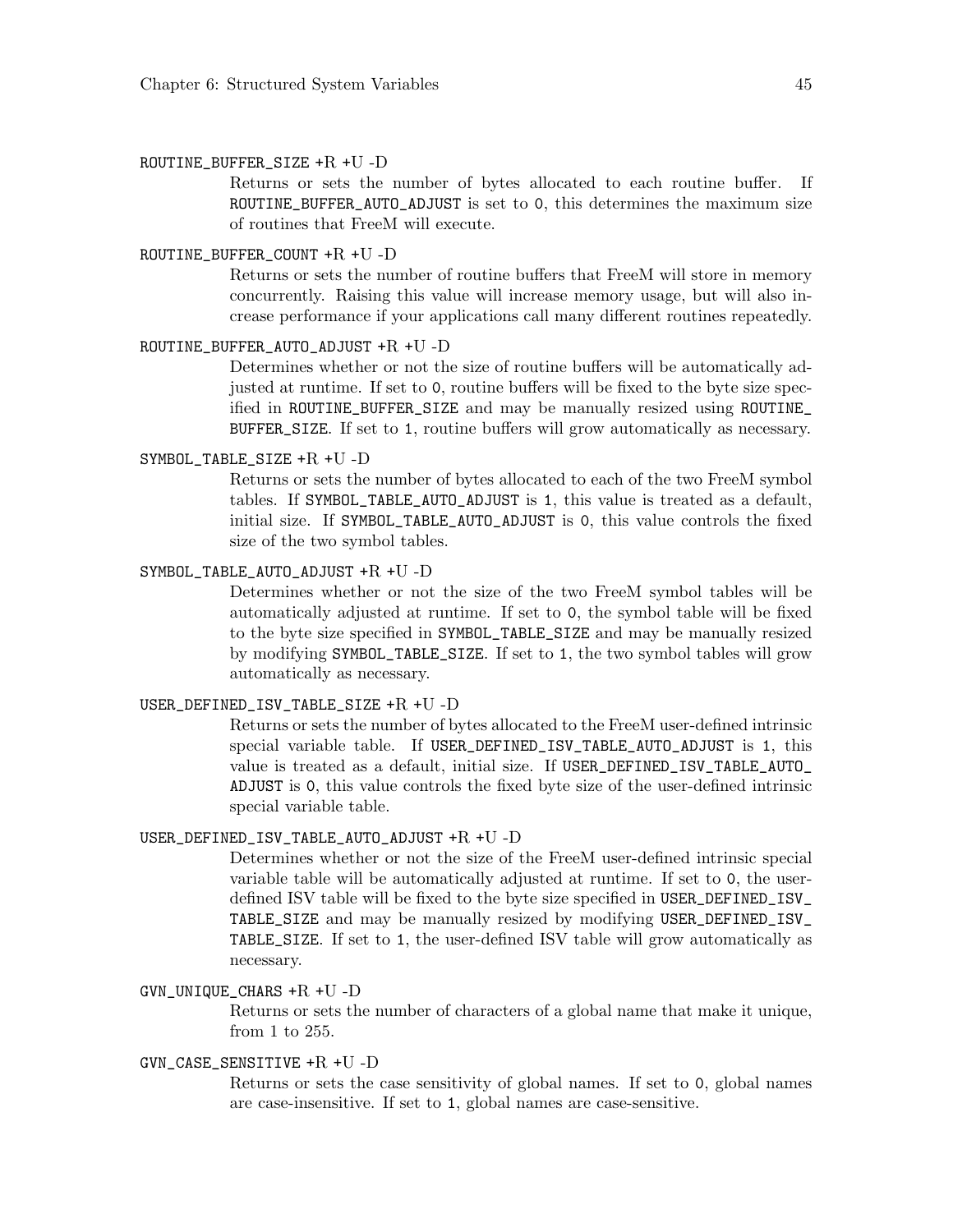#### GVN\_NAME\_SUB\_LENGTH +R +U -D

Returns or sets the maximum number of characters of a global name plus all of its subscripts, from 1-255.

#### GVN\_SUB\_LENGTH +R +U -D

Returns or sets the maximum number of characters of a single global subscript, from 1-255.

#### SINGLE\_USER +R +U -D

If set to 1, FreeM will skip all file locking operations on globals, as well as the LOCK and ZALLOCATE tables. If set to 0, FreeM will enforce file locking on both. Setting SINGLE\_USER to 1 will improve FreeM performance, but you must ONLY use this on systems where you are absolutely sure that only one FreeM process will run at any given time, as running multiple instances of FreeM concurrently when any of them are set to SINGLE\_USER mode will cause database and LOCK/ZALLOCATE table corruption!

#### CHARACTER +R -U -D

Returns the character set of the job.

#### $CWD + R + U - D$

Returns or sets the current working directory of the job.

#### OPEN +R -U -D

The  $\hat{\mathcal{S}}$ JOB( $\hat{\mathcal{S}}$ JOB,"OPEN",<channel> subscripts list the open I/O channels in the specified job.

#### ENGINES +R -U -D

Returns or sets the storage engines for various FreeM subsystems.

The following table lists the types of storage engines that can be defined.

#### GLOBAL +R +U -D

Returns or sets the global handler for a particular FreeM namespace:

The following code would set the global handler for the SYSTEM namespace to BERKELEYDB:

SET ^\$JOB(\$JOB,"ENGINES","GLOBAL","SYSTEM")="BERKELEYDB"

#### $LOGAL + R - U - D$

Returns the local handler for a particular FreeM namespace. Always BUILTIN in the current FreeM release.

#### BERKELEYDB,FLUSH\_THRESHOLD +R +U -D

Returns or sets the number of write operations that will be cached in the BerkeleyDB global handler prior to flushing BerkeleyDB's cache to disk.

#### EVENT  $+R +U +D$

The subtree contained under  $\hat{\mathcal{F}}$ JOB( $\hat{\mathcal{F}}$ J, "EVENT") defines asynchronous event handlers for the current job. Please see Asynchronous Event Handling for more information.

#### $GLOBAL + R - U - D$

Returns the global environment of the job.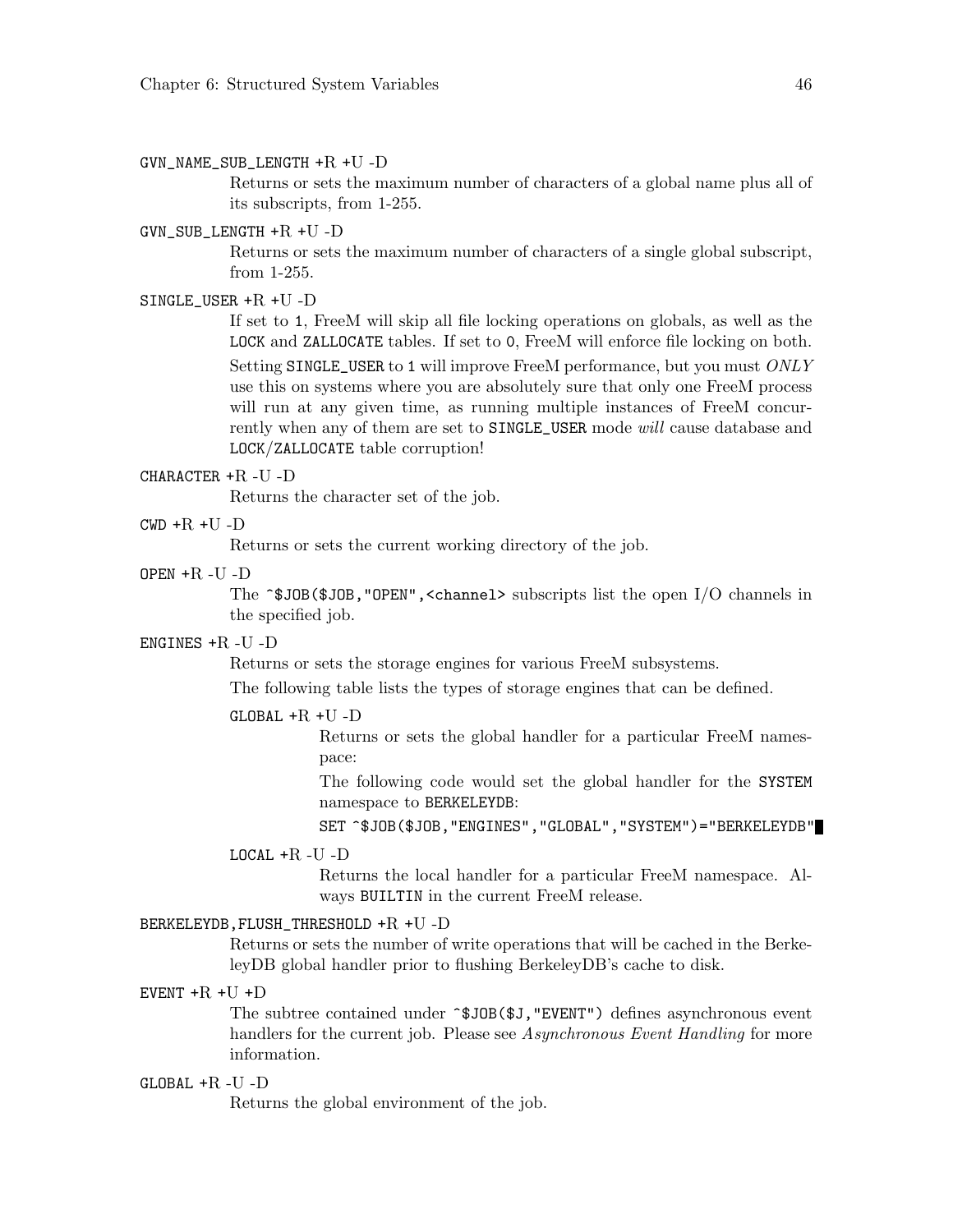| $IOPATH + R + U - D$ | Returns or sets the $I/O$ path to be used by the OPEN command.                                                                                                                                                                                                                                                                                                                                                                                                                                                                                                                                              |
|----------------------|-------------------------------------------------------------------------------------------------------------------------------------------------------------------------------------------------------------------------------------------------------------------------------------------------------------------------------------------------------------------------------------------------------------------------------------------------------------------------------------------------------------------------------------------------------------------------------------------------------------|
|                      |                                                                                                                                                                                                                                                                                                                                                                                                                                                                                                                                                                                                             |
| PRIORITY $+R +U -D$  | Returns or sets the <i>nice</i> value of the FreeM job.                                                                                                                                                                                                                                                                                                                                                                                                                                                                                                                                                     |
| REVSTR $+R +U -D$    | When set to 1, allows \$EXTRACT to accept negative values.                                                                                                                                                                                                                                                                                                                                                                                                                                                                                                                                                  |
| ROUTINE $+R$ -U -D   | Returns the name of the routine currently being executed by the job.                                                                                                                                                                                                                                                                                                                                                                                                                                                                                                                                        |
|                      |                                                                                                                                                                                                                                                                                                                                                                                                                                                                                                                                                                                                             |
| SYMTAB $+R +U -D$    | Returns or sets the current local variable symbol table in use.                                                                                                                                                                                                                                                                                                                                                                                                                                                                                                                                             |
|                      | FreeM supports two unique and independent symbol tables, allowing FreeM<br>programs to maintain two independent sets of identically- or differently-named<br>local variables per process.                                                                                                                                                                                                                                                                                                                                                                                                                   |
|                      | The default symbol table is 0, and the alternate symbol table is 1, corresponding<br>to the valid values for ~\$JOB(\$JOB, "SYMTAB").                                                                                                                                                                                                                                                                                                                                                                                                                                                                       |
|                      | Setting this subscript to values other than 0 or 1 will result in a ZINVEXPR error.                                                                                                                                                                                                                                                                                                                                                                                                                                                                                                                         |
| \$PDISPLAY +R-U-D    |                                                                                                                                                                                                                                                                                                                                                                                                                                                                                                                                                                                                             |
|                      | Returns the value of \$PDISPLAY for the job.                                                                                                                                                                                                                                                                                                                                                                                                                                                                                                                                                                |
|                      | \$PRINCIPAL +R-U-D<br>Returns the value of \$PRINCIPAL for the job.                                                                                                                                                                                                                                                                                                                                                                                                                                                                                                                                         |
| $TLEVEL + R - U - D$ |                                                                                                                                                                                                                                                                                                                                                                                                                                                                                                                                                                                                             |
|                      | Returns the current transaction level (value of \$TLEVEL for the job.                                                                                                                                                                                                                                                                                                                                                                                                                                                                                                                                       |
| $$10 + R - U - D$    | Returns the current value of \$10 for the job.                                                                                                                                                                                                                                                                                                                                                                                                                                                                                                                                                              |
| USER $+R$ -U -D      |                                                                                                                                                                                                                                                                                                                                                                                                                                                                                                                                                                                                             |
|                      | Returns the UID of the user owning the job.                                                                                                                                                                                                                                                                                                                                                                                                                                                                                                                                                                 |
| GROUP $+R$ -U -D     |                                                                                                                                                                                                                                                                                                                                                                                                                                                                                                                                                                                                             |
|                      | Returns the GID of the group owning the job.                                                                                                                                                                                                                                                                                                                                                                                                                                                                                                                                                                |
| NAMESPACE $+R$ +U -D | Returns or sets the name of the job's currently-active namespace.                                                                                                                                                                                                                                                                                                                                                                                                                                                                                                                                           |
| $MATH + R + U - D$   |                                                                                                                                                                                                                                                                                                                                                                                                                                                                                                                                                                                                             |
|                      | Returns or sets the mode in which decimal comparisons and arithmetic calcula-<br>tions are conducted. Valid values are FIXED, for fixed-point decimals having up<br>to 20,000 digits of precision, as determined by the \$ZPRECISION intrinsic spe-<br>cial variable, and IEEE754, to use IEEE 754 floating-point decimals. When in<br>IEEE754 mode, floating-point numbers maintain 18 digits of numeric precision.<br>IEEE754 mode will make mathematical calculations significantly faster, espe-<br>cially when accelerated by a floating-point processor, at the expense of precision<br>and accuracy. |
|                      |                                                                                                                                                                                                                                                                                                                                                                                                                                                                                                                                                                                                             |

FIXED mode is recommended for financial calculations, or where precision and accuracy are valued over performance. FIXED is the default mode of FreeM operation.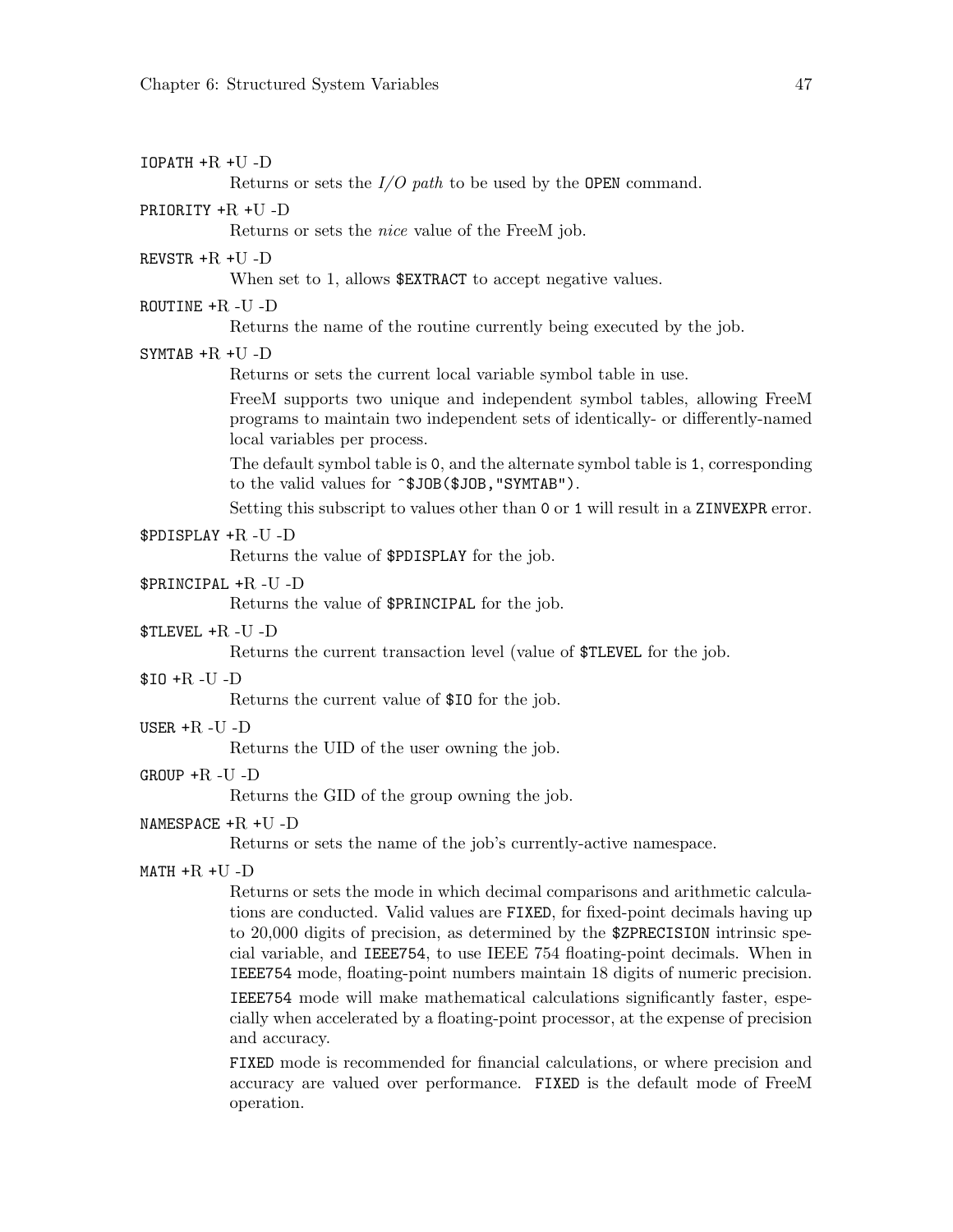Attempting to SET this node to values other than FIXED or IEEE754 will set \$ECODE to M29.

## $6.7$   $\degree$ SLOCK

The first-level subscript of  $\hat{\phantom{a}}$  SLOCK is a lock name. The value at each node is the PID which owns the lock, a comma, and the lock counter for the locked resource.

Attempting to SET or KILL any node in ^\$LOCK will raise error M29.

### 6.8 ^\$ROUTINE

The  $\hat{\sigma}$ ROUTINE SSV exposes a list of routines available in the current FreeM namespace, as well as additional attributes further describing each routine.

The first-level subscript is the name of a FreeM routine minus the leading caret symbol.

The following second-level subscripts are supported:

CHARACTER +R -U -D

Returns the character set of the routine.

NAMESPACE +R -U -D

Returns the name of the FreeM namespace in which the routine resides.

PATH  $+R$  -U -D

Returns the full filesystem path to the routine in fixed storage.

### 6.9 ^\$SYSTEM

The ~\$SYSTEM SSV exposes system-level implementation details.

The following first-level subscripts are supported:

DEFPSIZE +R -U -D

Returns the default size in bytes of the symbol table and routine buffer memory partition.

DEFUDFSVSIZ +R -U -D

Returns the default size in bytes of the user-defined intrinsic special variable table.

DEFNSIZE +R -U -D

Returns the default size of the NEW stack, in number of entries.

#### MAXNO\_OF\_RBUF +R -U -D

Returns the maximum number of routine buffers.

#### DEFNO\_OF\_RBUF +R -U -D

Returns the default number of routine buffers.

#### DEFPSIZE0 +R -U -D

Returns the default size in bytes of each routine buffer.

#### $NO_GLOBLS + R$  -U -D

Returns the maximum number of globals that can be concurrently opened.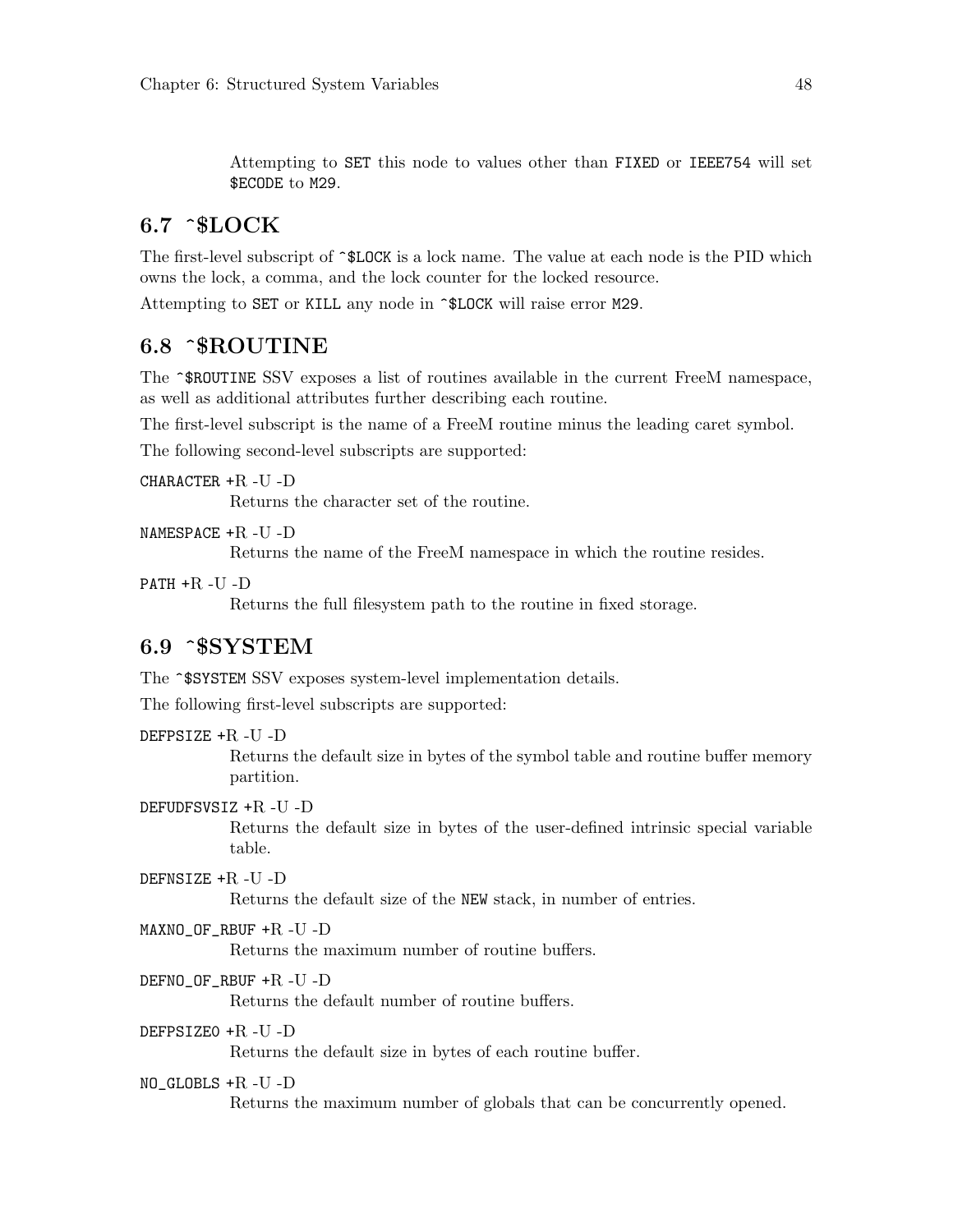$NO_OF_GBUF + R - U - D$ 

Returns the number of global buffers.

#### NESTLEVLS +R -U -D

Returns the depth of the DO, FOR, XECUTE stack.

#### PARDEPTH +R -U -D

Returns the maximum depth of the parser's parameter stack.

#### PATDEPTH +R -U -D

Returns the maximum number of patatoms in each pattern.

#### TRLIM +R -U -D

Returns the trace limit of the BUILTIN global handler.

#### ARGS IN ESC  $+R$  -U -D

Returns the maximum number of arguments in a terminal escape sequence.

#### $ZTIEN + R - U - D$

Returns the maximum length of \$ZTRAP.

#### FUNLEN +R -U -D

Returns the maximum length of the \$ZF (function key) variable.

#### NAME LENGTH  $+R$  -U -D

Returns the maximum length of variable names in the current FreeM build. Compatible with the same SSV node in Reference Standard M

#### STRING\_MAX +R -U -D

Returns the maximum length of character strings in the current FreeM build. Compatible with the same SSV node in Reference Standard M

\$NEXTOK +R -U -D

Returns a value indicating whether or not the \$NEXT intrinsic function is allowed. In FreeM, \$NEXT is always enabled, and this SSV is provided solely for compatibility with Reference Standard M. Thus, this SSV node always returns 1.

#### EOK  $+R$  -U -D

Returns a value indicating whether or not E notation for exponents is allowed. In FreeM, this feature is always enabled, and this SSV is provided solely for compatibility with Reference Standard M. Thus, this SSV node always returns 1.

#### OFFOK +R -U -D

Returns a value indicating whether or not offsets are allowed in DO and GOTO. In FreeM, this feature is always enabled, and this SSV is provided solely for compatibility with Reference Standard M. Thus, this SSV node always returns 1.

#### BIG\_ENDIAN +R -U -D

Returns a 1 if FreeM is running on a big-endian platform, or a 0 otherwise. Compatible with the same SSV node in Reference Standard M.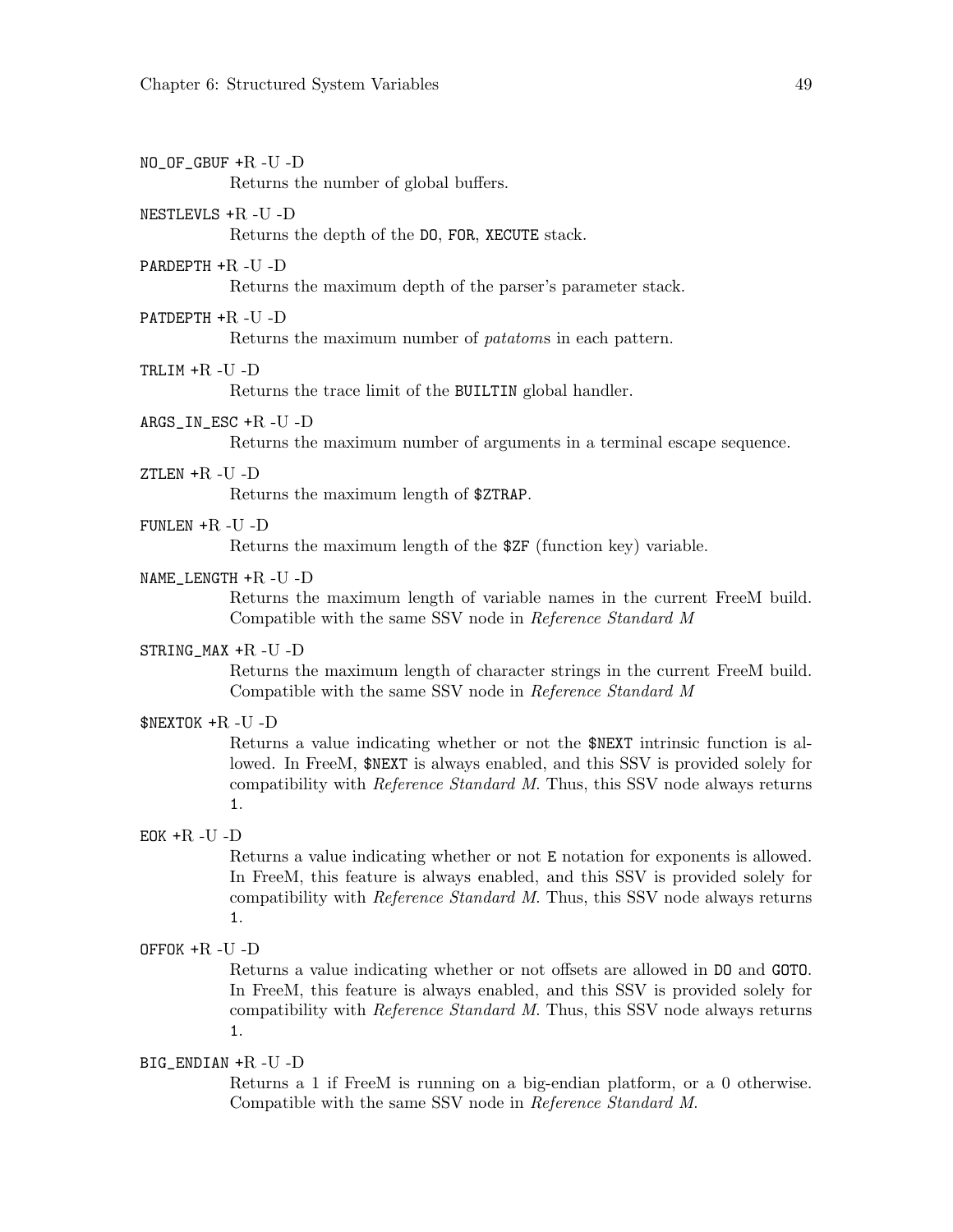NAMESPACE  $+R$  -U -D

The descendant subscripts of this node list each namespace in the current FreeM environment.

### 6.10 ^\$WINDOW

The ^\$WINDOW SSV has no nodes yet defined. However, completing a MERGE to this SSV will cause MWAPI-ish things to happen, and further work is proceeding on MWAPI implementation.

## 6.11 ^\$ZPROCESS

Provides access to procfs, which is a filesystem-like abstraction for UNIX process metadata contained in /proc, as well as features for examining and controlling the state of processes external to the FreeM interpreter.

The first subscript always represents the process ID of the external process being acted upon.

The following values for the second subscript are supported:

```
EXISTS +R -U -D
```
Returns 1 if the referenced process exists; 0 otherwise.

```
ATTRIBUTES +R -U -D
```
Exposes the /proc files as descendant subscripts, i.e., WRITE ^\$ZPROCESS(2900,"ATTRIBUTES","cmdline"),! would print the initial command line used to invoke process ID 2900.

SIGNAL -R +U -D

Allows signals to be sent to the referenced process. The following subscript is an integer value corresponding to the desired signal number. You may obtain a list of signal numbers on most UNIX systems with the command kill -l.

The constants %SYS.SIGNAL.HUP, %SYS.SIGNAL.INT, %SYS.SIGNAL.KILL, and %SYS.SIGNAL.TERM are provided for convenient use of this SSV subscript.

### 6.12 ^\$ZRPI

The ^\$ZRPI structured system variable provides easy access to general-purpose input/output (GPIO) pins on Raspberry Pi single-board computers.

To initialize the GPIO subsystem, SET ^\$ZRPI("INITIALIZE")=1.

Individual pins are accessed through  $\hat{\sigma}$ ZRPI("GPIO", <pin>,...), where <pin> represents the desired pin number. Descendant subscripts of  $\hat{\sigma}$ ERPI("GPIO", <pin>) are as follows:

MODE  $+R +U -D$ 

Represents the operating mode of the selected pin. One of INPUT, OUTPUT, PWM\_OUTPUT, or GPIO\_CLOCK.

DIGITAL +R +U -D

Reads or writes the selected pin digitally. The value is limited to 1 or 0.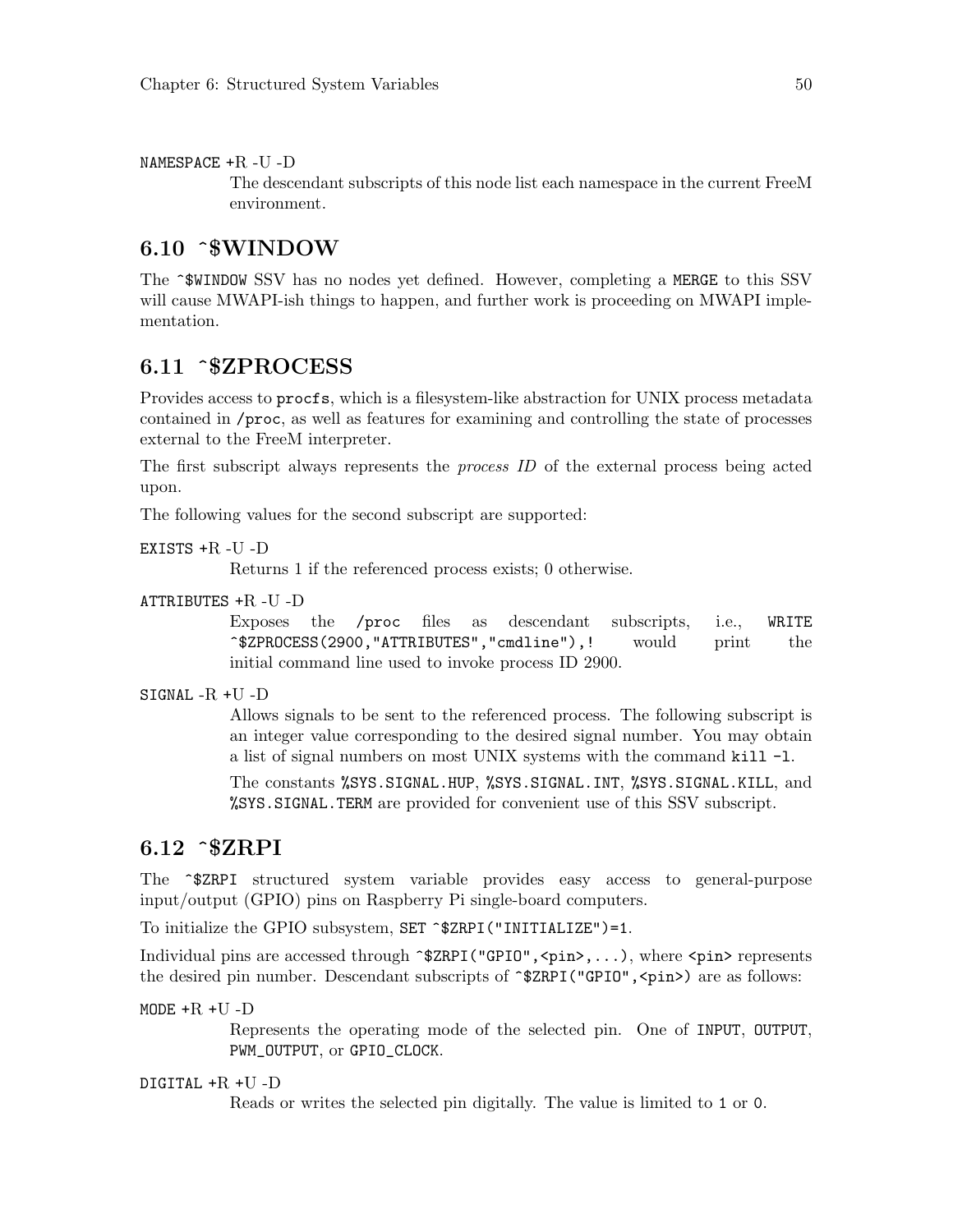#### ANALOG  $+R +U -D$

Reads or writes the selected pin in an analog fashion. The value represents analog voltage.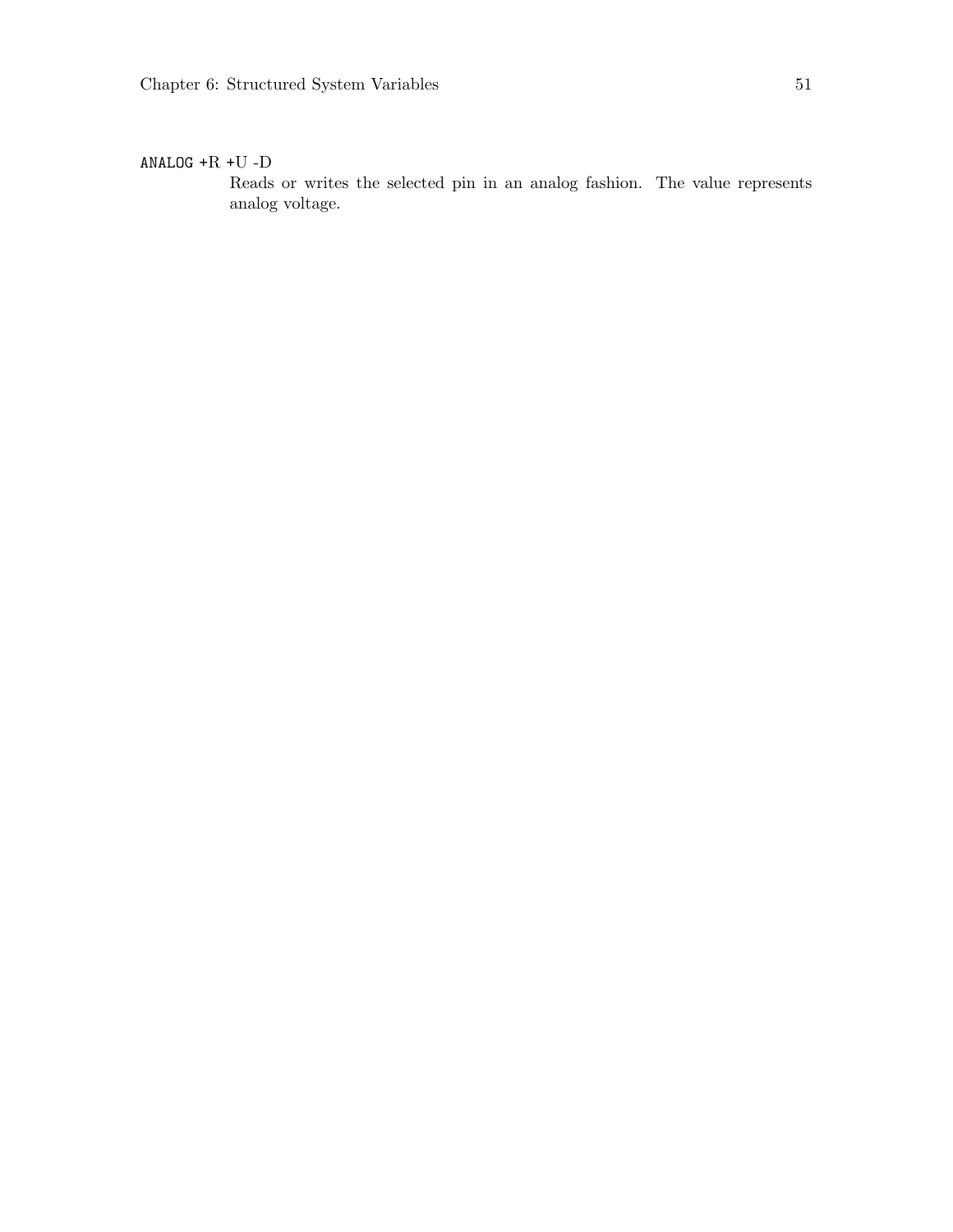## 7 Operators

## 7.1 Unary +

Forces a number to positive, whether positive or negative. Also forces numeric coercion of strings.

7.2 Unary -

 $7.3 + (Add)$ 

- 7.4  $+$   $=$   $(Add/Assign)$
- 7.5 ++ (Postfix Increment)

7.6 - (Subtract)

7.7  $-$  (Subtract/Assign)

7.8 – (Postfix Decrement)

7.9  $*$  (Multiply)

7.10  $* = (Multiply/Assign)$ 

7.11 / (Divide)

- 7.12  $/=(Divide/Assign)$
- $7.13 \setminus (Integer Divide)$
- 7.14  $\leftarrow$  (Integer Divide/Assign)
- 7.15  $# (Modulo)$
- 7.16  $#=(\text{Modulo}/\text{Assign})$
- 7.17 \*\* (Exponentiate)
- 7.18  $**=(Exponentiate/Assign)$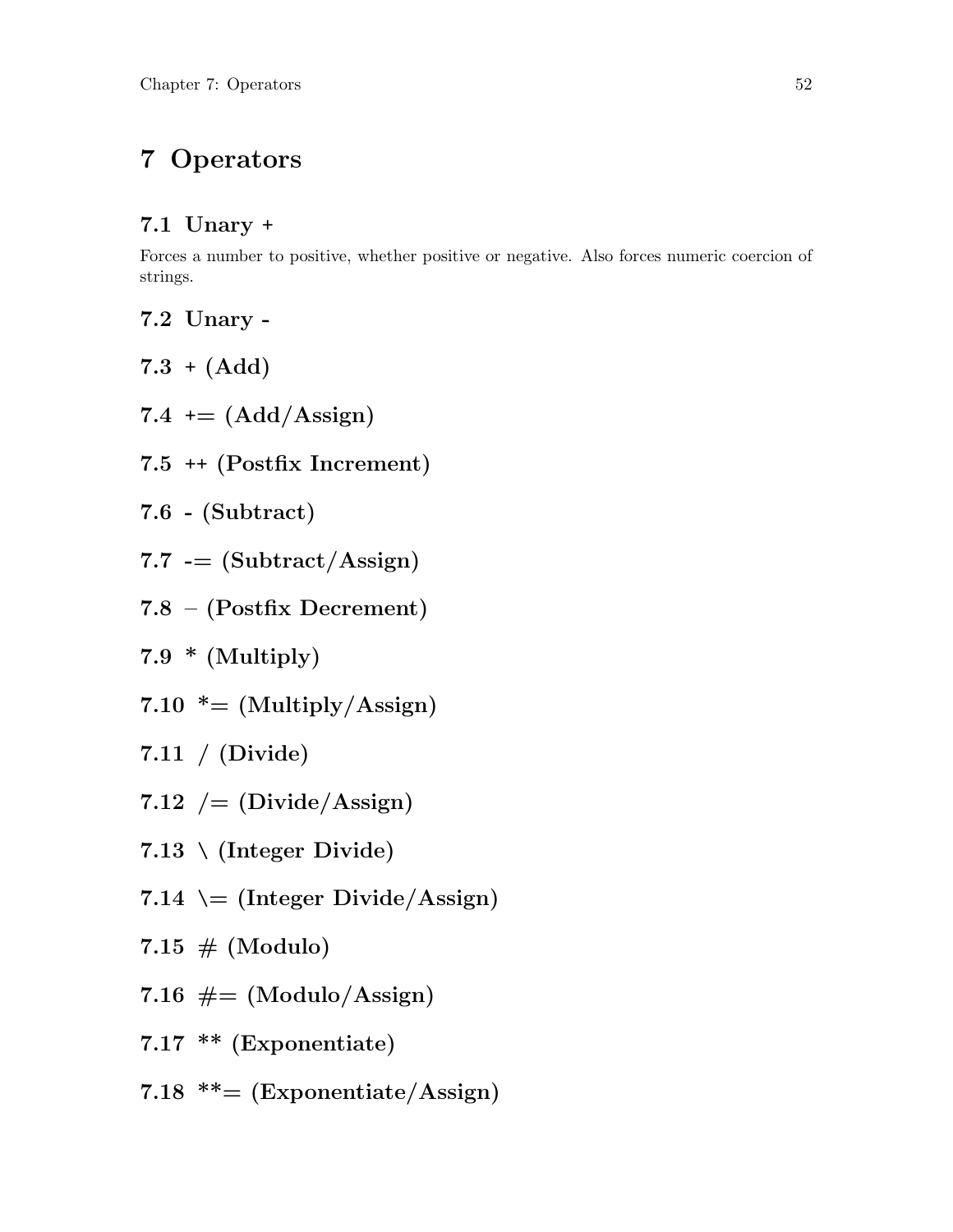- $7.19 \leq (Less Than)$
- 7.20  $\leq$  (Less Than or Equal To)
- $7.21$  > (Greater Than)
- $7.22 \geq (G \text{reater} \text{ Than or Equal To})$
- 7.23 (Concatenate)
- 7.24  $=$  (Concatenate/Assign)
- $7.25 = (Equals)$
- 7.26 [ (Contains)
- 7.27 ] (Follows)
- 7.28 ]] (Sorts After)
- 7.29 ? (Pattern Match)
- 7.30 & (Logical AND)
- 7.31 ! (Logical OR)
- 7.32 ' (Logical NOT)
- 7.33 @ (Indirect)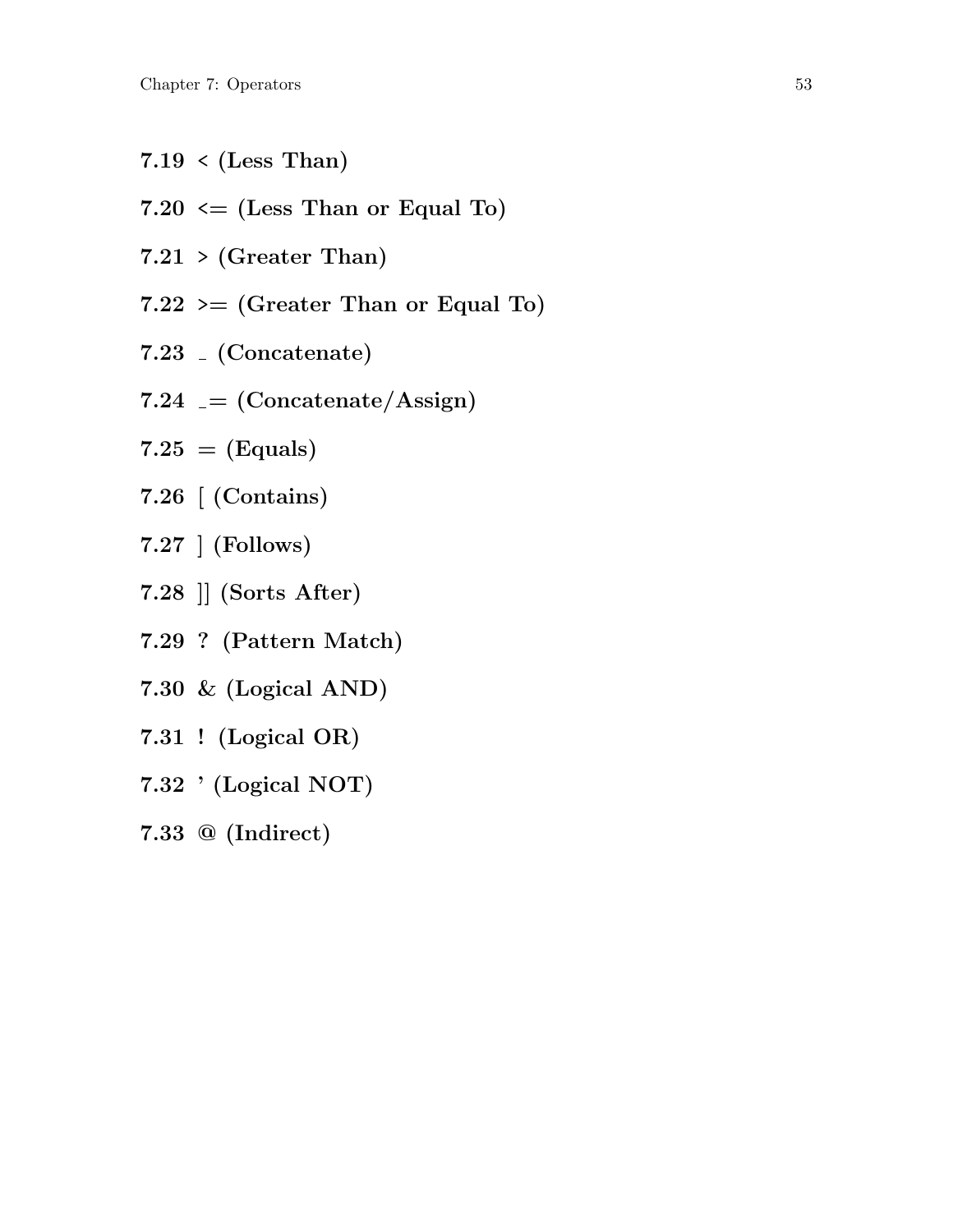# 8 Sequential I/O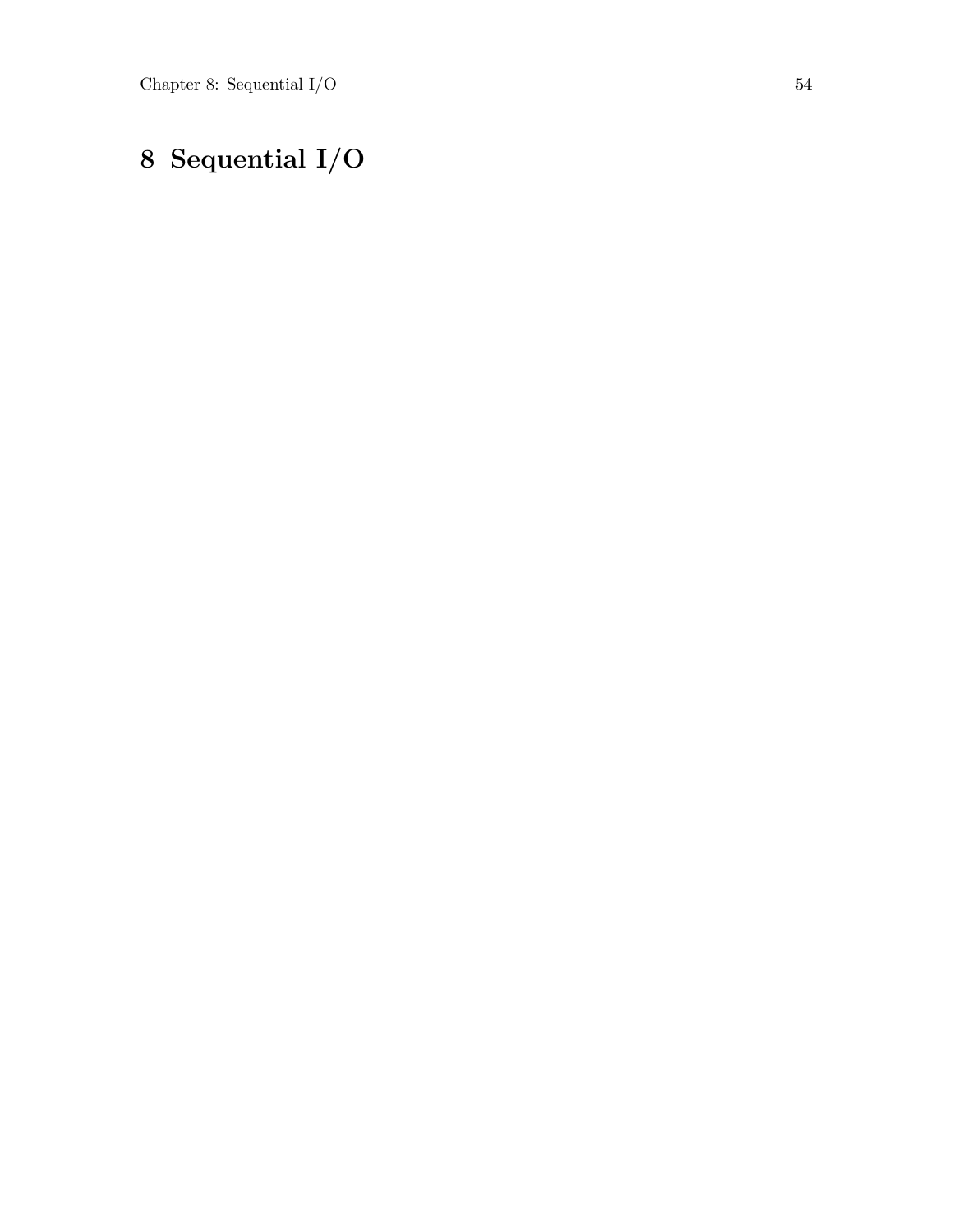## 9 Network I/O

Network I/O in FreeM is supplied through I/O channels 100-255. The normal READ and WRITE syntax will work with network sockets, with a few exceptions.

## 9.1 Opening and Connecting a Client Socket

To open a client socket and connect to it, you will need to call the OPEN command and the USE command:

```
;
; Set socket read terminator to LF
;
SET ^$DEVICE(100,"TERMINATOR")=$C(10)
;
; Open an IPv4 TCP socket to mail.mydomain.com on port 25 (SMTP)
; and connect to it
;
OPEN 100:"mail.mydomain.com:25:IPV4:TCP"
USE 100:/CONNECT
;
; Read a line of input from the remote host and write it to the terminal
;
NEW LINE
READ LINE
USE 0
WRITE LINE,!
;
; CLOSE the socket and disconnect
;
CLOSE 100
QUIT
```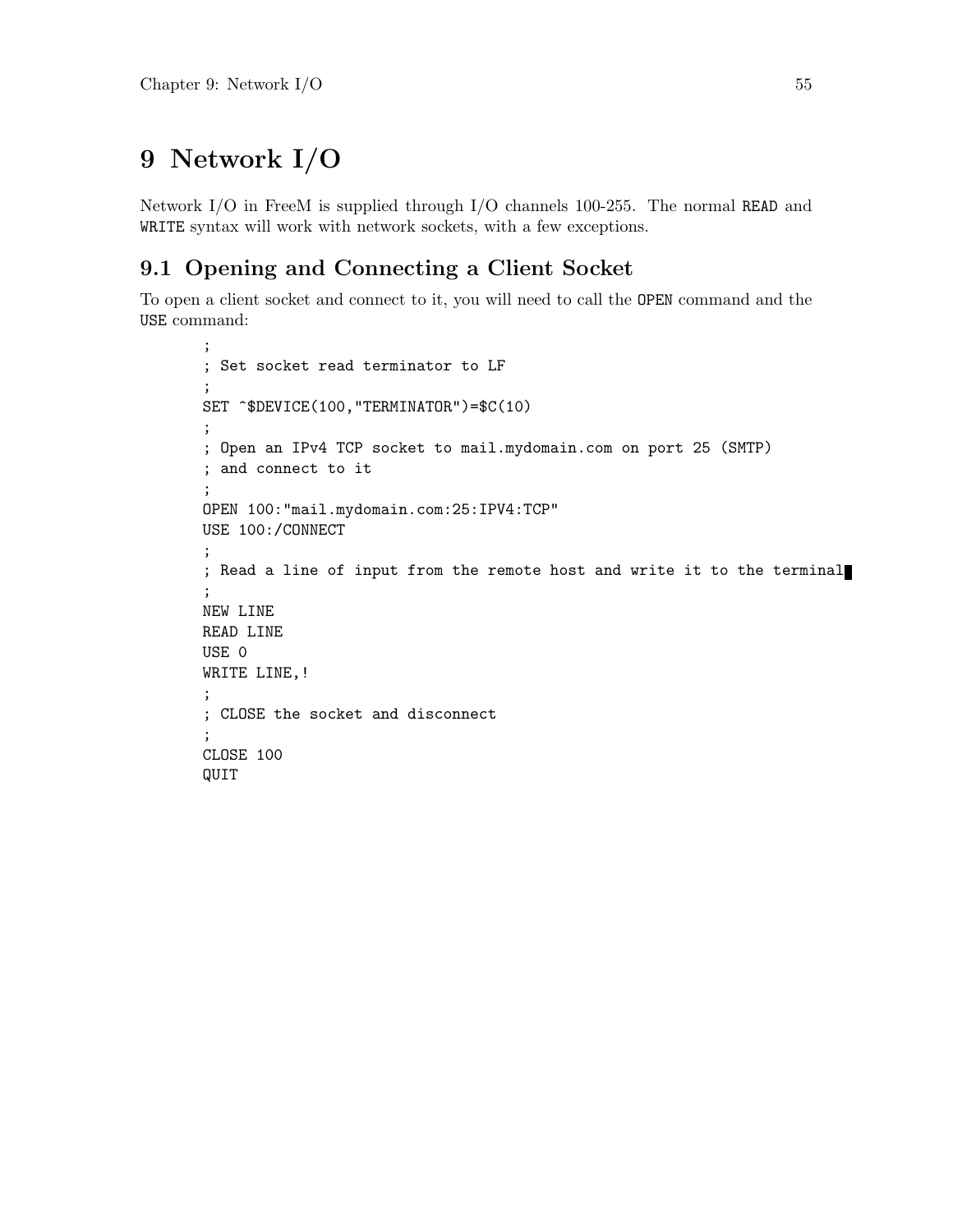## 10 Extended Global References

## 10.1 Standard Extended Global References

FreeM supports extended global references, allowing the user to access globals in namespaces other than the current default namespace and the SYSTEM namespace, without switching to the other namespace.

For example, if you are in the USER namespace, the following code will print the value of  $\gamma$ VA(200,0) in the VISTA namespace:

```
WRITE ^| "VISTA" | VA(200,0), !
```
Non-Standard Behavior

In FreeM, extended references must be specified as a strlit. Extended references derived from the result of an expr are not yet supported.

✡ ✠

 $\sqrt{2\pi}$ 

## 10.2 File Path Extended Global References

If a namespace is configured to use the BUILTIN global handler, FreeM supports accessing a global database file by way of its filesystem path.

The following file path extended global reference will write the value of  $\gamma(A(200,0), a$ ssuming the  $\gamma$ VA database file exists at path /home/jpw/ $\gamma$ VA:

 $WRITE \n\hat{\ }$ /home/jpw/VA(200,0),!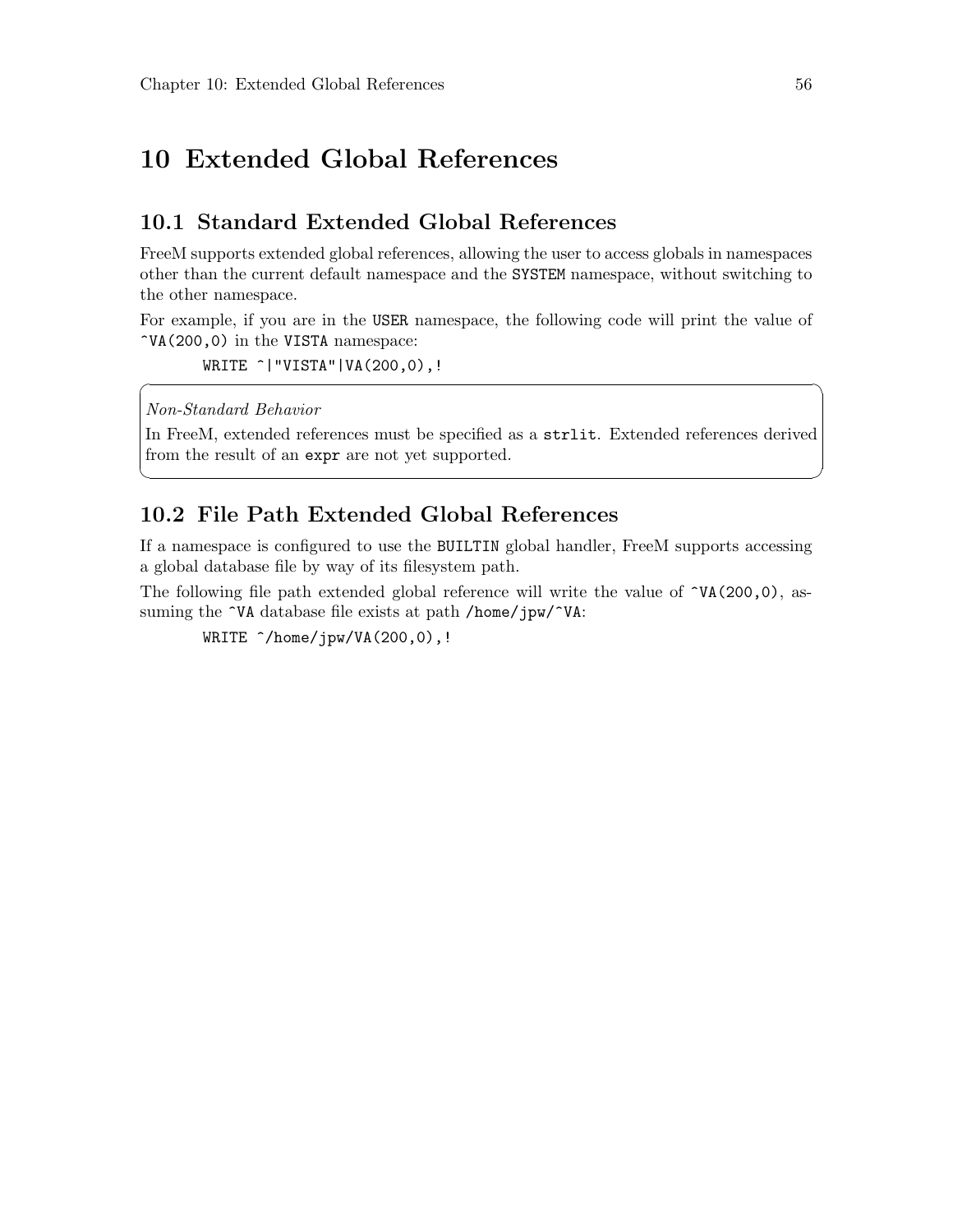## 11 Global Aliasing

FreeM provides the ability to set alternative names for M global variables.

To create an alias of ^FOO named ^BAR, use the following command:

SET ^\$JOB(\$JOB,"ALIASES","^BAR")="^FOO"

If such an alias is set, any reference to global variable ^BAR will affect ^FOO instead of ^BAR until ^\$JOB(\$JOB,"ALIASES","^BAR") is KILLed. If ^BAR existed prior to the definition of this alias, its data will be unavailable to and unaffected by application code.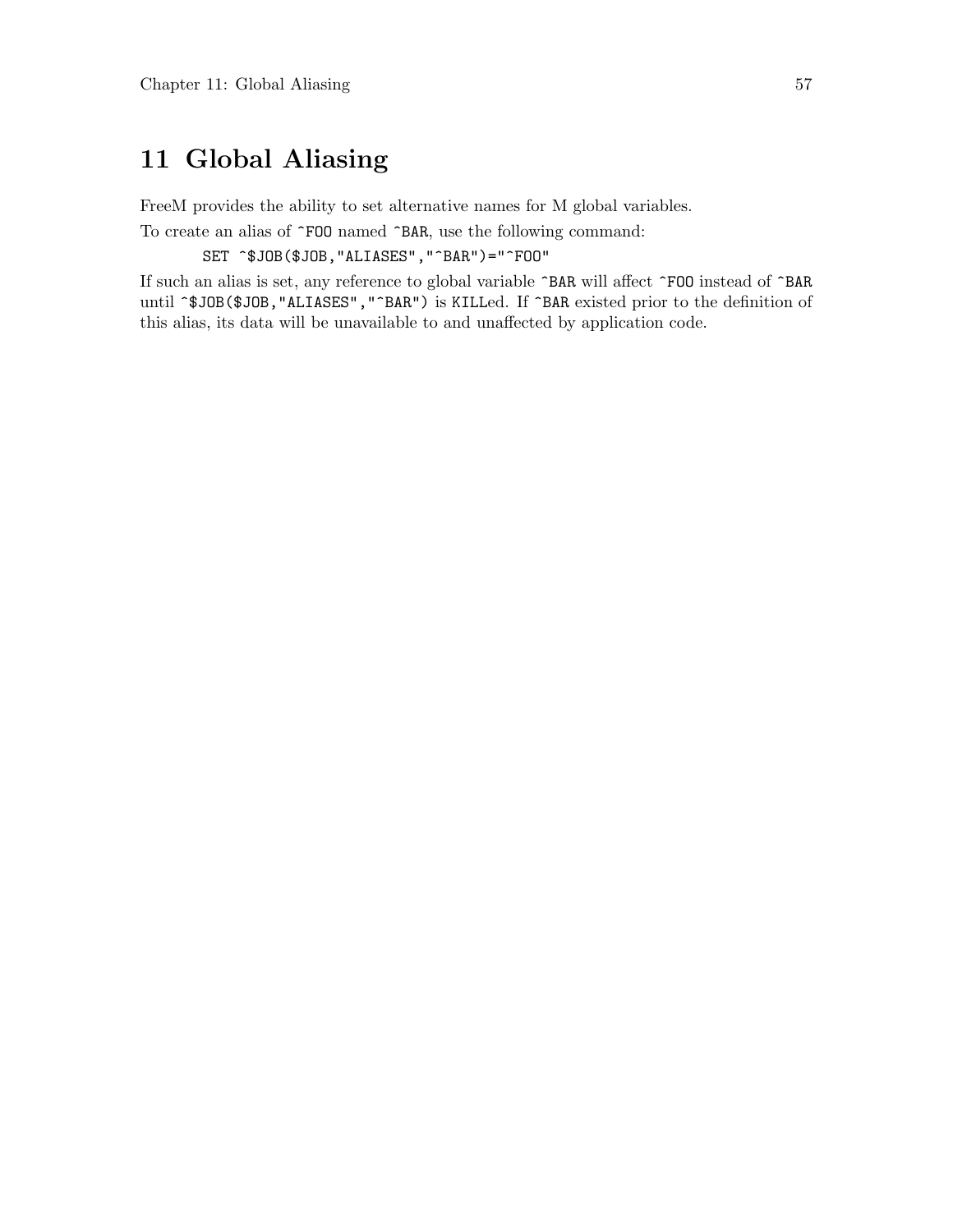## 12 Asynchronous Event Handling

Asynchronous event handling in FreeM follows the specifications of the unpublished MDC Millennium Draft Standard.

## 12.1 Setting Up Async Event Handlers

Asynchronous event handlers are configured through the ^\$JOB structured system variable for job-specific events, and the ~\$SYSTEM structured system variable for system-wide events. In order to become proficient in writing asynchronous event handling code, you need to be aware of several important concepts:

#### Event Classes

Event classes denote particular categories of events. These include COMM, HALT, IPC, INTERRUPT, POWER, TIMER, TRIGGER, and USER event classes. At present, only INTERRUPT and TRIGGER event classes are supported.

#### Event Identifiers

Event identifiers denote the precise nature of the event that has occurred. For instance, resizing the terminal window in which a FreeM job is running will send an event of class INTERRUPT with an event identifier of SIGWINCH (short for SIGnal WINdow CHange).

Event Handlers

Event handlers are M routines or subroutines that can be registered to run when an event of a certain event class occurs.

Event Registration

Event registration is the process of modifying the  $\hat{}$  SJOB or  $\hat{}$ SSYSTEM SSV to associate a particular event class and event identifier with an event handler routine or subroutine.

#### Event Blocking and Unblocking

Event blocking is the means by which asynchronous event handling can be temporarily suspended. For example, asynchronous events are temporarily and implicitly blocked for the duration of event handler execution, unless explicitly un-blocked within the event handler. Event handling can also be blocked and unblocked programatically from M code using the ABLOCK and AUNBLOCK commands.

The following sections of this chapter will take you step-by-step through setting up an event handler for SIGWINCH signal handling.

### 12.2 Registering an Asynchronous Event Handler

To register a job-specific event handler that will only execute in the current FreeM process, use the following syntax:

```
SET ^$JOB($JOB,"EVENT",event-class,event-identifier)=entryref
```
To register a system-wide event handler that will execute in every FreeM process, use the following syntax: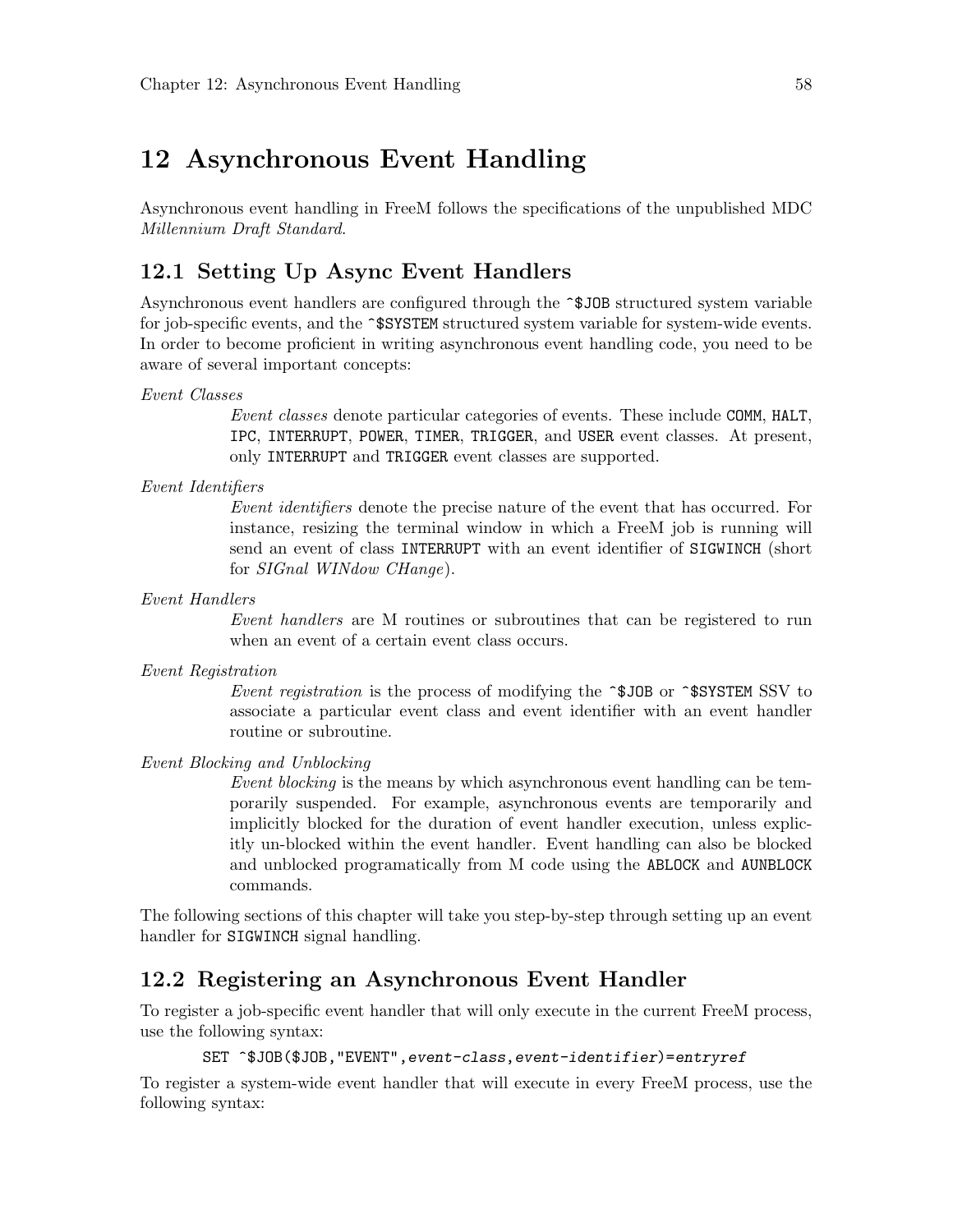#### SET ^\$SYSTEM("EVENT",event-class,event-identifier)=entryref

For example, use the following to register  $\hat{\tau}$ RESIZE as an asynchronous event handler for SIGWINCH events:

#### SET ^\$JOB(\$JOB,"EVENT","INTERRUPT","SIGWINCH")="^RESIZE"

This by itself will not enable asynchronous event handling, as it merely registers an event handler, associating it with event class INTERRUPT and event identifier SIGWINCH.

### 12.3 Enabling Asynchronous Event Handling

In order to enable asyncronous event handling, the ASTART command is used. In the following example, we will enable asynchronous event handling for the INTERRUPT event class:

#### ASTART "INTERRUPT"

Omitting the "INTERRUPT" argument will enable asynchronous event handling for all event classes. See ASTART in the commands section for more details.

Once this is done, any event handlers registered for the INTERRUPT event class in ^\$JOB will be executed asynchronously as appropriate.

Please note that ASTART "TRIGGER" is run implicitly at FreeM startup, to ensure consistency in applications depending on business logic contained in system-wide database triggers. To disable this behavior, add ASTOP "TRIGGER" to the LOCAL.STARTUP routine in the USER namespace. If LOCAL.STARTUP does not yet exist in your environment, you may create it by typing fmadm edit routine USER LOCAL.STARTUP from your UNIX command-line shell.

## 12.4 Disabling Asynchronous Event Handling

To disable asynchronous event handling, the ASTOP command is used. In the following example, we will disable asynchronous event handling for the INTERRUPT event class:

#### ASTOP "INTERRUPT"

Omitting the "INTERRUPT" argument will disable asynchronous event handling for all event classes. See ASTOP in the commands section for more details.

You may also disable asynchronous event handling for a specific event identifier by KILLing the appropriate node in the ^\$JOB SSV, which unregisters the event handler altogether. The following example will unregister the event handler for the SIGWINCH event identifier:

```
KILL ^$JOB($JOB, "EVENT", "INTERRUPT", "SIGWINCH")
```
### 12.5 Temporarily Blocking Asynchronous Event Handling

To temporarily block processing of specific event classes, you will use the ABLOCK command. ABLOCK functions incrementally, that is, each successive call to ABLOCK will increment a counter of blocks held for the specified event class or classes, and each successive call to AUNBLOCK will decrement that counter. Event handling for the specified event classes will be blocked as long as the ABLOCK counter for those classes is greater than zero. Thus, event blocking is cumulative, in a manner similar to M incremental locks.

The following example blocks asynchronous event handling for the INTERRUPT event class:

ABLOCK "INTERRUPT"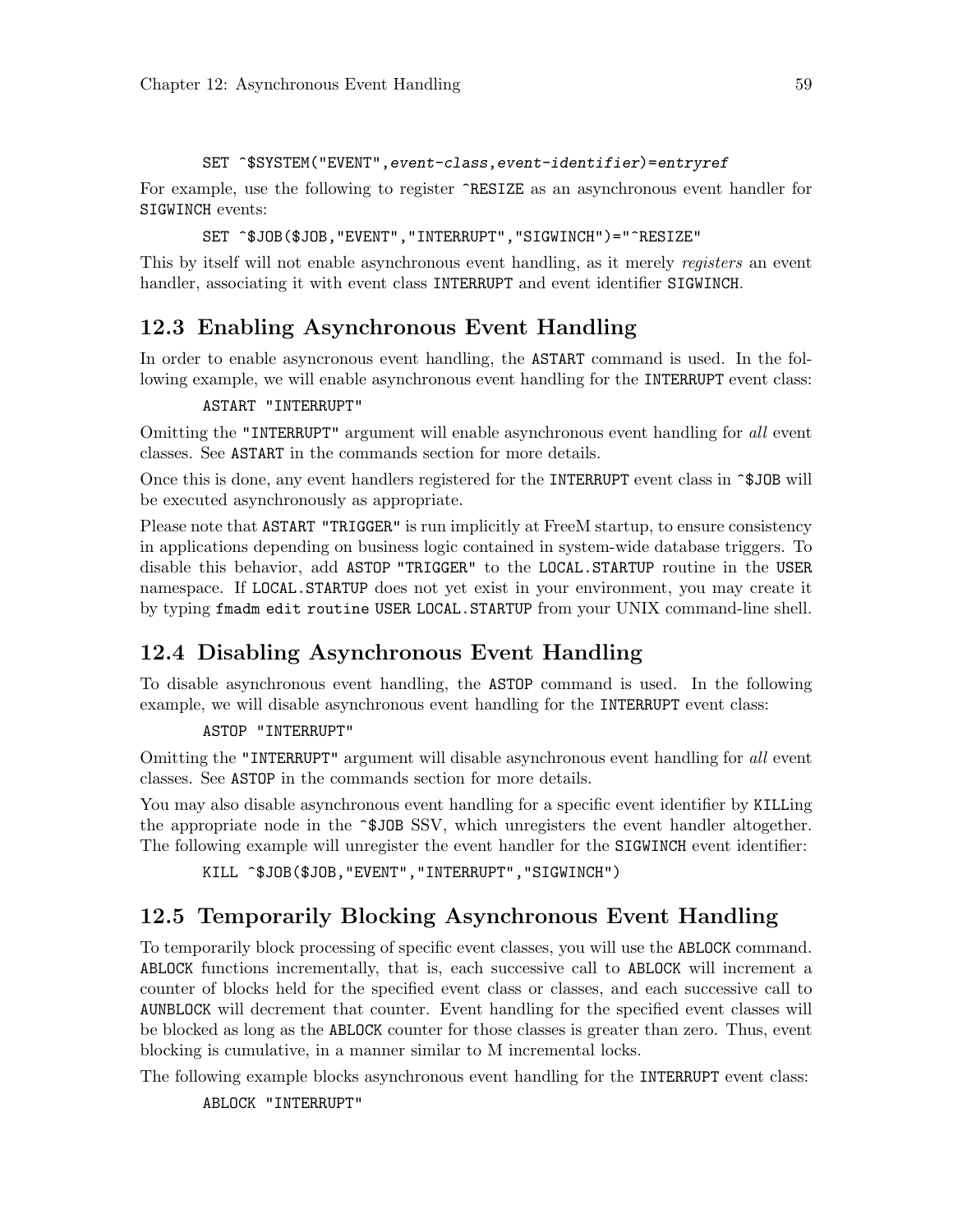Note that entering an event handler causes an implicit ABLOCK of all event classes, to prevent event handlers from interrupting other event handlers during their execution. This may be overridden by calling AUNBLOCK for one or more event classes within an event handler. However, unblocking event handling during an event handler should be done with great caution, as this can make the flow of code execution somewhat unpredictable, especially if M globals are modified inside of an event handler routine or subroutine.

Modifying M globals within event handlers is allowed but strongly discouraged, as doing so can lead to logical corruption of the database. If you must modify an M global within an event handler, guard all such operations with prodigious and careful use of LOCKs, ensuring that such modifications occur in the desired logical order.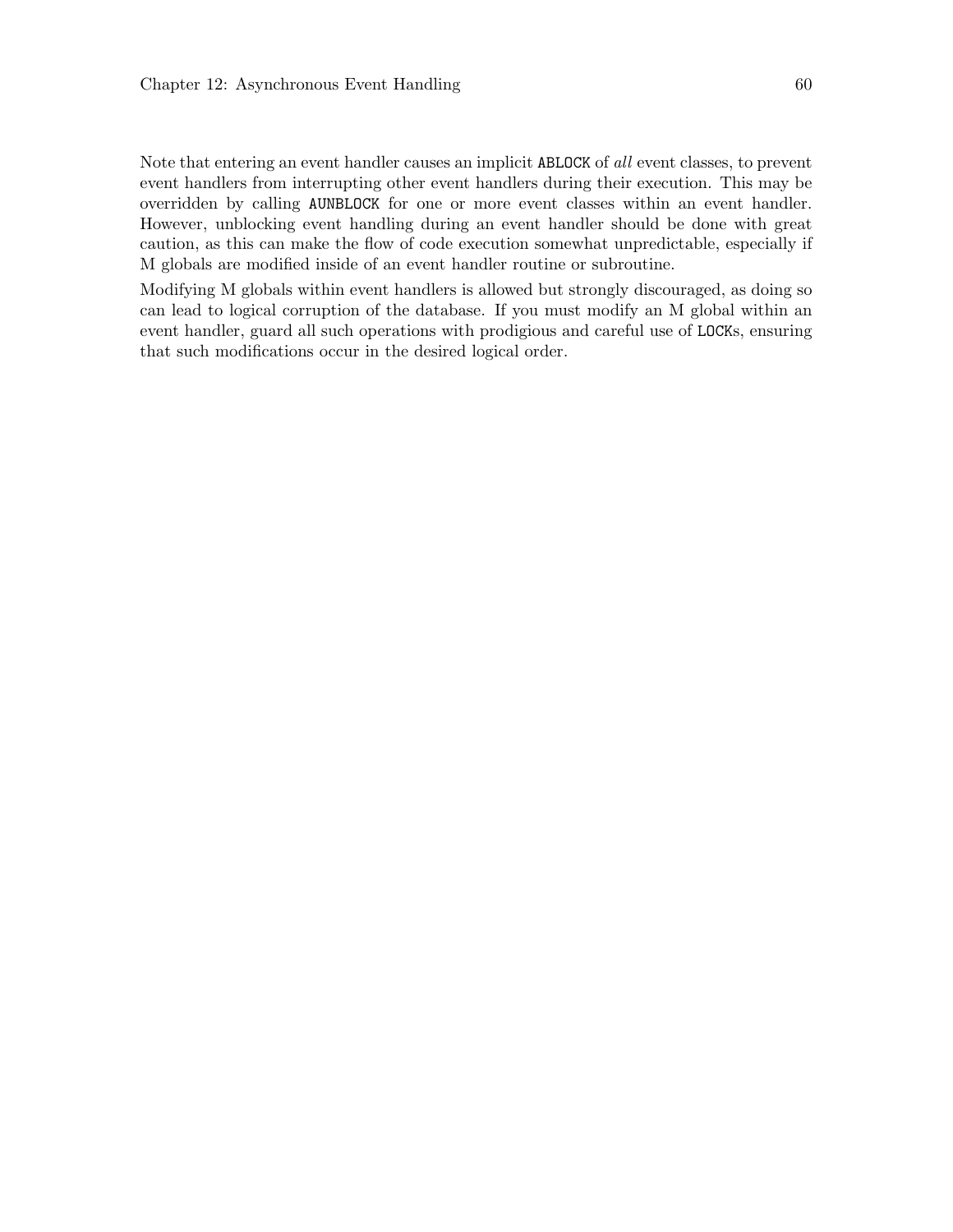## 13 Database Triggers

Database triggers use the FreeM asynchronous event handling subsystem to allow a FreeM process to execute arbitrary M code when a particular action occurs on a particular global.

To set up a database trigger, you must set up an event handler for event class TRIGGER. The event identifier must be in the format of " $\langle \text{action} \rangle$ : $\langle \text{gun} \rangle$ ", where  $\langle \text{gun} \rangle$  is a global variable name, and  $\langle action \rangle$  is one of the following:

DATA Trigger will fire when the \$DATA intrinsic function is called on  $\langle g v n \rangle$ .

GET Trigger will fire when  $\langle qvn \rangle$  is read from.

INCREMENT

Trigger will fire when intrinsic function  $\texttt{SINCREMENT}$  is called on  $\texttt{<}qvn\texttt{>}$ .

KILL Trigger will fire when  $\langle qvn \rangle$  is KILLed.

NEXT Trigger will fire when intrinsic function  $NEXT$  is called on  $\langle gvn \rangle$ .

**ORDER** Trigger will fire when intrinsic function  $\text{SDER}$  is called on  $\text{Squ}$ .

QUERY Trigger will fire when intrinsic function  $\texttt{SQUERY}$  is called on  $\texttt{<}gvn\texttt{>}$ .

SET Trigger will fire when SET <gvn>=value occurs.

**ZDATA** Trigger will fire when intrinsic function  $ZDATA$  is called on  $\langle gvn \rangle$ .

When a TRIGGER event occurs, the "GLOBAL" node of the  $\hat{}$ SEVENT structured system variable will be populated with the global reference that invoked the trigger event.

If a SET or KILL trigger was the source of the TRIGGER event, the OLD\_VALUE node of ^\$EVENT will be populated with original value of  $\hat{\cdot}$ EVENT("GLOBAL") prior to the change, and NEW\_ VALUE will be populated with the new value. This allows triggers to contain logic to undo database changes. This functionality can also be used to provide auditing of specific global changes.

The following example shows a trigger implemented for **SET** operations on the  $\hat{D}D$  global.

TRIGGER ;

```
;
; Set up a SET trigger on ^DD
;
SET ^$JOB($JOB,"EVENT","TRIGGER","SET:^DD")="ONSET^TRIGGER"
;
; Enable the TRIGGER event class
;
ASTART "TRIGGER"
;
; Try setting a node in ^DD
;
SET \hat{D}D(1)=Test;
; Quit
;
```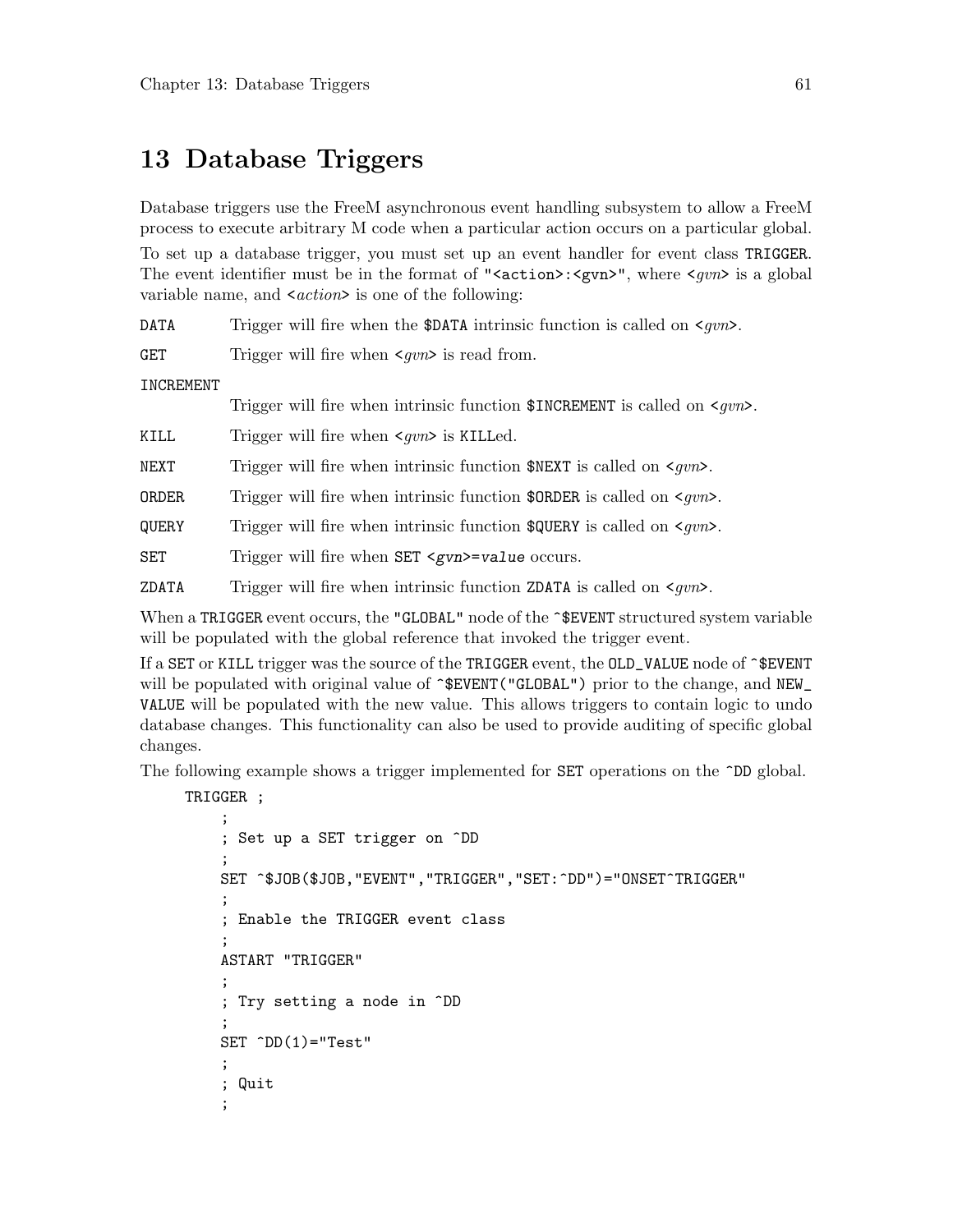QUIT ; ; ONSET ; WRITE "The "\_^\$EVENT("GLOBAL")\_" global node was SET.",! QUIT

You can also set up a trigger that applies to all FreeM processes by setting descendant subscripts of ^\$SYSTEM("EVENT","TRIGGER",...) instead of using  $\hat{\sigma}$ \$JOB $(\hat{\sigma})$ JOB, "EVENT", "TRIGGER", ...).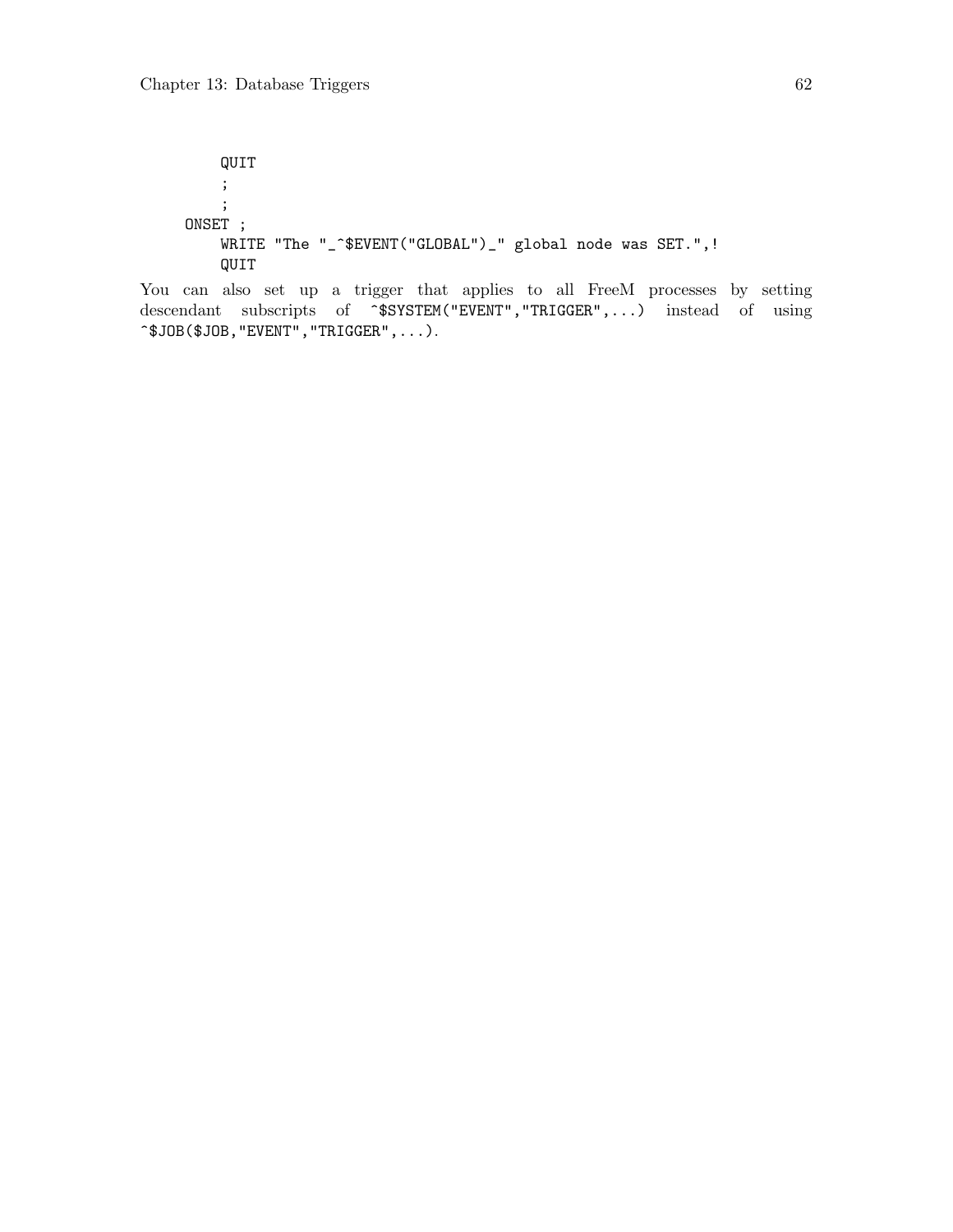# 14 Synchronous Event Handling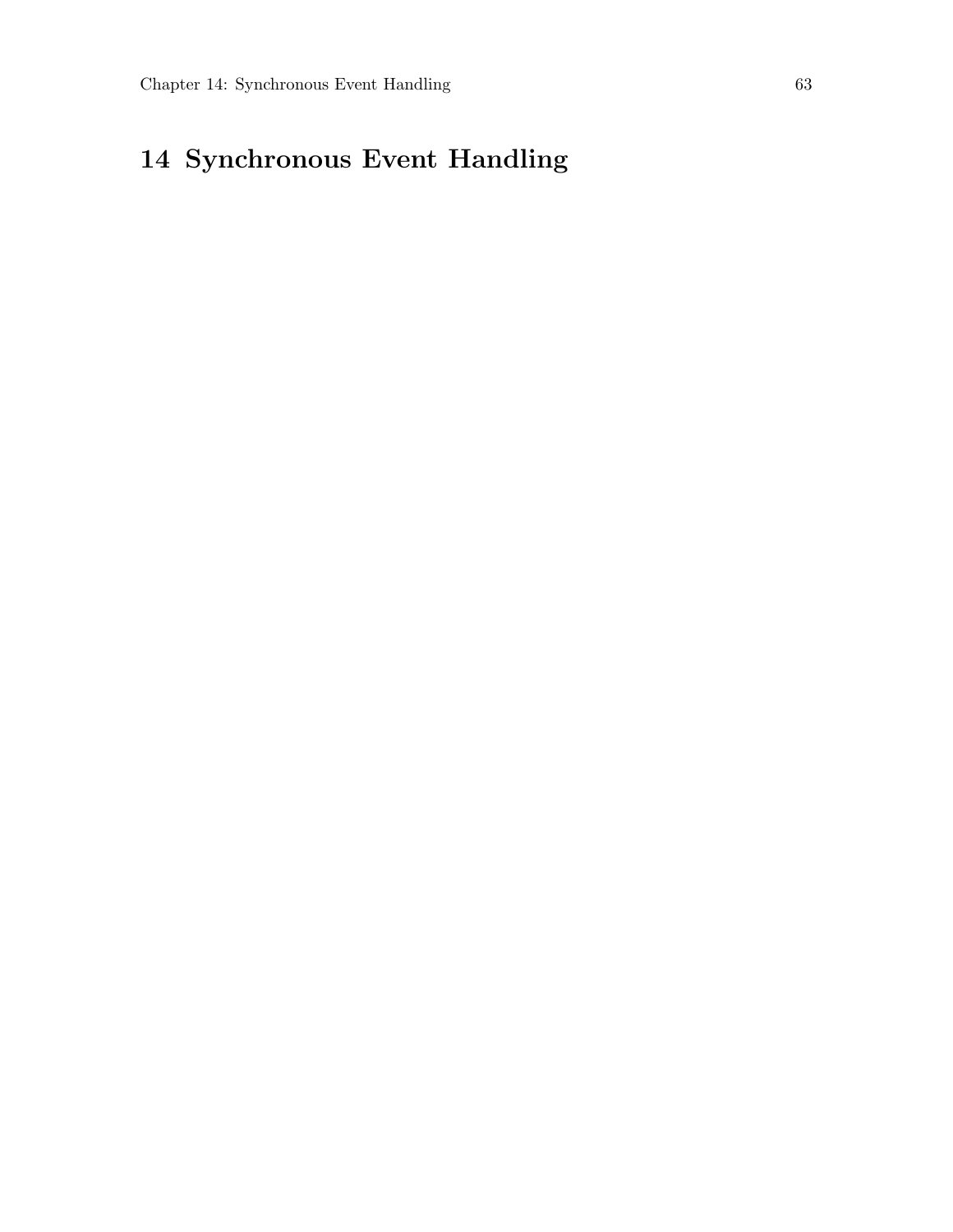# 15 GUI Programming with MWAPI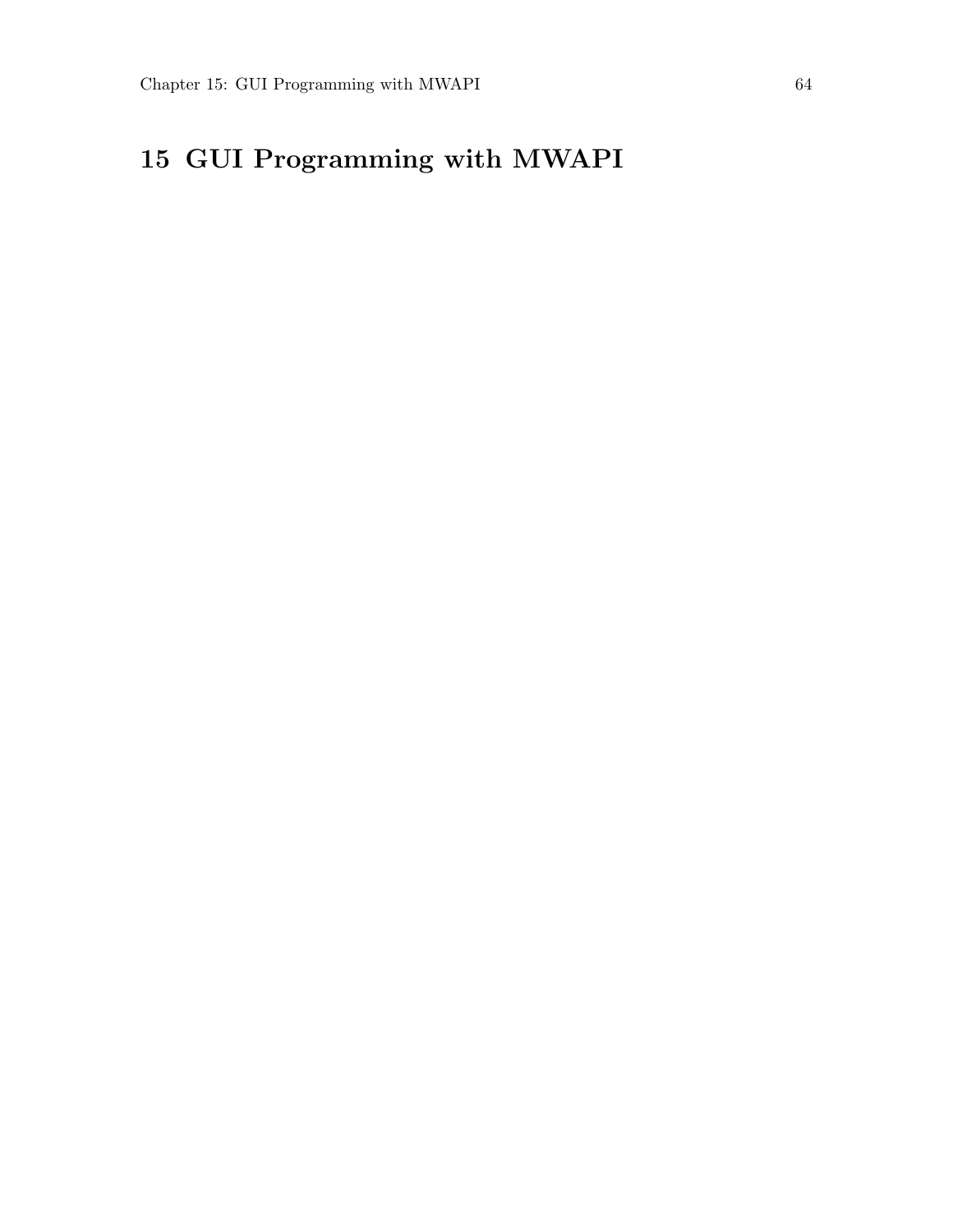# 16 User-Defined Z Commands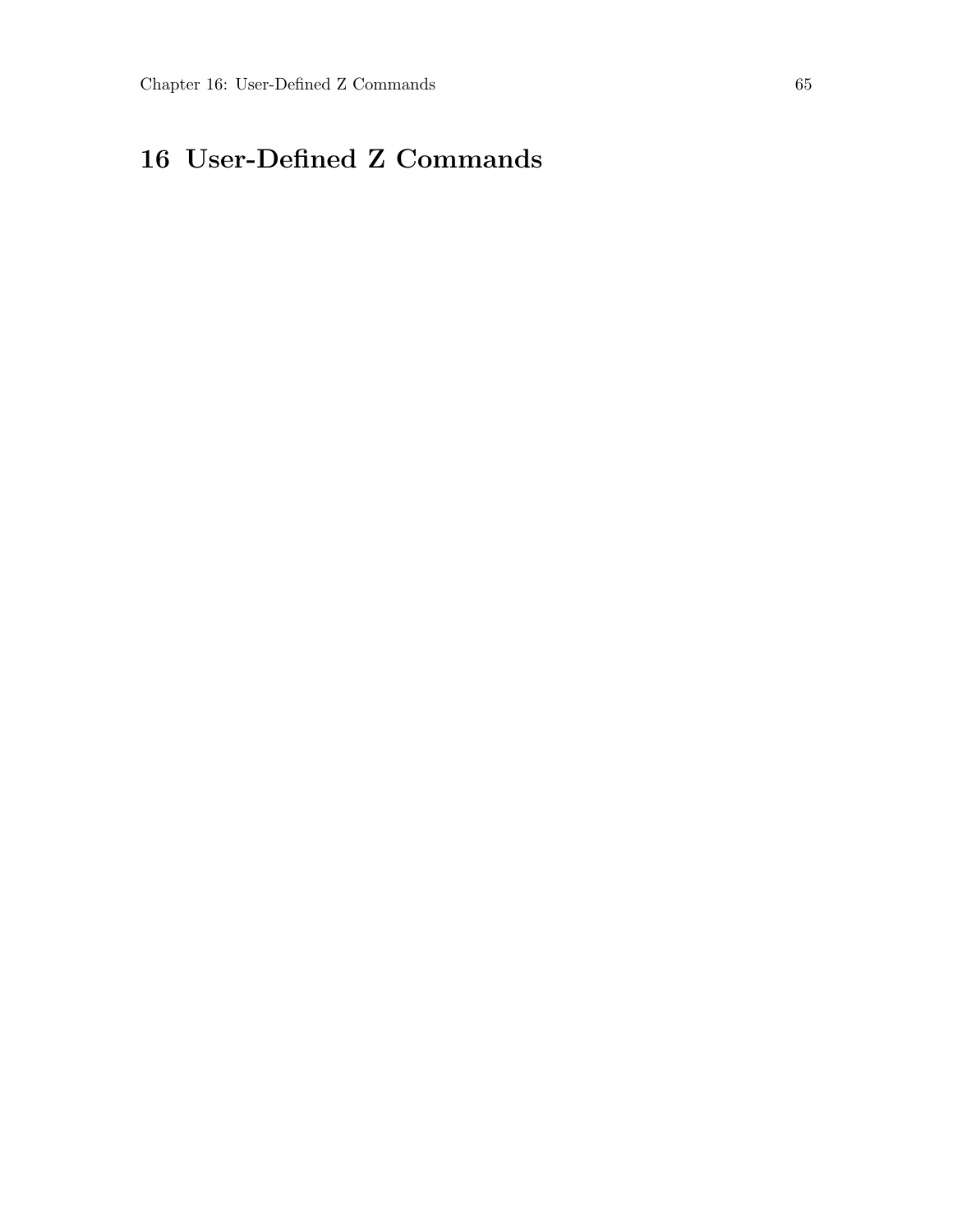# 17 User-Defined Z Functions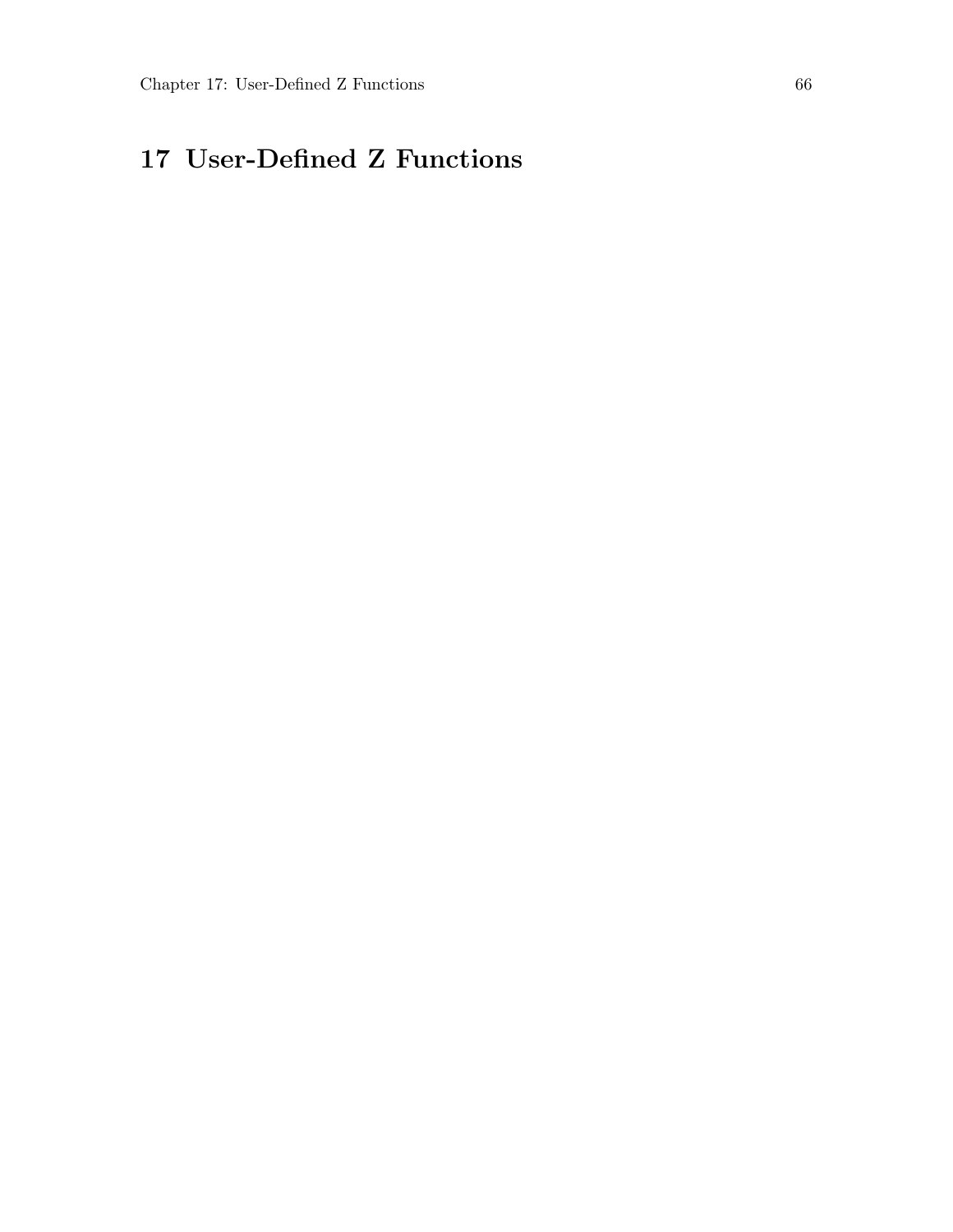# 18 User-Defined SSVs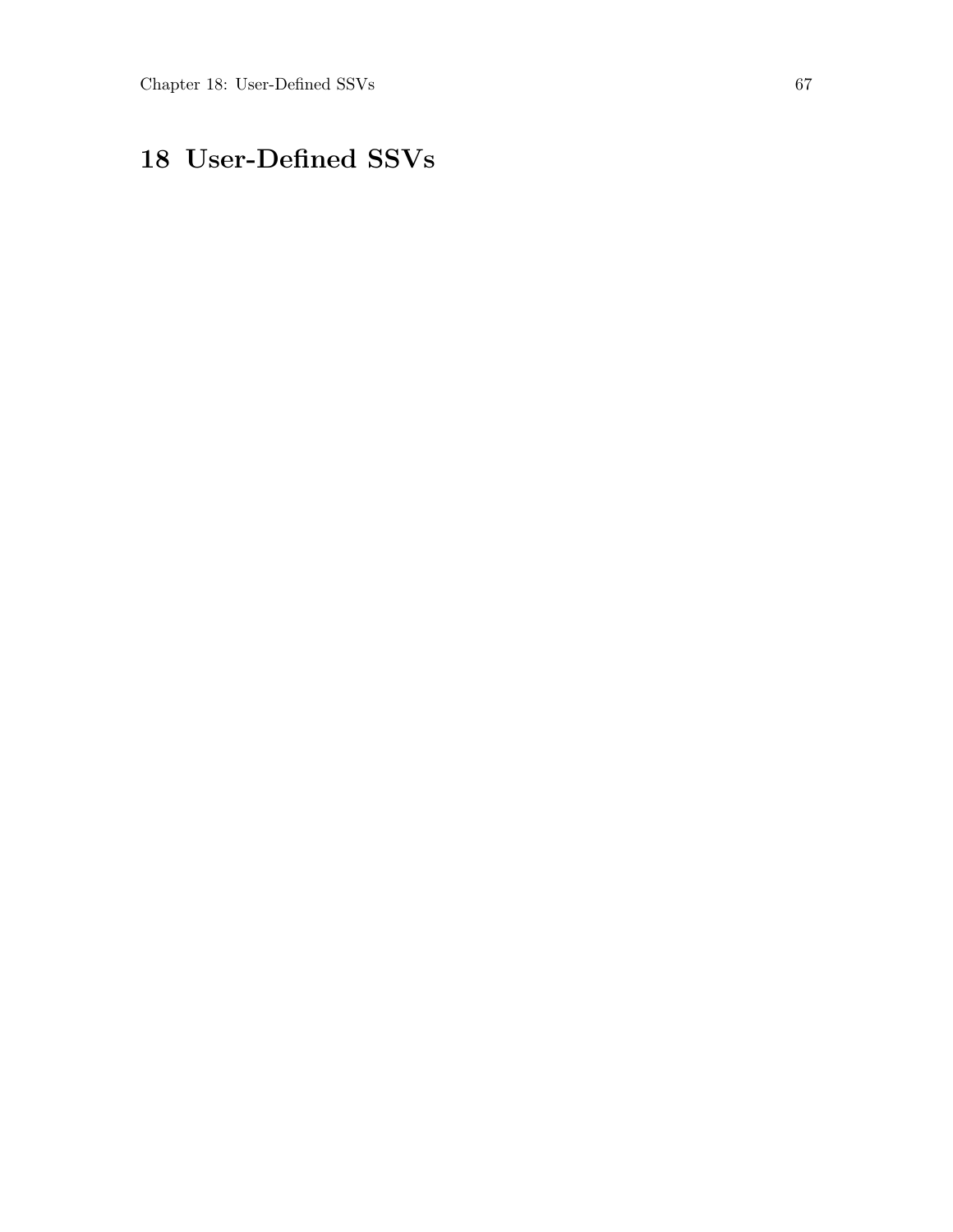## <span id="page-76-0"></span>19 System Library Routines

#### 19.1 ^%ZCOLUMNS

This routine is the implementation of the \$ZCOLUMNS intrinsic special variable.

## 19.2 ^%SYS.INIT

This routine is the default startup routine for FreeM running in direct mode.

Running DO INFO from direct mode will use this routine to display information about the current FreeM status and namespace configuration.

#### 19.3 ^%ZHELP

This routine implements the online help feature of FreeM, invoked by typing ? in direct mode. It simply asks the underlying system to execute the command info freem.

### 19.4 ^%ZROWS

This routine is the implementation of the \$ZROWS intrinsic special variable.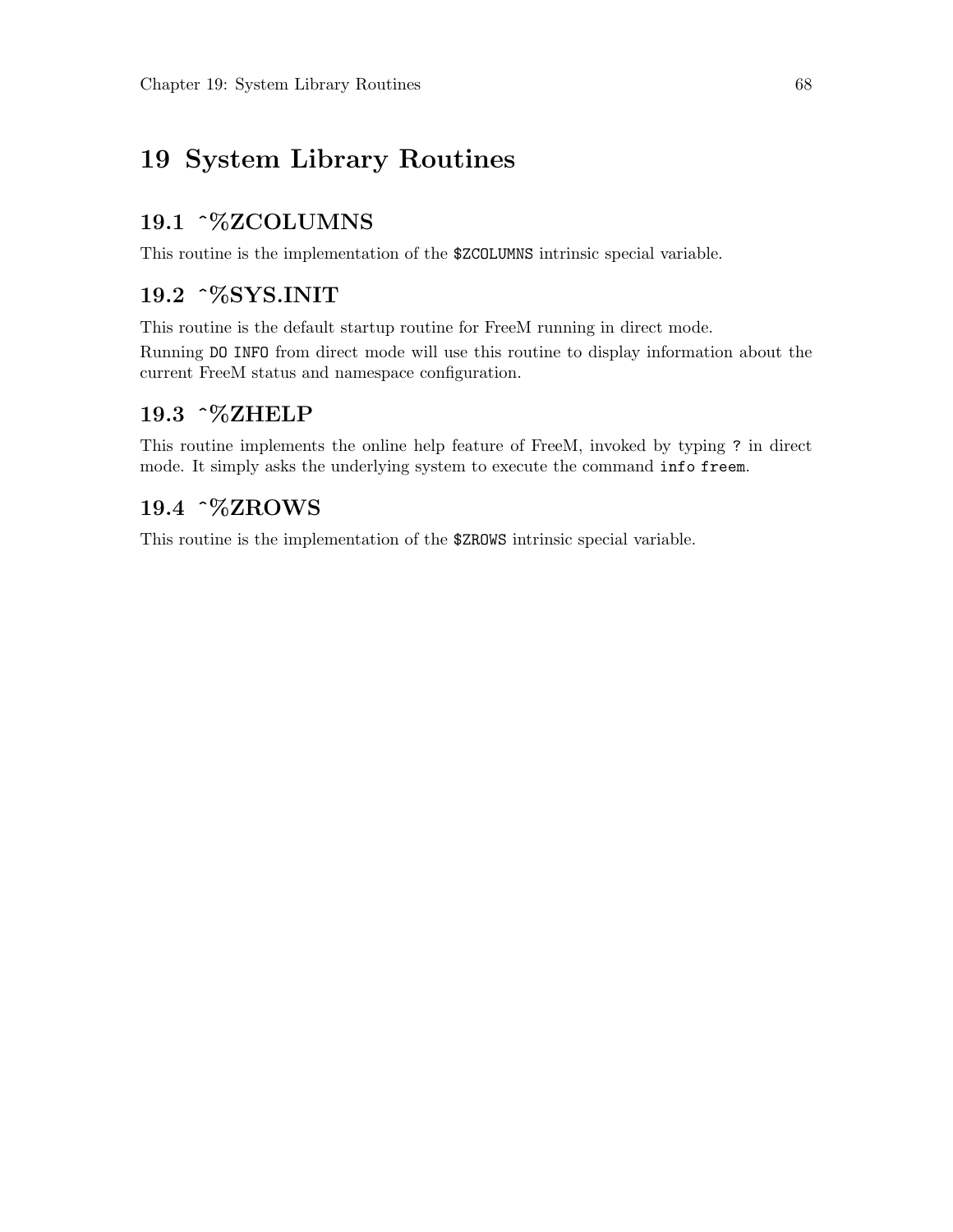## <span id="page-77-0"></span>20 Error Processing

FreeM exposes three means of processing M program execution errors:

#### FreeM-style error processing

FreeM-style error processing exposes a read/write error trap in \$ZTRAP. The contents of \$ZTRAP must be either empty or a valid M entryref, to which FreeM will GOTO if an error occurs. Each program stack execution level can have its own \$ZTRAP error handler enabled.

#### DSM 2.0-style error processing

DSM 2.0-style error processing emulates the \$ZTRAP behavior of Digital Standard MUMPS v2. It has the same behavior as FreeM-style error handling, with the exception that in DSM 2.0-style error processing, only one \$ZTRAP error handler is set across all program stack execution levels.

#### Standard error processing

Standard error processing uses the NEW-able \$ETRAP variable to store error handler code, which may be any valid M code. The code in \$ETRAP will run when an error occurs or the \$ECODE ISV becomes non-empty. Stack information for standard error handling is provided by the \$STACK ISV, the \$STACK() intrinsic pseudo-function, and the NEW-able \$ESTACK ISV.

If \$ETRAP is non-empty when an error condition occurs, \$ZTRAP is ignored, regardless of whether FreeM-style or DSM 2.0-style error processing is enabled at the time of the error.

For further information on switching between FreeM-style and DSM 2.0-style \$ZTRAP error handling, see the documentation for the BREAK command.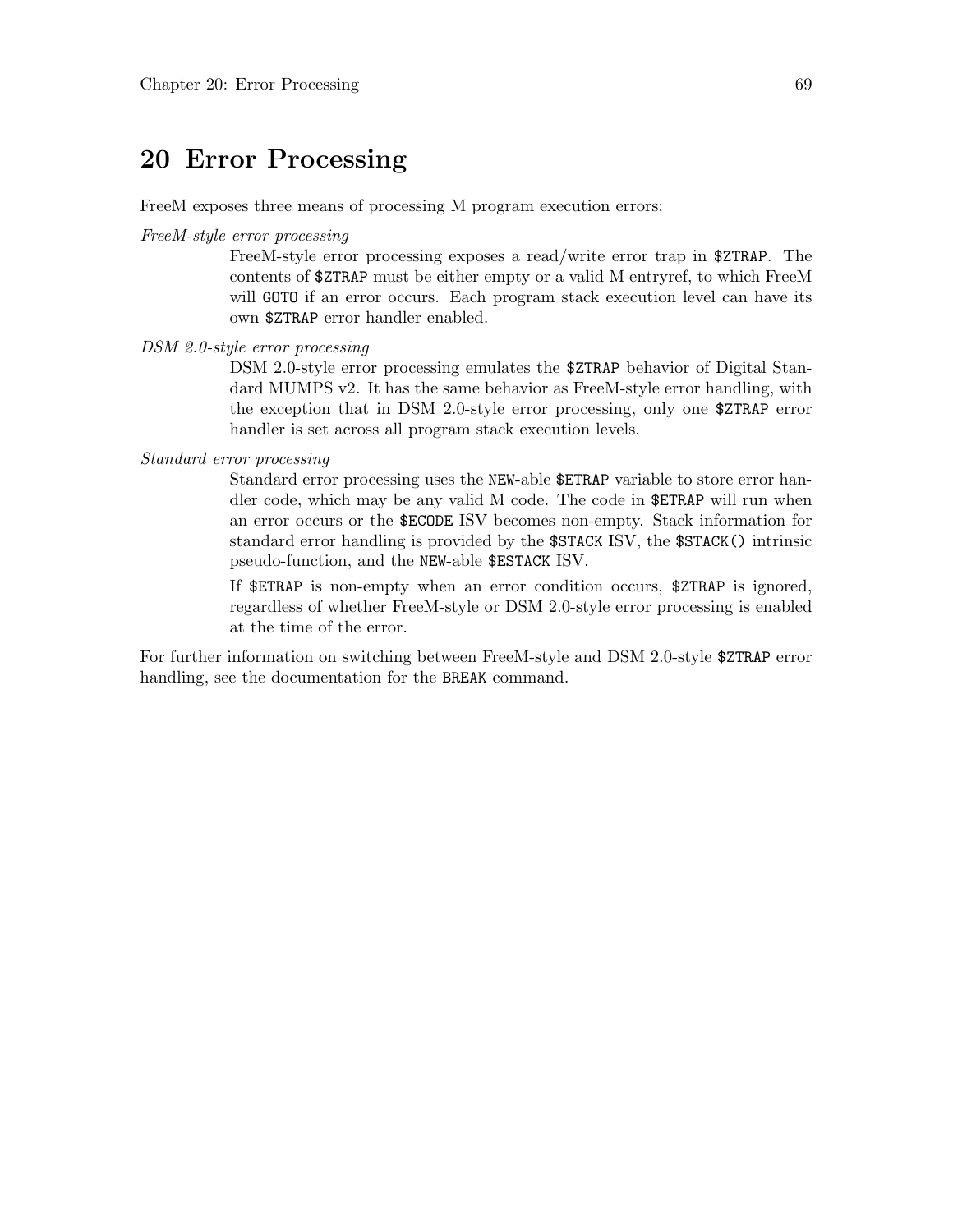# <span id="page-78-0"></span>21 FreeM Error Codes

| $ZINRPT - interrupt$<br>Raised when an interrupt signal is received.                                                                                                             |
|----------------------------------------------------------------------------------------------------------------------------------------------------------------------------------|
| ZBKERR - $BREAK$ $point$<br>Raised when a BREAK point is reached.                                                                                                                |
| $ZNOSTAND$ - $non\ standard\ syntax$<br>Raised when non-standard features are used in standard-compliant mode (ob-<br>solete).                                                   |
| ZUNDEF - variable not found<br>Raised when an undefined local or global variable is accessed. This error code<br>has been deprecated in favor of standard error codes M6 and M7. |
| ZLBLUNDEF - label not found<br>Raised when a referenced label is not found.                                                                                                      |
| ZMISSOPD - missing operand<br>Raised when an operand is missing from an expression.                                                                                              |
| ZMISSOP - missing operator<br>Raised when an operator is missing from an expression.                                                                                             |
| ZILLOP - unrecognized operator<br>Raised when an unrecognized operator is encountered in an expression.                                                                          |
| $ZQUOTER$ - unmatched quotes<br>Raised when unbalanced quotes are encountered.                                                                                                   |
| ZCOMMAER - $\it{comm}$ expected<br>Raised when a comma is expected in program syntax but is not found.                                                                           |
| ZASSIGNER - equals '=' expected<br>Raised when an equals sign is expected in program syntax but is not found.                                                                    |
| ZARGER - argument not permitted<br>Raised when an argument is encountered in a syntactic position where argu-<br>ments are not permitted.                                        |
| $ZSPACER - blank$ , $reexpected$<br>Raised when a space character is expected in program syntax but is not found.                                                                |
| $ZBRAER$ - unmatched parentheses<br>Raised when unbalanced parentheses are detected in program syntax.                                                                           |
| ZLVLERR - level error<br>Raised when a level error occurs.                                                                                                                       |
| ZDIVER – divide by zero<br>Raised when program code attempts to divide by zero. Deprecated in favor of<br>standard error code M9.                                                |
| ZILLFUN - function not found<br>Raised when program code attempts to call intrinsic or extrinsic functions that<br>are not defined.                                              |
|                                                                                                                                                                                  |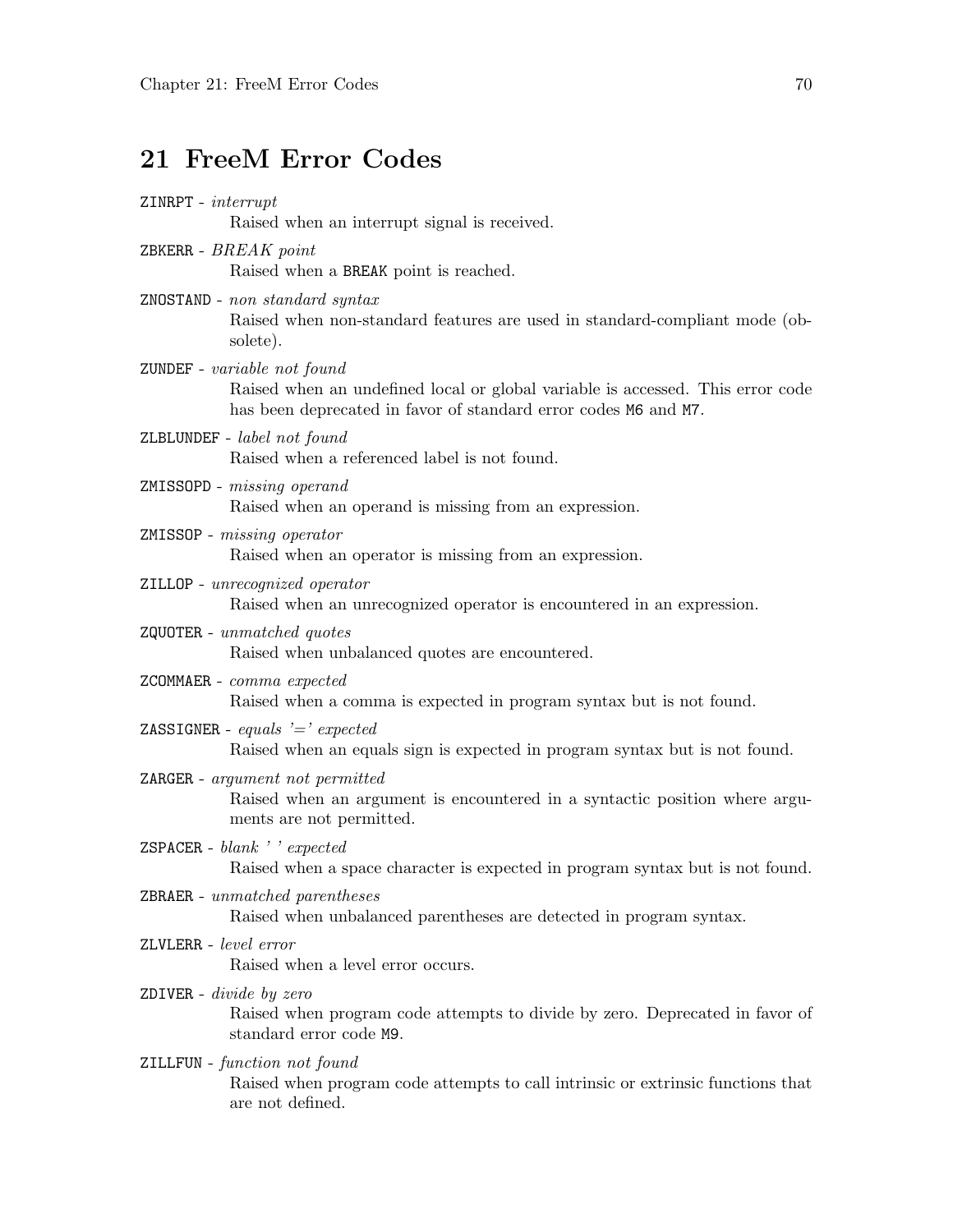ZFUNARG - wrong number of function arguments

Raised when an intrinsic or extrinsic function is called with the wrong number of arguments.

- ZZTERR ZTRAP error Raised when a \$ZTRAP error occurs.
- ZNEXTERR \$NEXT/\$ORDER error Raised when an error occurs in \$NEXT or \$ORDER.
- ZSELER \$SELECT error Raised when an error occurs in \$SELECT
- ZCMMND illegal command Raised when program code attempts to execute an illegal command.
- ZARGLIST argument list incorrect Raised when the argument list supplied to an M language element does not match that language element's syntactic requirements.
- ZINVEXPR invalid expression Raised when an invalid expression is encountered.
- ZINVREF invalid reference Raised when an invalid variable reference is encountered.
- ZMXSTR string too long Raised when a string is encountered that exceeds ~\$SYSTEM("STRING\_MAX").
- ZTOOPARA too many parameters Raised when too many parameters are passed to a function or subroutine.
- ZNOPEN unit not open Raised when attempting to access an I/O channel that has not been opened.
- ZNODEVICE unit does not exist Raised when attempting to access a device that does not exist.
- ZPROTECT file protection violation Raised when attempting to access a file or device to which you do not have permission.
- ZGLOBER global not permitted Raised when attempting to use a global in a syntactic element where global variables are not permitted.
- ZFILERR file not found Raised when attempting to access a file that does not exist.
- ZPGMOV program overflow Raised when a program overflows the limits of a routine buffer.
- ZSTKOV stack overflow Raised when DO, FOR, or XECUTE nesting levels exceed the value in ^\$SYSTEM("NESTLEVLS").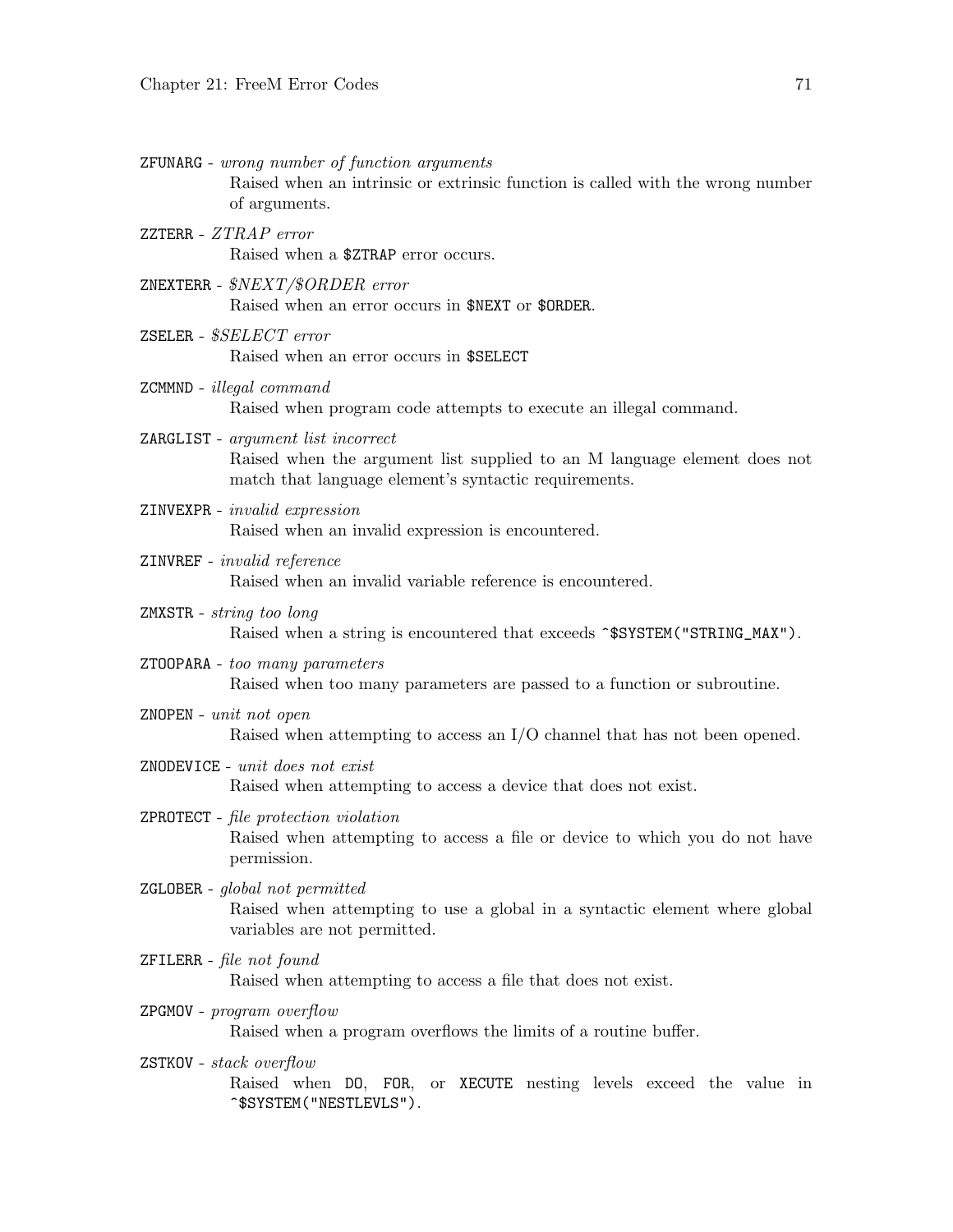| ZSTORE - symbol table overflow<br>Raised when program code attempts to store too much data in the local symbol<br>table. Should not occur unless symbol table auto-adjust is disabled.   |
|------------------------------------------------------------------------------------------------------------------------------------------------------------------------------------------|
| ZNOREAD - file won't read<br>Raised when program code attempts to read from an unreadable file.                                                                                          |
| ZNOWRITE - file won't write<br>Raised when program code attempts to write to an unwritable file.                                                                                         |
| ZNOPGM - routine not found<br>Raised when an attempt is made to load or execute a routine that does not<br>exist in the current namespace.                                               |
| ZNAKED - illegal naked reference<br>Raised when an attempt is made to use an illegal naked reference.                                                                                    |
| ZSBSCR - illegal subscript<br>Raised when an illegal subscript access is attempted.                                                                                                      |
| ZISYNTX - insert syntax<br>Raised when illegal insert syntax is used.                                                                                                                    |
| $ZDBDGD - database\ degradation$<br>Raised when database corruption is detected.                                                                                                         |
| ZKILLER - job kill signal<br>Raised on a job kill signal.                                                                                                                                |
| ZHUPER - hangup signal<br>Raised on a job hangup signal.                                                                                                                                 |
| ZMXNUM - numeric overflow<br>Raised when an assignment or expression result exceeds \$ZPRECISION.                                                                                        |
| ZNOVAL - function returns no value<br>Raised when a function does not return a value. Extrinsic functions must QUIT<br>with a value.                                                     |
| ZTYPEMISMATCH - type mismatch<br>Raised when a type mismatch occurs.                                                                                                                     |
| ZMEMOV - out of memory<br>Raised when FreeM runs out of heap memory.                                                                                                                     |
| ZNAMERES - error in name resolution<br>Raised when an attempted name resolution fails.                                                                                                   |
| ZSCKCREAT - error creating socket<br>Raised when an error occurs creating a socket for network $I/O$ .                                                                                   |
| <b>ZSCKIFAM</b> - <i>invalid address family (must be IPV4 or IPV6)</i><br>Raised when the address family specified in an OPEN command for a socket $I/O$<br>channel is not IPV4 or IPV6. |
| <b>ZSCKITYP</b> - <i>invalid connection type (must be TCP or UDP)</i><br>Raised when the connection type specified in an OPEN command for a socket<br>$I/O$ channel is not TCP or UDP.   |
|                                                                                                                                                                                          |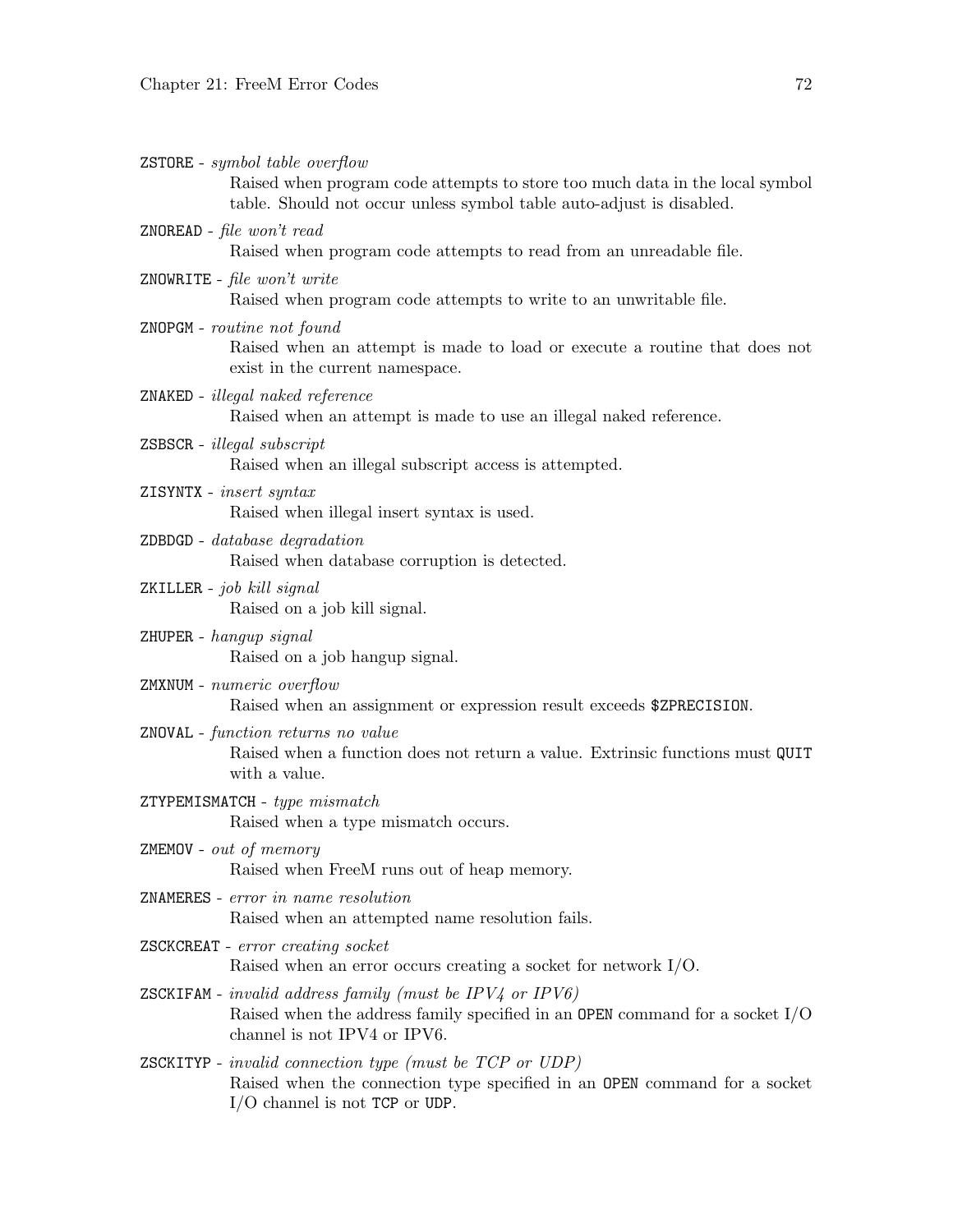ZSCKIPRT - invalid port number Raised when the port number specified in an OPEN command for a socket I/O channel is invalid. Valid TCP and UDP ports are in the range of 1-65535.

- ZSCKCERR connection error Raised when an error occurs on a USE <channel>:/CONNECT command.
- ZSCKAERR USE action invalid for connection type (possibly CONNECT on UDP socket?) Raised when an attempt is made to USE <channel>:/CONNECT on a UDP socket I/O channel. The UDP protocol is connectionless.
- ZSCKACON attempted to CONNECT an already-connected socket Raised when an attempt is made to USE <channel>:/CONNECT on a TCP socket I/O channel that is already connected.
- ZSCKNCON attempted to READ from a disconnected TCP socket Raised when an attempt is made to READ a TCP socket that has not yet been connected.
- ZSCKEOPT error setting socket options Raised when an error is encountered while setting socket options.
- ZSCKERCV error in READ from socket Raised when an error occurs in a socket I/O channel READ.
- ZSCKESND error in WRITE to socket Raised when an error occurs while attempting to WRITE to a socket I/O channel.
- ZNORPI ^\$ZRPI only supported on Raspberry Pi hardware Raised when an attempt is made to use the ^\$ZRPI structured system variable on a platform other than the Raspberry Pi single-board computer.
- ZCREDEF cannot redefine CONST Raised when attempts are made to redefine a CONST after its initial definition.
- ZCMODIFY cannot modify CONST Raised when attempts are made to change the value of a CONST.
- ZECODEINV invalid value for \$ECODE Raised when attempts are made to set \$ECODE to an invalid error code value. Obsolete and replaced by standard error code M101.
- ZASSERT programmer assertion failed Raised when an ASSERT expression's result is not true.

ZUSERERR - user-defined error

Raised when program code calls THROW with an error code argument for which the first character is U, or when \$ECODE is set to an error code for which the first character is U.

Custom error messages for ZUSERERR may be set in ^\$JOB(\$JOB,"USER\_ ERRORS",<user\_error\_code>), where <user\_error\_code> represents the custom error code.

For example: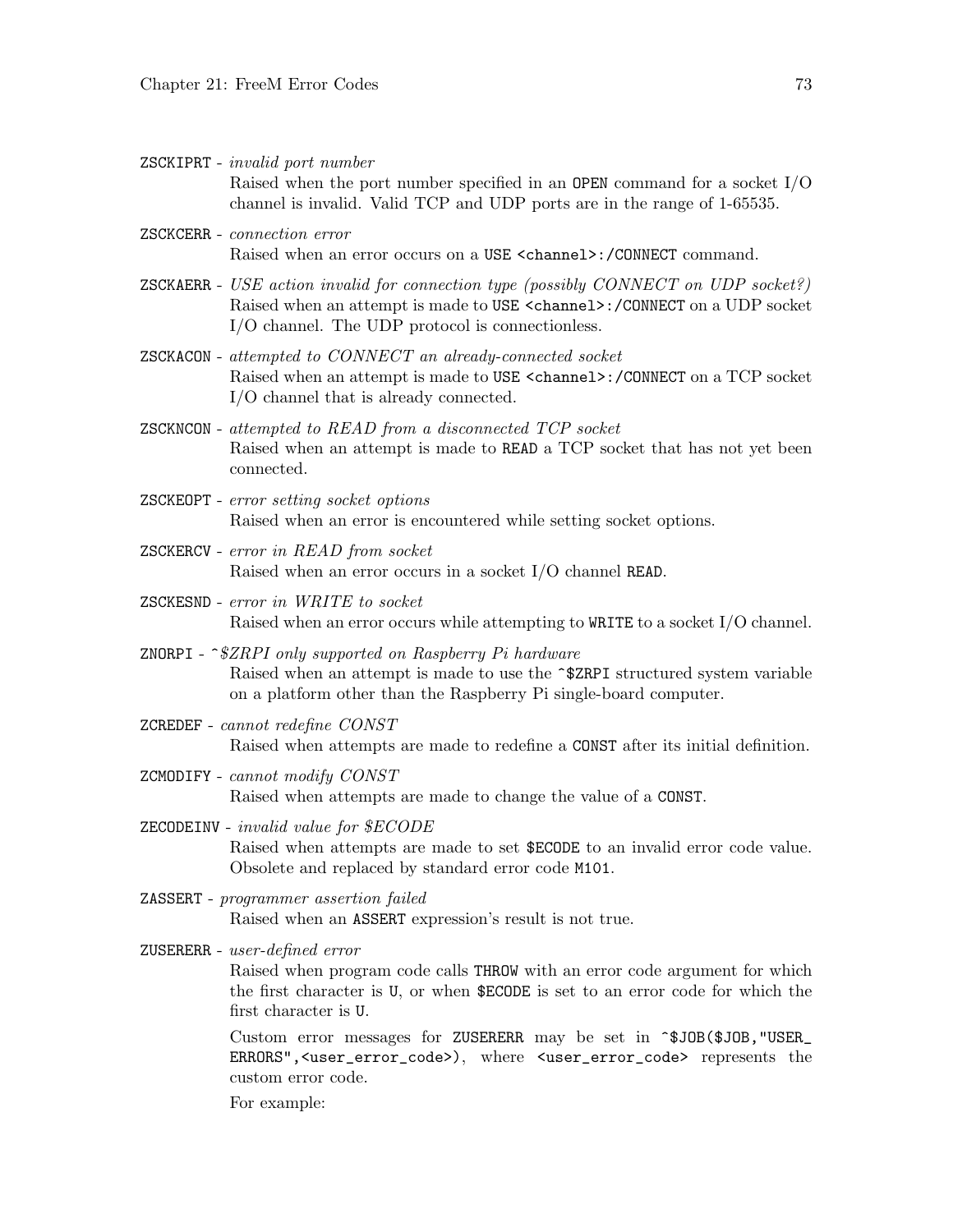USER> S ^\$JOB(\$JOB,"USER\_ERRORS","UBLACKHOLE")="black hole encountered"

USER> THROW UBLACKHOLE

>> Error UBLACKHOLE: black hole encountered in SYSTEM::^%SYS.INIT [\$STACK >> THROW UBLACKHOLE

ZSYNTERR - syntax error Raised when a syntax error without a more specific error code is encountered.

 $\hat{ }$ 

#### ZCTRLB - break

Pseudo-error used by the FreeM debugger. Not visibly raised in normal program operation.

ZASYNC - asynchronous interruption

Pseudo-error used by the FreeM asynchronous events subsystem. Not visibly raised in normal program operation.

M1 - naked indicator undefined

Raised when an attempt is made to use a naked reference before the naked indicator is set.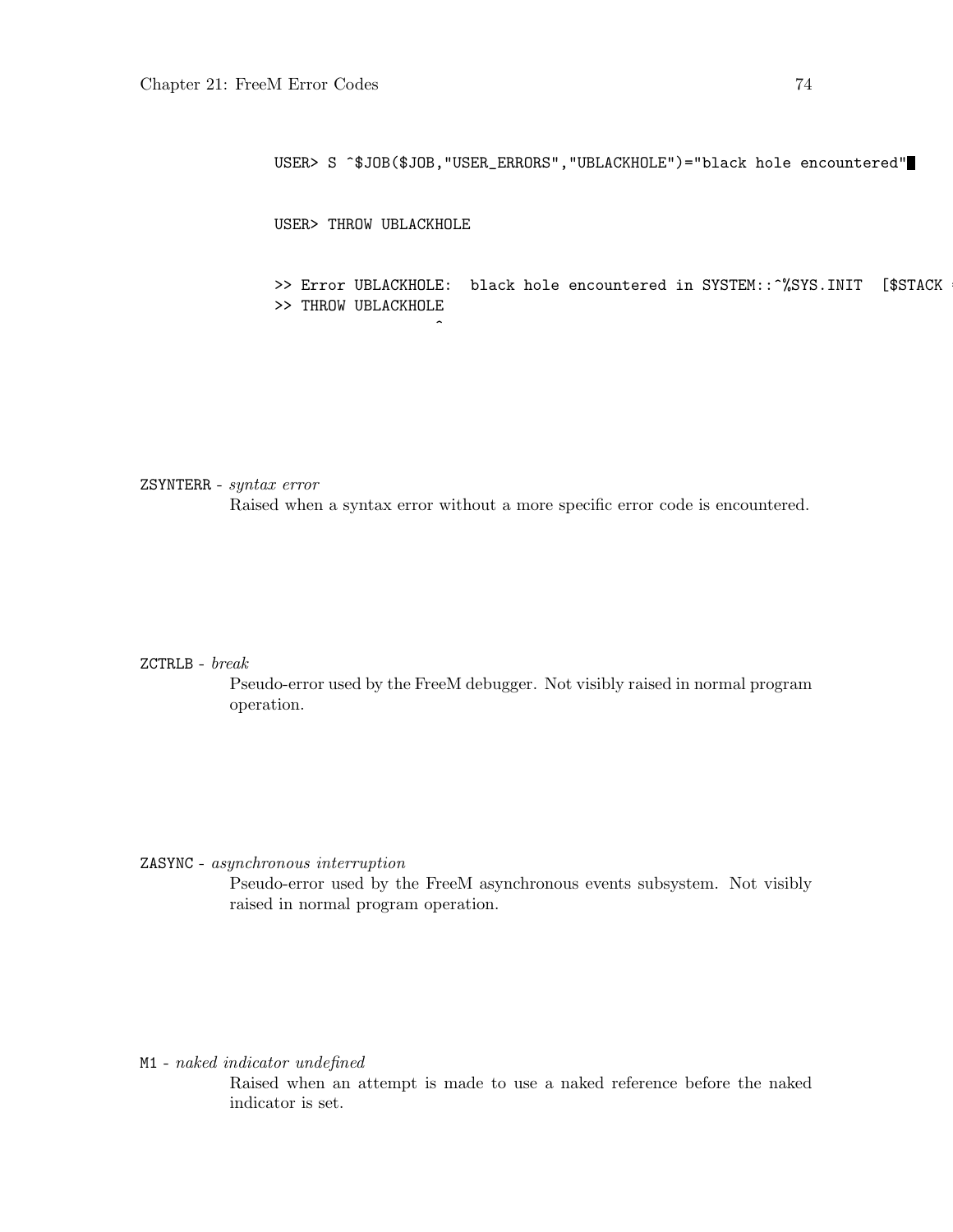- M2 invalid combination with \$FNUMBER code atom
- M3 \$RANDOM seed less than 1
- M4 no true condition in \$SELECT
- M5 line reference less than zero
- M6 undefined local variable
- M7 undefined global variable
- M8 undefined intrinsic special variable
- M9 divide by zero
- M10 invalid pattern match range
- M11 no parameters passed
- M12 invalid line reference (negative offset)
- M13 invalid line reference (line not found)
- M14 line level not 1
- M15 undefined index variable
- M16 argumented QUIT not allowed
- M17 argumented QUIT required
- M18 fixed length READ not greater than zero
- M19 cannot copy a tree or subtree onto itself
- M20 line must have a formal parameter list
- M21 algorithm specification invalid
- $M22$  SET or KILL to  $\hat{S}GLOBAL$  when data in global
- $M23$  SET or KILL to  $\hat{S}JOB$  for non-existent job number
- M24 change to collation algorithm while subscripted local variables defined
- M26 non-existent environment
- M27 attempt to rollback a transaction that is not restartable
- M28 mathematical function, parameter out of range
- M29 SET or KILL on structured system variable not allowed by implementation
- M30 reference to global variable with different collating sequence within a collating algorithm
- M31 control mnemonic used for device without a mnemonic space selected
- M32 control mnemonic used in user-defined mnemonic space which has no associated line
- M33 SET or KILL to ^\$ROUTINE when routine exists
- M35 device does not support mnemonic space
- M36 incompatible mnemonic spaces
- M37 READ from device identified by empty string
- M38 invalid structured system variable subscript
- M39 invalid \$NAME argument
- M40 call-by-reference in JOB actual parameter
- M41 invalid LOCK argument within a transaction
- M42 invalid QUIT within a transaction
- M43 invalid range value  $(X, \mathcal{N})$
- M44 invalid command outside of a transaction
- M45 invalid GOTO reference
- M56 identifier exceeds maximum length
- M57 more than one defining occurrence of label in routine
- M58 too few formal parameters
- M60 illegal attempt to use an undefined SSVN
- M101 invalid value for \$ECODE
- M102 synchronous and asynchronous event processing cannot be simultaneously enabled for the same event class
- M103 invalid event identifier
- M104 ETRIGGER event identifier for IPC event class does not match job process identifier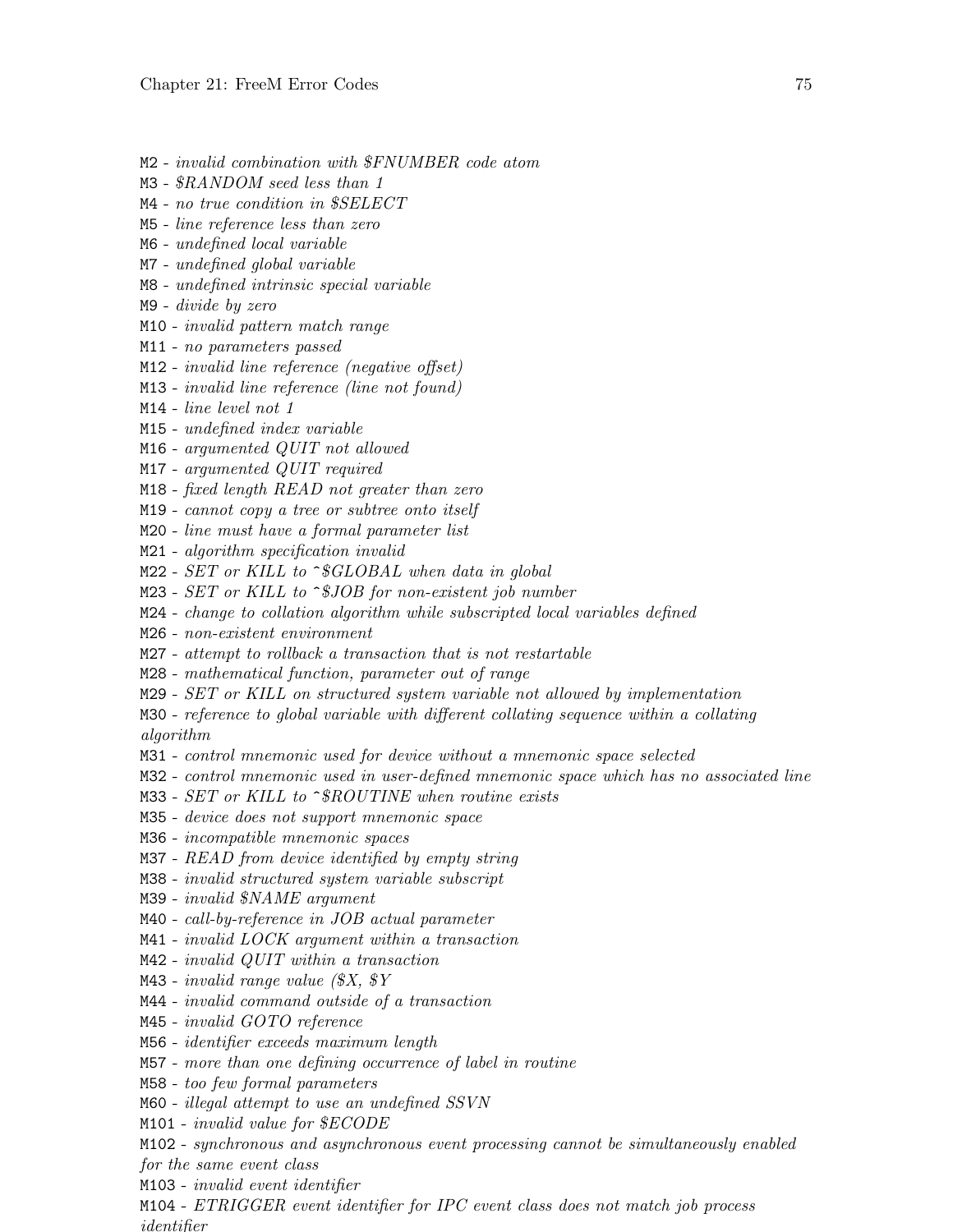# <span id="page-84-0"></span>22 Debugging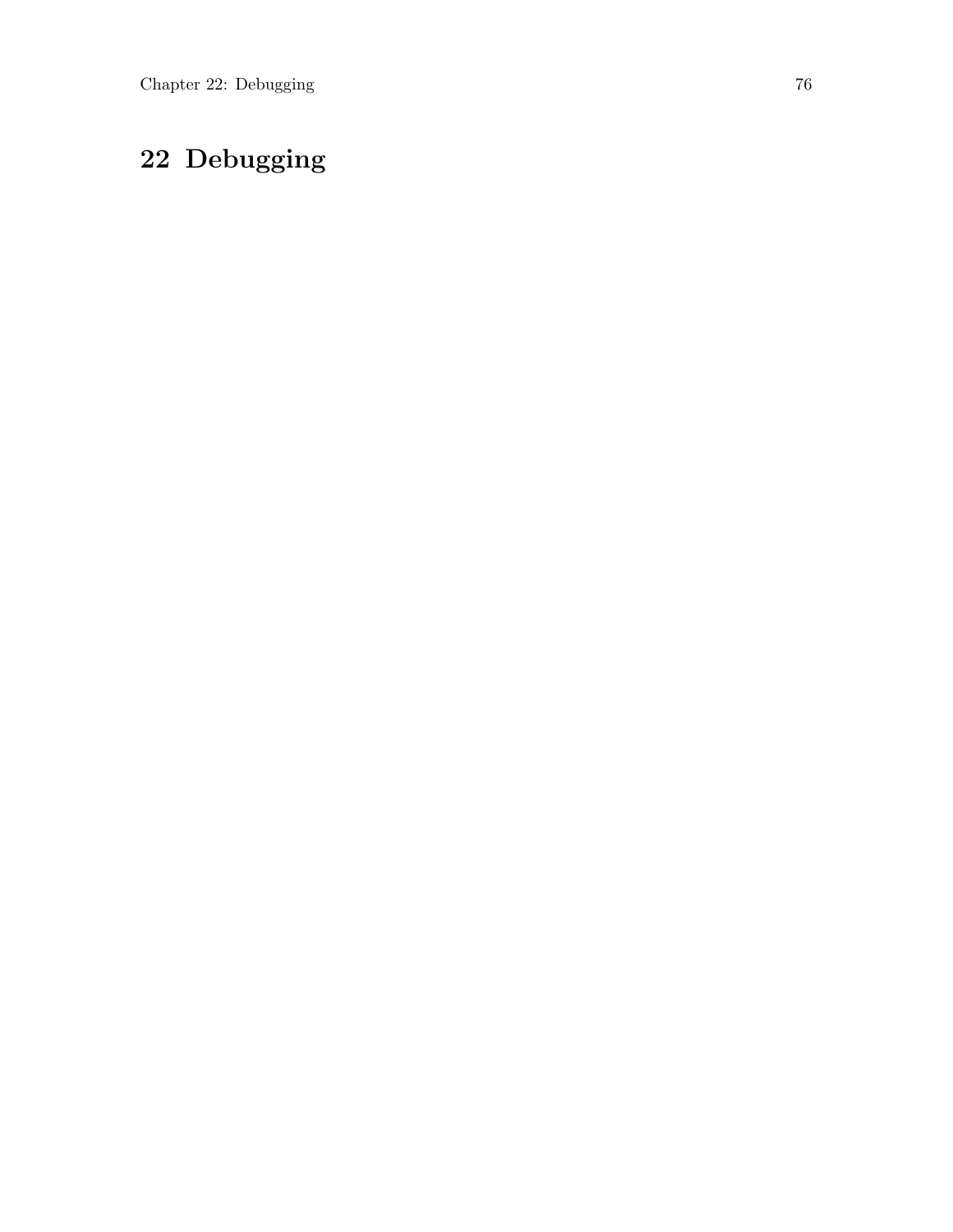## <span id="page-85-0"></span>23 System Configuration

#### 23.1 Installing FreeM

#### 23.2 Build Configuration

When configuring FreeM with the supplied configure script, there are some FreeM-specific options that may be used to compile in optional features, or exclude default ones:

```
--enable-mwapigtk (EXPERIMENTAL)
```
Enables experimental support for the M Windowing API using the GTK3 libraries. Requires that you have GTK 3 libraries, their headers, and their dependencies installed on your system.

Please consult your operating system's documentation for the correct commands to install the required libraries.

Example

\$ ./configure --enable-mwapigtk \$ make \$ sudo make install

#### --enable-berkeleydb (EXPERIMENTAL)

Enables experimental support for using the BerkeleyDB database as a global handler for FreeM global namespaces. Requires that you have the libdb library, headers, and dependencies installed on your system.

Please consult your operating system's documentation for the correct commands to install the required libraries.

Example

\$ ./configure --enable-berkeleydb \$ make \$ sudo make install

#### --without-readline

Builds FreeM without GNU readline support, even if readline is installed on your system.

Please note that building FreeM without GNU readline will also exclude REPL functionality and all direct-mode utility commands, i.e. events, tdump, shmstat, and shmpages.

Example

\$ ./configure --without-readline

- \$ make
- \$ sudo make install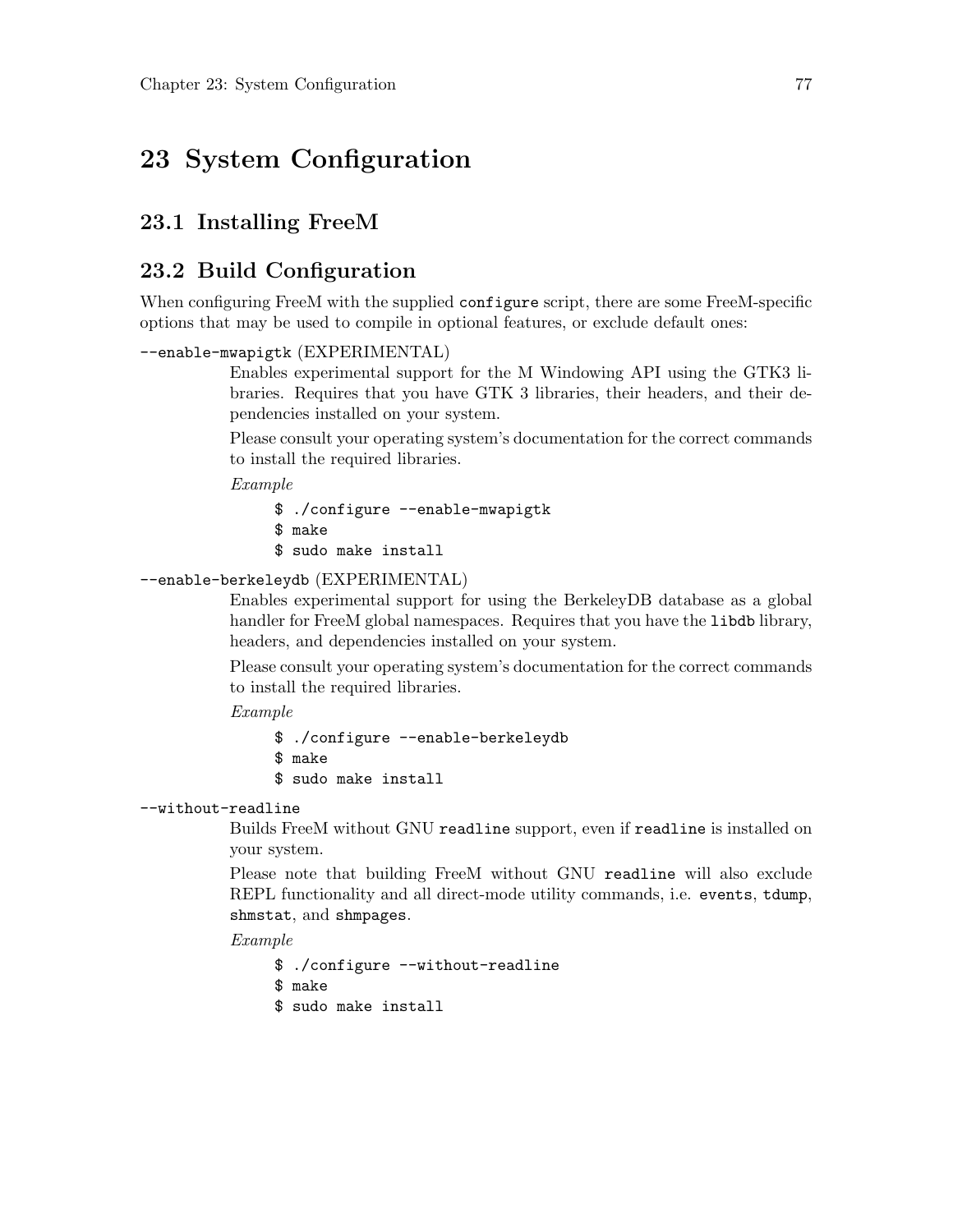## 24 Accessing FreeM from C Programs

FreeM provides a library, 'libfreem.so', as well as corresponding header file 'freem.h', allowing C programmers to write programs that access FreeM globals, locals, structured system variables, subroutines, and extrinsic functions. This functionality can be used to implement language bindings and database drivers for external systems.

In order to be used in your C programs, your C programs must link with 'libfreem.so' and include 'freem.h'. This will allow your C code access to the function prototypes, data structures, and constants required for calling the 'libfreem.so' APIs.

You must exercise caution in developing programs that interface with FreeM through 'libfreem.so' to ensure that all 'libfreem.so' API calls are serialized, as FreeM and the 'libfreem.so' library are neither thread-safe nor reentrant.

You must also avoid setting signal handlers for SIGALRM, as FreeM uses SIGALRM to manage timeouts for LOCK, READ, and WRITE.

#### 24.1 freem\_ref\_t Data Structure

The libfreem API uses a struct of type freem\_ref\_t in order to communicate state, pass in values, and return results.

The data structure, defined in 'freem.h', looks like this:

```
typedef struct freem_ref_t {
```

```
/*
 * The 'reftype' field can be one of:
 *
 * MREF_RT_LOCAL
 * MREF_RT_GLOBAL
 * MREF_RT_SSV
 */
short reftype;
/*
 * The 'name' field is the name of the local variable,
 * global variable, or SSV (without ^ or ^$).
 */
char name[256];
/*
 * Returned data goes in a string, so you've got to figure out the
 * whole M canonical number thing yourself. Good luck. :-)
 */
char value[STRLEN];
short status;
unsigned int subscript_count;
```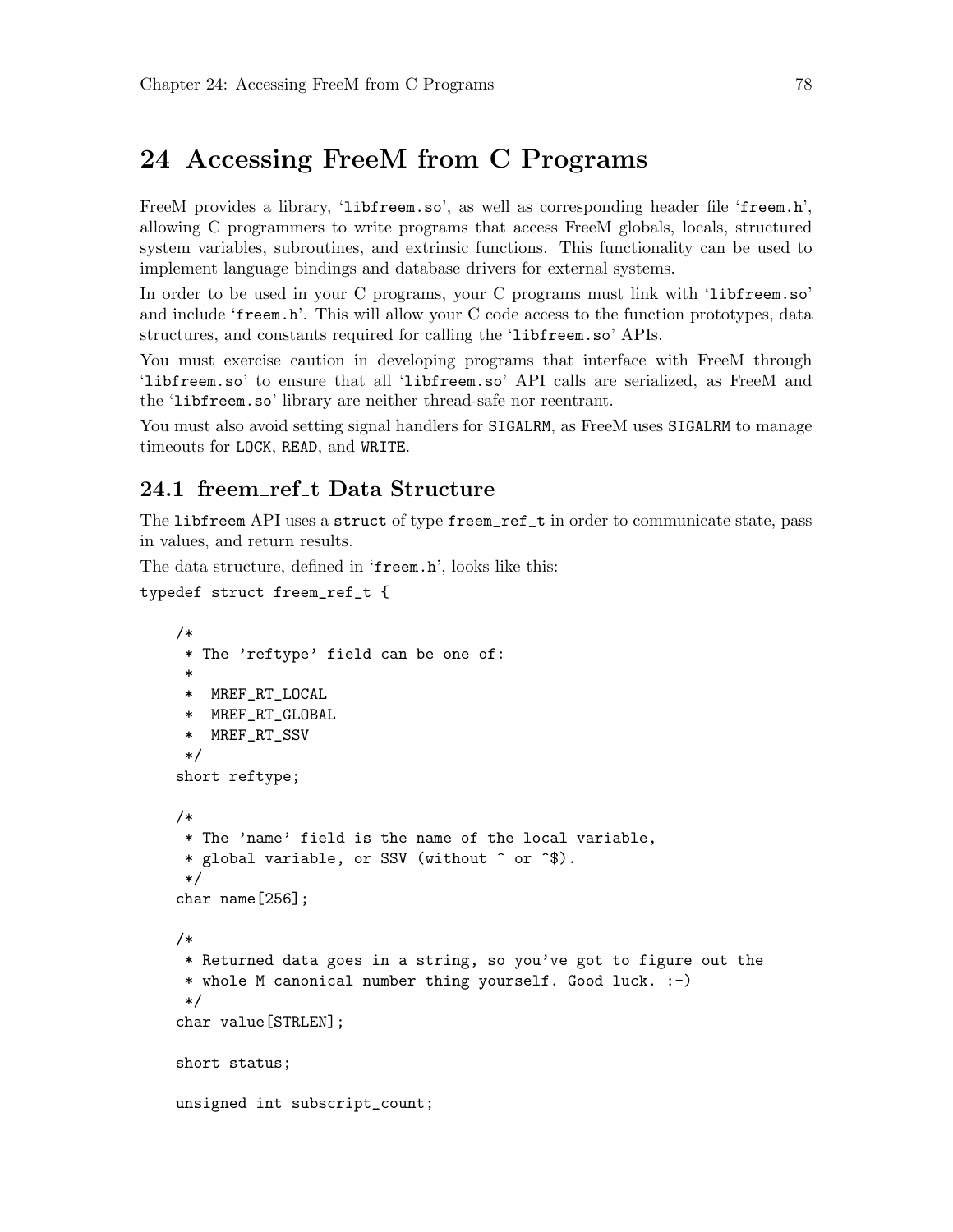char subscripts[255][256];

#### } freem\_ref\_t;

freem\_ref\_t Members

- 'reftype' The 'reftype' member determines whether we are operating on a local variable, a global variable, or a structured system variable. It may be set to any of following constants: MREF\_RT\_LOCAL, MREF\_RT\_GLOBAL, or MREF\_RT\_SSV.
- 'name' The 'name' member contains the name of the global, local, or SSV to be accessed. You *must not* include leading characters, such as  $\hat{\ }$  or  $\hat{\ }$ .
- 'value' This member contains the value read from or the value to be written to the global, local, or SSV.
- 'status' This member gives us various API status values after the API call returns. In general, this value is also returned by each API function.

#### 'subscript\_count'

The number of subscripts to be passed into the API function being called. This value represents the maximum index into the first dimension of the subscripts array.

#### 'subscripts'

A two-dimensional array containing the subscripts to which we are referring in this API call.

#### 24.2 freem\_ent\_t Data Structure

The freem\_function() and freem\_procedure() APIs in libfreem use the freem\_ent\_t struct in order to indicate the name of the entry point being called, any arguments being passed to it, and the return value of the called function (not used for freem\_procedure()).

The data structure, defined in 'freem.h', looks like this:

```
typedef struct freem_ent_t {
```

```
/* name of function or procedure entry point */
char name[256];
/* return value */
char value[STRLEN];
/* value of ierr on return */
short status;
/* argument count and array */
unsigned int argument_count;
char arguments[255][256];
```
} freem\_ent\_t; freem\_ent\_t Members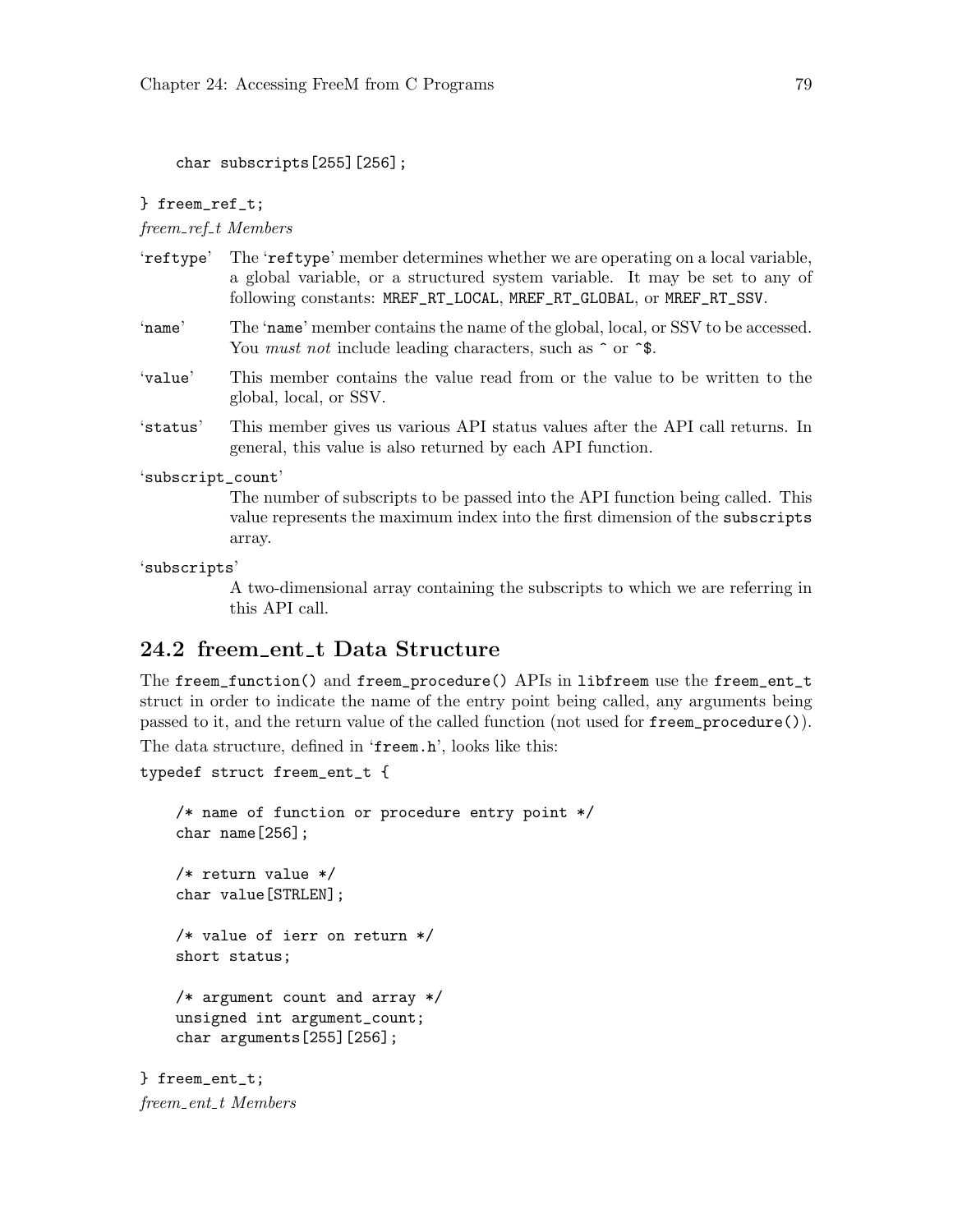- 'name' The 'name' member contains the name of the extrinsic function or procedure to be called.
- 'value' This member contains the value returned by the function called. Not used by freem\_procedure().
- 'status' This member gives us the value of ierr after the function or procedure call returns. The possible values of ierr are listed in merr.h.

'argument\_count'

The number of arguments to be passed into the extrinsic function or procedure being called. This value represents the maximum index into the first dimension of the arguments array.

'arguments'

A two-dimensional array containing the arguments to be passed into the extrinsic function or procedure being called.

#### $24.3$  freem init()

Initializes libfreem in preparation for calling other APIs.

Synopsis

```
pid_t freem_init(char *namespace_name);
```
Parameters

```
namespace_name
```
Specifies the namespace to use.

Return Values

Returns the process ID of the libfreem process on success, or -1 on failure.

Example

This example prompts the user to enter a FreeM namespace and then attempts to initialize libfreem to use the selected namespace.

```
#include <stdio.h>
#include <string.h>
#include <freem.h>
int main(int argc, char **argv, char **envp)
{
    char namespace[256];
    /* get the namespace name to use */printf("Enter FreeM namespace to use: ");
    fgets(namespace, 255, stdin);
    /* remove the trailing newline */
    namespace[strcspn(buffer, "\n")] = \sqrt{0};
    /* initialize libfreem using the provided namespace */
```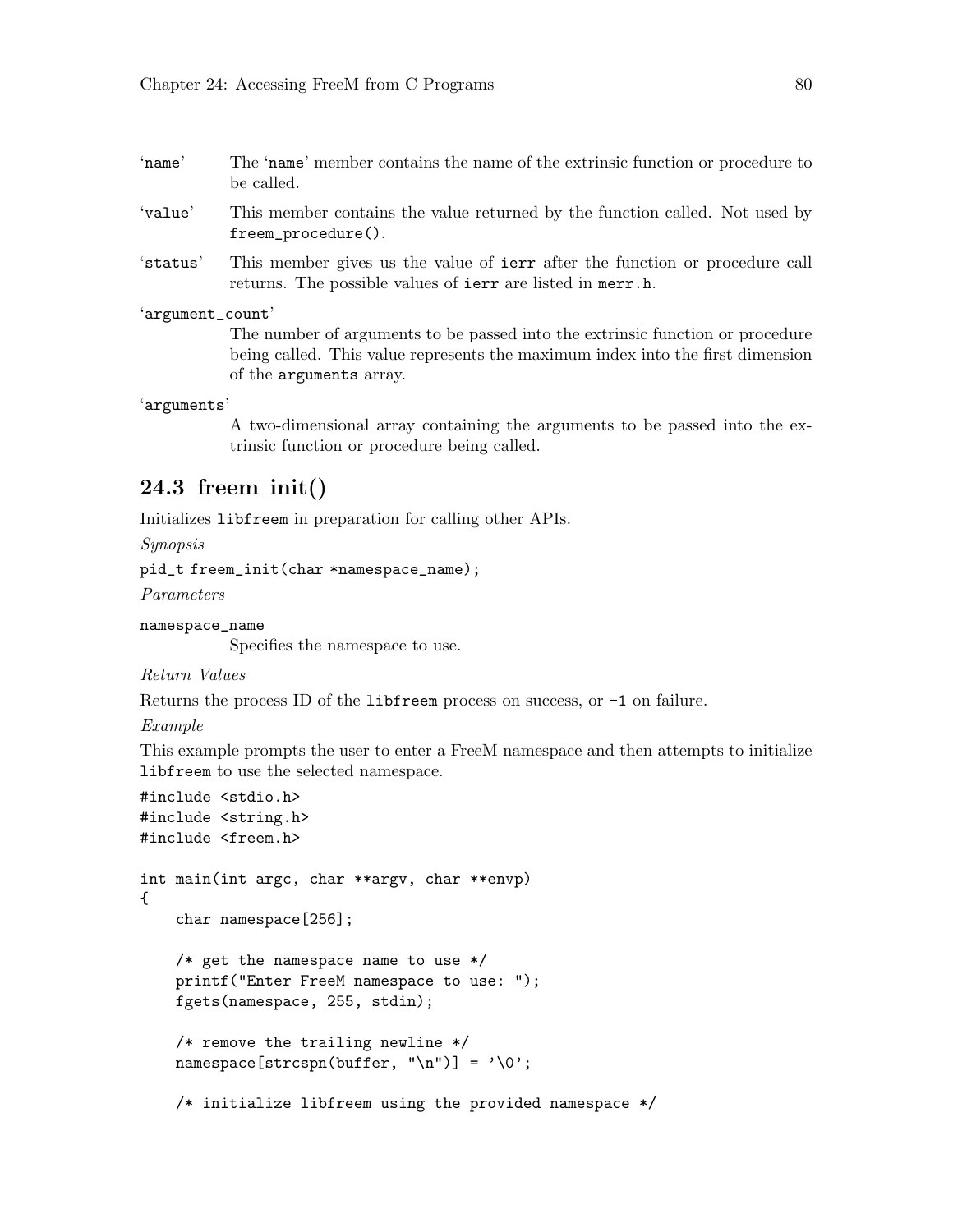```
if(freem_init(namespace) == TRUE) {
    printf("\nSuccess\n");
}
else {
    printf("\nFailure\n");
}
return 0;
```
#### 24.4 freem version()

Returns the version of FreeM in use.

Synopsis

}

```
short freem_version(char *result);
```
Parameters

result The result parameter is a pointer to a buffer in which the FreeM version information will be returned. The caller must allocate memory for this buffer prior to calling this API. It should be at least 20 bytes in length.

Return Value

Returns 0.

Example

This example will display the FreeM version on standard output.

```
#include <stdio.h>
#include <string.h>
#include <freem.h>
int main(int argc, char **argv, char **envp)
{
    char version[20] = \{0\};freem_init(''USER'');
    freem_version(version);
    printf(''FreeM version: %s\n'', version);
}
```
#### 24.5 freem set()

Sets a FreeM local node, global node, or writable SSV node. Synopsis short freem\_set(freem\_ref\_t \*ref); Parameters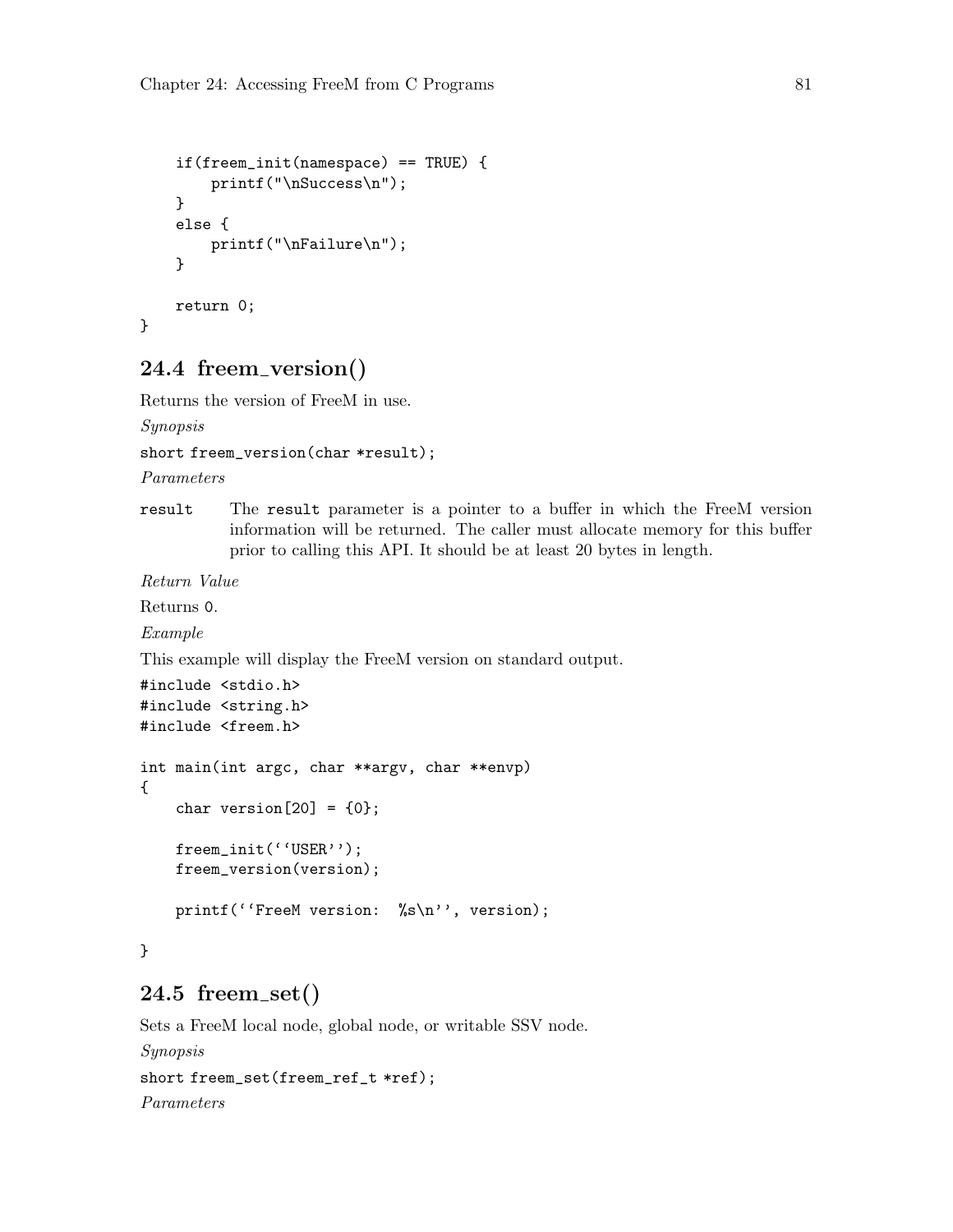```
freem_ref_t
           This parameter is a pointer to a freem_ref_t struct. The caller must allocate
           the memory for this struct.
Return Value
Returns OK on success, or one of the other error values defined in merr.h.
Example
This example sets the value blue into global node \text{car}("color").
#include <stdio.h>
#include <string.h>
#include <freem.h>
int main(int argc, char **argv, char **envp)
{
    freem_ref_t ref;
    /* we're setting a global */
    ref.reftype = MREF_RT_GLOBAL;
    /* access global "car" */
    strcpy(ref.name, "car");
    /* set up the subscripts */
    ref.subscript_count = 1;
    strcpy(ref.subscripts[0], "color");
    /* use the USER namespace */
    freem_init("USER");
    /* write the data out */
    freem_set(&ref);
}
```
#### $24.6$  freem get()

Retrieves a FreeM local node, global node, or writable SSV node.

Synopsis

short freem\_get(freem\_ref\_t \*ref);

Parameters

#### freem\_ref\_t

This parameter is a pointer to a freem\_ref\_t struct. The caller must allocate the memory for this struct.

Return Value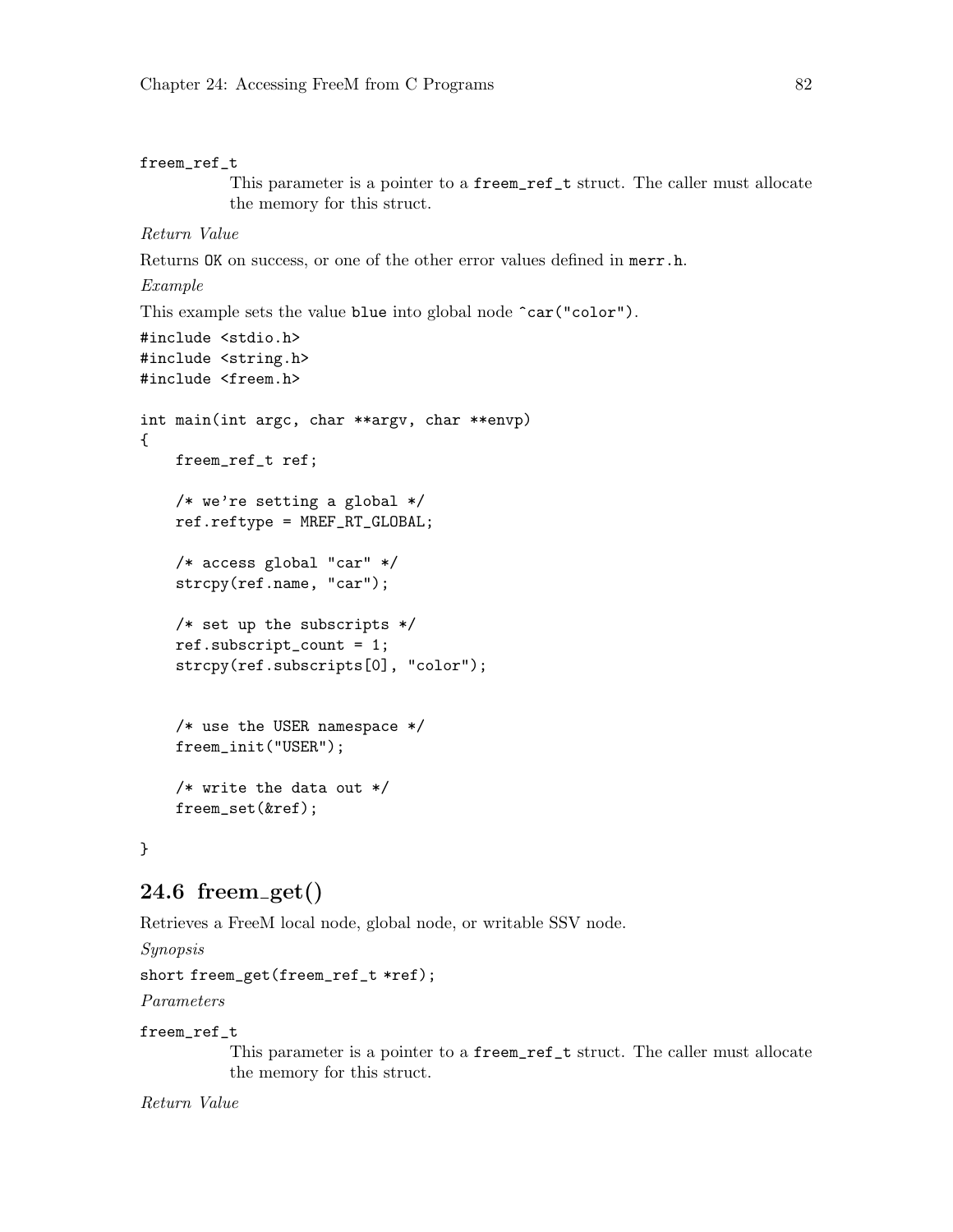Returns OK on success, or one of the other error values defined in merr.h. Example

This example retrieves the character set of the current process.

```
#include <stdio.h>
#include <sys/types.h>
#include <unistd.h>
#include <string.h>
#include <freem.h>
int main(int argc, char **argv, char)
{
   pid_t pid;
    freem_ref_t ref;
    /* get the PID of this process */
    pid = getpid();
    /* we want to access an SSV */
    ref.reftype = MREF_RT_SSV;
    /* set up the name and subscripts */
    strcpy(ref.name, "JOB");
    ref.subscript_count = 2;
    sprintf(ref.subscripts[0], "%d", pid);
    strcpy(ref.subscripts[1], "CHARACTER");
    /* initialize libfreem, using the USER namespace */
    freem_init("USER");
    /* call libfreem API */
    freem_get(&ref);
    /* output the character set info */
    printf("PID %d character set is '%s'\n", pid, ref.value);
}
```
#### $24.7$  freem  $\text{kill}()$

Deletes a FreeM local node, global node, or killable SSV node, as well as all of its children.

```
short freem_kill(freem_ref_t *ref);
```
Parameters

#### freem\_ref\_t

This parameter is a pointer to a freem\_ref\_t struct. The caller must allocate the memory for this struct.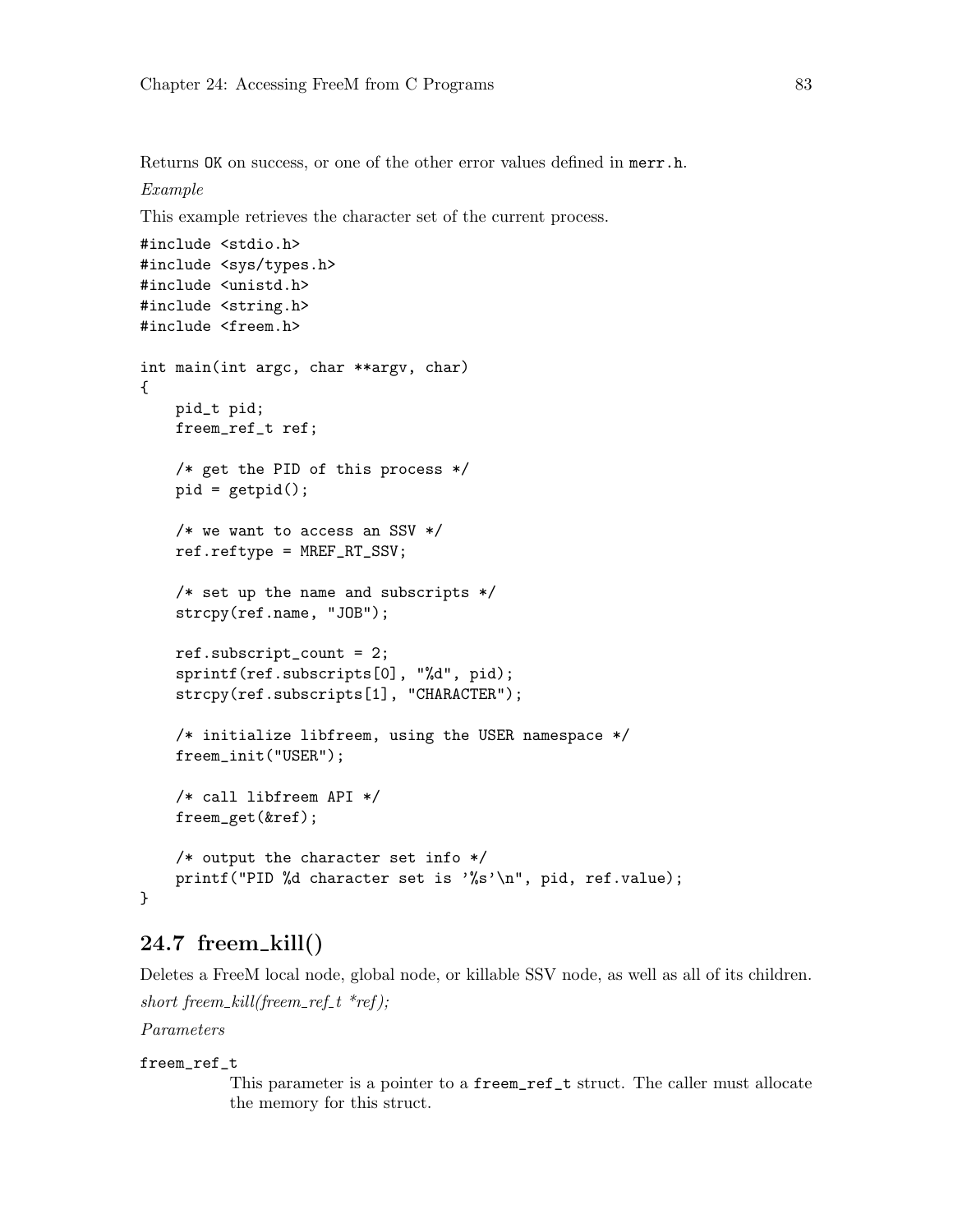#### Return Value

Returns OK on success, or one of the other error values defined in merr.h.

```
Example
#include <stdio.h>
#include <string.h>
#include <freem.h>
int main(int argc, char **argv, char **envp)
{
   freem_ref_t ref;
   /* we're killing a global node */
   ref.reftype = MREF_RT_GLOBAL;
   /* access global "car" */
   strcpy(ref.name, "car");
   /* set up the subscripts */
   ref.subscript_count = 0;
   /* use the USER namespace */
   freem_init("USER");
   /* kill the global and all its descendant subscripts */
   freem_kill(&ref);
}
24.8 freem data()
```

```
24.9 freem order()
```
- $24.10$  freem\_query()
- 24.11 freem lock()
- $24.12$  freem unlock()
- $24.13$  freem\_tstart()
- 24.14 freem\_trestart()
- 24.15 freem trollback()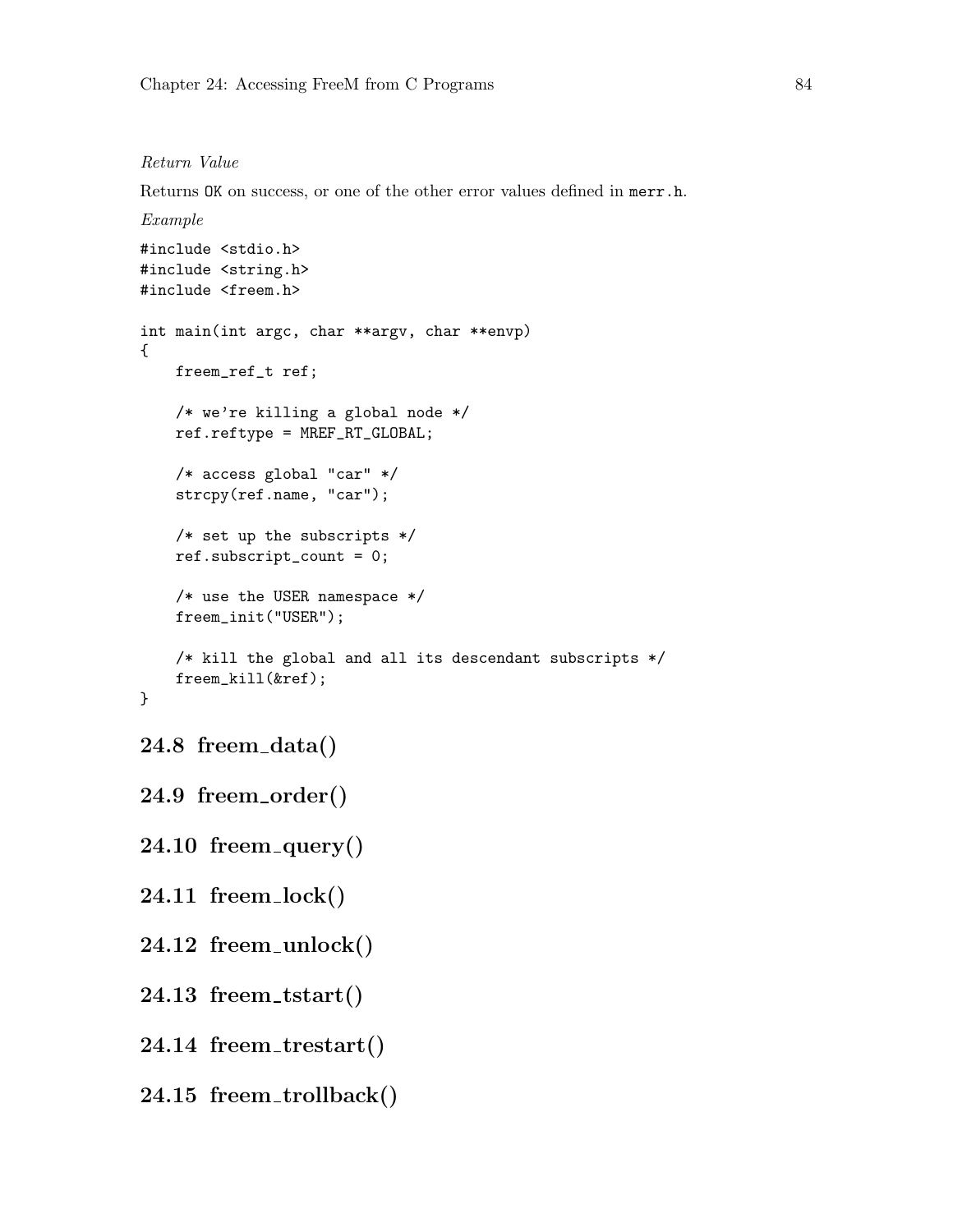- 24.16 freem tlevel()
- 24.17 freem\_tcommit()
- 24.18 freem function()
- 24.19 freem procedure()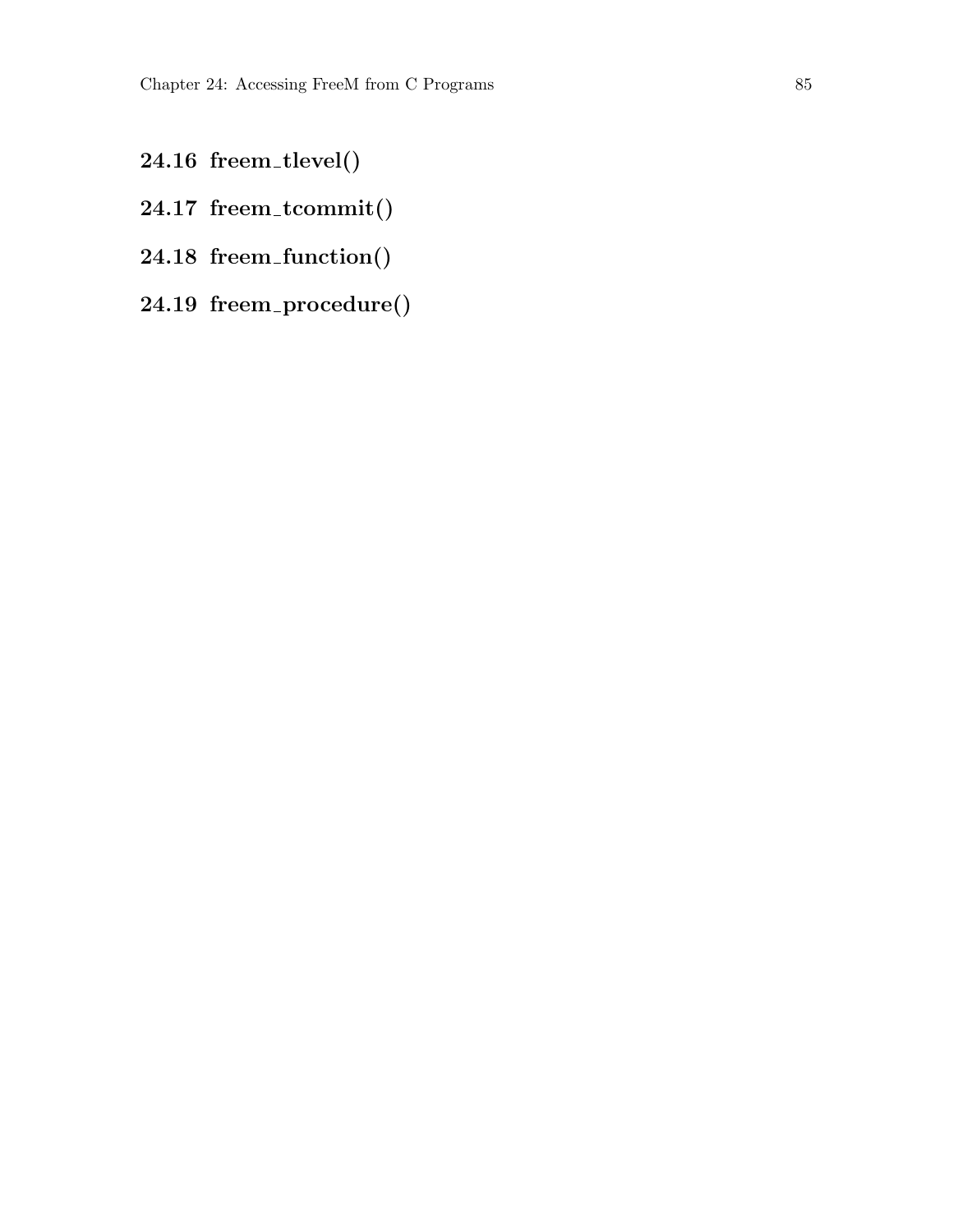## <span id="page-94-0"></span>Appendix A FreeM Administrator

The fmadm utility is the preferred method of managing a FreeM installation, and will eventually replace all of the existing utilities. Unlike the existing, legacy utilities, fmadm presents a consistent, simple interface for all FreeM management tasks, and is namespace-aware. This appendix will document each fmadm facility as it is implemented, until all of the legacy utilities have been replaced.

The fmadm utility's functions all follow the below, consistent syntax:

usage: fmadm <action> <object> <namespace> [OPTIONS] The action keyword can be one of the following:

| list              | Lists instances of <i>object</i>                                                                                     |
|-------------------|----------------------------------------------------------------------------------------------------------------------|
| examine           | Examines a single instance of <i>object</i>                                                                          |
| verify            | Verifies the integrity of <i>object</i>                                                                              |
| compact           | Compacts object                                                                                                      |
| repair            | Repairs integrity problems in <i>object</i>                                                                          |
| create            | Creates an instance of <i>object</i>                                                                                 |
| remove            | Removes an instance of <i>object</i>                                                                                 |
| import            | Imports an <i>object</i>                                                                                             |
| $\mathit{export}$ | Exports an <i>object</i>                                                                                             |
| backup            | Creates a backup of <i>object</i>                                                                                    |
| restore           | Restores a backup of <i>object</i>                                                                                   |
| migrate           | Migrates an instance of <i>object</i> from an older FreeM version to the current version                             |
| edit              | Edits an instance of <i>object</i>                                                                                   |
|                   | The <i>object</i> keyword can be one of the following:                                                               |
| lock              | The FreeM LOCK table.                                                                                                |
|                   | Supported actions are list and remove.                                                                               |
| zallocate         | The FreeM ZALLOCATE table.                                                                                           |
|                   | No actions yet implemented.                                                                                          |
| journal           | FreeM after-image journaling.                                                                                        |
|                   | Supported actions are examine and restore.                                                                           |
|                   | The examine action will dump the after-image journal entries for the selected<br>namespace in human-readable format. |
|                   | The restore action will play after-image journals forward for the selected<br>namespace.                             |
| namespace         |                                                                                                                      |
|                   | FreeM namespaces (collections of M routines and globals).                                                            |

No actions yet implemented.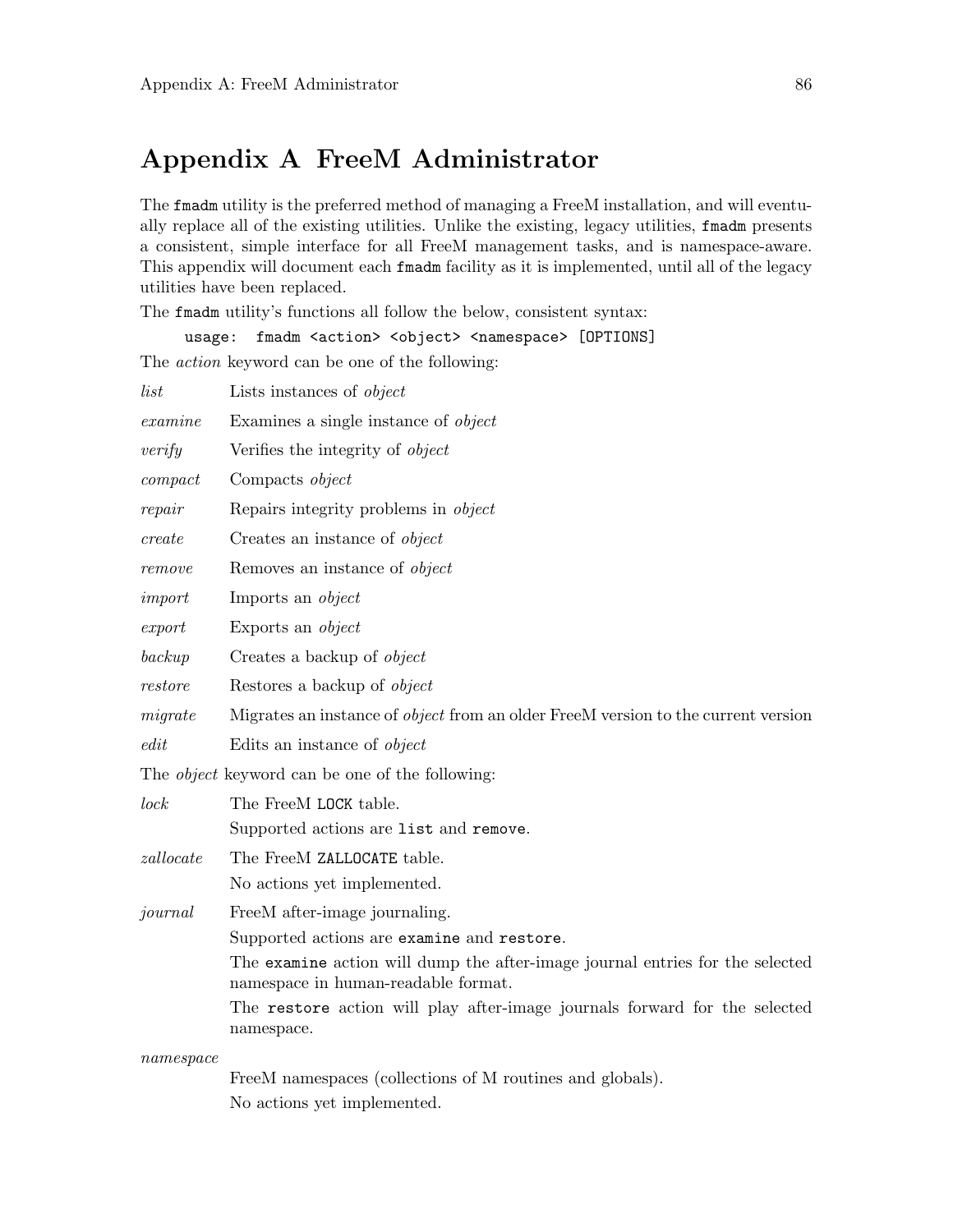#### Appendix A: FreeM Administrator 87

| global  | The database files representing each FreeM global.                                |
|---------|-----------------------------------------------------------------------------------|
|         | Supported actions are list, examine, remove, and verify.                          |
| routine | An M routine, stored as a .m file.                                                |
|         | Supported actions are list, examine, remove, import, export, backup, and<br>edit. |
| job     | A UNIX process representing an instance of the FreeM runtime.                     |
|         | Supported actions are list and examine.                                           |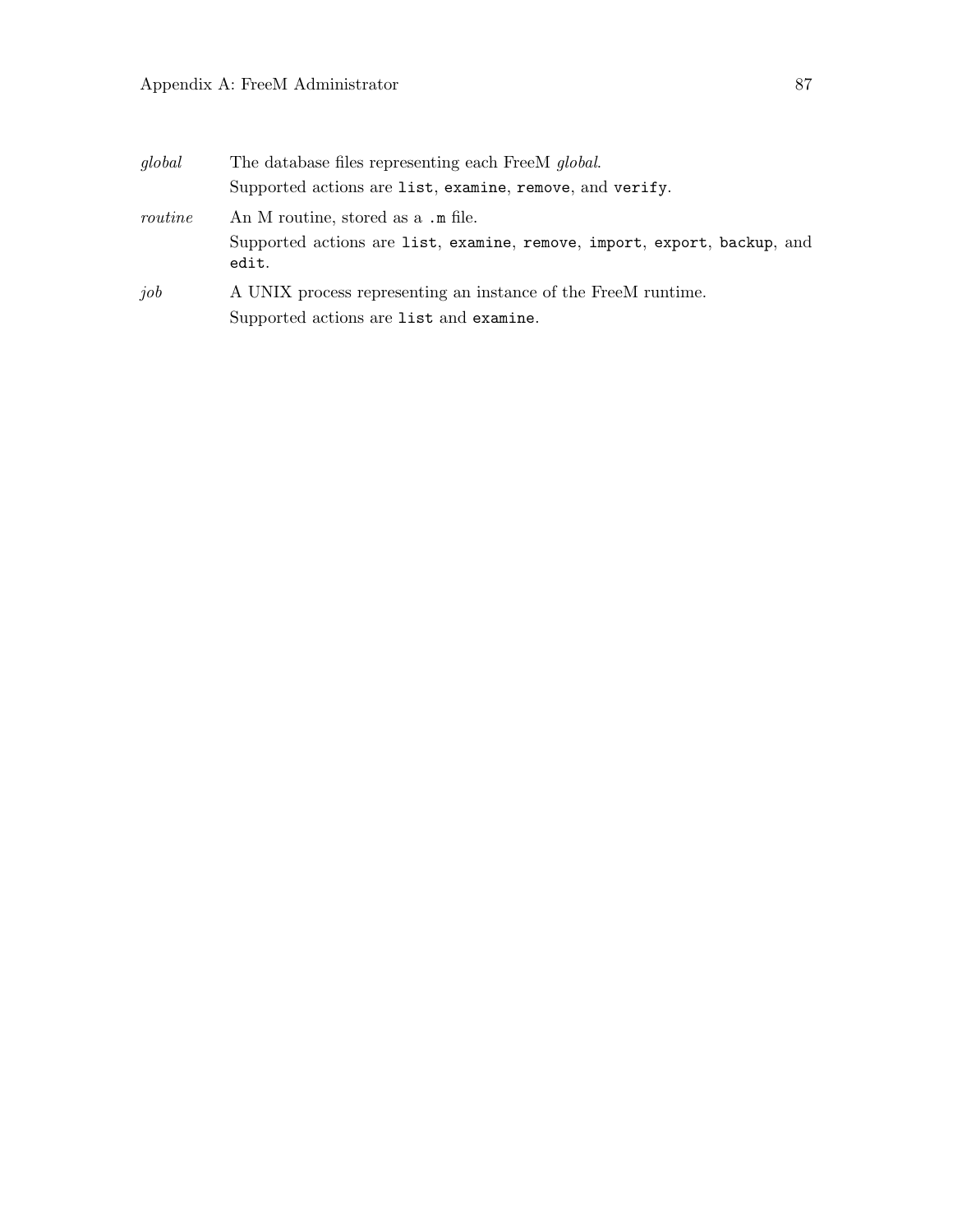## Appendix B FreeM Legacy Utilities

#### B.1 Global Compactor (gcompact)

Compacts the specified global in place.

```
Syntax
```
gcompact /path/to/global/file

#### B.2 Block Examiner (gfix)

The *gfix* interactive utility program permits navigation of the B-tree structure of the specified global a block at a time.

Syntax

```
gfix </path/to/global/file>
```
### B.3 Global Repair Tool (grestore)

This utility will fix problems with the specified global. Syntax

```
grestore </path/to/global/file>
```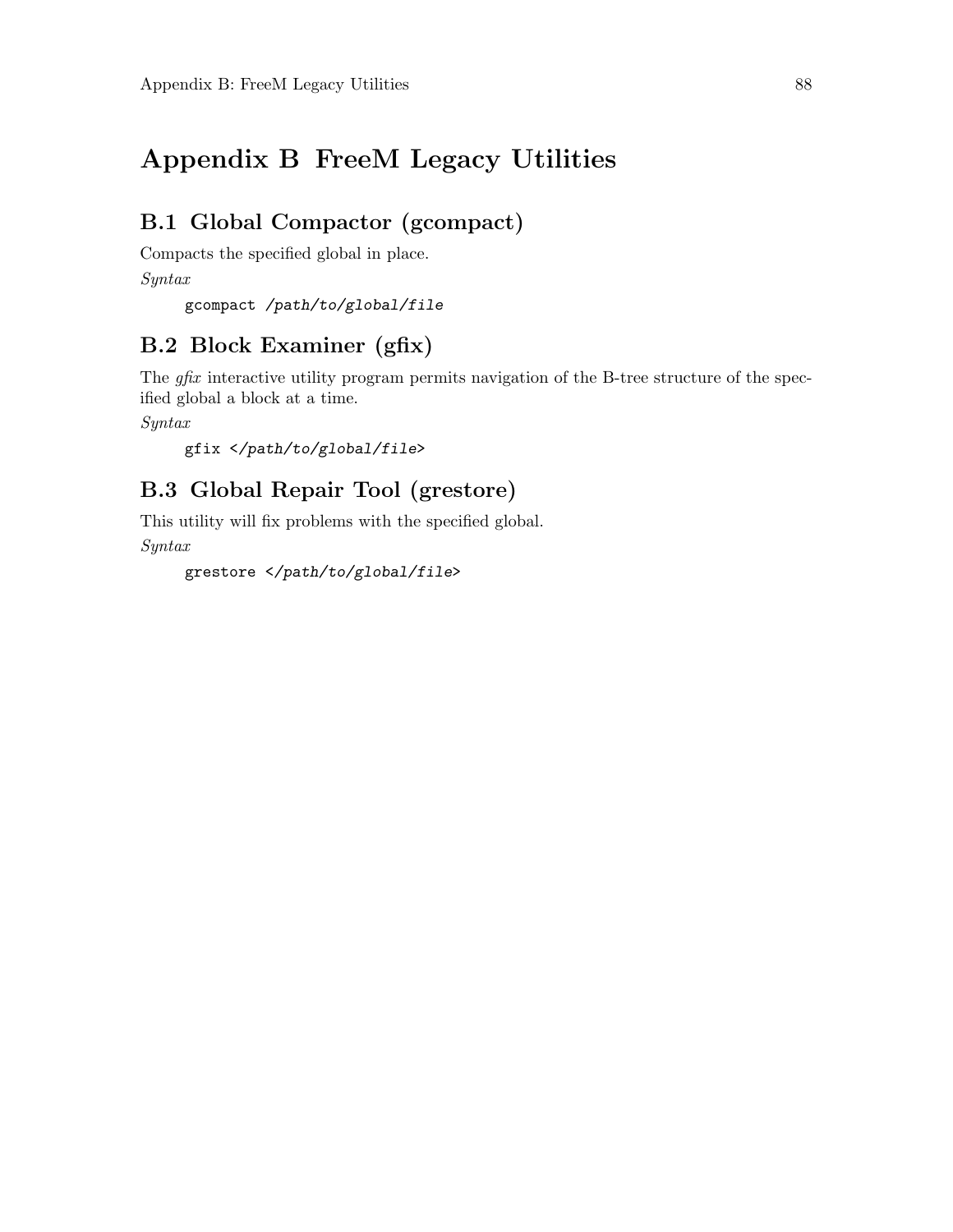## Appendix C FreeM VIEW Commands and Functions

#### C.1 VIEW 16: Total Count of Error Messages/View Single Error Message

Unknown semantics

#### C.2 VIEW 17: Intrinsic Z-Commands

Allows the user to retrieve or specify the list of intrinsic Z-commands that FreeM will attempt to run internally, allowing intrinsic Z-commands implemented internally to be replaced with M equivalents implemented as %-routines in the SYSTEM namespace.

#### C.3 VIEW 18: Intrinsic Z-Functions

Allows the user to retrieve or specify the list of intrinsic Z-functions that FreeM will attempt to run internally, allowing intrinsic Z-functions implemented internally to be replaced with M equivalents implemented as %-routines in the SYSTEM namespace.

#### C.4 VIEW 19: Intrinsic Special Variables

Allows the user to retrieve or specify which special variables are implemented internally.

#### C.5 VIEW 20: Break Service Code

Allows the user to view or specify the code that will be run when a BREAK is encountered.

#### C.6 VIEW 21: View Size of Last Global

Allows the user to view the size of the last referenced global.

#### C.7 VIEW 22: Count VIEW 22 Aliases

Retrieves the number of VIEW 22 aliases in effect.

#### C.8 VIEW 23: View Contents of Input Buffer

Retrieves the contents of the I/O input buffer.

#### C.9 VIEW 24: Maximum Number of Screen Rows

Retrieves the maximum number of screen rows supported in the current FreeM build.

#### C.10 VIEW 25: Maximum Number of Screen Columns

Retrieves the maximum number of screen columns supported in the current FreeM build.

#### C.11 VIEW 26: DO/FOR/XECUTE Stack Pointer

Retrieves the DO, FOR, and XECUTE stack pointer.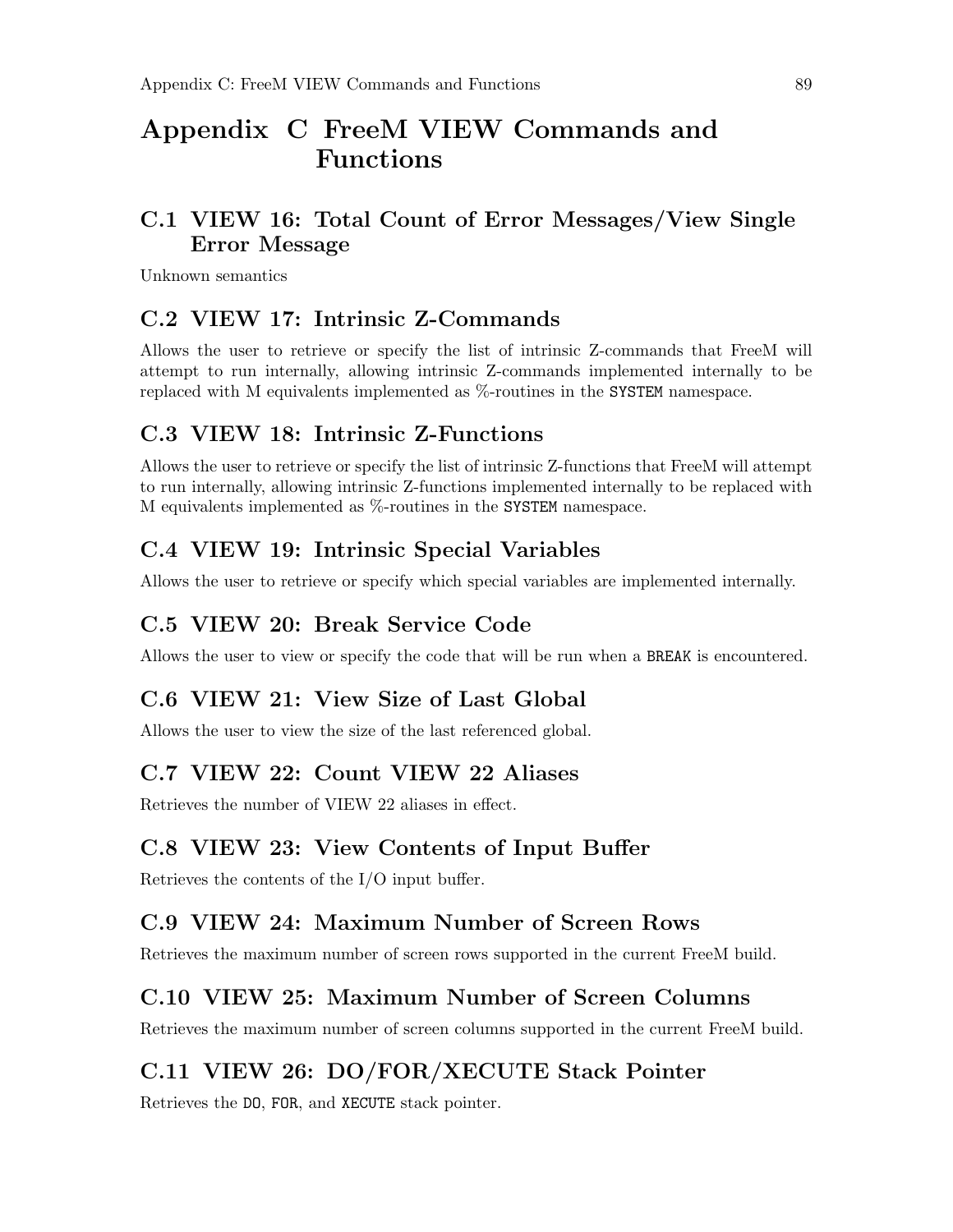## C.12 VIEW 27: DO/FOR/XECUTE Stack Pointer (On Error)

Retrieves the DO, FOR, and XECUTE stack pointer (on error).

### C.13 VIEW 29: Copy Symbol Table

Copies the symbol table? We aren't currently aware of what this means.

#### C.14 VIEW 30: Inspect Arguments

Retrieves the arguments passed to the freem executable.

### C.15 VIEW 31: Count Environment Variables

Allows the user to inspect the number of variables in the process environment table. Syntax

WRITE \$VIEW(31),!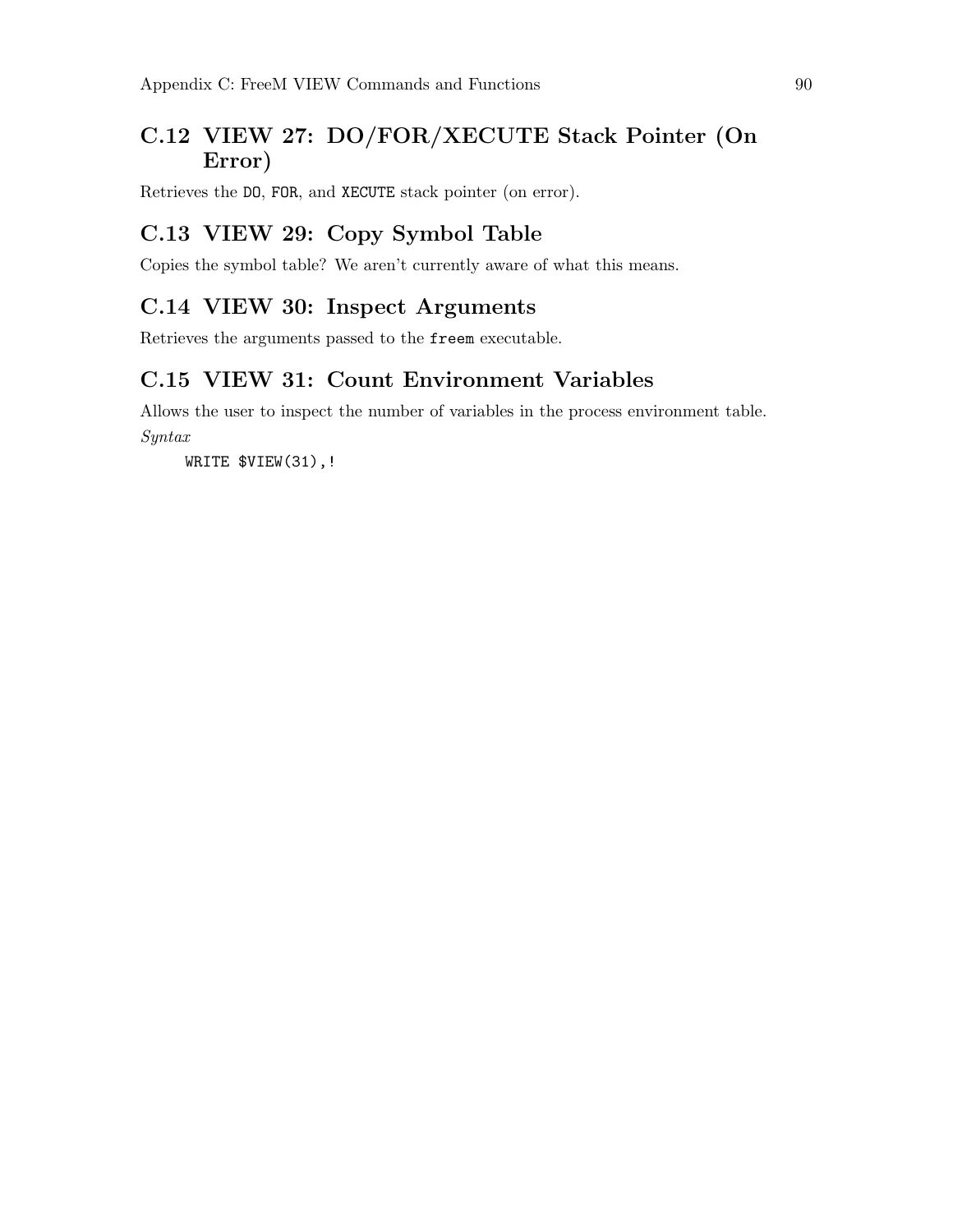# Appendix D Implementation Limits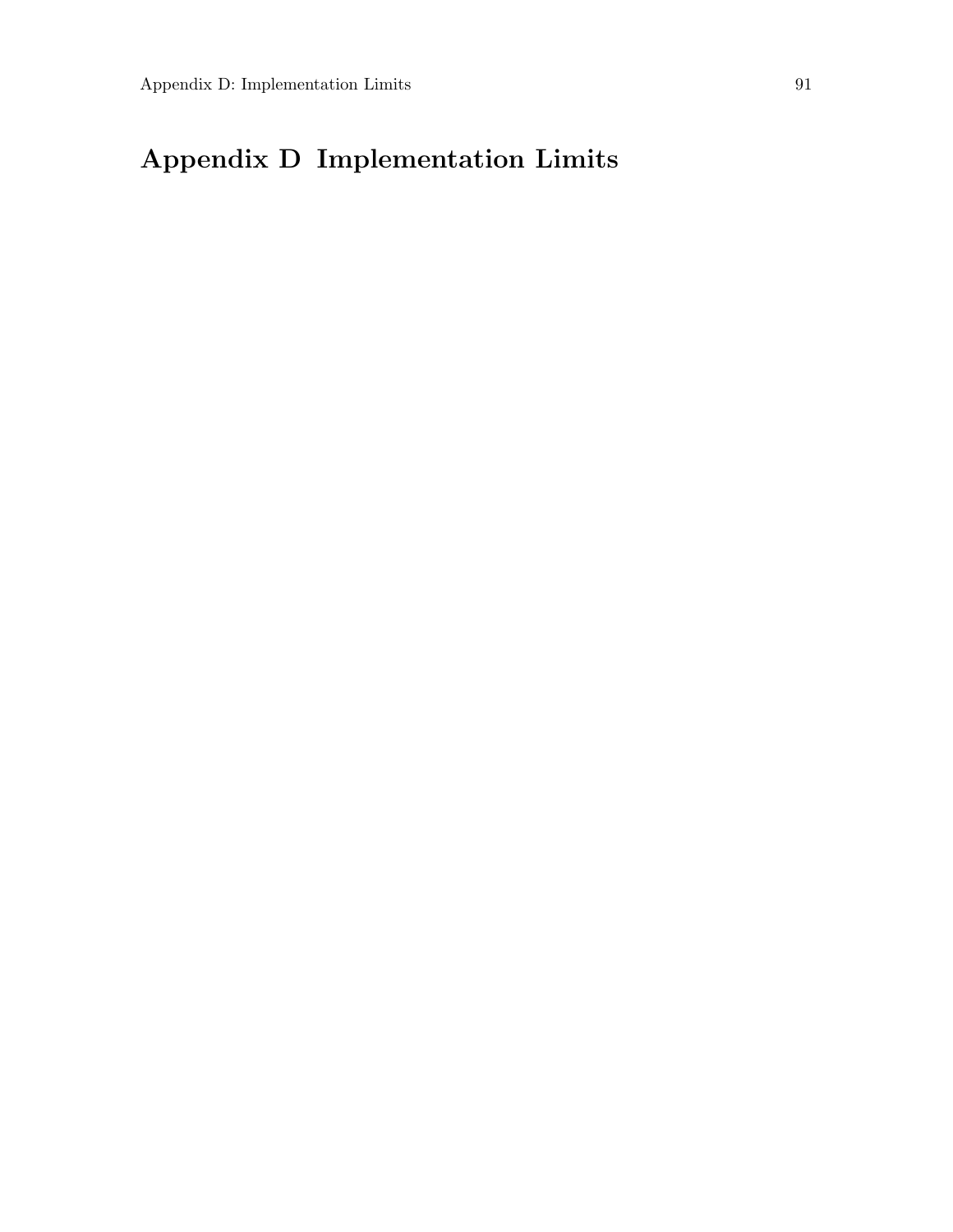# Appendix E US-ASCII Character Set

| Code | Character                                           |
|------|-----------------------------------------------------|
| 000  | $<$ NUL $>$                                         |
| 001  | $<$ SOH $>$                                         |
| 002  | $<$ STX $>$                                         |
| 003  | $<$ ETX $>$                                         |
| 004  | <e0t></e0t>                                         |
| 005  | <enq></enq>                                         |
| 006  | $<$ ACK $>$                                         |
| 007  | $\langle BEL \rangle$                               |
| 008  | $<$ BS>                                             |
| 009  | $\textrm{CHT}$                                      |
| 010  | ${ <\hspace{-1.5pt}{\rm LF} }$ ${ >}$               |
| 011  | $<$ VT $>$                                          |
| 012  | ${ <\hspace{-1.5pt}{\rm F}{\rm F}\hspace{-1.5pt}>}$ |
| 013  | $<$ CR $>$                                          |
| 014  | $<$ SO $>$                                          |
| 015  | $<$ SI $>$                                          |
| 016  | $<$ DLE>                                            |
| 017  | $<$ DC1>                                            |
| 018  | $<$ DC2>                                            |
| 019  | $<$ DC3>                                            |
| 020  | $<$ DC4>                                            |
| 021  | $<$ NAK $>$                                         |
| 022  | $<$ SYN>                                            |
| 023  | $<$ ETB $>$                                         |
| 024  | $<$ CAN $>$                                         |
| 025  | $<$ EM $>$                                          |
| 026  | $<$ SUB $>$                                         |
| 027  | <esc></esc>                                         |
| 028  | $<$ FS>                                             |
| 029  | $<$ GS>                                             |
| 030  | $<$ RS>                                             |
| 031  | <us></us>                                           |
| 032  | <space></space>                                     |
| 033  | ļ                                                   |
| 034  | $\zeta\zeta$                                        |
| 035  | $^{\#}$                                             |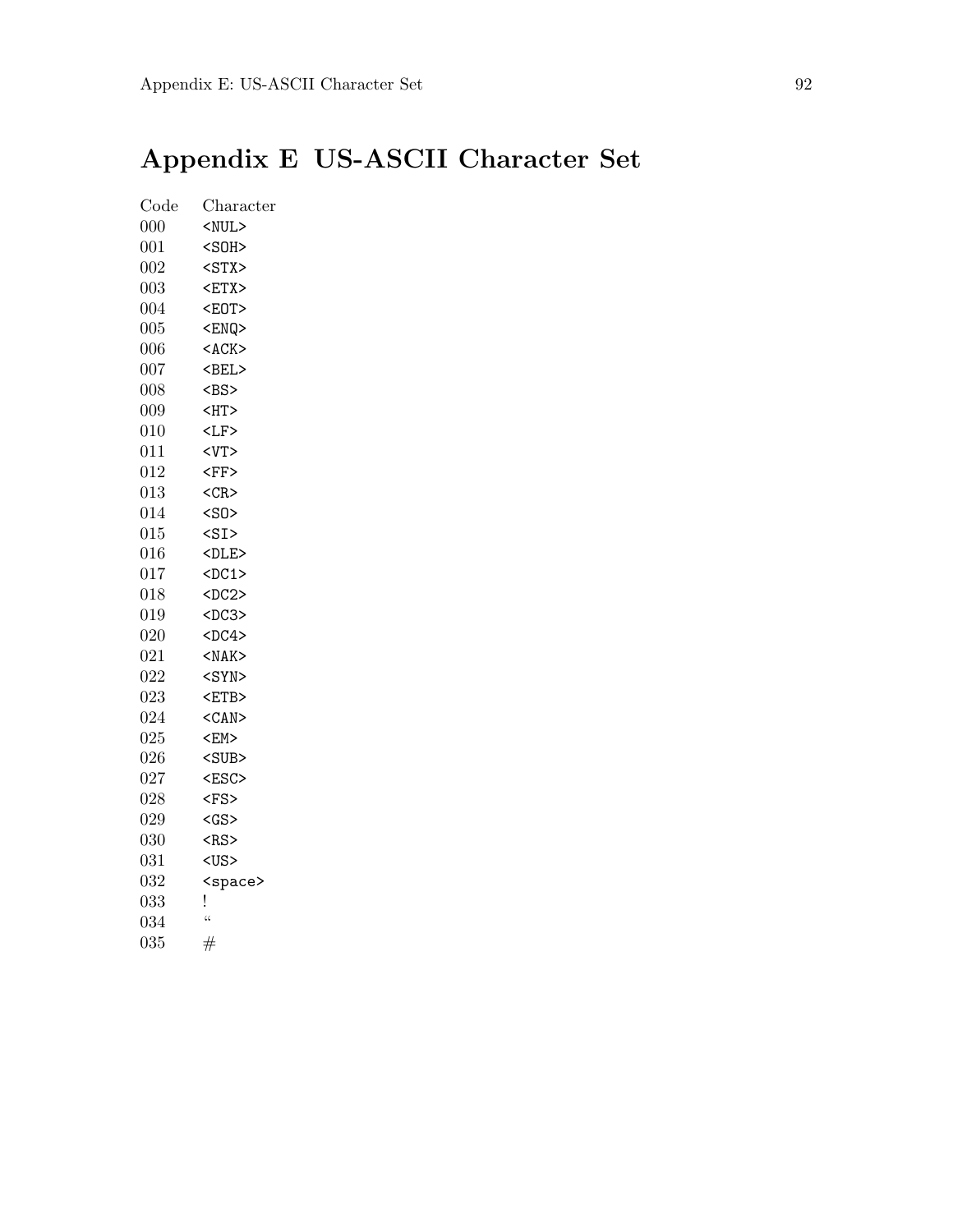## <span id="page-101-0"></span>Appendix F FreeM Project Coding Standards

### F.1 Module Headers

Module headers should adhere to the following format:

```
/*
\star* * *
* * *
* ****************
* * * * *
* * MUMPS *
* * * * *
* ***************
* * *
* * *
\star*
* mlib.h
* Function prototypes, structs, and macros for FreeM
* binding library
*
*
* Author: John P. Willis <jpw@coherent-logic.com>
* Copyright (C) 1998 MUG Deutschland
* Copyright (C) 2020 Coherent Logic Development LLC
*
* Last modified: 29 February 2020
*
**/
```
The Star of David in module headers is a convention started by Shalom ha-Ashkenaz, the unidentified original author of FreeMUMPS/FreeM. We will continue to employ it in honor of his most valuable contribution to the M community.

## F.2 Variable Naming

Variables should be named in all lowercase letters, and words within them delimited by underscores, such as my\_useful\_variable. PascalCase and camelCase are not to be used in this codebase under any circumstances.

Constants defined via the C preprocessor should be in all uppercase letters, with words within them likewise delimited by underscores, such as:

#define MY\_USEFUL\_CONSTANT 1

### F.3 Indentation and General Layout

This project uses four spaces for indentation. Tabs are not to be used under any circumstances, and all source files must use a linefeed character to delineate lines. If you are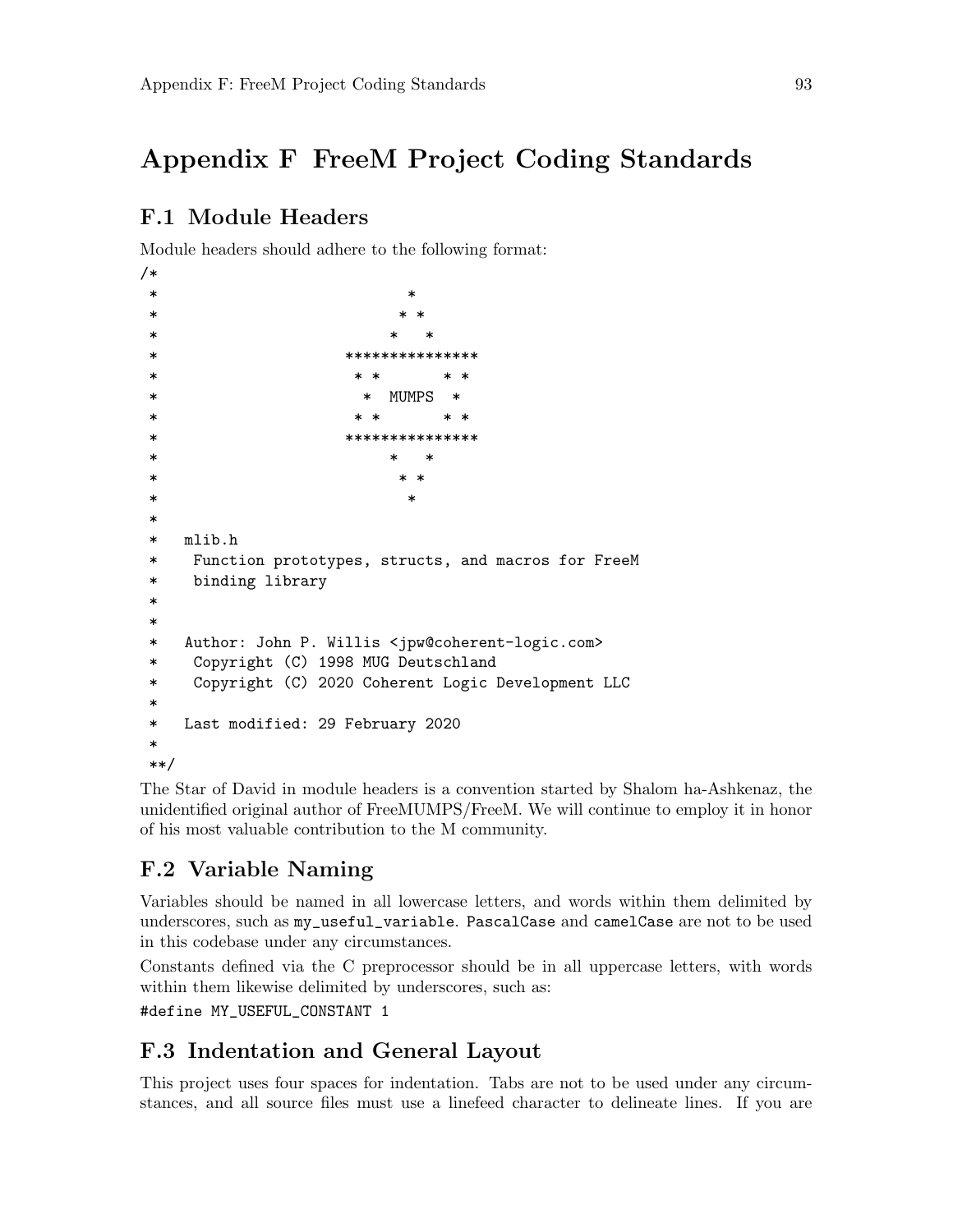<span id="page-102-0"></span>working on a Windows machine, you must take care to follow this, as Windows will use a carriage return followed by a linefeed by default.

This project follows a modified version of what is known as the Stroustrup indentation style.

### F.4 Brace Placement (Functions)

We use modern, ANSI-style function prototypes, with the type specifier on the same line as the function name. You may encounter other styles in the code, but we are transitioning to the new style as time permits.

Below is a correct example:

```
int main(int argc, char **argv, char **envp)
{
```
}

### F.5 Brace Placement (if-for-while-do)

The if keyword should be followed by one space, then the opening paren and conditional expression. We also use Stroustrup-style else blocks, rather than the K&R 'cuddled' else:

```
if (x) {
...
}
else {
...
}
while (1) {
...
}
for (i = 1; i < 10; i++) {
...
}
do {
...
} while (x);
Single-statement if blocks should be isolated to a single line:
if (x) stmt();
not:
if (x)
    stmt ();
```
Notice that there is a space between  $if$  and  $(x)$ , and also between stimt and (). This should be followed throughout the code.

If an if block has an else if or else, all parts of the construct must be bracketed, even if one or more of them contain only one statement: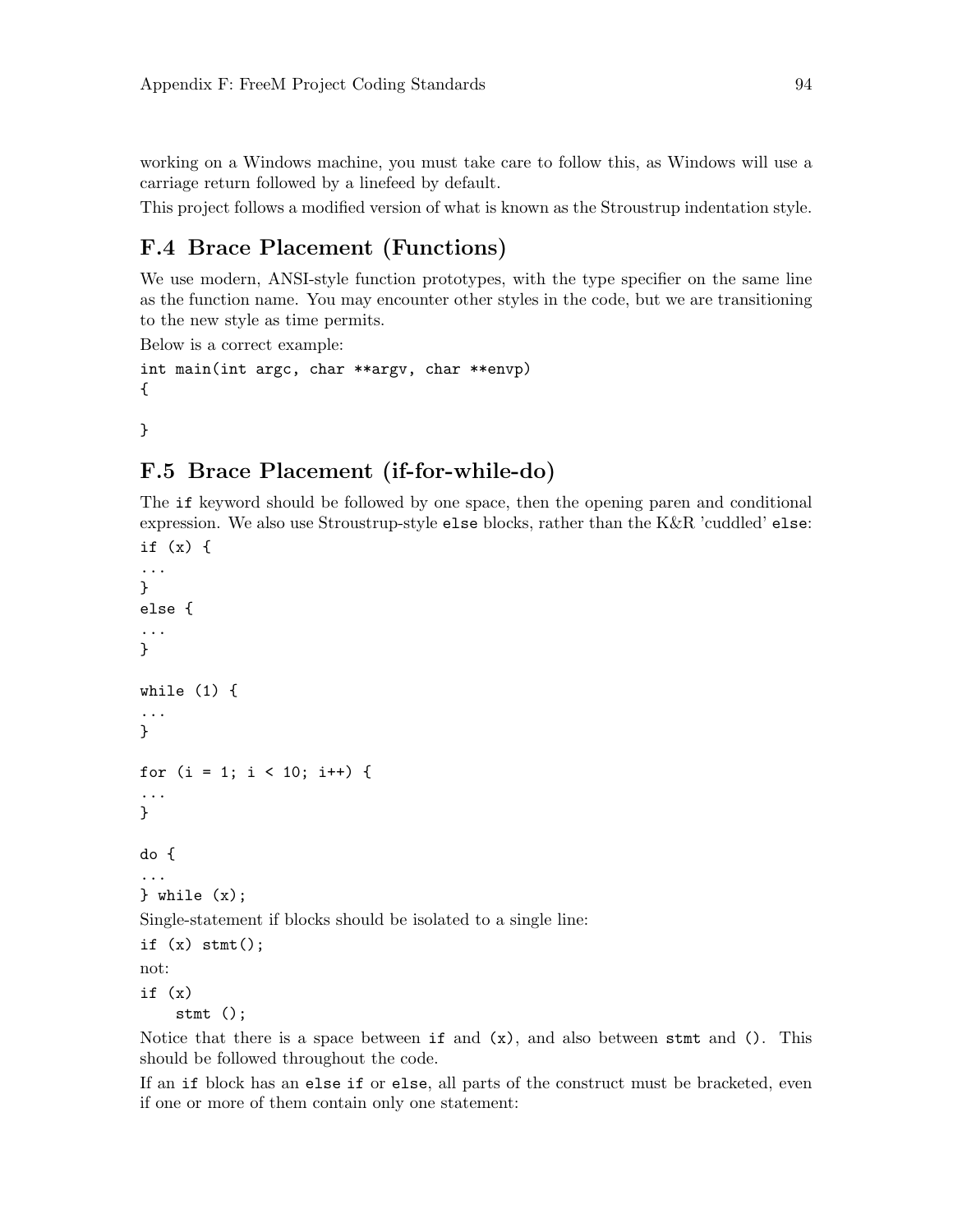```
if (x) {
    foo();
}
else if (y) {
    bar();
}
else {
    bas();
}
```
## F.6 Labels and goto

Labels must begin in column 1, and have two lines of vertical space above and one beneath.

## F.7 Preprocessor Conditionals

#### F.8 coding standards, preprocessor conditionals

I have struggled with this, but have settled upon the standard practice of keeping them in column 1.

## F.9 Overall Program Spacing

- Variable declarations fall immediately beneath the opening curly brace, and should initialize the variable right there whenever initialization is used.
- One line between the last variable declaration and the first line of real code.
- The return statement of a function (when used as the last line of a function) should have one blank line above it and none below it.
- Really long functions (those whose entire body is longer than 24 lines) should have a comment immediately following the closing curly brace of the function, telling you what function the closing brace terminates.

### F.10 The switch() Statement

We indent case one level beneath switch(), and the code within each case beneath the case. Each case should have one line of vertical whitespace above it:

```
switch(foo) {
```

```
case some_const:
    foo();
    break;
case some_other_const:
    bar();
    break;
```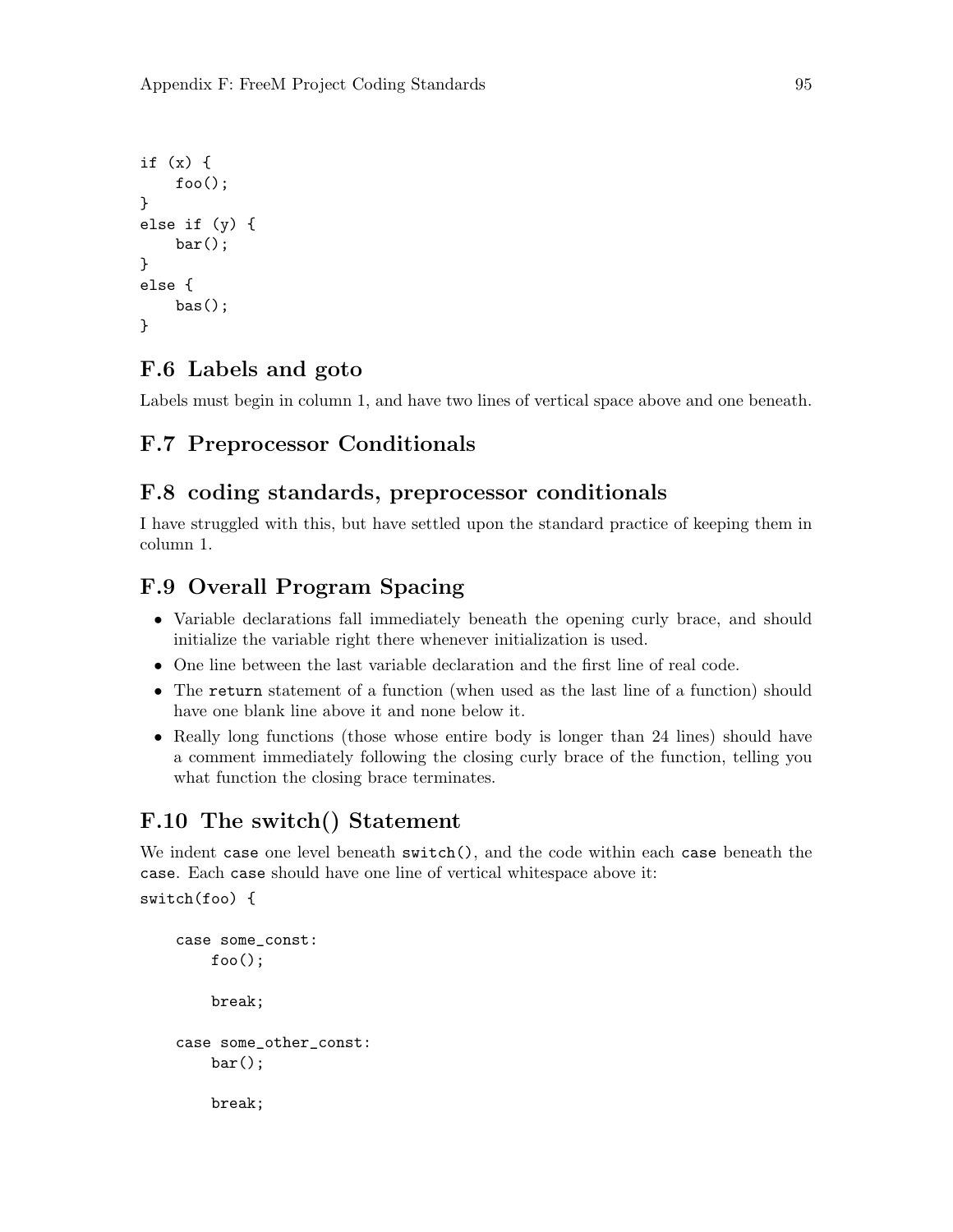```
default:
   exit(1);break;
```
}

## F.11 Comments

We use C-style comments (/\* comment \*/) exclusively, even on single-line comments. C++ comments (// comment) are not permitted.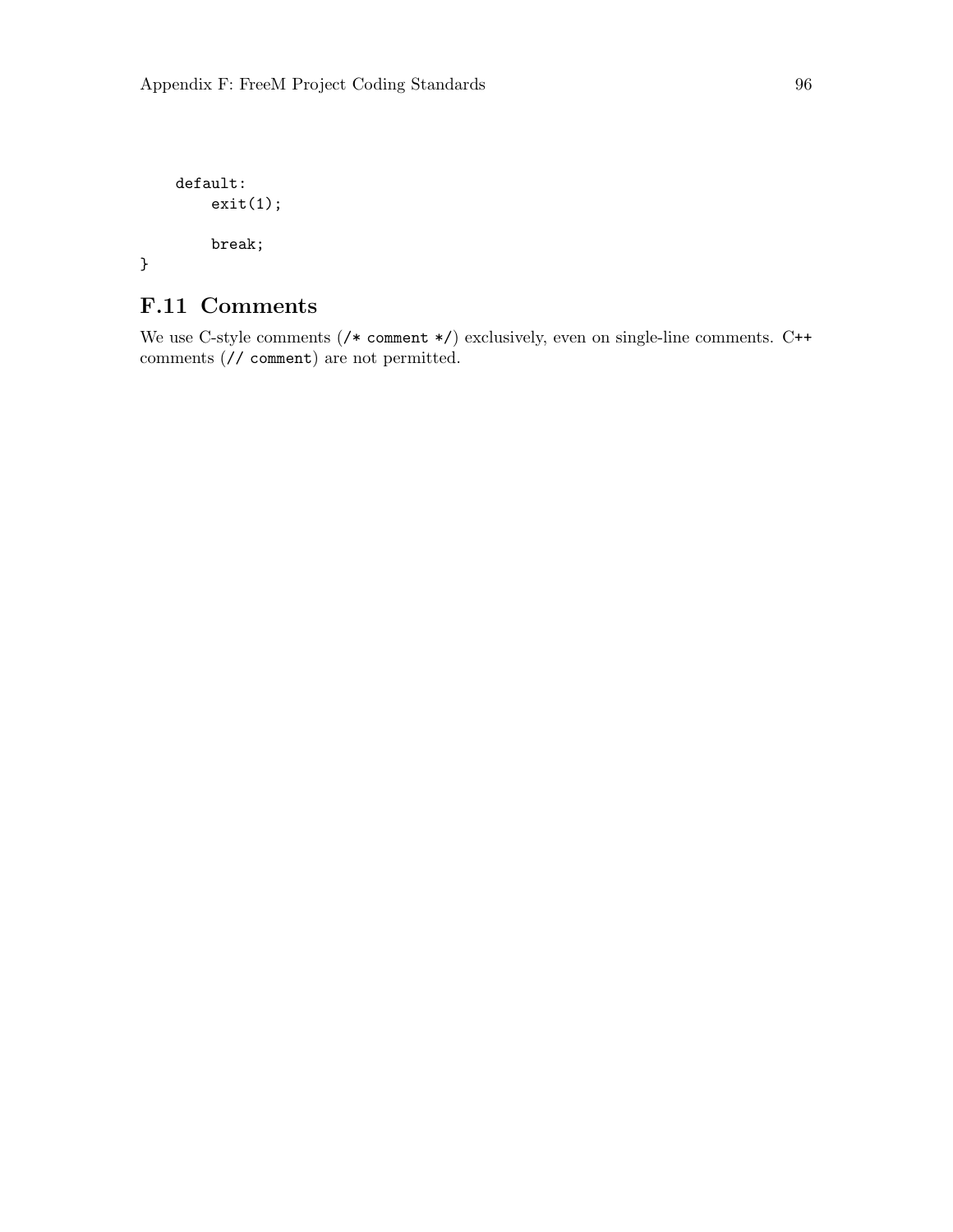# Index

| I                                                                                                                  |
|--------------------------------------------------------------------------------------------------------------------|
| 19                                                                                                                 |
| 19                                                                                                                 |
|                                                                                                                    |
| \$                                                                                                                 |
|                                                                                                                    |
| 12                                                                                                                 |
| 12                                                                                                                 |
|                                                                                                                    |
| $\mathbb{S}\text{DEVICE}\dots\dots\dots\dots\dots\dots\dots\dots\dots\dots\dots\dots$<br>8                         |
| 8                                                                                                                  |
| 8                                                                                                                  |
| 8                                                                                                                  |
| 12                                                                                                                 |
| 12                                                                                                                 |
| $FNUMBER \ldots \ldots \ldots \ldots \ldots \ldots \ldots \ldots \ldots$<br>13                                     |
| 13<br>$HOROLOG$<br>8                                                                                               |
| 8                                                                                                                  |
| 8                                                                                                                  |
| 13                                                                                                                 |
| $K EY \ldots \ldots \ldots \ldots \ldots \ldots \ldots \ldots \ldots \ldots \ldots \ldots \ldots$<br>8             |
| 13                                                                                                                 |
| $\text{\textsterling}NAME \dots \dots \dots \dots \dots \dots \dots \dots \dots \dots \dots \dots$<br>13           |
| $NEXT \ldots \ldots \ldots \ldots \ldots \ldots \ldots \ldots \ldots \ldots$<br>13                                 |
| 13                                                                                                                 |
|                                                                                                                    |
| 13                                                                                                                 |
| 9                                                                                                                  |
| 14                                                                                                                 |
| 14                                                                                                                 |
| $\texttt{\$QUERY}\dots\dots\dots\dots\dots\dots\dots\dots\dots\dots\dots\dots\dots$<br>14                          |
| - 9                                                                                                                |
| 14                                                                                                                 |
|                                                                                                                    |
| 15                                                                                                                 |
| 15                                                                                                                 |
|                                                                                                                    |
| 9                                                                                                                  |
| 9<br>9                                                                                                             |
| <b><i><u>STEXT</u></i></b><br>15                                                                                   |
| $\text{\$TLEVEL}\ldots\ldots\ldots\ldots\ldots\ldots\ldots\ldots\ldots\ldots\ldots\ldots$<br>9                     |
| $\texttt{STRANSLATE} \dots \dots \dots \dots \dots \dots \dots \dots \dots \dots \dots \dots$<br>15                |
|                                                                                                                    |
| 16                                                                                                                 |
| 10                                                                                                                 |
| 10                                                                                                                 |
| $^{\circ}\!\! sY \ldots \ldots \ldots \ldots \ldots \ldots \ldots \ldots \ldots \ldots \ldots \ldots \ldots$<br>10 |
| 10                                                                                                                 |
| 10                                                                                                                 |
| \$ZBOOLEAN<br>16                                                                                                   |
| 16                                                                                                                 |
| \$ZCONTROLC<br>10                                                                                                  |

| $$ZCRC \ldots \ldots \ldots \ldots \ldots \ldots \ldots \ldots \ldots \ldots \ldots$                                            | 16 |
|---------------------------------------------------------------------------------------------------------------------------------|----|
|                                                                                                                                 | 16 |
|                                                                                                                                 | 16 |
|                                                                                                                                 | 17 |
| $\texttt{\$ZERROR}\ldots\ldots\ldots\ldots\ldots\ldots\ldots\ldots\ldots\ldots\ldots\ldots$                                     | 10 |
|                                                                                                                                 | 17 |
|                                                                                                                                 | 17 |
|                                                                                                                                 | 10 |
|                                                                                                                                 | 10 |
|                                                                                                                                 | 17 |
| $$ZLENGTH$                                                                                                                      | 17 |
|                                                                                                                                 | 11 |
|                                                                                                                                 | 17 |
|                                                                                                                                 | 17 |
|                                                                                                                                 | 17 |
| $ZNEXT \ldots \ldots \ldots \ldots \ldots \ldots \ldots \ldots \ldots \ldots \ldots$                                            | 17 |
| $$ZORDER \dots \dots \dots \dots \dots \dots \dots \dots \dots \dots \dots \dots \dots$                                         | 17 |
|                                                                                                                                 | 17 |
| $$ZPRECISION \dots \dots \dots \dots \dots \dots \dots \dots \dots \dots \dots$                                                 | 11 |
| $$ZPREVIOUS \ldots \ldots \ldots \ldots \ldots \ldots \ldots \ldots \ldots$                                                     | 17 |
|                                                                                                                                 | 11 |
| $$ZREPLACE$                                                                                                                     | 17 |
| $$ZSYNTAX \dots \dots \dots \dots \dots \dots \dots \dots \dots \dots \dots$                                                    | 18 |
| $$ZSYSTEM$                                                                                                                      | 11 |
| $\text{\texttt{\$ZTIME}} \dots \dots \dots \dots \dots \dots \dots \dots \dots \dots \dots \dots \dots \dots \dots \dots \dots$ | 18 |
|                                                                                                                                 | 11 |
| $$ZVERSION \dots \dots \dots \dots \dots \dots \dots \dots \dots \dots \dots$                                                   | 11 |

#### $\hat{\phantom{a}}$

|                                                                                               | 42 |
|-----------------------------------------------------------------------------------------------|----|
|                                                                                               | 43 |
|                                                                                               | 43 |
|                                                                                               | 44 |
|                                                                                               | 48 |
| $\hat{\mathcal{S}}\text{ROUTINE}\dots\dots\dots\dots\dots\dots\dots\dots\dots\dots\dots\dots$ | 48 |
| $\hat{}$ SSYSTEM                                                                              | 48 |
| $\hat{\cdot}$ window                                                                          | 50 |
|                                                                                               | 50 |
|                                                                                               | 50 |
|                                                                                               | 68 |
| $\gamma$ %ZCOLUMNS                                                                            | 68 |
|                                                                                               | 68 |
|                                                                                               | 68 |

## $\bf A$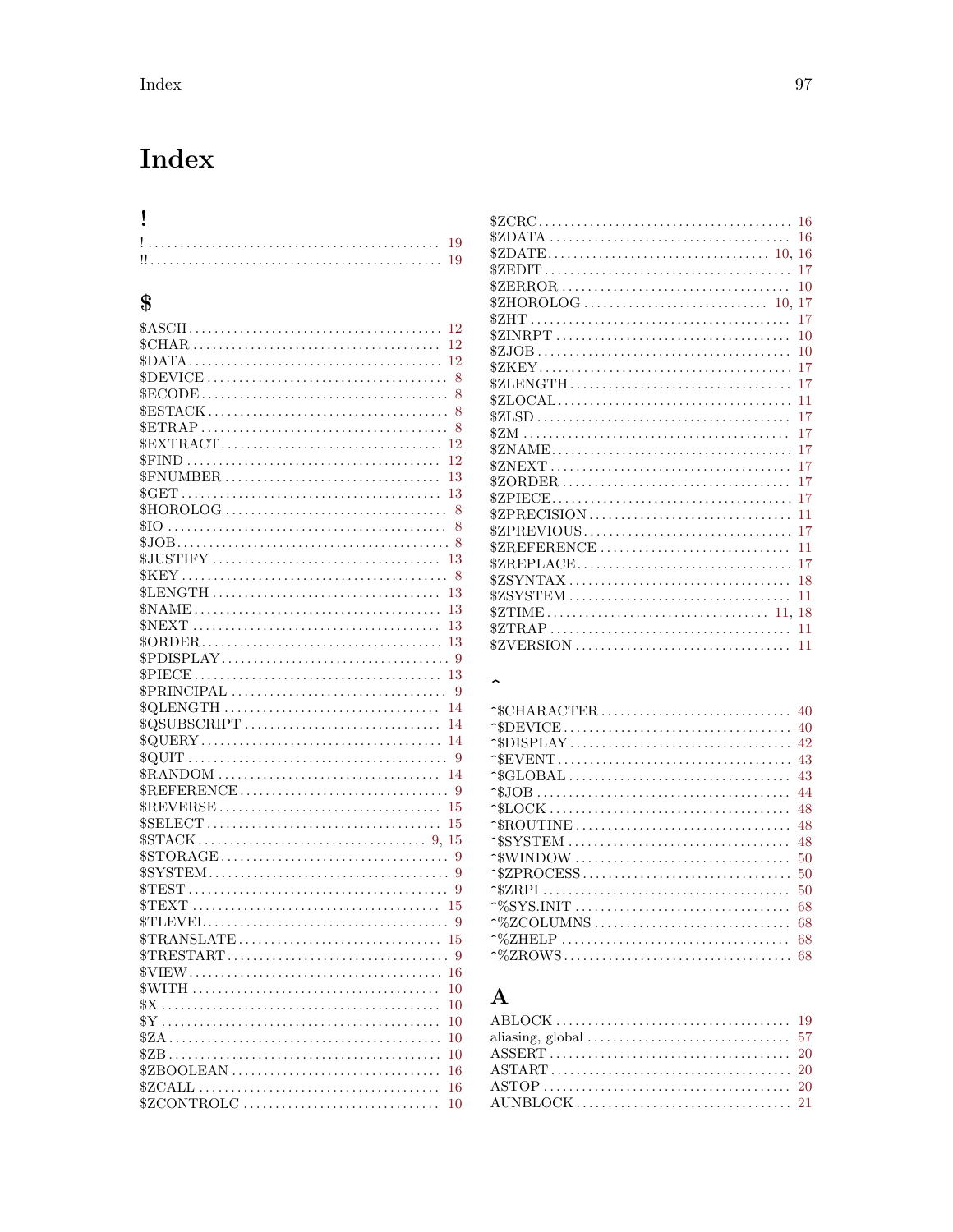# B

# C

|                                                                  | 22 |
|------------------------------------------------------------------|----|
| coding standards, brace placement, functions                     | 94 |
| coding standards, brace placement, if-for-while-do               |    |
|                                                                  | 94 |
| coding standards, comments                                       | 96 |
|                                                                  | 95 |
| coding standards, indentation                                    | 93 |
| coding standards, labels                                         | 95 |
| coding standards, layout                                         | 93 |
| coding standards, module headers                                 | 93 |
| coding standards, spacing of programs                            | 95 |
|                                                                  | 95 |
| coding standards, variable naming                                | 93 |
| command line interface                                           | 5  |
|                                                                  | 19 |
|                                                                  | 19 |
|                                                                  | 19 |
| commands, ABLOCK                                                 | 19 |
| commands, ASSERT                                                 | 20 |
| commands, ASTART                                                 | 20 |
| commands, ASTOP                                                  | 20 |
| commands, AUNBLOCK                                               | 21 |
| commands, BREAK                                                  | 21 |
| commands, CLOSE                                                  | 22 |
| commands, CONST                                                  | 22 |
|                                                                  | 39 |
|                                                                  | 22 |
| commands, ELSE                                                   | 22 |
| commands, external                                               | 19 |
| commands, FOR                                                    | 23 |
| $commands, GOTO \dots \dots \dots \dots \dots \dots \dots \dots$ | 24 |
| commands, HALT                                                   | 24 |
| commands, HANG                                                   | 25 |
|                                                                  | 25 |
| commands, implementation-specific  20, 37, 38,                   |    |
| 39                                                               |    |
| commands, JOB                                                    | 25 |
| commands, KILL                                                   | 25 |
| commands, KSUBSCRIPTS                                            | 26 |
| commands, KVALUE                                                 | 26 |
| commands, LOCK                                                   | 27 |
| commands, MERGE                                                  | 27 |
| commands, NEW                                                    | 27 |
| commands, non-standard 19, 20, 22, 31, 37, 38,                   |    |
| 39                                                               |    |
|                                                                  | 28 |
|                                                                  | 29 |
| commands, READ                                                   | 29 |
| commands, SET                                                    | 30 |
| commands, TCOMMIT                                                | 31 |
| commands, THEN                                                   | 31 |
|                                                                  |    |
|                                                                  |    |

| commands, TRESTART                                                                                 | 31             |
|----------------------------------------------------------------------------------------------------|----------------|
| commands, TROLLBACK                                                                                | 31             |
| commands, TSTART                                                                                   | 31             |
| commands, unimplemented                                                                            | 31             |
|                                                                                                    | 32             |
| commands, VIEW                                                                                     | 32             |
| commands, WATCH                                                                                    | 37             |
| commands, WITH                                                                                     | 37             |
| commands, WRITE                                                                                    | 38             |
| commands, XECUTE                                                                                   | 38             |
| commands, ZALLOCATE                                                                                | 38             |
| commands, ZBREAK                                                                                   | 38             |
| commands, ZDEALLOCATE                                                                              | 38             |
|                                                                                                    | 38             |
| commands, ZHALT                                                                                    | 38             |
| commands, ZINSERT                                                                                  | 38             |
|                                                                                                    | 38             |
| commands, ZLOAD                                                                                    | 38             |
| commands, ZNEW                                                                                     | 38             |
| commands, ZPRINT                                                                                   | 38             |
| commands, ZQUIT                                                                                    | 39             |
| commands, ZREMOVE                                                                                  | 39             |
| commands, ZSAVE                                                                                    | 39             |
| commands, ZTRAP                                                                                    | 39             |
| commands, ZWRITE                                                                                   | 39             |
|                                                                                                    | 77             |
| $\text{CONST} \dots \dots \dots \dots \dots \dots \dots \dots \dots \dots \dots \dots \dots \dots$ | 22             |
|                                                                                                    | 1              |
| contributors, Diamond, Jon                                                                         | 1              |
|                                                                                                    | $\mathbf{1}$   |
| contributors, Gerum, Winfried                                                                      | $\mathbf{1}$   |
| contributors, ha-Ashkenaz, Shalom                                                                  | $\mathbf{1}$   |
|                                                                                                    |                |
| contributors, Landis, Larry                                                                        | 1              |
| contributors, Marshall, Frederick D.S.                                                             | 1              |
| contributors, Milligan, Lloyd                                                                      | 1              |
| contributors, Morris, Steve                                                                        | 1              |
| contributors, Murray, John                                                                         | 1              |
| contributors, Pastoors, Wilhelm                                                                    | $\mathbf{1}$   |
| contributors, Schell, Kate                                                                         | 1              |
| contributors, Schofield, Lyle                                                                      | 1              |
| contributors, Stefanik, Jim                                                                        | 1              |
| contributors, Trocha, Axel                                                                         | $\mathbf{1}$   |
| contributors, Walters, Dick                                                                        | 1              |
| contributors, Whitten, David                                                                       | 1              |
| contributors, Wicksell, David                                                                      | $\mathbf{1}$   |
|                                                                                                    | $\mathbf{1}$   |
| contributors, Zeck, Steve                                                                          | $\overline{1}$ |
|                                                                                                    |                |

## D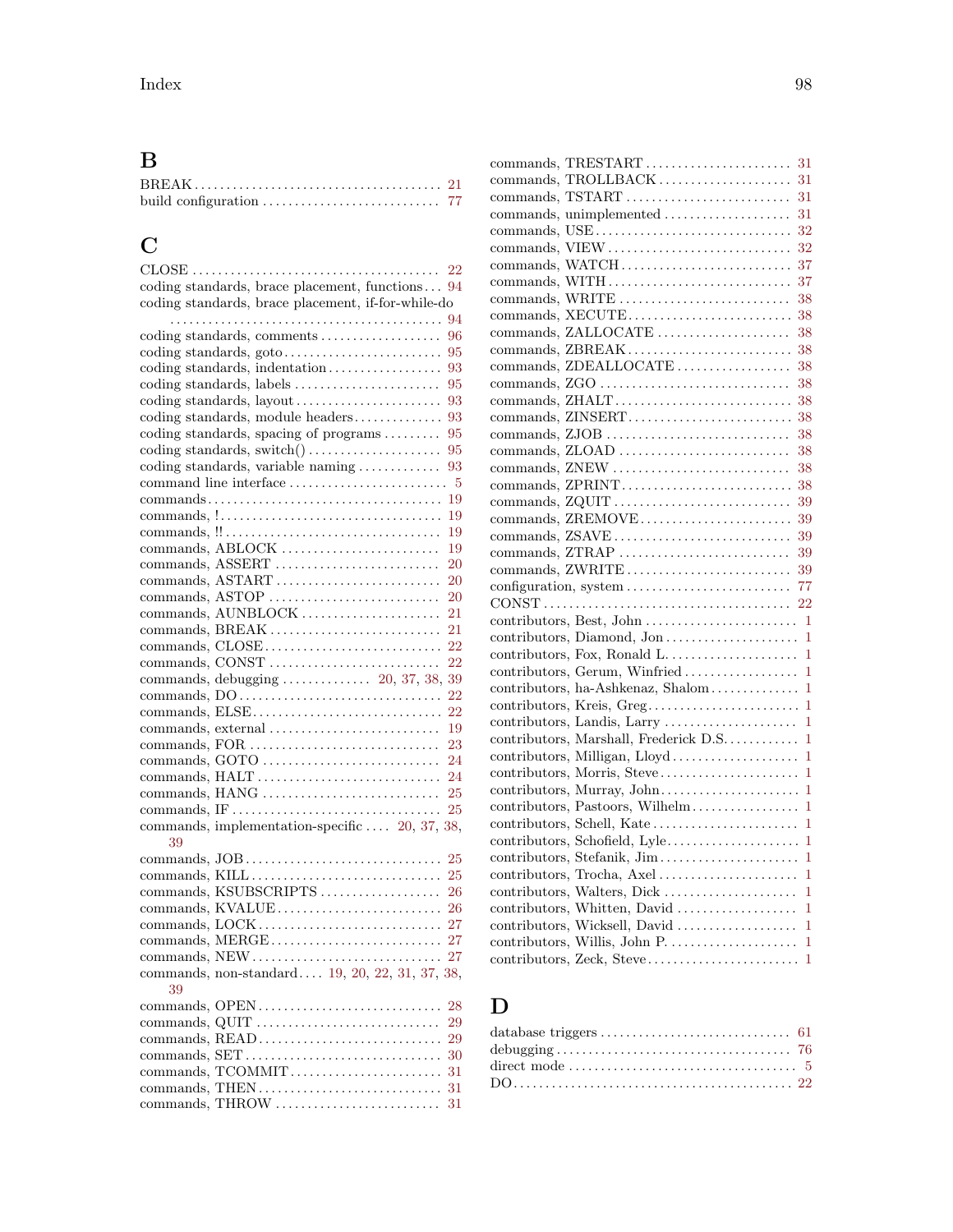## E

| event handling, asynchronous $\dots\dots\dots\dots\dots \dots$ 58 |
|-------------------------------------------------------------------|
|                                                                   |
|                                                                   |
|                                                                   |
|                                                                   |

# F

# G

# H

## I

| intrinsic functions, \$CHAR<br>12                      |
|--------------------------------------------------------|
|                                                        |
| intrinsic functions, \$EXTRACT<br>12                   |
| intrinsic functions, \$FIND<br>12                      |
| intrinsic functions, \$FNUMBER<br>13                   |
| intrinsic functions, \$GET<br>13                       |
| intrinsic functions, \$JUSTIFY<br>13                   |
| intrinsic functions, \$LENGTH<br>13                    |
| intrinsic functions, $NAME$<br>13                      |
| intrinsic functions, $\text{SNEXT}$<br>13              |
| intrinsic functions, $\text{\textsterling}ORDER$<br>13 |
| intrinsic functions, \$PIECE<br>13                     |
| intrinsic functions, \$QLENGTH<br>14                   |
| intrinsic functions, \$QSUBSCRIPT<br>14                |
| intrinsic functions, \$QUERY<br>14                     |
| intrinsic functions, \$RANDOM<br>14                    |
| intrinsic functions, \$REVERSE<br>15                   |
| intrinsic functions, \$SELECT<br>15                    |
| intrinsic functions, $STACK$<br>15                     |
| intrinsic functions, $TEXT$<br>15                      |
| intrinsic functions, $\text{$\text{TRANSLATE}}$<br>15  |

|                                                     | 16     |
|-----------------------------------------------------|--------|
| intrinsic functions, \$ZBOOLEAN                     | 16     |
| intrinsic functions, \$ZCALL                        | 16     |
| intrinsic functions, \$ZCRC                         | 16     |
| intrinsic functions, \$ZDATA                        | 16     |
| intrinsic functions, \$ZDATE                        | 16     |
| intrinsic functions, \$ZEDIT                        | 17     |
| intrinsic functions, \$ZHOROLOG                     | 17     |
| intrinsic functions, \$ZHT                          | 17     |
| intrinsic functions, \$ZKEY                         | 17     |
| intrinsic functions, \$ZLENGTH                      | 17     |
| intrinsic functions, \$ZLSD                         | 17     |
| intrinsic functions, \$ZM                           | 17     |
| intrinsic functions, \$ZNAME                        | 17     |
| intrinsic functions, \$ZNEXT                        | 17     |
| intrinsic functions, \$ZORDER                       | 17     |
| intrinsic functions, \$ZPIECE                       | 17     |
| intrinsic functions, \$ZPREVIOUS                    | 17     |
| intrinsic functions, \$ZREPLACE                     | 17     |
| intrinsic functions, \$ZSYNTAX                      | 18     |
| intrinsic functions, \$ZTIME                        | 18     |
| intrinsic functions, implementation-specific $16$ , |        |
| 17, 18                                              |        |
| intrinsic special variables, \$DEVICE               | 8      |
| intrinsic special variables, \$ECODE                | 8      |
| intrinsic special variables, \$ESTACK 8             |        |
| intrinsic special variables, $ETRAP$                | 8      |
| intrinsic special variables, \$HOROLOG              | 8      |
| intrinsic special variables, \$10                   | 8      |
| intrinsic special variables, \$JOB                  | 8      |
| intrinsic special variables, \$KEY                  | 8      |
| intrinsic special variables, \$PDISPLAY             | 9      |
| intrinsic special variables, \$PRINCIPAL            | 9      |
| intrinsic special variables, \$QUIT                 | 9      |
| intrinsic special variables, \$REFERENCE            | 9      |
| intrinsic special variables, \$STACK                | 9      |
| intrinsic special variables, $$STORAGE$             | 9      |
|                                                     |        |
|                                                     |        |
| intrinsic special variables, \$TLEVEL               | 9      |
| intrinsic special variables, \$TRESTART 9           |        |
| intrinsic special variables, \$WITH  10             |        |
| intrinsic special variables, \$X                    | 10     |
| intrinsic special variables, \$Y                    | 10     |
| intrinsic special variables, \$ZA                   | $10\,$ |
| intrinsic special variables, \$ZB                   | 10     |
| intrinsic special variables, \$ZCONTROLC            | $10\,$ |
| intrinsic special variables, \$ZDATE                | $10\,$ |
| intrinsic special variables, \$ZERROR               | $10\,$ |
| intrinsic special variables, \$ZHOROLOG             | $10\,$ |
| intrinsic special variables, \$ZINRPT               | $10\,$ |
| intrinsic special variables, \$ZJOB                 | $10\,$ |
| intrinsic special variables, \$ZLOCAL               | 11     |
| intrinsic special variables, \$ZPRECISION           | 11     |
| intrinsic special variables, \$ZREFERENCE           | 11     |
| intrinsic special variables, \$ZSYSTEM              | 11     |
| intrinsic special variables, \$ZTIME                | 11     |
| intrinsic special variables, \$ZTRAP                | 11     |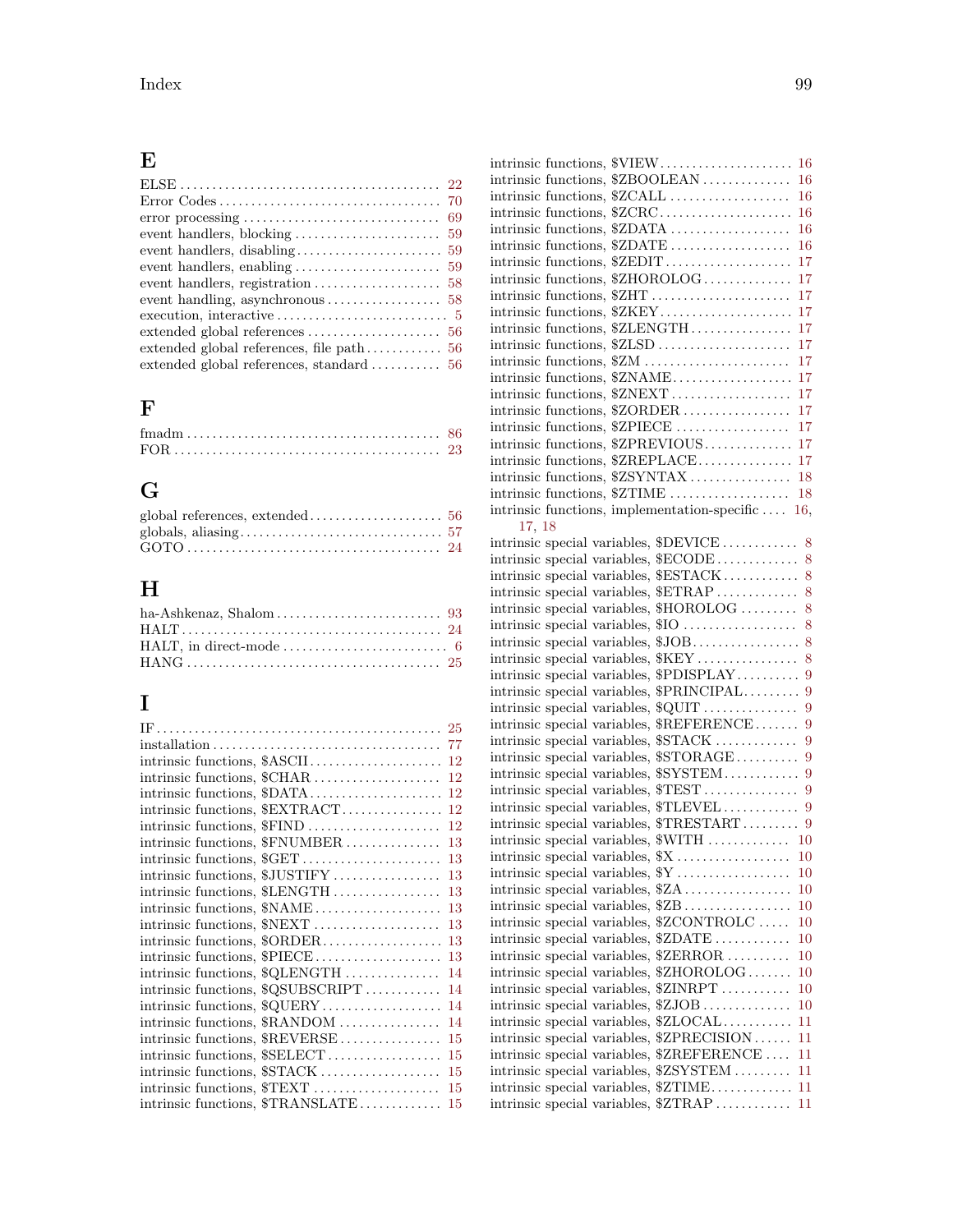### J

|--|--|--|--|

## K

### L

| libfreem, data structures: freem_ent_t                                   | 79 |
|--------------------------------------------------------------------------|----|
| libfreem, data structures: freem_ref_t                                   | 78 |
|                                                                          | 84 |
| $libfreem, freement_t. argument_count \ldots \ldots$                     | 80 |
| libfreem, freem_ent_t.arguments                                          | 80 |
| libfreem, freem_ent_t.name                                               | 80 |
| libfreem, freem_ent_t.status                                             | 80 |
| libfreem, freem_ent_t.value                                              | 80 |
| libfreem, freem_function() $\dots\dots\dots\dots\dots\dots$              | 85 |
|                                                                          | 82 |
|                                                                          | 80 |
|                                                                          | 83 |
|                                                                          | 84 |
|                                                                          | 84 |
|                                                                          | 85 |
|                                                                          | 84 |
| libfreem, freem_ref_t.name                                               | 79 |
| libfreem, freem_ref_t.reftype                                            | 79 |
| libfreem, freem_ref_t.status                                             | 79 |
| $libfreem, freem_ref_t.subscript_count \ldots \ldots$                    | 79 |
| libfreem, freem_ref_t.subscripts                                         | 79 |
|                                                                          | 79 |
| $libfreem, freem_set() \ldots \ldots \ldots \ldots \ldots \ldots \ldots$ | 81 |
|                                                                          | 85 |
| libfreem, freem_tlevel()                                                 | 85 |
| $libfreem, freem_trestart() \dots \dots \dots \dots \dots \dots$         | 84 |
|                                                                          | 84 |
|                                                                          | 84 |
| $libfreem, freem\_unlock() \dots \dots \dots \dots \dots \dots$          | 84 |
| $libfreem, freem\_version() \dots \dots \dots \dots \dots \dots \dots$   | 81 |
| limitations, memory                                                      | 91 |
|                                                                          | 27 |
|                                                                          |    |

### M

| $maximum size, string \ldots \ldots \ldots \ldots \ldots \ldots \ldots \ldots \ldots 91$ |  |
|------------------------------------------------------------------------------------------|--|
|                                                                                          |  |
|                                                                                          |  |

#### N

| networks, opening and connecting client sockets |  |
|-------------------------------------------------|--|
|                                                 |  |
|                                                 |  |

### O

| 28                                                                                                              |
|-----------------------------------------------------------------------------------------------------------------|
|                                                                                                                 |
| 52                                                                                                              |
| 52<br>operators, $\# = \dots \dots \dots \dots \dots \dots \dots \dots \dots \dots$                             |
| 53                                                                                                              |
| $operators, ' \dots \dots \dots \dots \dots \dots \dots \dots \dots \dots \dots$<br>53                          |
| 52                                                                                                              |
| 52                                                                                                              |
| 52                                                                                                              |
| operators, $* = \ldots, \ldots, \ldots, \ldots, \ldots, \ldots, \ldots, \ldots, \ldots$<br>52                   |
| 52<br>$operators, + \ldots, \ldots, \ldots, \ldots, \ldots, \ldots, \ldots, \ldots, \ldots,$                    |
| 52                                                                                                              |
| 52<br>$operators$ , $\ast = \dots \dots \dots \dots \dots \dots \dots \dots \dots \dots \dots \dots$            |
| 52<br>$operators, - \dots \dots \dots \dots \dots \dots \dots \dots \dots \dots \dots \dots$                    |
| 52                                                                                                              |
| 52<br>$operators, \, \cdot = \ldots \ldots \ldots \ldots \ldots \ldots \ldots \ldots \ldots \ldots$             |
| 52                                                                                                              |
| 52                                                                                                              |
| 53                                                                                                              |
| 53                                                                                                              |
| 53<br>$operators, = \ldots \ldots \ldots \ldots \ldots \ldots \ldots \ldots \ldots \ldots$                      |
| 53                                                                                                              |
| 53                                                                                                              |
| 53<br>operators, $? \dots \dots \dots \dots \dots \dots \dots \dots \dots \dots \dots$                          |
| 53<br>operators, $@ \ldots \ldots \ldots \ldots \ldots \ldots \ldots \ldots \ldots \ldots \ldots$               |
| 53                                                                                                              |
| 53<br>$operators$ , $\vert \ldots \ldots \ldots \ldots \ldots \ldots \ldots \ldots \ldots \ldots \ldots \ldots$ |
| 53<br>$\alpha$ operators, $\parallel \ldots \ldots \ldots \ldots \ldots \ldots \ldots \ldots \ldots$            |
| 53<br>$operators, \_ \ldots \ldots \ldots \ldots \ldots \ldots \ldots \ldots \ldots \ldots$                     |
| 53<br>$operators, \_ = \_ \dots \dots \dots \dots \dots \dots \dots \dots \dots \dots \dots$                    |
| 52<br>$operators, \setminus \ldots \ldots \ldots \ldots \ldots \ldots \ldots \ldots \ldots$                     |
| 52<br>operators, $\setminus = \ldots \ldots \ldots \ldots \ldots \ldots \ldots \ldots \ldots$                   |
| 52                                                                                                              |
| $operators, unary - \ldots \ldots \ldots \ldots \ldots \ldots \ldots \ldots$<br>52                              |
| options, command-line $\dots \dots \dots \dots \dots \dots \dots \dots$ 3                                       |

# Q

|--|--|--|--|

## R

#### S

|--|--|